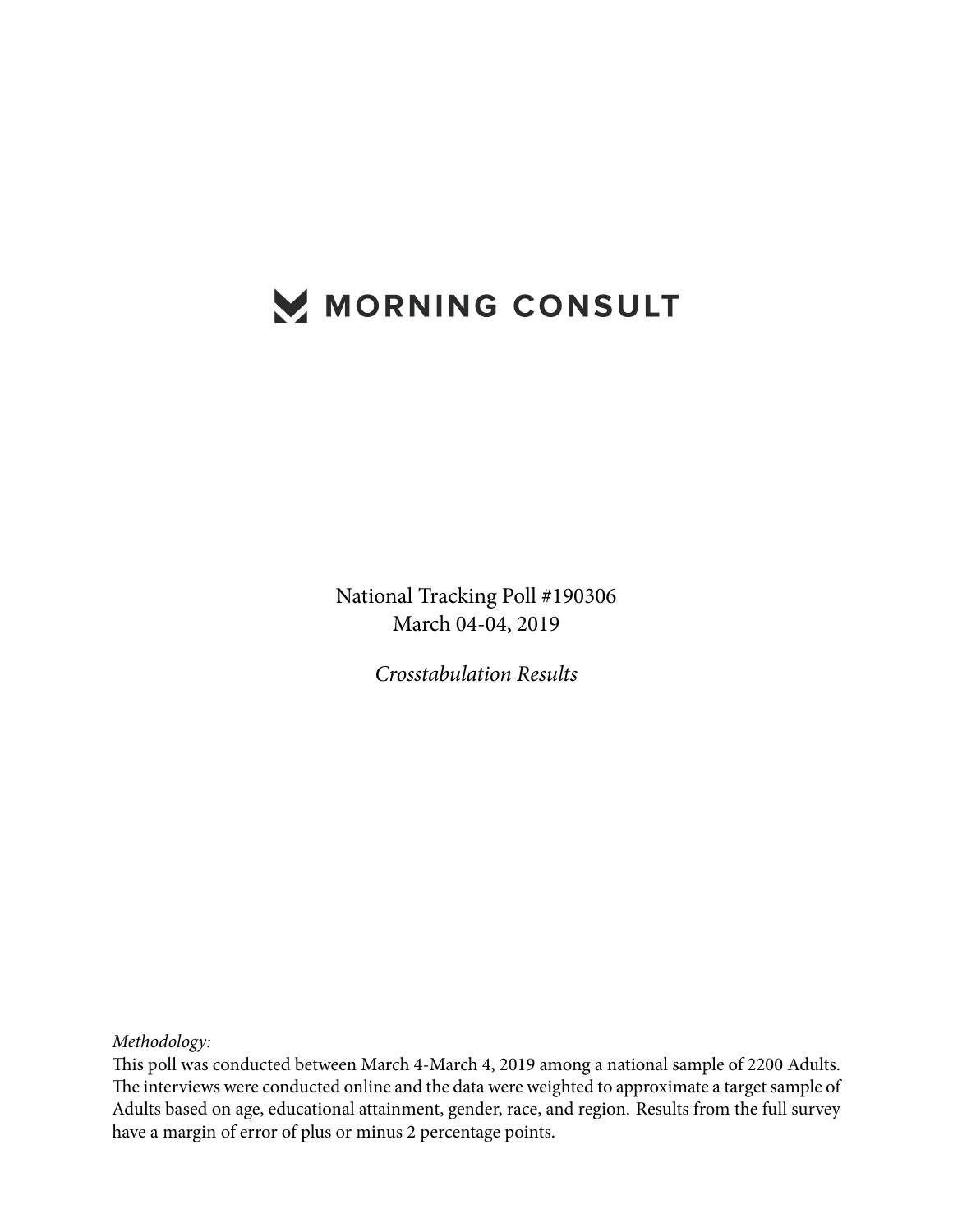# **Table Index**

| -1             | Table PSM1: How much time each day do you spend on social media platforms like Twitter                           | $\overline{4}$ |
|----------------|------------------------------------------------------------------------------------------------------------------|----------------|
| $\overline{2}$ | <b>Table PSM2_1:</b> Do you use any of the following social media platforms? Twitter $\dots \dots$               | $\,8\,$        |
| 3              | Table PSM2_2: Do you use any of the following social media platforms? Facebook                                   | 12             |
| 4              | <b>Table PSM2_3:</b> Do you use any of the following social media platforms? Snapchat $\dots$                    | 16             |
| 5              | <b>Table PSM2_4:</b> Do you use any of the following social media platforms? Instagram $\ldots \ldots$           | 20             |
| 6              | <b>Table PSM2_5:</b> Do you use any of the following social media platforms? Other $\dots \dots$                 | 24             |
| 7              | Table PSM3_1: How much time each day do you spend on the following social media plat-<br>forms? Twitter          | 28             |
| 8              | Table PSM3_2: How much time each day do you spend on the following social media plat-                            | 31             |
| 9              | Table PSM3_3: How much time each day do you spend on the following social media plat-<br>forms? Snapchat         | 35             |
| 10             | Table PSM3_4: How much time each day do you spend on the following social media plat-                            | 38             |
| 11             | Table PSM4_1: Would you say you use the following social media platforms mostly for work                         | 41             |
| 12             | Table PSM4_2: Would you say you use the following social media platforms mostly for work                         | 44             |
| 13             | Table PSM4_3: Would you say you use the following social media platforms mostly for work<br>or for fun? Snapchat | 47             |
| 14             | Table PSM4_4: Would you say you use the following social media platforms mostly for work                         | 50             |
| 15             |                                                                                                                  | 53             |
| 16             | Table PSM6: If you had to give up using one of the following platforms, which would you                          | 56             |
| 17             | Table PSM7_1: Would you ever pay to use any of the following social media platforms? Twitter 59                  |                |
| 18             | Table PSM7_2: Would you ever pay to use any of the following social media platforms? Facebook 62                 |                |
| 19             | Table PSM7_3: Would you ever pay to use any of the following social media platforms? Snapchat 66                 |                |
| 20             | Table PSM7_4: Would you ever pay to use any of the following social media platforms? In-                         | 69             |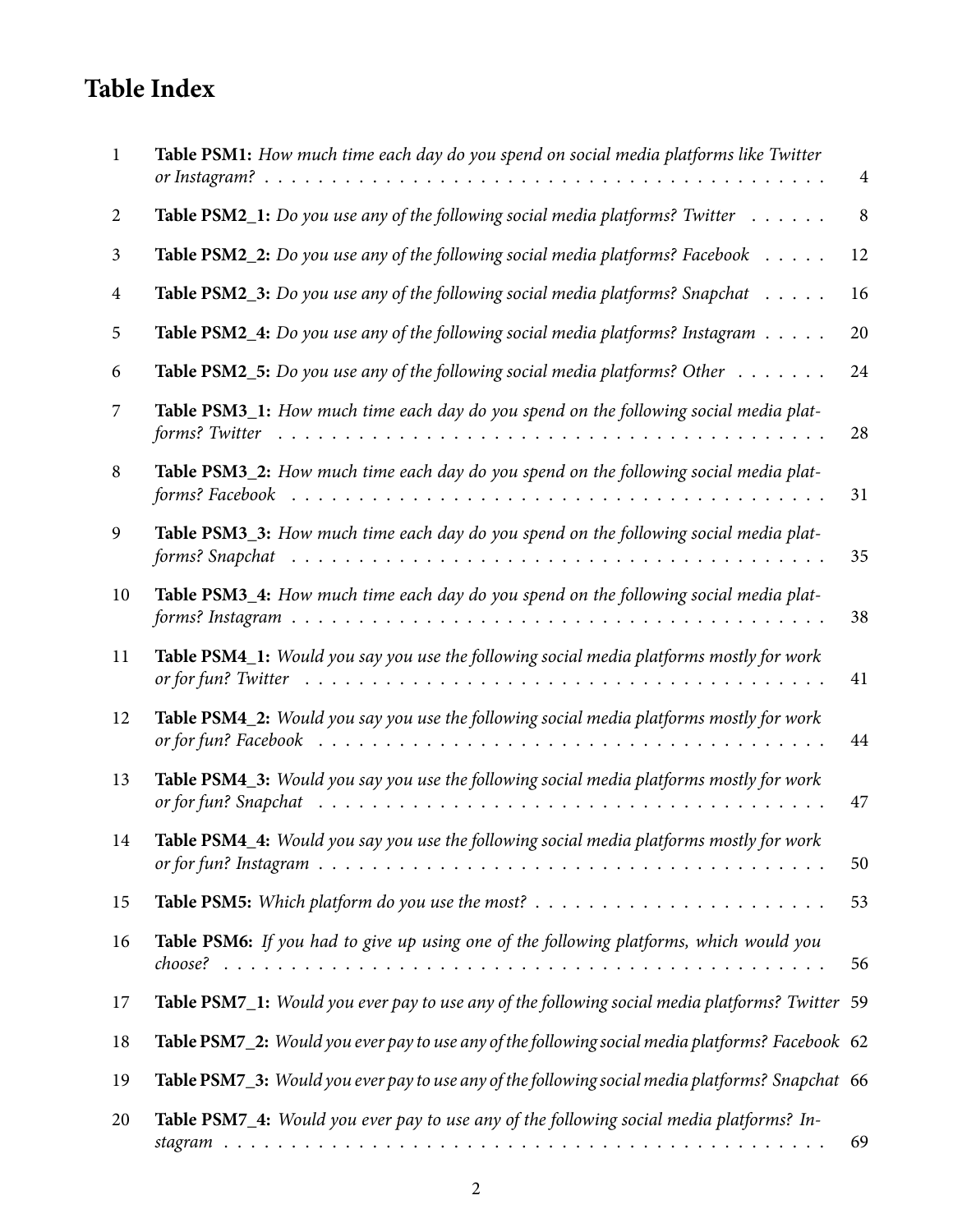| 21 | Table PSM8: Would you pay a monthly fee to use Twitter if you could edit your tweets? 72 |  |
|----|------------------------------------------------------------------------------------------|--|
|    | 22 Summary Statistics of Survey Respondent Demographics 75                               |  |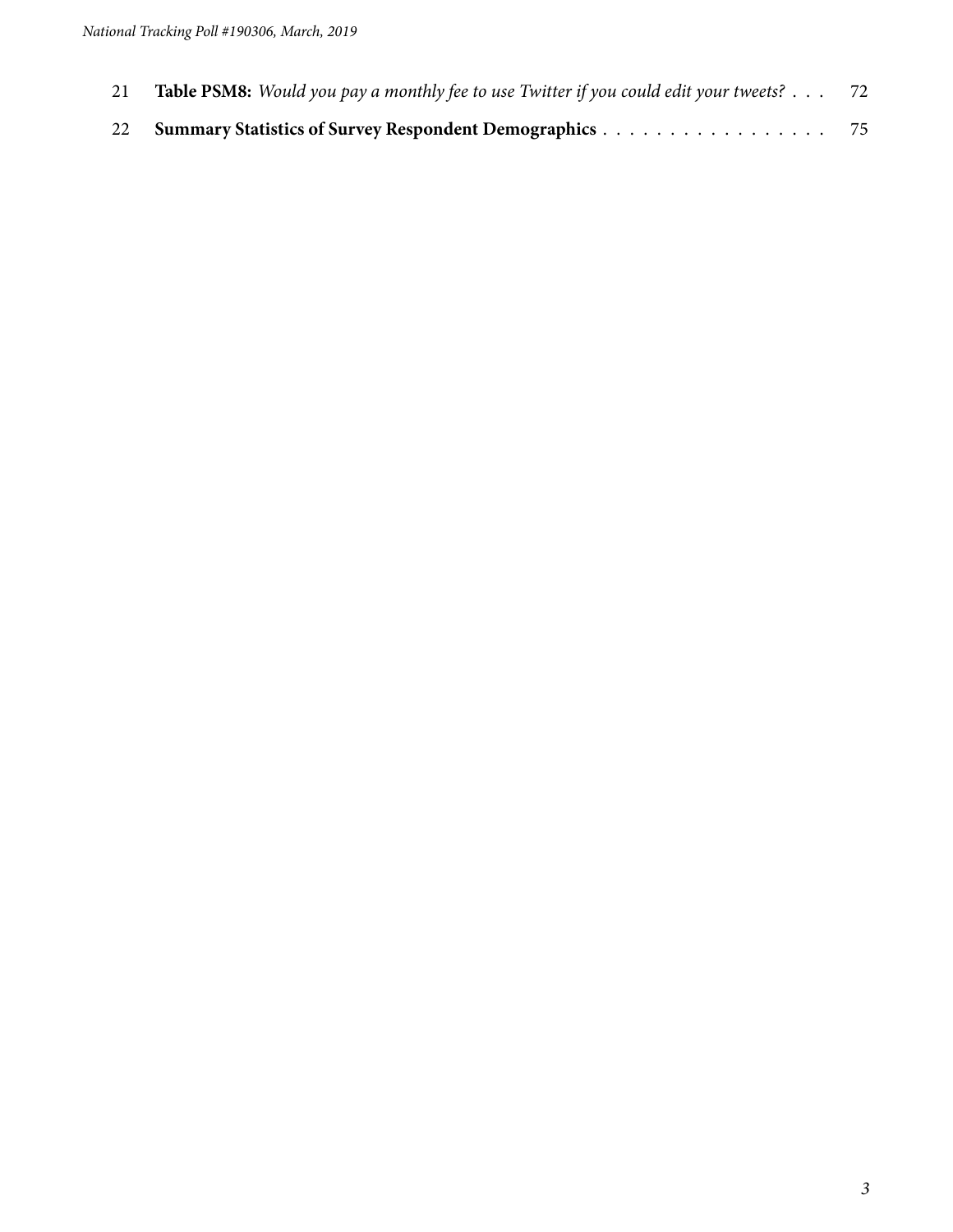# **Crosstabulation Results by Respondent Demographics**

<span id="page-3-0"></span>

|                          | Less than 1     |                 |                 |                | More than                       | I don't use     | Don't know /                |                |
|--------------------------|-----------------|-----------------|-----------------|----------------|---------------------------------|-----------------|-----------------------------|----------------|
| Demographic              | hour            | 1 to 3 hours    | 4 to 6 hours    | 7 to 10 hours  | 10 hours                        | social media    | No opinion                  | <b>Total N</b> |
| Adults                   | $34\%$ (751)    | 32\% (703)      | $9\%$ (199)     | $4\%$<br>(81)  | $2\%$<br>(50)                   | $16\%$ (346)    | $3\%$<br>(69)               | 2200           |
| Gender: Male             | 33\% (345)      | 29\% (302)      | $9\%$<br>(88)   | $4\%$<br>(43)  | $3\%$<br>(29)                   | $19\%$<br>(192) | $3\%$<br>(30)               | 1030           |
| Gender: Female           | 35\% (406)      | $34\%$<br>(401) | $9\%$<br>(111)  | $3\%$<br>(39)  | $2\%$<br>(21)                   | 13\%<br>(154)   | $3\%$<br>(39)               | 1170           |
| Age: 18-29               | 15%<br>(53)     | $46\%$<br>(166) | $14\%$<br>(52)  | 10%<br>(35)    | $6\%$<br>(21)                   | $5\%$<br>(19)   | $4\%$<br>(15)               | 361            |
| Age: 30-44               | 28\%<br>(148)   | 40\% (209)      | 15%<br>(79)     | $5\%$<br>(25)  | $3\%$<br>(17)                   | $6\%$<br>(33)   | 3%<br>(15)                  | 526            |
| Age: 45-54               | $41\%$<br>(154) | 33\%<br>(125)   | $6\%$<br>(23)   | $4\%$<br>(15)  | $2\%$<br>(7)                    | 12%<br>(46)     | $2\%$<br>(6)                | 376            |
| Age: 55-64               | 43\%<br>(184)   | 25\%<br>(107)   | $5\%$<br>(23)   | $1\%$<br>(4)   | $1\%$<br>(4)                    | $21\%$<br>(88)  | $4\%$<br>(15)               | 426            |
| Age: 65+                 | 42%<br>(213)    | 19%<br>(96)     | $4\%$<br>(22)   | (2)            | (1)<br>$\overline{\phantom{m}}$ | $31\%$<br>(160) | $4\%$<br>(19)               | 512            |
| Generation Z: 18-21      | 13\%<br>(18)    | 44%<br>(60)     | 14\%<br>(20)    | $14\%$<br>(19) | 5%<br>(7)                       | $2\%$<br>(3)    | 7%<br>(9)                   | 137            |
| Millennial: Age 22-37    | 20%<br>(107)    | 44\%<br>(231)   | $16\%$<br>(87)  | $6\%$<br>(33)  | $4\%$<br>(23)                   | $6\%$<br>(32)   | $3\%$<br>(14)               | 528            |
| Generation X: Age 38-53  | 38\%<br>(212)   | 35\%<br>(191)   | $8\%$<br>(46)   | $4\%$<br>(23)  | $2\%$<br>(14)                   | $11\%$<br>(58)  | $2\%$<br>(9)                | 552            |
| Boomers: Age 54-72       | $42\%$ (365)    | 23\% (202)      | $5\%$<br>(42)   | $1\%$<br>(6)   | $1\%$<br>(6)                    | 24\%<br>(207)   | $4\%$<br>(32)               | 861            |
| PID: Dem (no lean)       | 31\% (239)      | 32% (249)       | 13%<br>(104)    | $4\%$<br>(35)  | $3\%$<br>(25)                   | 15%<br>(118)    | $2\%$<br>(14)               | 783            |
| PID: Ind (no lean)       | 35\% (245)      | 33% (229)       | $7\%$<br>(49)   | $3\%$<br>(23)  | $1\%$<br>(10)                   | 17%<br>(117)    | $4\%$<br>(28)               | 702            |
| PID: Rep (no lean)       | 37\% (266)      | $31\%$<br>(225) | $6\%$<br>(46)   | $3\%$<br>(23)  | $2\%$<br>(16)                   | 16%<br>(111)    | $4\%$<br>(27)               | 715            |
| PID/Gender: Dem Men      | 28\%<br>(94)    | 29\%<br>(98)    | 13\%<br>(45)    | $7\%$<br>(22)  | $4\%$<br>(15)                   | 18%<br>(62)     | $1\%$<br>(2)                | 338            |
| PID/Gender: Dem Women    | 32%<br>(145)    | 34\%<br>(151)   | 13%<br>(59)     | $3\%$<br>(13)  | $2\%$<br>(10)                   | 13%<br>(56)     | $3\%$<br>(12)               | 446            |
| PID/Gender: Ind Men      | 35\%<br>(120)   | $30\%$<br>(104) | $6\%$<br>(19)   | $2\%$<br>(7)   | $1\%$<br>(4)                    | 21%<br>(71)     | $5\%$<br>(17)               | 342            |
| PID/Gender: Ind Women    | 35%<br>(126)    | 35%<br>(125)    | $8\%$<br>(29)   | $4\%$<br>(16)  | $2\%$<br>(6)                    | 13%<br>(46)     | $3\%$<br>(12)               | 360            |
| PID/Gender: Rep Men      | 37\%<br>(131)   | 29\%<br>(101)   | $7\%$<br>(24)   | $4\%$<br>(13)  | $3\%$<br>(10)                   | 17%<br>(59)     | $3\%$<br>(12)               | 350            |
| PID/Gender: Rep Women    | 37\%<br>(135)   | 34\%<br>(124)   | $6\%$<br>(22)   | $3\%$<br>(10)  | $1\%$<br>(5)                    | 14\%<br>(52)    | $4\%$<br>(15)               | 365            |
| Ideo: Liberal (1-3)      | $31\%$ (224)    | 33\%<br>(241)   | $12\%$<br>(90)  | $5\%$<br>(40)  | $3\%$<br>(25)                   | 13%<br>(92)     | $2\%$<br>(18)               | 730            |
| Ideo: Moderate (4)       | $31\%$<br>(146) | $31\%$ (149)    | 11%<br>(53)     | $4\%$<br>(18)  | $2\%$<br>(11)                   | 18%<br>(88)     | $2\%$<br>(11)               | 476            |
| Ideo: Conservative (5-7) | $40\%$ (326)    | 30\% (244)      | $5\%$<br>(42)   | $2\%$<br>(17)  | $1\%$<br>(8)                    | 18\%<br>(149)   | $3\%$<br>$\left( 22\right)$ | 809            |
| Educ: $<$ College        | 32% (447)       | $31\%$ (424)    | $10\%$<br>(138) | 5%<br>(63)     | $2\%$<br>(31)                   | $16\%$<br>(221) | $4\%$<br>(60)               | 1384           |
| Educ: Bachelors degree   | $35\%$<br>(184) | $36\%$<br>(187) | $8\%$<br>(40)   | $2\%$<br>(13)  | $3\%$<br>(14)                   | 15%<br>(79)     | $1\%$<br>(4)                | 520            |
| Educ: Post-grad          | 40\%<br>(119)   | $31\%$<br>(92)  | $7\%$<br>(21)   | $2\%$<br>(6)   | $2\%$<br>(6)                    | 15%<br>(46)     | $2\%$<br>(6)                | 296            |

Table PSM1: How much time each day do you spend on social media platforms like Twitter or Instagram?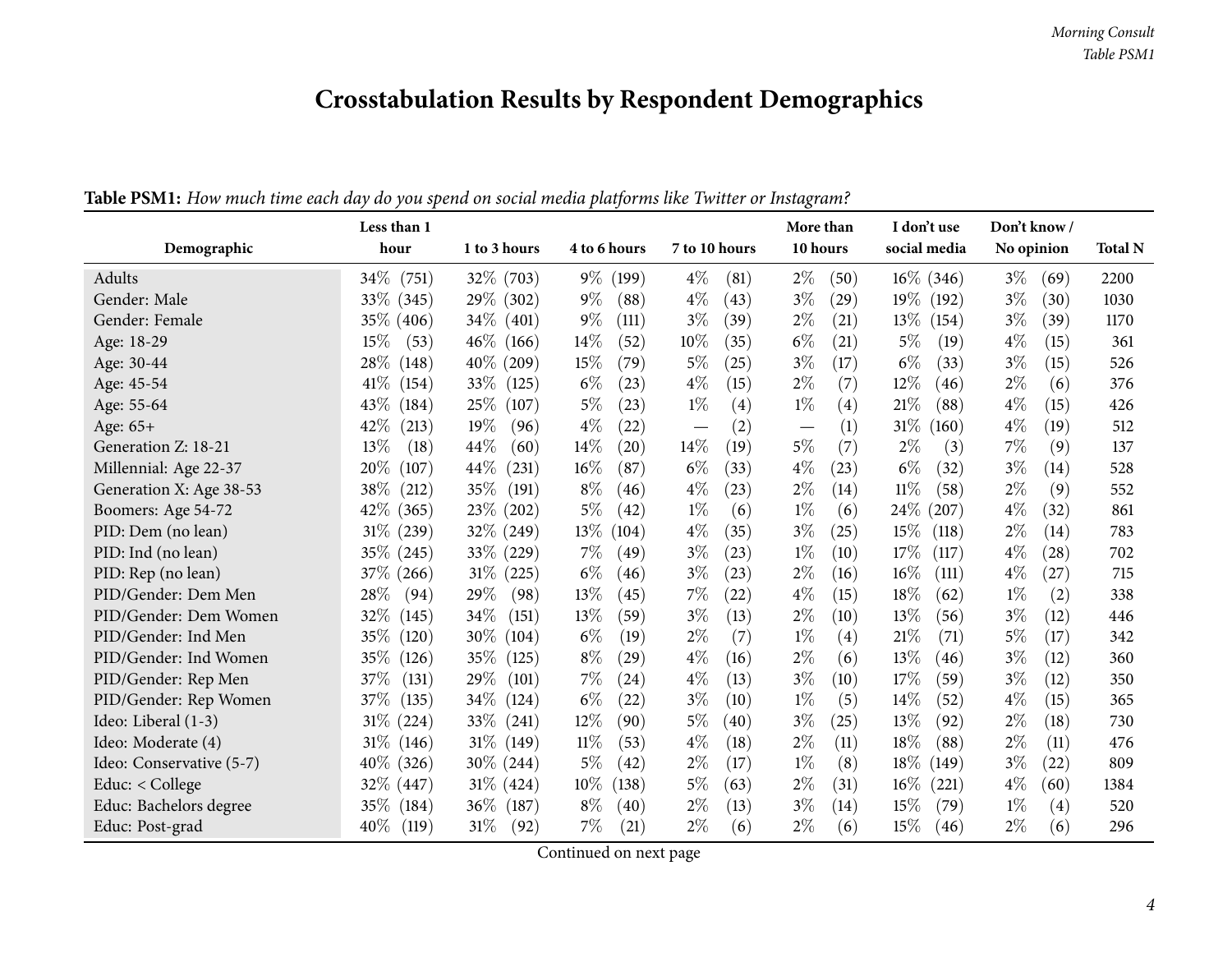|                               | Less than 1     |                 |                 |                | More than                       | I don't use                | Don't know /  |                |
|-------------------------------|-----------------|-----------------|-----------------|----------------|---------------------------------|----------------------------|---------------|----------------|
| Demographic                   | hour            | 1 to 3 hours    | 4 to 6 hours    | 7 to 10 hours  | 10 hours                        | social media               | No opinion    | <b>Total N</b> |
| Adults                        | $34\%$<br>(751) | $32\%$ (703)    | $9\%$ (199)     | $4\%$<br>(81)  | $2\%$<br>(50)                   | $16\%$ (346)               | $3\%$<br>(69) | 2200           |
| Income: Under 50k             | $30\%$<br>(341) | $31\%$ (346)    | $10\%$<br>(117) | $4\%$<br>(49)  | $3\%$<br>(31)                   | 17\% (192)                 | $5\%$<br>(52) | 1128           |
| Income: 50k-100k              | 38\% (285)      | $33\% (244)$    | $8\%$<br>(62)   | $4\%$<br>(27)  | $2\%$<br>(15)                   | $14\%$<br>(107)            | $1\%$<br>(11) | 751            |
| Income: 100k+                 | 39\% (124)      | 35\%<br>(113)   | $6\%$<br>(20)   | $2\%$<br>(6)   | $1\%$<br>(4)                    | 15%<br>(47)                | $2\%$<br>(6)  | 321            |
| Ethnicity: White              | 37\%<br>(653)   | 31%<br>(551)    | $8\%$<br>(139)  | $3\%$<br>(56)  | $2\%$<br>(35)                   | $17\%$<br>(298)            | $3\%$<br>(48) | 1779           |
| Ethnicity: Hispanic           | 24%<br>(52)     | 33%<br>(70)     | 15%<br>(32)     | $8\%$<br>(17)  | $5\%$<br>(10)                   | 12%<br>(25)                | $3\%$<br>(6)  | 213            |
| Ethnicity: Afr. Am.           | 20%<br>(56)     | 37\%<br>(102)   | 13%<br>(36)     | $8\%$<br>(22)  | $3\%$<br>(10)                   | 14%<br>(39)                | $5\%$<br>(15) | 279            |
| Ethnicity: Other              | 29\%<br>(42)    | 36%<br>(51)     | 17%<br>(24)     | $3\%$<br>(4)   | $4\%$<br>(6)                    | 7%<br>(10)                 | $4\%$<br>(6)  | 142            |
| Relig: Protestant             | $40\%$<br>(255) | 31%<br>(198)    | $6\%$<br>(37)   | $2\%$<br>(13)  | $2\%$<br>(13)                   | 17%<br>(108)               | $2\%$<br>(15) | 639            |
| Relig: Roman Catholic         | 33%<br>(144)    | $31\%$<br>(134) | $9\%$<br>(40)   | $4\%$<br>(19)  | $4\%$<br>(17)                   | 16%<br>(69)                | $2\%$<br>(8)  | 431            |
| Relig: Something Else         | 30%<br>(45)     | 46%<br>(70)     | $9\%$<br>(13)   | $1\%$<br>(2)   | $1\%$<br>(1)                    | $11\%$<br>(17)             | $2\%$<br>(4)  | 152            |
| Relig: Jewish                 | 38%<br>(22)     | 27%<br>(16)     | 7%<br>(4)       | (0)            | $3\%$<br>(2)                    | 21%<br>(12)                | $3\%$<br>(2)  | 58             |
| Relig: Evangelical            | 38%<br>(315)    | 32%<br>(265)    | $8\%$<br>(64)   | $3\%$<br>(23)  | $2\%$<br>(18)                   | $16\%$<br>(137)            | $1\%$<br>(11) | 833            |
| Relig: Non-Evang. Catholics   | 33\%<br>(130)   | 35\%<br>(137)   | 7%<br>(26)      | $3\%$<br>(11)  | $3\%$<br>(12)                   | 15%<br>(57)                | $4\%$<br>(16) | 389            |
| Relig: All Christian          | 36\% (445)      | 33% (402)       | 7%<br>(90)      | $3\%$<br>(34)  | $3\%$<br>(31)                   | $16\%$<br>(194)            | $2\%$<br>(27) | 1222           |
| Relig: All Non-Christian      | 27%<br>(58)     | 33%<br>(70)     | 14\%<br>(29)    | $5\%$<br>(11)  | $1\%$<br>(3)                    | 16%<br>(34)                | $4\%$<br>(9)  | 214            |
| Community: Urban              | 32%<br>(162)    | 28%<br>(141)    | 14%<br>(69)     | $5\%$<br>(27)  | $3\%$<br>(17)                   | 14%<br>(69)                | $4\%$<br>(20) | 505            |
| Community: Suburban           | $36\%$<br>(397) | 34\%<br>(372)   | 7%<br>(77)      | $3\%$<br>(32)  | $2\%$<br>(23)                   | 16%<br>(173)               | $3\%$<br>(28) | 1102           |
| Community: Rural              | 32%<br>(192)    | 32\%<br>(190)   | $9\%$<br>(54)   | $4\%$<br>(23)  | $2\%$<br>(10)                   | 18%<br>(104)               | $4\%$<br>(21) | 593            |
| <b>Employ: Private Sector</b> | 35%<br>(241)    | $36\%$ (246)    | 10%<br>(65)     | $4\%$<br>(26)  | $3\%$<br>(18)                   | $12\%$<br>(78)             | $1\%$<br>(6)  | 680            |
| <b>Employ: Government</b>     | 32%<br>(48)     | 35%<br>(53)     | 12%<br>(18)     | $5\%$<br>(8)   | $3\%$<br>(4)                    | 13%<br>(21)                | $1\%$<br>(1)  | 153            |
| Employ: Self-Employed         | 28%<br>(50)     | 38%<br>(68)     | 12%<br>(21)     | $4\%$<br>(7)   | $4\%$<br>(7)                    | 11%<br>(20)                | $4\%$<br>(7)  | 180            |
| Employ: Homemaker             | 36%<br>(58)     | 33%<br>(53)     | $12\%$<br>(19)  | $4\%$<br>(7)   | $3\%$<br>(4)                    | $8\%$<br>(13)              | 5%<br>(7)     | 162            |
| Employ: Student               | 14\%<br>(13)    | 55%<br>(52)     | 11%<br>(10)     | $11\%$<br>(10) | $6\%$<br>(6)                    | $3\%$<br>(3)               | $1\%$<br>(1)  | 96             |
| Employ: Retired               | 42%<br>(250)    | 20%<br>(117)    | $5\%$<br>(29)   | $1\%$<br>(7)   | $1\%$<br>(4)                    | 27%<br>(163)               | $4\%$<br>(25) | 595            |
| Employ: Unemployed            | 30%<br>(59)     | 27%<br>(54)     | 14\%<br>(27)    | $5\%$<br>(10)  | $4\%$<br>(8)                    | 14\%<br>$\left( 28\right)$ | $6\%$<br>(12) | 198            |
| Employ: Other                 | 23\%<br>(32)    | 44\%<br>(60)    | 7%<br>(10)      | $4\%$<br>(5)   | (1)<br>$\overline{\phantom{m}}$ | 15%<br>(20)                | 7%<br>(9)     | 136            |
| Military HH: Yes              | $36\%$<br>(149) | 28\%<br>(113)   | $6\%$<br>(23)   | $2\%$<br>(7)   | $3\%$<br>(13)                   | 22%<br>(89)                | $3\%$<br>(13) | 408            |
| Military HH: No               | 34\% (602)      | 33% (590)       | 10%<br>(176)    | $4\%$<br>(74)  | $2\%$<br>(37)                   | $14\%$<br>(257)            | $3\%$<br>(56) | 1792           |
| RD/WT: Right Direction        | 35\% (295)      | $30\%$ (253)    | $8\%$<br>(66)   | $3\%$<br>(28)  | $3\%$<br>(23)                   | 17%<br>(142)               | $4\%$<br>(36) | 844            |
| RD/WT: Wrong Track            | 34\% (456)      | 33% (450)       | $10\%$<br>(132) | $4\%$<br>(53)  | $2\%$<br>(27)                   | $15\%$ (204)               | $2\%$<br>(34) | 1356           |

Table PSM1: How much time each day do you spend on social media platforms like Twitter or Instagram?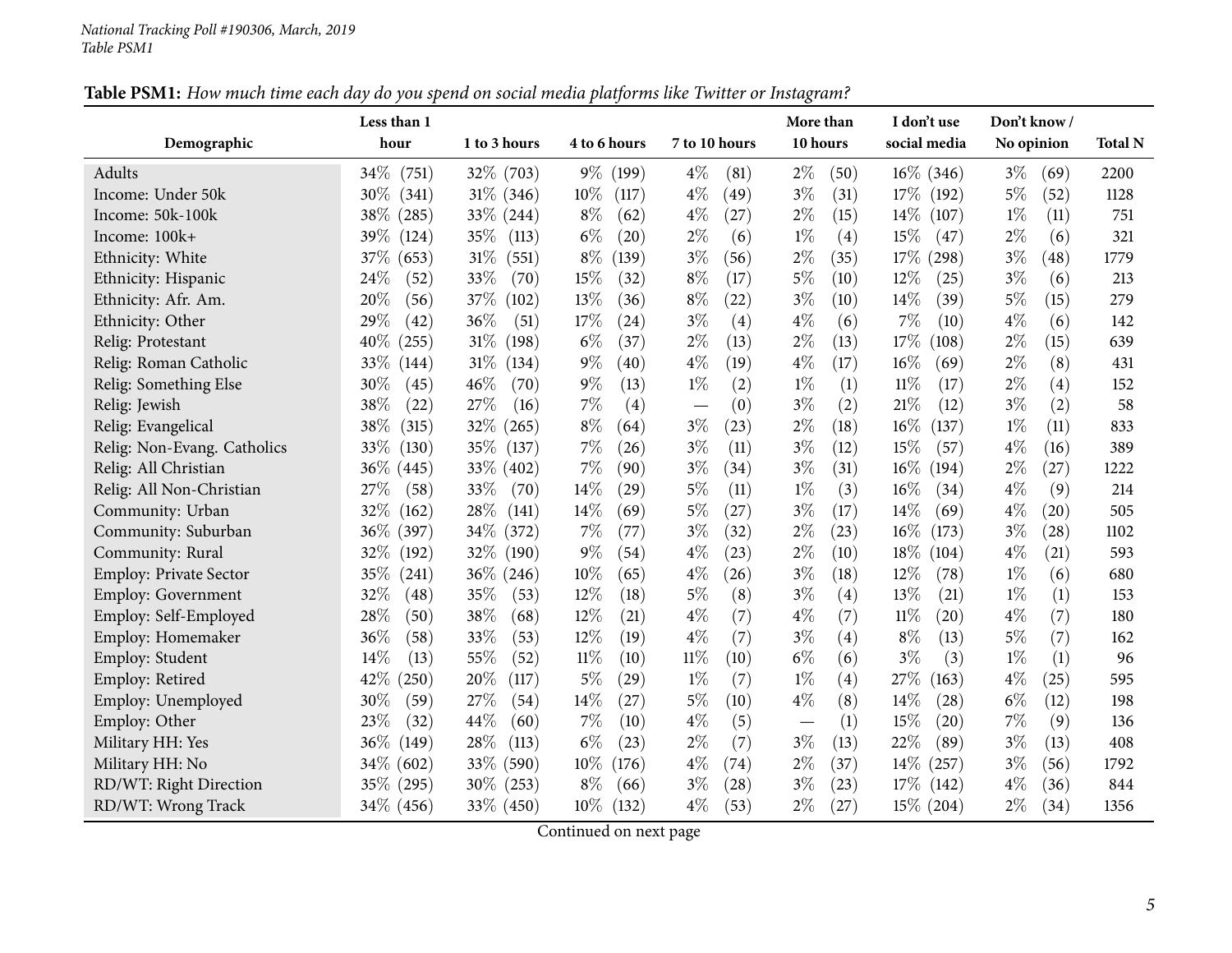*Morning Consult Table PSM1*

|                                      | Less than 1     |                 |                 |                             | More than     | I don't use     | Don't know/   |                |
|--------------------------------------|-----------------|-----------------|-----------------|-----------------------------|---------------|-----------------|---------------|----------------|
| Demographic                          | hour            | 1 to 3 hours    | 4 to 6 hours    | 7 to 10 hours               | 10 hours      | social media    | No opinion    | <b>Total N</b> |
| <b>Adults</b>                        | 34\% (751)      | $32\%$ (703)    | $9\%$<br>(199)  | $4\%$<br>(81)               | $2\%$<br>(50) | $16\%$ (346)    | $3\%$<br>(69) | 2200           |
| Trump Job Approve                    | 36\% (327)      | $30\%$ (277)    | $8\%$<br>(72)   | $3\%$<br>(27)               | $2\%$<br>(19) | $17\%$<br>(157) | $4\%$<br>(34) | 912            |
| Trump Job Disapprove                 | 33\% (394)      | 34\% (405)      | $10\%$<br>(122) | $4\%$<br>(51)               | $3\%$<br>(31) | $15\%$<br>(180) | $2\%$<br>(23) | 1207           |
| Trump Job Strongly Approve           | 38\%<br>(188)   | 28\%<br>(140)   | $6\%$<br>(31)   | $3\%$<br>(15)               | $3\%$<br>(13) | 17%<br>(86)     | 5%<br>(25)    | 498            |
| Trump Job Somewhat Approve           | 33\%<br>(138)   | 33\%<br>(138)   | 10%<br>(41)     | $3\%$<br>(13)               | $2\%$<br>(6)  | 17%<br>(70)     | $2\%$<br>(9)  | 415            |
| Trump Job Somewhat Disapprove        | 32%<br>(81)     | 36%<br>(92)     | 11%<br>(28)     | $2\%$<br>(6)                | $3\%$<br>(8)  | 14%<br>(36)     | $1\%$<br>(3)  | 254            |
| Trump Job Strongly Disapprove        | 33\%<br>(313)   | 33\%<br>(313)   | $10\%$<br>(94)  | $5\%$<br>(45)               | $3\%$<br>(24) | 15%<br>(144)    | $2\%$<br>(20) | 953            |
| #1 Issue: Economy                    | 30\%<br>(158)   | 38%<br>(198)    | $11\%$<br>(55)  | 5%<br>(26)                  | $2\%$<br>(10) | 13%<br>(67)     | $2\%$<br>(9)  | 523            |
| #1 Issue: Security                   | 38%<br>(180)    | 27%<br>(129)    | 7%<br>(34)      | $2\%$<br>(11)               | $2\%$<br>(10) | 19%<br>(90)     | $3\%$<br>(16) | 470            |
| #1 Issue: Health Care                | $31\%$<br>(118) | 37%<br>(140)    | $11\%$<br>(43)  | $4\%$<br>(15)               | $3\%$<br>(11) | 13%<br>(49)     | $2\%$<br>(7)  | 382            |
| #1 Issue: Medicare / Social Security | $36\%$<br>(127) | 23\%<br>(80)    | $6\%$<br>(21)   | $2\%$<br>(7)                | $1\%$<br>(3)  | 27%<br>(94)     | 5%<br>(17)    | 349            |
| #1 Issue: Women's Issues             | 32%<br>(32)     | 42\%<br>(42)    | $12\%$<br>(12)  | $4\%$<br>(4)                | $3\%$<br>(3)  | $3\%$<br>(3)    | $4\%$<br>(4)  | 98             |
| #1 Issue: Education                  | 28%<br>(37)     | 37%<br>(49)     | 13%<br>(18)     | $8\%$<br>(11)               | $4\%$<br>(5)  | $6\%$<br>(7)    | 5%<br>(6)     | 134            |
| #1 Issue: Energy                     | 42\%<br>(53)    | $30\%$<br>(37)  | $8\%$<br>(10)   | $3\%$<br>(4)                | $4\%$<br>(6)  | 11%<br>(13)     | $2\%$<br>(2)  | 125            |
| #1 Issue: Other                      | 39%<br>(46)     | 24%<br>(28)     | $5\%$<br>(6)    | $3\%$<br>(4)                | $3\%$<br>(3)  | 19%<br>(23)     | 7%<br>(9)     | 118            |
| 2018 House Vote: Democrat            | 33\%<br>(277)   | 32%<br>(271)    | $11\%$<br>(94)  | $4\%$<br>(30)               | $3\%$<br>(26) | $16\%$<br>(130) | $1\%$<br>(9)  | 838            |
| 2018 House Vote: Republican          | 39\% (288)      | $30\%$ (224)    | $6\%$<br>(44)   | $3\%$<br>(18)               | $2\%$<br>(12) | 18%<br>(129)    | $3\%$<br>(22) | 739            |
| 2018 House Vote: Someone else        | $31\%$<br>(27)  | 31%<br>(27)     | $4\%$<br>(4)    | $5\%$<br>(4)                | $4\%$<br>(4)  | 23\%<br>(20)    | $2\%$<br>(2)  | 87             |
| 2018 House Vote: Didnt Vote          | $30\%$<br>(158) | 34\%<br>(178)   | $10\%$<br>(54)  | $5\%$<br>$\left( 29\right)$ | $1\%$<br>(8)  | 13%<br>(67)     | $7\%$<br>(37) | 530            |
| 2016 Vote: Hillary Clinton           | $35\%$<br>(251) | $31\%$<br>(221) | $11\%$<br>(79)  | $4\%$<br>(28)               | $2\%$<br>(16) | 16%<br>(116)    | $1\%$<br>(8)  | 719            |
| 2016 Vote: Donald Trump              | 39% (289)       | $30\%$<br>(228) | $6\%$<br>(46)   | $3\%$<br>(20)               | $2\%$<br>(16) | 17%<br>(126)    | $3\%$<br>(23) | 749            |
| 2016 Vote: Someone else              | 31%<br>(57)     | 35\%<br>(65)    | $7\%$<br>(13)   | $4\%$<br>(7)                | $1\%$<br>(2)  | 21%<br>(38)     | $2\%$<br>(3)  | 186            |
| 2016 Vote: Didnt Vote                | 28\%<br>(152)   | 35%<br>(189)    | 11%<br>(60)     | $5\%$<br>(26)               | $3\%$<br>(16) | 12%<br>(66)     | $6\%$<br>(35) | 544            |
| Voted in 2014: Yes                   | $36\%$<br>(532) | $30\%$ (444)    | $8\%$<br>(114)  | $3\%$<br>(40)               | $2\%$<br>(30) | $19\%$<br>(272) | $2\%$<br>(30) | 1462           |
| Voted in 2014: No                    | $30\%$ (219)    | 35\% (259)      | 11%<br>(85)     | $6\%$<br>(42)               | $3\%$<br>(21) | 10%<br>(74)     | 5%<br>(39)    | 738            |
| 2012 Vote: Barack Obama              | $36\%$<br>(314) | $31\%$<br>(269) | 10%<br>(89)     | $3\%$<br>(30)               | $2\%$<br>(18) | $16\%$<br>(144) | $2\%$<br>(18) | 882            |
| 2012 Vote: Mitt Romney               | $41\%$ (242)    | 29\%<br>(168)   | $5\%$<br>(29)   | $2\%$<br>(10)               | $2\%$<br>(9)  | 19%<br>(111)    | $3\%$<br>(15) | 585            |
| 2012 Vote: Other                     | $29\%$<br>(25)  | 32%<br>(28)     | $8\%$<br>(7)    | $2\%$<br>(1)                | (0)           | 27%<br>(23)     | $3\%$<br>(2)  | 88             |
| 2012 Vote: Didn't Vote               | $26\%$<br>(169) | 37\% (237)      | 11%<br>(73)     | $6\%$<br>(40)               | $4\%$<br>(23) | 11%<br>(68)     | 5%<br>(34)    | 644            |

Table PSM1: How much time each day do you spend on social media platforms like Twitter or Instagram?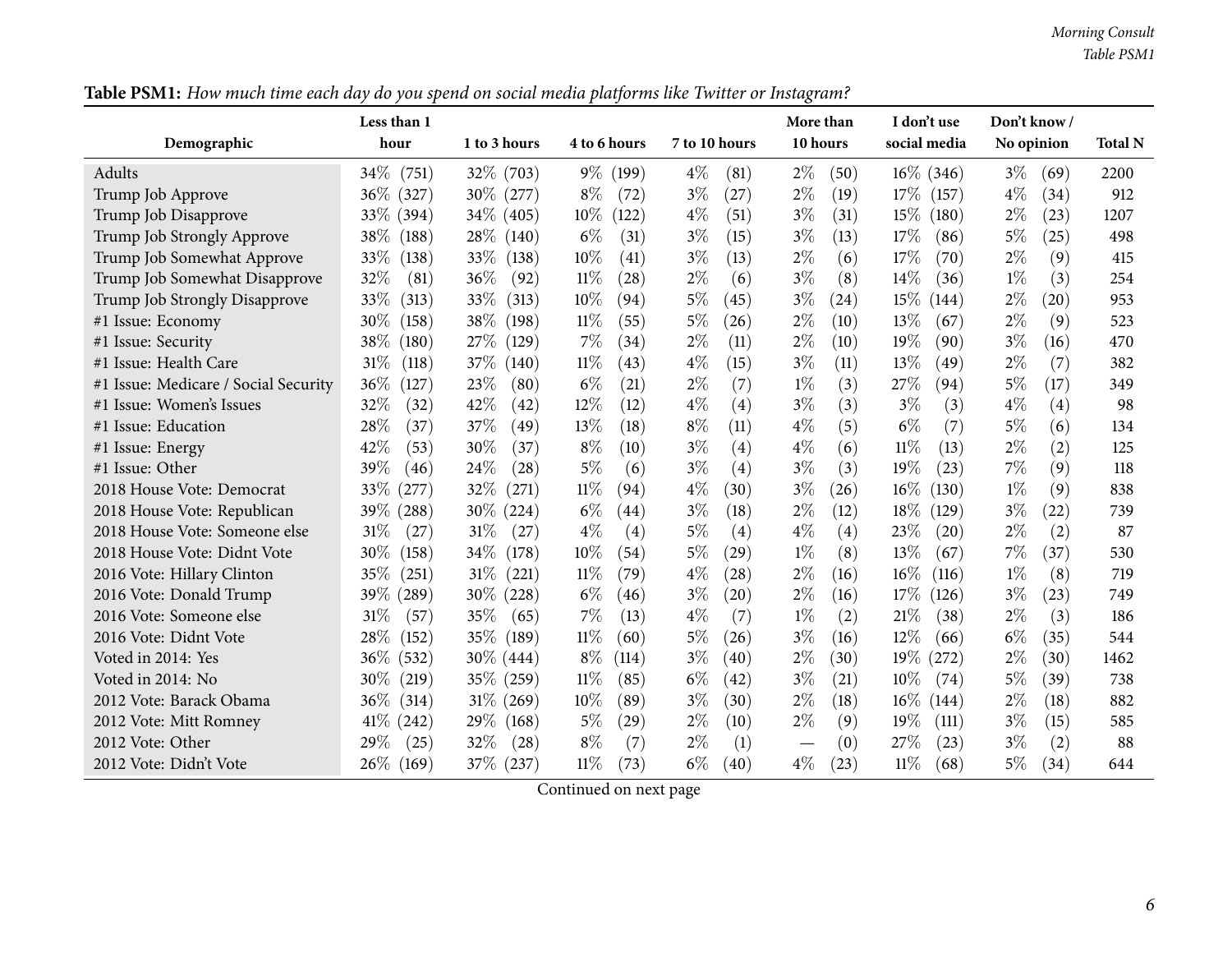| Demographic         | Less than 1<br>hour | 1 to 3 hours | 4 to 6 hours  | 7 to 10 hours | More than<br>10 hours | I don't use<br>social media | Don't know /<br>No opinion | <b>Total N</b> |
|---------------------|---------------------|--------------|---------------|---------------|-----------------------|-----------------------------|----------------------------|----------------|
| Adults              | $34\%$ (751)        | 32\% (703)   | $9\%$ (199)   | $4\%$<br>(81) | $2\%$<br>(50)         | $16\%$ (346)                | $3\%$<br>(69)              | 2200           |
| 4-Region: Northeast | $32\%$ (125)        | 37\% (144)   | $8\%$<br>(33) | $4\%$<br>(15) | $3\%$<br>(11)         | $13\%$<br>(52)              | $3\%$<br>(12)              | 393            |
| 4-Region: Midwest   | $36\%$ (184)        | $32\%$ (161) | $9\%$<br>(47) | $2\%$<br>(12) | $1\%$<br>(7)          | 15 $\%$<br>(75)             | $4\%$<br>(20)              | 505            |
| 4-Region: South     | $34\%$ (281)        | $31\%$ (257) | $9\%$<br>(76) | $5\%$<br>(41) | $3\%$<br>(23)         | 15 $\%$<br>(120)            | $3\%$<br>(24)              | 821            |
| 4-Region: West      | 33\%<br>(161)       | 29\% (142)   | $9\%$<br>(43) | $3\%$<br>(13) | $2\%$<br>(10)         | $21\%$<br>(99)              | $3\%$<br>(14)              | 481            |

Table PSM1: How much time each day do you spend on social media platforms like Twitter or Instagram?

*Note:* Row proportions may total to larger than one-hundred percen<sup>t</sup> due to rounding. For more information visit [MorningConsultIntelligence.com](https://morningconsultintelligence.com).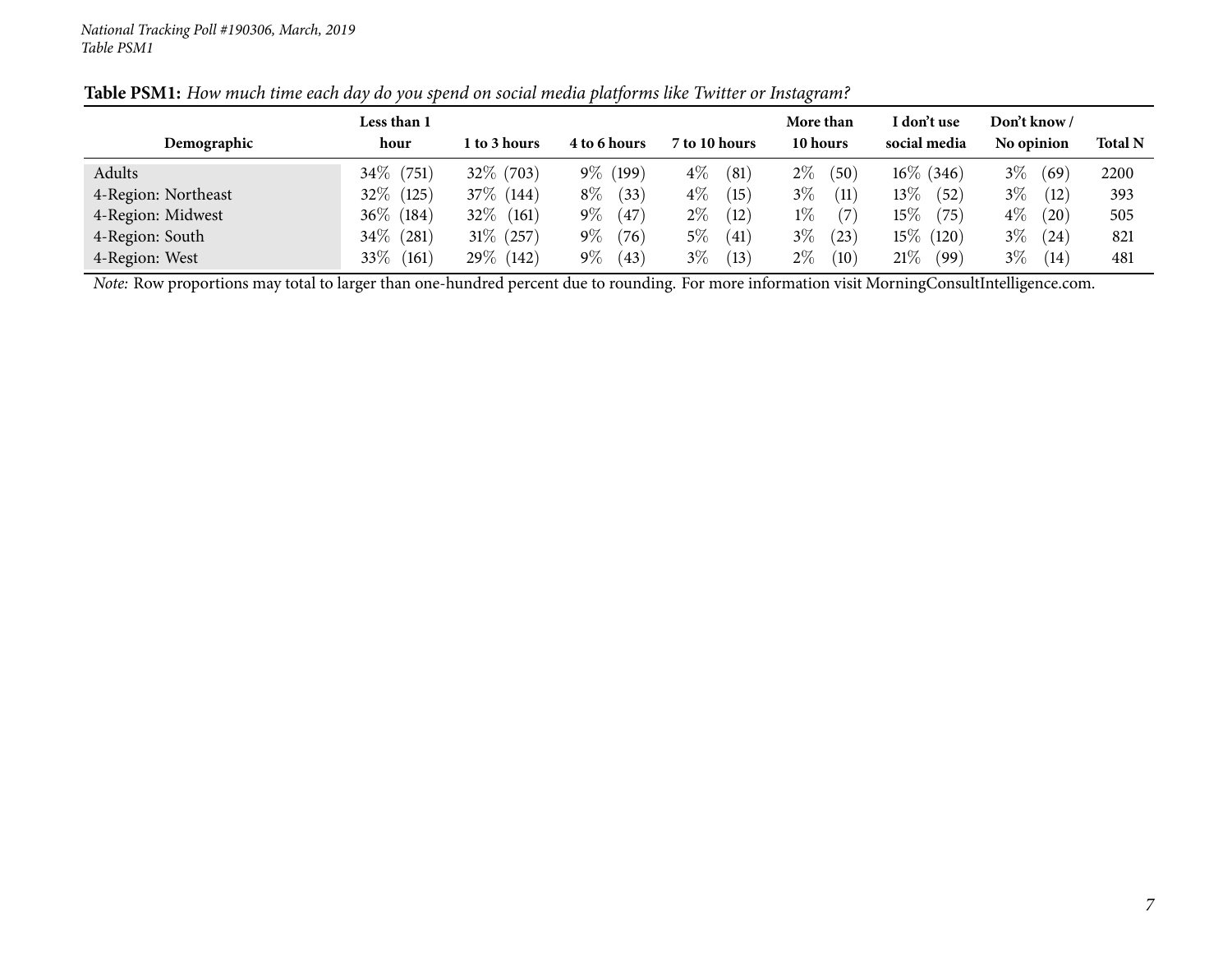<span id="page-7-0"></span>

| Don't know / No          |        |       |        |                |       |         |                |
|--------------------------|--------|-------|--------|----------------|-------|---------|----------------|
| Demographic              |        | Yes   |        | N <sub>o</sub> |       | opinion | <b>Total N</b> |
| Adults                   | 40%    | (733) | 57%    | (1052)         | $3\%$ | (52)    | 1837           |
| Gender: Male             | 46%    | (385) | 50%    | (418)          | $3\%$ | (27)    | 830            |
| Gender: Female           | $34\%$ | (347) | 63%    | (635)          | $3\%$ | (25)    | 1007           |
| Age: 18-29               | 47%    | (157) | 49%    | (164)          | $4\%$ | (14)    | 336            |
| Age: 30-44               | 45%    | (222) | 53%    | (257)          | $2\%$ | (10)    | 489            |
| Age: 45-54               | 43%    | (141) | $54\%$ | (179)          | $3\%$ | (10)    | 330            |
| Age: 55-64               | 36%    | (121) | 62%    | (209)          | $2\%$ | (6)     | 337            |
| Age: 65+                 | 27%    | (92)  | 70%    | (243)          | $3\%$ | (11)    | 346            |
| Generation Z: 18-21      | 48%    | (63)  | $48\%$ | (63)           | $4\%$ | (6)     | 132            |
| Millennial: Age 22-37    | 47%    | (229) | 50%    | (244)          | $3\%$ | (17)    | 490            |
| Generation X: Age 38-53  | 44%    | (216) | 54%    | (264)          | $2\%$ | (12)    | 492            |
| Boomers: Age 54-72       | $32\%$ | (210) | 66\%   | (426)          | $2\%$ | (14)    | 649            |
| PID: Dem (no lean)       | 43%    | (287) | 55%    | (363)          | $2\%$ | (11)    | 661            |
| PID: Ind (no lean)       | 37%    | (214) | 59%    | (343)          | $4\%$ | (22)    | 579            |
| PID: Rep (no lean)       | 39%    | (232) | 58%    | (347)          | $3\%$ | (19)    | 598            |
| PID/Gender: Dem Men      | 47\%   | (128) | 52%    | (143)          | $1\%$ | (2)     | 273            |
| PID/Gender: Dem Women    | 41%    | (159) | 57%    | (220)          | $2\%$ | (9)     | 388            |
| PID/Gender: Ind Men      | $44\%$ | (117) | 50%    | (135)          | $6\%$ | (16)    | 269            |
| PID/Gender: Ind Women    | $31\%$ | (97)  | 67%    | (207)          | $2\%$ | (5)     | 310            |
| PID/Gender: Rep Men      | 49%    | (140) | 49%    | (140)          | $3\%$ | (8)     | 288            |
| PID/Gender: Rep Women    | 29%    | (91)  | 67%    | (207)          | $4\%$ | (11)    | 310            |
| Ideo: Liberal (1-3)      | 44%    | (280) | 53%    | (338)          | $2\%$ | (15)    | 633            |
| Ideo: Moderate (4)       | 42%    | (161) | 55%    | (211)          | $4\%$ | (14)    | 386            |
| Ideo: Conservative (5-7) | 37%    | (245) | 60%    | (397)          | $2\%$ | (14)    | 657            |
| Educ: < College          | 37%    | (420) | 60%    | (687)          | $4\%$ | (41)    | 1147           |
| Educ: Bachelors degree   | 45%    | (199) | 53%    | (234)          | $2\%$ | (8)     | 441            |
| Educ: Post-grad          | 46%    | (115) | 53%    | (131)          | $1\%$ | (3)     | 249            |

### Table PSM2\_1: Do you use any of the following social media platforms?

*Twitter*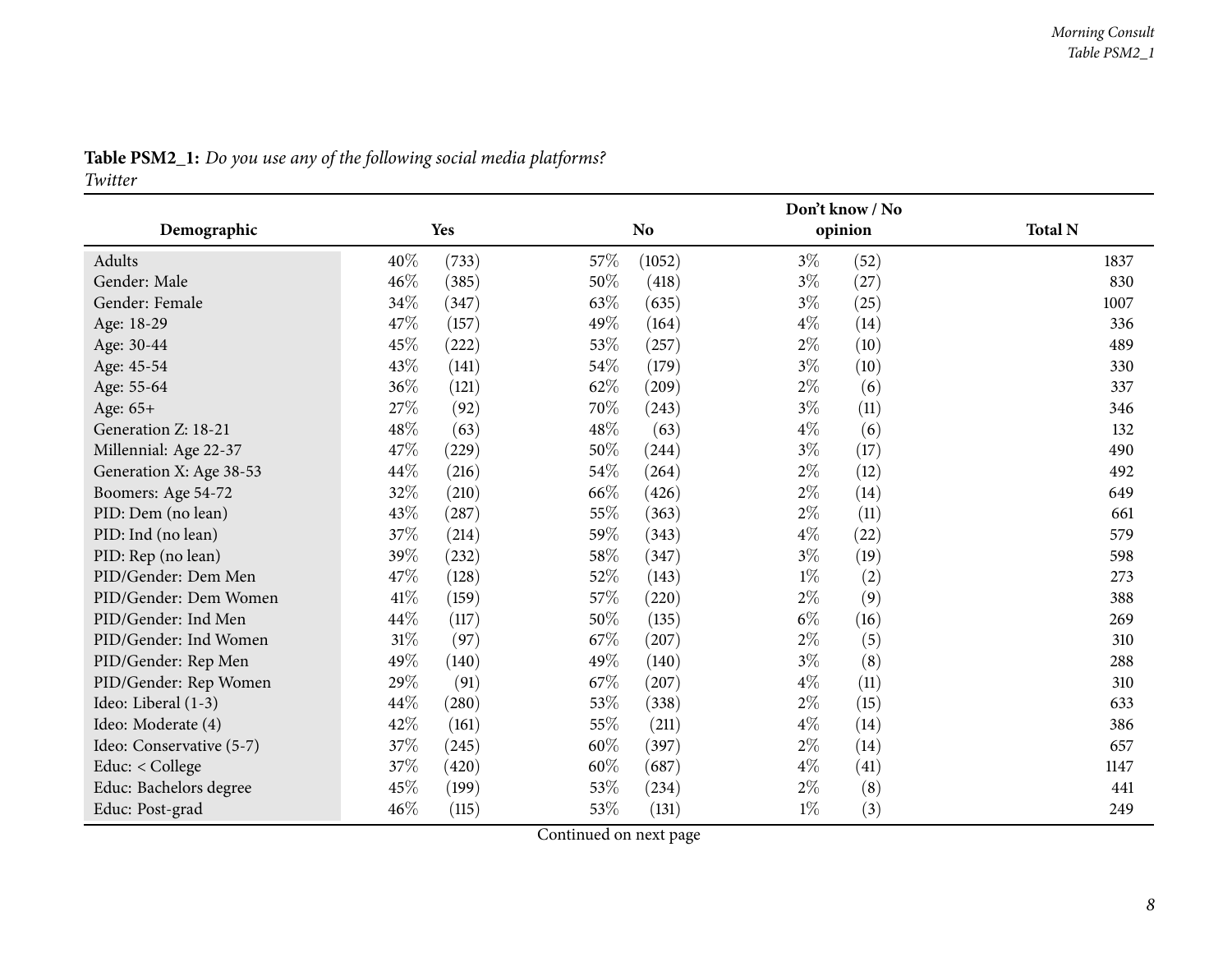### Table PSM2\_1: Do you use any of the following social media platforms? *Twitter*

|                               |        |       |        |                |                   | Don't know / No |                |  |  |
|-------------------------------|--------|-------|--------|----------------|-------------------|-----------------|----------------|--|--|
| Demographic                   |        | Yes   |        | N <sub>o</sub> |                   | opinion         | <b>Total N</b> |  |  |
| Adults                        | 40%    | (733) | 57%    | (1052)         | $3\%$             | (52)            | 1837           |  |  |
| Income: Under 50k             | 38%    | (347) | 59%    | (541)          | $4\%$             | (35)            | 923            |  |  |
| Income: 50k-100k              | $41\%$ | (263) | 57%    | (368)          | $2\%$             | (10)            | 641            |  |  |
| Income: 100k+                 | 45%    | (123) | 52%    | (144)          | $2\%$             | (7)             | 273            |  |  |
| Ethnicity: White              | 37%    | (550) | 60%    | (879)          | $3\%$             | (40)            | 1469           |  |  |
| Ethnicity: Hispanic           | 54%    | (101) | 43%    | (82)           | $3\%$             | (5)             | 188            |  |  |
| Ethnicity: Afr. Am.           | 50%    | (119) | 47%    | (110)          | $3\%$             | (8)             | 237            |  |  |
| Ethnicity: Other              | 49%    | (64)  | 48%    | (63)           | $3\%$             | (4)             | 131            |  |  |
| Relig: Protestant             | 37%    | (193) | 62\%   | (326)          | $2\%$             | (9)             | 528            |  |  |
| Relig: Roman Catholic         | 46%    | (165) | 52%    | (187)          | $2\%$             | (8)             | 360            |  |  |
| Relig: Something Else         | $31\%$ | (41)  | 69%    | (92)           | $\hspace{0.05cm}$ | (0)             | 133            |  |  |
| Relig: Evangelical            | 37%    | (258) | 61\%   | (423)          | $1\%$             | (10)            | 691            |  |  |
| Relig: Non-Evang. Catholics   | 43%    | (140) | 55%    | (183)          | $2\%$             | (7)             | 330            |  |  |
| Relig: All Christian          | 39%    | (399) | 59%    | (605)          | $2\%$             | (17)            | 1021           |  |  |
| Relig: All Non-Christian      | 40%    | (71)  | 59%    | (106)          | $1\%$             | (1)             | 177            |  |  |
| Community: Urban              | 46%    | (198) | 50%    | (214)          | $5\%$             | (20)            | 432            |  |  |
| Community: Suburban           | 40%    | (367) | 58%    | (540)          | $2\%$             | (17)            | 924            |  |  |
| Community: Rural              | 35%    | (168) | 62%    | (298)          | $3\%$             | (15)            | 481            |  |  |
| <b>Employ: Private Sector</b> | 46%    | (273) | 51\%   | (307)          | $3\%$             | (19)            | 598            |  |  |
| <b>Employ: Government</b>     | 47%    | (62)  | $51\%$ | (68)           | $2\%$             | (3)             | 132            |  |  |
| Employ: Self-Employed         | 45%    | (71)  | 53%    | (84)           | $2\%$             | (4)             | 159            |  |  |
| Employ: Homemaker             | 38%    | (55)  | 59%    | (86)           | $4\%$             | (5)             | 146            |  |  |
| Employ: Student               | 47%    | (43)  | 52%    | (48)           | $2\%$             | (2)             | 93             |  |  |
| Employ: Retired               | 28%    | (121) | 69%    | (296)          | $2\%$             | (10)            | 427            |  |  |
| Employ: Unemployed            | 46%    | (76)  | 50%    | (84)           | $4\%$             | (7)             | 167            |  |  |
| Employ: Other                 | 27%    | (31)  | 70%    | (81)           | $3\%$             | (3)             | 115            |  |  |
| Military HH: Yes              | 39%    | (123) | 60%    | (189)          | $2\%$             | (6)             | 318            |  |  |
| Military HH: No               | $40\%$ | (610) | 57%    | (863)          | $3\%$             | (46)            | 1519           |  |  |
| RD/WT: Right Direction        | 40%    | (279) | 56%    | (391)          | $4\%$             | (26)            | 696            |  |  |
| RD/WT: Wrong Track            | 40%    | (454) | 58%    | (661)          | $2\%$             | (26)            | 1141           |  |  |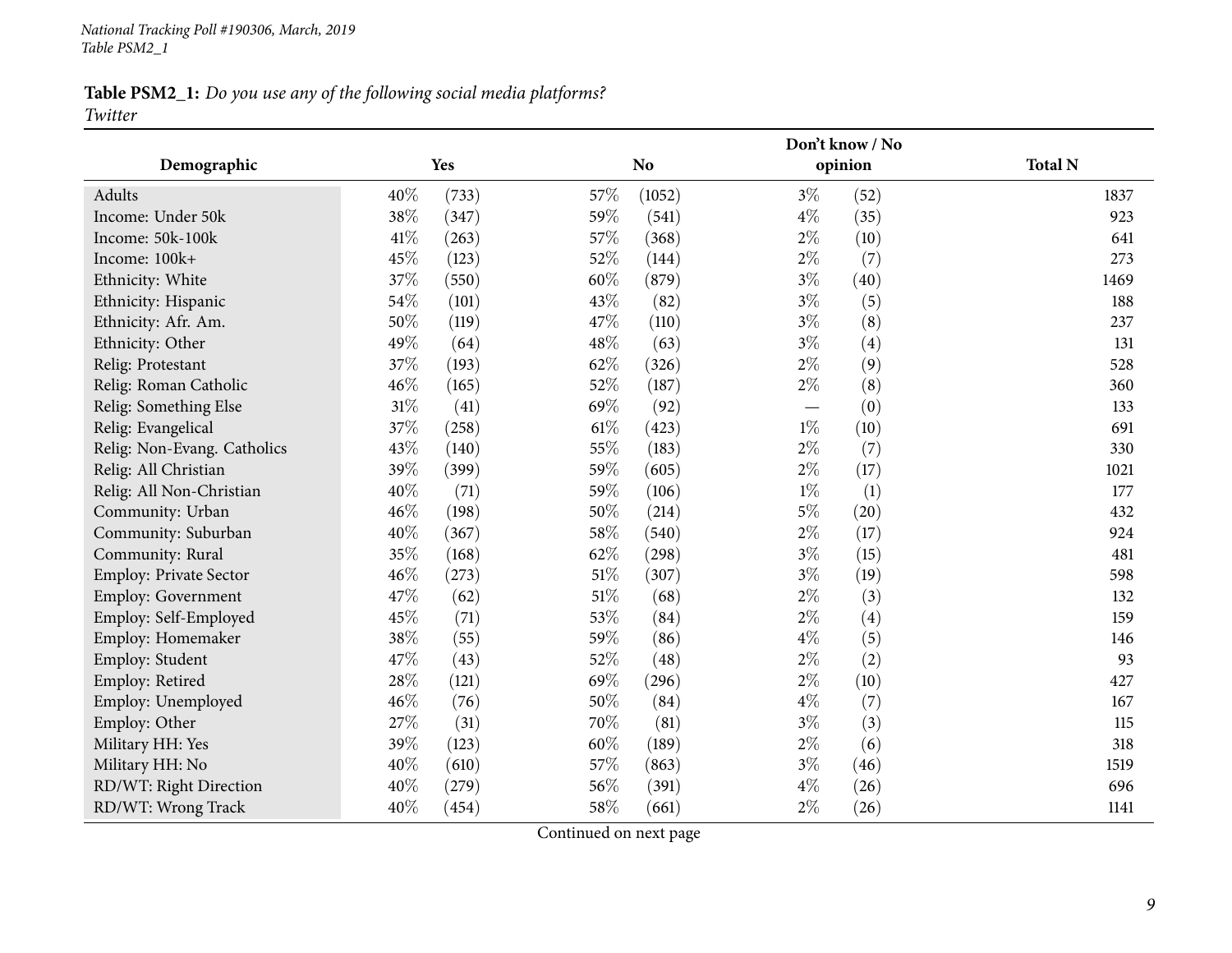#### *Morning Consult Table PSM2\_1*

### Table PSM2\_1: Do you use any of the following social media platforms? *Twitter*

|                                      |      |       |      |                |       | Don't know / No |                |  |  |
|--------------------------------------|------|-------|------|----------------|-------|-----------------|----------------|--|--|
| Demographic                          |      | Yes   |      | N <sub>o</sub> |       | opinion         | <b>Total N</b> |  |  |
| Adults                               | 40%  | (733) | 57%  | (1052)         | $3\%$ | (52)            | 1837           |  |  |
| Trump Job Approve                    | 39%  | (294) | 57%  | (430)          | $3\%$ | (25)            | 749            |  |  |
| Trump Job Disapprove                 | 42%  | (424) | 57%  | (578)          | $2\%$ | (18)            | 1020           |  |  |
| Trump Job Strongly Approve           | 41\% | (166) | 56%  | (228)          | $3\%$ | (13)            | 408            |  |  |
| Trump Job Somewhat Approve           | 37%  | (127) | 59%  | (201)          | $3\%$ | (12)            | 341            |  |  |
| Trump Job Somewhat Disapprove        | 39%  | (85)  | 58%  | (126)          | $3\%$ | (6)             | 216            |  |  |
| Trump Job Strongly Disapprove        | 42%  | (340) | 56%  | (452)          | $2\%$ | (12)            | 804            |  |  |
| #1 Issue: Economy                    | 42%  | (191) | 56%  | (254)          | $1\%$ | (6)             | 451            |  |  |
| #1 Issue: Security                   | 39%  | (146) | 59%  | (221)          | $3\%$ | (11)            | 378            |  |  |
| #1 Issue: Health Care                | 44%  | (147) | 53%  | (175)          | $3\%$ | (11)            | 333            |  |  |
| #1 Issue: Medicare / Social Security | 35%  | (89)  | 62%  | (154)          | $3\%$ | (7)             | 250            |  |  |
| #1 Issue: Women's Issues             | 35%  | (33)  | 58%  | (54)           | $7\%$ | (7)             | 93             |  |  |
| #1 Issue: Education                  | 44%  | (55)  | 52\% | (65)           | $4\%$ | (5)             | 125            |  |  |
| #1 Issue: Energy                     | 43%  | (48)  | 54%  | (61)           | $3\%$ | (3)             | 112            |  |  |
| #1 Issue: Other                      | 26%  | (25)  | 72%  | (68)           | $2\%$ | (2)             | 96             |  |  |
| 2018 House Vote: Democrat            | 45%  | (318) | 53%  | (369)          | $2\%$ | (15)            | 702            |  |  |
| 2018 House Vote: Republican          | 41%  | (251) | 56%  | (342)          | $2\%$ | (14)            | 607            |  |  |
| 2018 House Vote: Someone else        | 48%  | (33)  | 50%  | (34)           | $1\%$ | (1)             | 68             |  |  |
| 2018 House Vote: Didnt Vote          | 28%  | (128) | 67\% | (304)          | $5\%$ | (22)            | 454            |  |  |
| 2016 Vote: Hillary Clinton           | 43%  | (260) | 55%  | (328)          | $2\%$ | (10)            | 598            |  |  |
| 2016 Vote: Donald Trump              | 40%  | (250) | 58%  | (357)          | $2\%$ | (14)            | 620            |  |  |
| 2016 Vote: Someone else              | 47%  | (70)  | 50%  | (74)           | $2\%$ | (3)             | 148            |  |  |
| 2016 Vote: Didnt Vote                | 32%  | (152) | 62%  | (292)          | $5\%$ | (25)            | 469            |  |  |
| Voted in 2014: Yes                   | 42%  | (492) | 56%  | (666)          | $2\%$ | (27)            | 1184           |  |  |
| Voted in 2014: No                    | 37%  | (241) | 59%  | (387)          | $4\%$ | (25)            | 653            |  |  |
| 2012 Vote: Barack Obama              | 44%  | (322) | 54%  | (400)          | $2\%$ | (12)            | 734            |  |  |
| 2012 Vote: Mitt Romney               | 38%  | (178) | 60%  | (282)          | $3\%$ | (12)            | 472            |  |  |
| 2012 Vote: Other                     | 50%  | (32)  | 47%  | (30)           | $3\%$ | (2)             | 64             |  |  |
| 2012 Vote: Didn't Vote               | 35%  | (201) | 60%  | (340)          | $5\%$ | (26)            | 566            |  |  |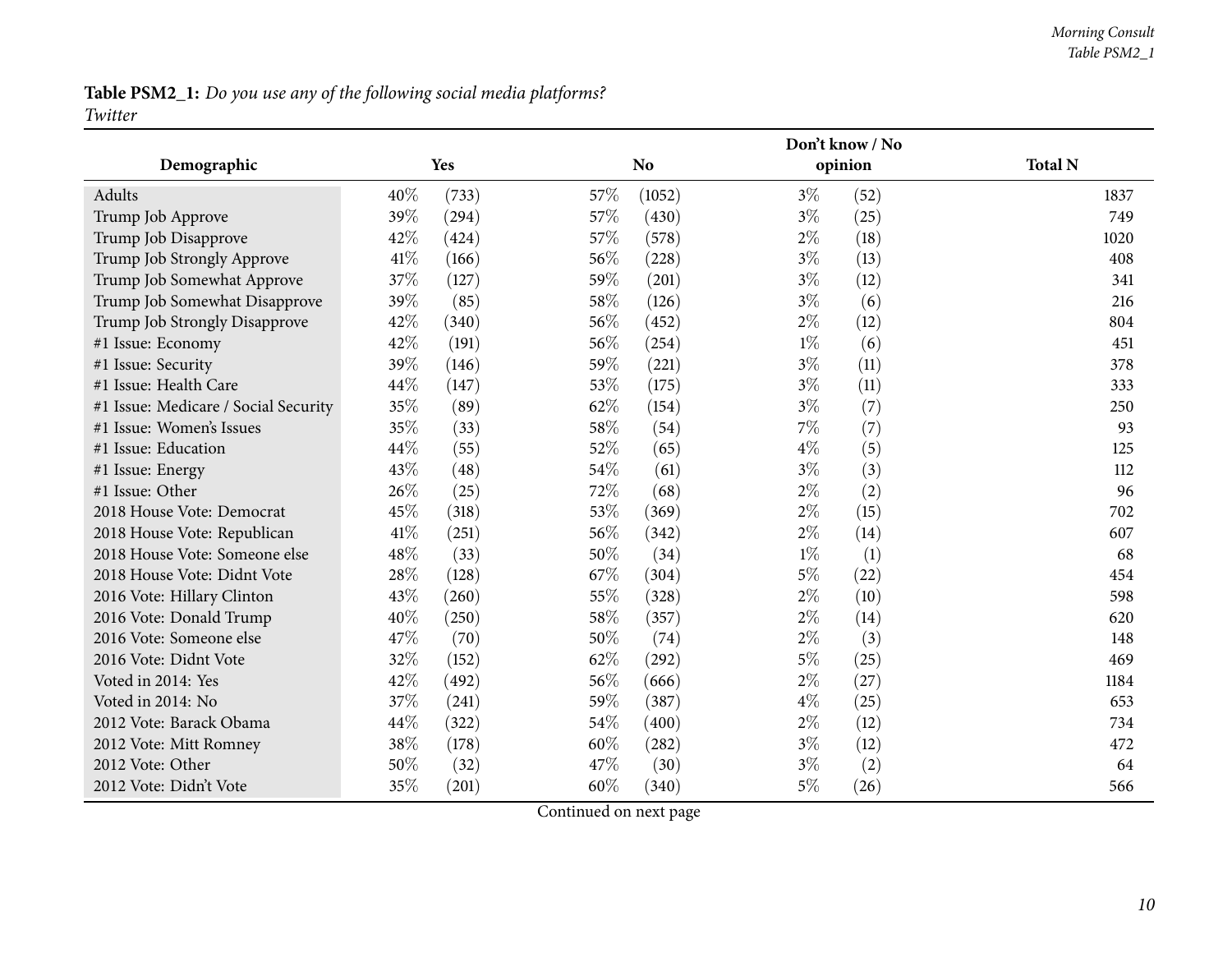|                     |                        |                  | Don't know / No        |                |
|---------------------|------------------------|------------------|------------------------|----------------|
| Demographic         | <b>Yes</b>             | No               | opinion                | <b>Total N</b> |
| Adults              | $40\%$<br>(733)        | $57\%$<br>(1052) | $3\%$<br>(52)          | 1837           |
| 4-Region: Northeast | 42%<br>(143)           | 56%<br>(190)     | $2\%$<br>(7)           | 340            |
| 4-Region: Midwest   | $40\%$<br>(171)        | 56\%<br>(240)    | $4\%$<br>(16)          | 427            |
| 4-Region: South     | 39\%<br>$^{\prime}267$ | 58\%<br>(405)    | $3\%$<br>(20)          | 692            |
| 4-Region: West      | $40\%$<br>(152)        | 58\%<br>(218)    | 2%<br>$\left(8\right)$ | 378            |

Table PSM2\_1: Do you use any of the following social media platforms? *Twitter*

*Note:* Row proportions may total to larger than one-hundred percen<sup>t</sup> due to rounding. For more information visit [MorningConsultIntelligence.com](https://morningconsultintelligence.com).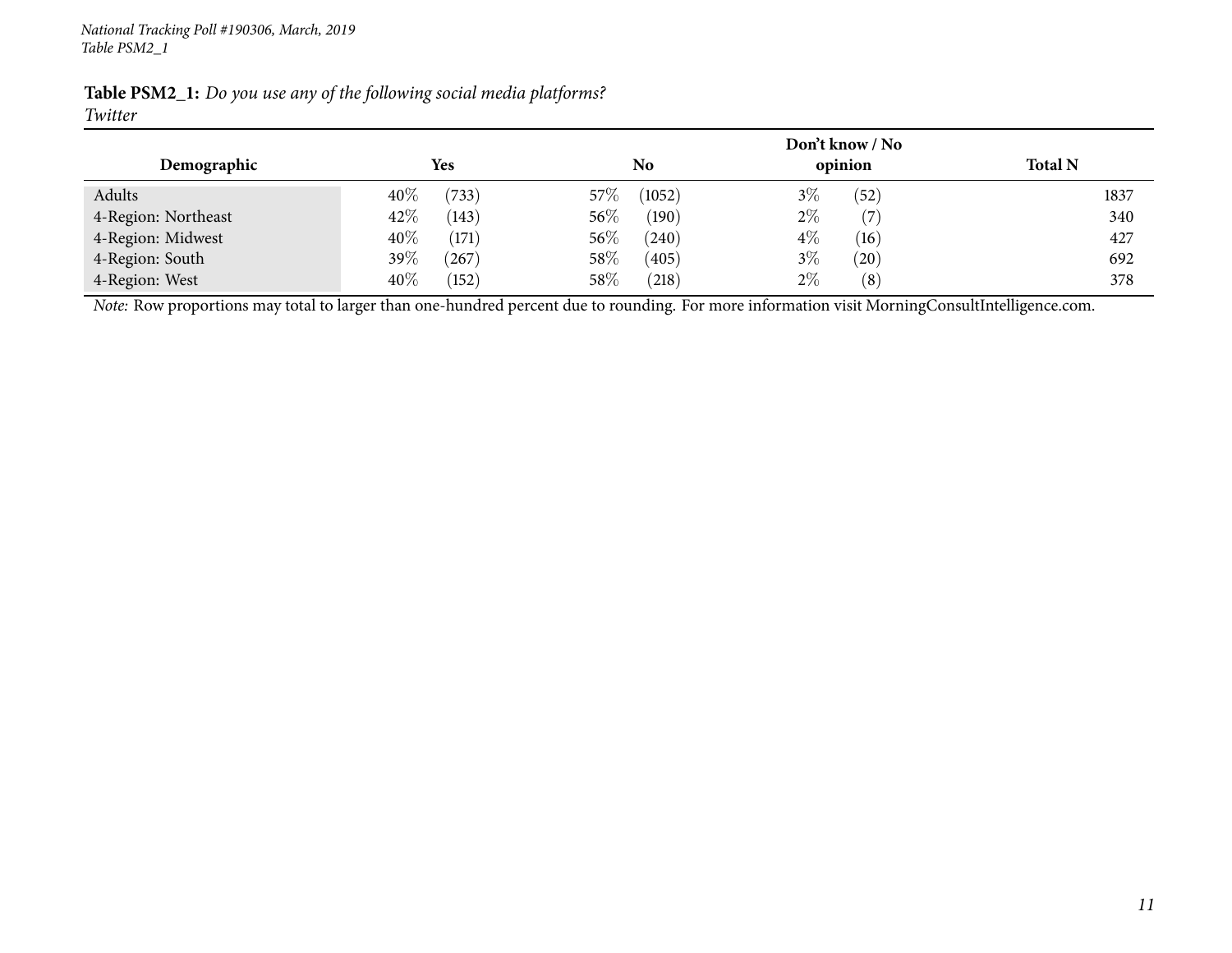<span id="page-11-0"></span>

|                          |        |        |        |           | Don't know / No |         |                |
|--------------------------|--------|--------|--------|-----------|-----------------|---------|----------------|
| Demographic              |        | Yes    |        | <b>No</b> |                 | opinion | <b>Total N</b> |
| Adults                   | 89%    | (1636) | 10%    | (181)     | $1\%$           | (27)    | 1843           |
| Gender: Male             | 86%    | (713)  | $12\%$ | (99)      | $2\%$           | (19)    | 832            |
| Gender: Female           | $91\%$ | (923)  | $8\%$  | (81)      | $1\%$           | (7)     | 1011           |
| Age: 18-29               | 79%    | (265)  | 18%    | (59)      | $3\%$           | (12)    | 335            |
| Age: 30-44               | 89%    | (437)  | $9\%$  | (43)      | $2\%$           | (10)    | 491            |
| Age: 45-54               | $88\%$ | (289)  | $11\%$ | (37)      | $1\%$           | (3)     | 328            |
| Age: 55-64               | $92\%$ | (308)  | $8\%$  | (27)      |                 | (1)     | 336            |
| Age: 65+                 | 96%    | (337)  | $4\%$  | (15)      |                 | (1)     | 352            |
| Generation Z: 18-21      | 65%    | (83)   | $31\%$ | (40)      | $4\%$           | (6)     | 128            |
| Millennial: Age 22-37    | $88\%$ | (435)  | $9\%$  | (43)      | $3\%$           | (15)    | 493            |
| Generation X: Age 38-53  | 89%    | (439)  | 10%    | (50)      | $1\%$           | (4)     | 493            |
| Boomers: Age 54-72       | 92%    | (603)  | $7\%$  | (48)      |                 | (2)     | 653            |
| PID: Dem (no lean)       | $90\%$ | (590)  | $9\%$  | (61)      | $1\%$           | (7)     | 658            |
| PID: Ind (no lean)       | $86\%$ | (501)  | 12%    | (71)      | $2\%$           | (13)    | 585            |
| PID: Rep (no lean)       | $91\%$ | (544)  | $8\%$  | (48)      | $1\%$           | (7)     | 600            |
| PID/Gender: Dem Men      | 87%    | (237)  | $11\%$ | (31)      | $1\%$           | (4)     | 272            |
| PID/Gender: Dem Women    | $91\%$ | (354)  | $8\%$  | (31)      | $1\%$           | (3)     | 387            |
| PID/Gender: Ind Men      | $81\%$ | (220)  | 15%    | (41)      | $4\%$           | (11)    | 271            |
| PID/Gender: Ind Women    | $90\%$ | (281)  | $10\%$ | (30)      | $1\%$           | (2)     | 314            |
| PID/Gender: Rep Men      | 89%    | (257)  | $10\%$ | (28)      | $2\%$           | (5)     | 289            |
| PID/Gender: Rep Women    | 93%    | (288)  | 7%     | (20)      | $1\%$           | (2)     | 311            |
| Ideo: Liberal (1-3)      | $87\%$ | (550)  | $11\%$ | (67)      | $2\%$           | (13)    | 631            |
| Ideo: Moderate (4)       | $90\%$ | (351)  | $8\%$  | (33)      | $1\%$           | (5)     | 389            |
| Ideo: Conservative (5-7) | $90\%$ | (594)  | $9\%$  | (60)      |                 | (3)     | 657            |
| Educ: < College          | $89\%$ | (1029) | $10\%$ | (111)     | $2\%$           | (20)    | 1160           |
| Educ: Bachelors degree   | 89%    | (389)  | 10%    | (43)      | $1\%$           | (5)     | 437            |
| Educ: Post-grad          | $88\%$ | (218)  | $11\%$ | (27)      | $1\%$           | (2)     | 246            |

# Table PSM2\_2: Do you use any of the following social media platforms?

*Facebook*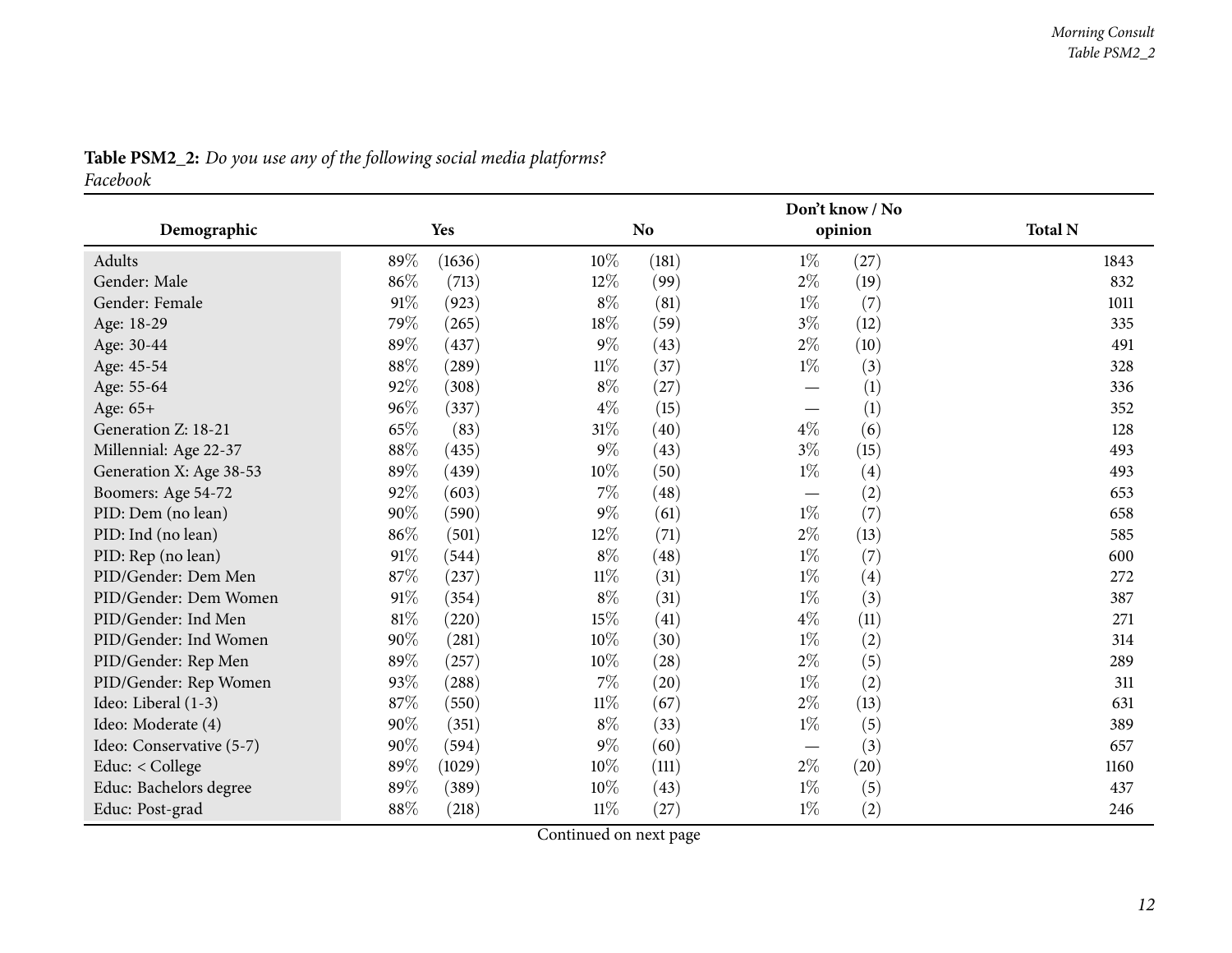### Table PSM2\_2: Do you use any of the following social media platforms? *Facebook*

|                             |        |        |        |                |                                  | Don't know / No |                |
|-----------------------------|--------|--------|--------|----------------|----------------------------------|-----------------|----------------|
| Demographic                 |        | Yes    |        | N <sub>o</sub> |                                  | opinion         | <b>Total N</b> |
| Adults                      | 89%    | (1636) | 10%    | (181)          | $1\%$                            | (27)            | 1843           |
| Income: Under 50k           | 89%    | (827)  | $9\%$  | (85)           | $2\%$                            | (18)            | 931            |
| Income: 50k-100k            | 89%    | (571)  | 10%    | (66)           | $1\%$                            | (5)             | 642            |
| Income: 100k+               | $88\%$ | (238)  | $11\%$ | (30)           | $1\%$                            | (3)             | 270            |
| Ethnicity: White            | $91\%$ | (1341) | $8\%$  | (123)          | $1\%$                            | (16)            | 1480           |
| Ethnicity: Hispanic         | 79%    | (145)  | $18\%$ | (33)           | $3\%$                            | (6)             | 184            |
| Ethnicity: Afr. Am.         | 83%    | (195)  | $14\%$ | (34)           | $3\%$                            | (6)             | 235            |
| Ethnicity: Other            | 78%    | (100)  | 18%    | (23)           | $3\%$                            | (4)             | 128            |
| Relig: Protestant           | 95%    | (502)  | $5\%$  | (25)           |                                  | (1)             | 529            |
| Relig: Roman Catholic       | $90\%$ | (324)  | $8\%$  | (30)           | $2\%$                            | (6)             | 360            |
| Relig: Something Else       | 86%    | (117)  | $14\%$ | (18)           | $\overline{\phantom{0}}$         | (0)             | 135            |
| Relig: Evangelical          | $91\%$ | (635)  | $8\%$  | (54)           | $1\%$                            | (6)             | 694            |
| Relig: Non-Evang. Catholics | 94%    | (308)  | $6\%$  | (20)           | $\overbrace{\phantom{12322111}}$ | (1)             | 329            |
| Relig: All Christian        | 92%    | (943)  | $7\%$  | (74)           | $1\%$                            | (7)             | 1024           |
| Relig: All Non-Christian    | $90\%$ | (159)  | $10\%$ | (17)           | $1\%$                            | (2)             | 177            |
| Community: Urban            | 85%    | (369)  | 12%    | (54)           | $3\%$                            | (12)            | 435            |
| Community: Suburban         | 89%    | (825)  | $10\%$ | (94)           | $1\%$                            | (6)             | 925            |
| Community: Rural            | 92%    | (442)  | $7\%$  | (32)           | $2\%$                            | (8)             | 483            |
| Employ: Private Sector      | $90\%$ | (539)  | $9\%$  | (51)           | $1\%$                            | (7)             | 597            |
| <b>Employ: Government</b>   | $81\%$ | (107)  | 17%    | (23)           | $2\%$                            | (3)             | 132            |
| Employ: Self-Employed       | $88\%$ | (140)  | $11\%$ | (18)           | $1\%$                            | (1)             | 159            |
| Employ: Homemaker           | 90%    | (135)  | $8\%$  | (12)           | $2\%$                            | (3)             | 149            |
| Employ: Student             | 72%    | (65)   | 27\%   | (24)           | $1\%$                            | (1)             | 91             |
| Employ: Retired             | 95%    | (408)  | $5\%$  | (22)           |                                  | (2)             | 431            |
| Employ: Unemployed          | $84\%$ | (142)  | 12%    | (21)           | $4\%$                            | (7)             | 170            |
| Employ: Other               | $88\%$ | (99)   | $9\%$  | (11)           | $3\%$                            | (3)             | 113            |
| Military HH: Yes            | 90%    | (284)  | $10\%$ | (30)           | $1\%$                            | (2)             | 316            |
| Military HH: No             | 89%    | (1351) | $10\%$ | (150)          | $2\%$                            | (25)            | 1527           |
| RD/WT: Right Direction      | 90%    | (631)  | $8\%$  | (57)           | $1\%$                            | (10)            | 698            |
| RD/WT: Wrong Track          | 88%    | (1005) | $11\%$ | (124)          | $1\%$                            | (17)            | 1145           |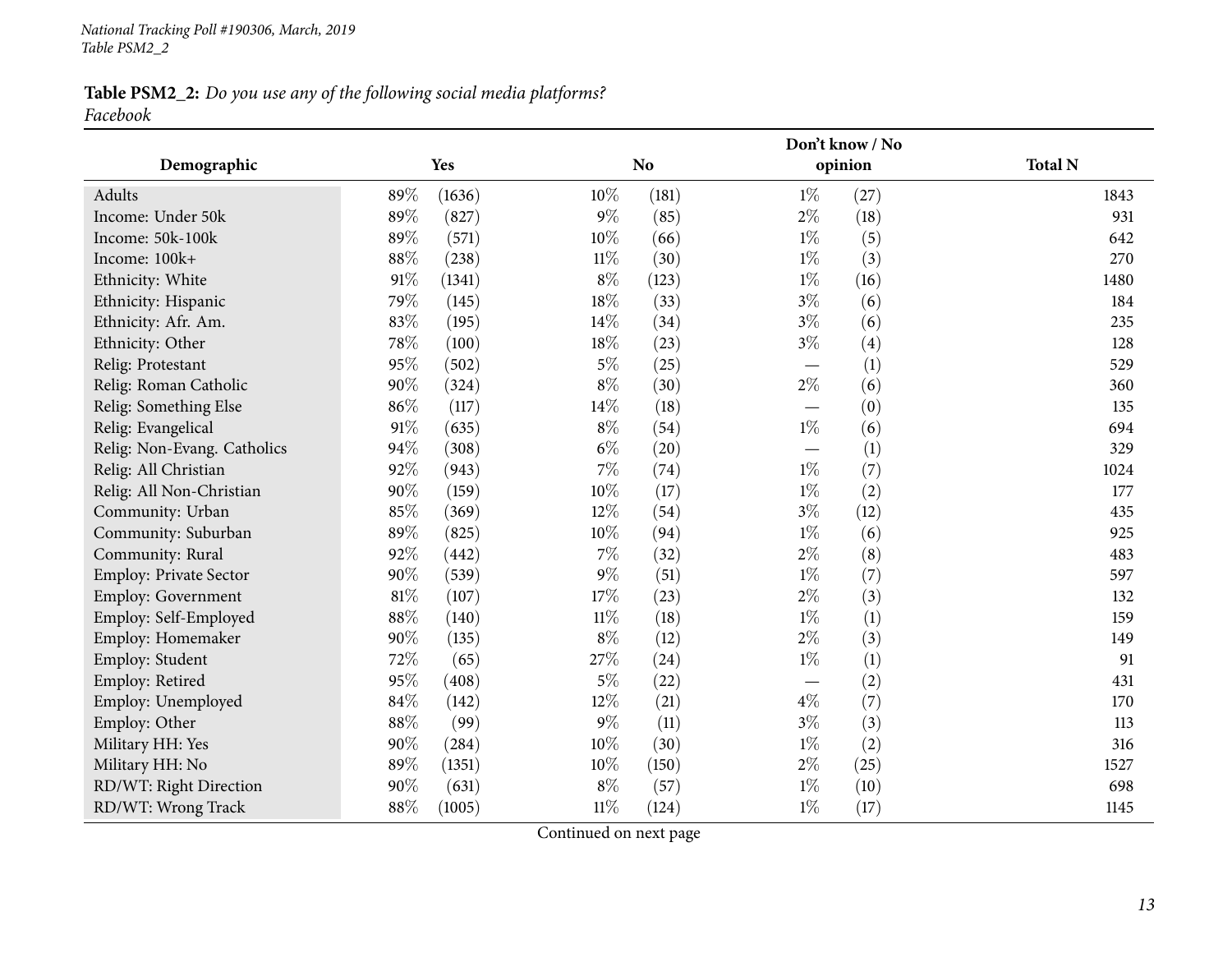### Table PSM2\_2: Do you use any of the following social media platforms? *Facebook*

|                                      |     |        |        | Don't know / No |       |         |                |  |
|--------------------------------------|-----|--------|--------|-----------------|-------|---------|----------------|--|
| Demographic                          |     | Yes    |        | N <sub>o</sub>  |       | opinion | <b>Total N</b> |  |
| Adults                               | 89% | (1636) | $10\%$ | (181)           | $1\%$ | (27)    | 1843           |  |
| Trump Job Approve                    | 90% | (679)  | $9\%$  | (65)            | $1\%$ | (8)     | 752            |  |
| Trump Job Disapprove                 | 89% | (906)  | 10%    | (104)           | $1\%$ | (10)    | 1019           |  |
| Trump Job Strongly Approve           | 90% | (368)  | $8\%$  | (35)            | $2\%$ | (7)     | 409            |  |
| Trump Job Somewhat Approve           | 91% | (312)  | $9\%$  | (30)            |       | (1)     | 343            |  |
| Trump Job Somewhat Disapprove        | 91% | (195)  | $8\%$  | (17)            | $1\%$ | (3)     | 215            |  |
| Trump Job Strongly Disapprove        | 88% | (711)  | $11\%$ | (87)            | $1\%$ | (7)     | 804            |  |
| #1 Issue: Economy                    | 90% | (407)  | $9\%$  | (42)            | $1\%$ | (3)     | 453            |  |
| #1 Issue: Security                   | 90% | (342)  | $9\%$  | (36)            |       | (1)     | 379            |  |
| #1 Issue: Health Care                | 89% | (295)  | 10%    | (33)            | $1\%$ | (4)     | 333            |  |
| #1 Issue: Medicare / Social Security | 96% | (245)  | $3\%$  | (7)             | $1\%$ | (2)     | 254            |  |
| #1 Issue: Women's Issues             | 80% | (76)   | 13%    | (12)            | $7\%$ | (7)     | 95             |  |
| #1 Issue: Education                  | 83% | (105)  | 14%    | (17)            | $3\%$ | (4)     | 127            |  |
| #1 Issue: Energy                     | 84% | (93)   | 16%    | (17)            | $1\%$ | (1)     | 111            |  |
| #1 Issue: Other                      | 79% | (72)   | 17%    | (15)            | $5\%$ | (4)     | 92             |  |
| 2018 House Vote: Democrat            | 90% | (637)  | $9\%$  | (61)            | $1\%$ | (8)     | 706            |  |
| 2018 House Vote: Republican          | 93% | (562)  | 7%     | (42)            |       | (3)     | 607            |  |
| 2018 House Vote: Someone else        | 85% | (57)   | 15%    | (10)            |       | (0)     | 68             |  |
| 2018 House Vote: Didnt Vote          | 82% | (372)  | 15%    | (68)            | $4\%$ | (16)    | 456            |  |
| 2016 Vote: Hillary Clinton           | 91% | (544)  | $9\%$  | (54)            |       | (3)     | 601            |  |
| 2016 Vote: Donald Trump              | 92% | (572)  | 7%     | (46)            |       | (3)     | 620            |  |
| 2016 Vote: Someone else              | 89% | (131)  | $9\%$  | (14)            | $2\%$ | (3)     | 148            |  |
| 2016 Vote: Didnt Vote                | 82% | (387)  | 14%    | (67)            | $4\%$ | (18)    | 471            |  |
| Voted in 2014: Yes                   | 91% | (1084) | $8\%$  | (93)            | $1\%$ | (9)     | 1185           |  |
| Voted in 2014: No                    | 84% | (552)  | 13%    | (88)            | $3\%$ | (18)    | 658            |  |
| 2012 Vote: Barack Obama              | 91% | (667)  | $9\%$  | (64)            | $1\%$ | (5)     | 736            |  |
| 2012 Vote: Mitt Romney               | 94% | (442)  | $6\%$  | (27)            |       | (2)     | 471            |  |
| 2012 Vote: Other                     | 86% | (56)   | $12\%$ | (8)             | $2\%$ | (1)     | 64             |  |
| 2012 Vote: Didn't Vote               | 82% | (469)  | 14%    | (82)            | $3\%$ | (19)    | 570            |  |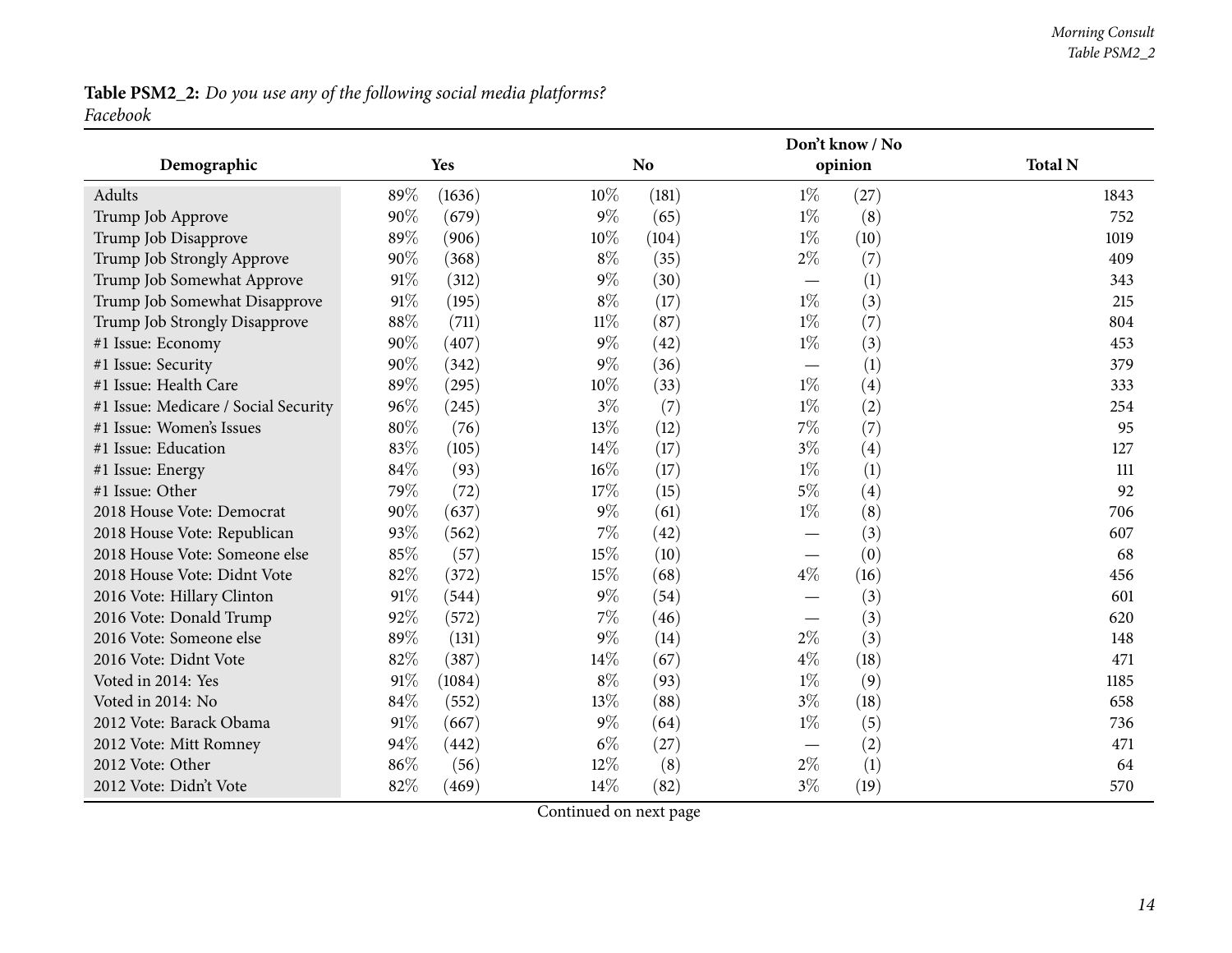|                     |                 |                 | Don't know / No            |                |
|---------------------|-----------------|-----------------|----------------------------|----------------|
| Demographic         | Yes             | N <sub>0</sub>  | opinion                    | <b>Total N</b> |
| Adults              | 89%<br>(1636)   | $10\%$<br>(181) | $1\%$<br>27                | 1843           |
| 4-Region: Northeast | $90\%$<br>(307) | $9\%$<br>(30)   | $1\%$<br>$\left(3\right)$  | 340            |
| 4-Region: Midwest   | 92%<br>(392)    | $7\%$<br>(29)   | $1\%$<br>(6)               | 427            |
| 4-Region: South     | 89%<br>(618)    | $9\%$<br>(64)   | $2\%$<br>(12)              | 695            |
| 4-Region: West      | $84\%$<br>(318) | $15\%$<br>(58)  | $1\%$<br>$\left( 4\right)$ | 380            |

Table PSM2\_2: Do you use any of the following social media platforms? *Facebook*

*Note:* Row proportions may total to larger than one-hundred percen<sup>t</sup> due to rounding. For more information visit [MorningConsultIntelligence.com](https://morningconsultintelligence.com).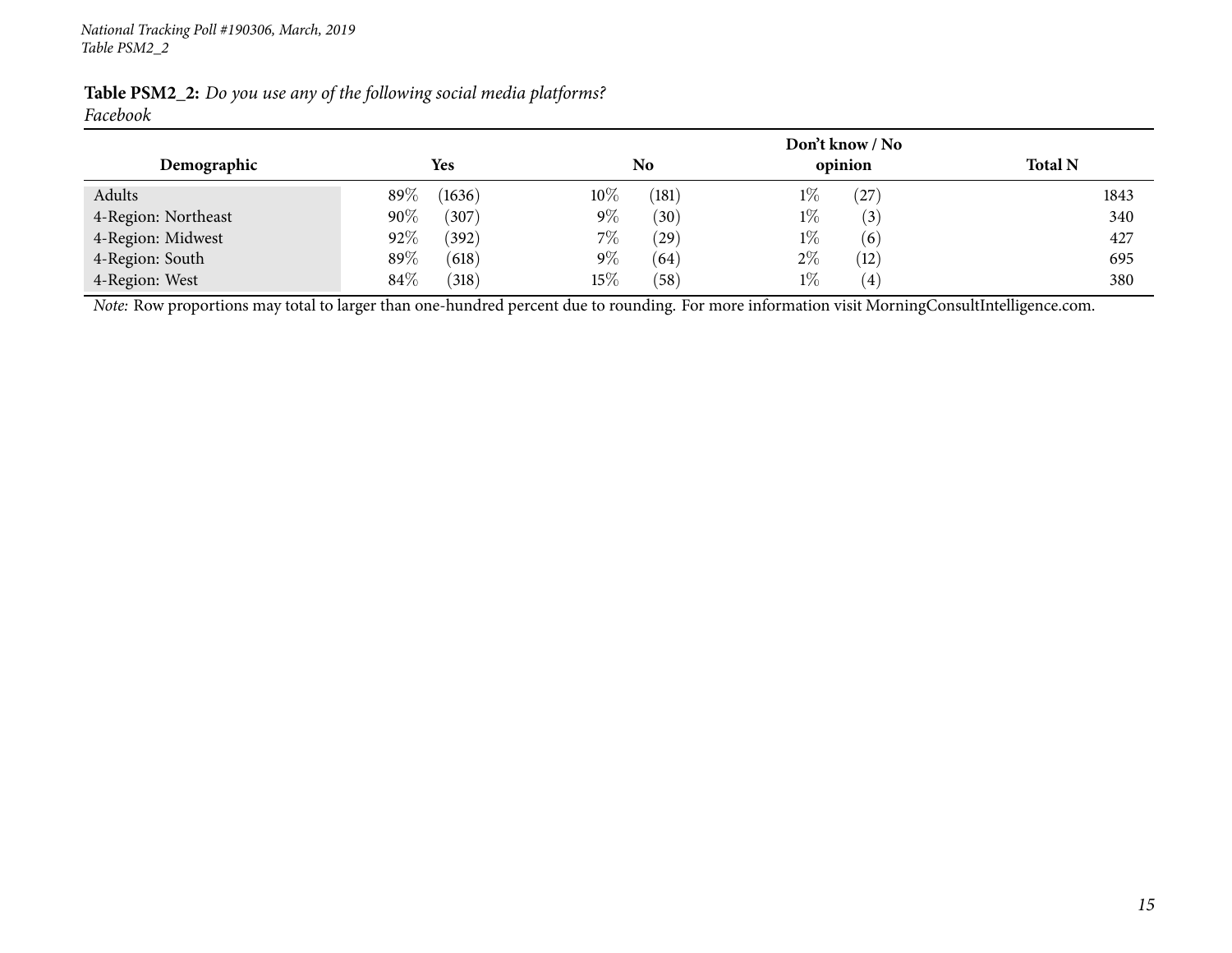<span id="page-15-0"></span>

|                          |        |       |      | Don't know / No |       |         |                |  |
|--------------------------|--------|-------|------|-----------------|-------|---------|----------------|--|
| Demographic              |        | Yes   |      | N <sub>o</sub>  |       | opinion | <b>Total N</b> |  |
| Adults                   | 27%    | (487) | 70%  | (1281)          | $4\%$ | (68)    | 1836           |  |
| Gender: Male             | 25%    | (208) | 71\% | (585)           | $4\%$ | (35)    | 828            |  |
| Gender: Female           | 28\%   | (279) | 69%  | (696)           | $3\%$ | (33)    | 1008           |  |
| Age: 18-29               | 68%    | (230) | 28%  | (95)            | $4\%$ | (14)    | 339            |  |
| Age: 30-44               | 32%    | (157) | 64%  | (315)           | $3\%$ | (17)    | 490            |  |
| Age: 45-54               | 17%    | (57)  | 79%  | (261)           | $4\%$ | (12)    | 330            |  |
| Age: 55-64               | $9\%$  | (29)  | 88%  | (295)           | $3\%$ | (11)    | 335            |  |
| Age: 65+                 | $4\%$  | (13)  | 92%  | (315)           | $4\%$ | (14)    | 343            |  |
| Generation Z: 18-21      | $80\%$ | (107) | 15%  | (21)            | $4\%$ | (6)     | 133            |  |
| Millennial: Age 22-37    | 47%    | (232) | 49%  | (241)           | $4\%$ | (19)    | 492            |  |
| Generation X: Age 38-53  | 20%    | (100) | 76\% | (373)           | $4\%$ | (18)    | 491            |  |
| Boomers: Age 54-72       | 7%     | (46)  | 90%  | (577)           | $3\%$ | (21)    | 644            |  |
| PID: Dem (no lean)       | 28\%   | (186) | 68\% | (452)           | $3\%$ | (22)    | 660            |  |
| PID: Ind (no lean)       | 27\%   | (157) | 69%  | (398)           | $4\%$ | (22)    | 578            |  |
| PID: Rep (no lean)       | 24\%   | (144) | 72%  | (431)           | $4\%$ | (23)    | 598            |  |
| PID/Gender: Dem Men      | 29%    | (80)  | 68%  | (187)           | $3\%$ | (7)     | 274            |  |
| PID/Gender: Dem Women    | 27\%   | (106) | 69%  | (265)           | $4\%$ | (15)    | 386            |  |
| PID/Gender: Ind Men      | 20%    | (52)  | 75%  | (199)           | $6\%$ | (16)    | 267            |  |
| PID/Gender: Ind Women    | 34\%   | (105) | 64%  | (199)           | $2\%$ | (7)     | 311            |  |
| PID/Gender: Rep Men      | 27%    | (76)  | 69%  | (199)           | $4\%$ | (12)    | 287            |  |
| PID/Gender: Rep Women    | $22\%$ | (68)  | 74\% | (232)           | $4\%$ | (12)    | 311            |  |
| Ideo: Liberal (1-3)      | $31\%$ | (194) | 66%  | (419)           | $3\%$ | (20)    | 633            |  |
| Ideo: Moderate (4)       | 28\%   | (107) | 68%  | (261)           | $4\%$ | (16)    | 385            |  |
| Ideo: Conservative (5-7) | 19%    | (123) | 78%  | (509)           | $3\%$ | (20)    | 652            |  |
| Educ: < College          | $27\%$ | (312) | 68%  | (784)           | $5\%$ | (52)    | 1148           |  |
| Educ: Bachelors degree   | 26\%   | (114) | 72%  | (314)           | $2\%$ | (11)    | 439            |  |
| Educ: Post-grad          | 24%    | (61)  | 73%  | (182)           | $2\%$ | (5)     | 248            |  |

# Table PSM2\_3: Do you use any of the following social media platforms?

*Snapchat*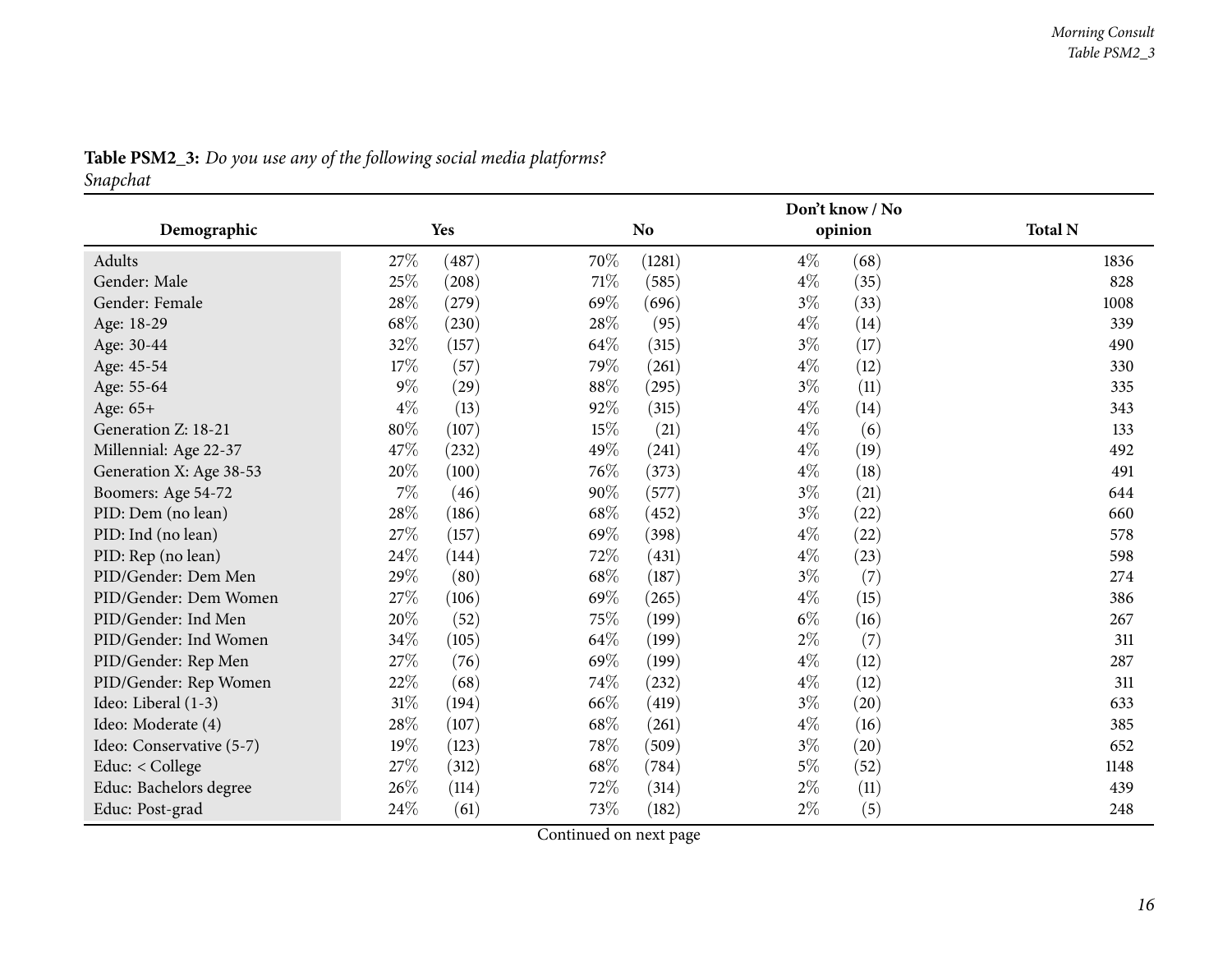### Table PSM2\_3: Do you use any of the following social media platforms? *Snapchat*

|                             |        |       |        | Don't know / No |       |         |                |  |  |
|-----------------------------|--------|-------|--------|-----------------|-------|---------|----------------|--|--|
| Demographic                 |        | Yes   |        | N <sub>o</sub>  |       | opinion | <b>Total N</b> |  |  |
| Adults                      | 27%    | (487) | 70%    | (1281)          | $4\%$ | (68)    | 1836           |  |  |
| Income: Under 50k           | 29%    | (267) | 66%    | (606)           | $5\%$ | (49)    | 922            |  |  |
| Income: 50k-100k            | 24%    | (155) | 75%    | (478)           | $1\%$ | (8)     | 641            |  |  |
| Income: 100k+               | 24%    | (64)  | 72%    | (197)           | $4\%$ | (11)    | 272            |  |  |
| Ethnicity: White            | 24%    | (346) | 73%    | (1073)          | $3\%$ | (48)    | 1468           |  |  |
| Ethnicity: Hispanic         | 48%    | (90)  | 46%    | (87)            | $6\%$ | (11)    | 188            |  |  |
| Ethnicity: Afr. Am.         | 38\%   | (91)  | 55%    | (130)           | $6\%$ | (15)    | 236            |  |  |
| Ethnicity: Other            | 38%    | (50)  | 59%    | (78)            | $4\%$ | (5)     | 132            |  |  |
| Relig: Protestant           | 18%    | (92)  | $80\%$ | (418)           | $3\%$ | (15)    | 525            |  |  |
| Relig: Roman Catholic       | 28%    | (99)  | 68%    | (241)           | $4\%$ | (16)    | 356            |  |  |
| Relig: Something Else       | 28%    | (38)  | 70%    | (94)            | $2\%$ | (2)     | 133            |  |  |
| Relig: Evangelical          | 23%    | (160) | 74%    | (507)           | $3\%$ | (18)    | 685            |  |  |
| Relig: Non-Evang. Catholics | $21\%$ | (69)  | 75%    | (246)           | $4\%$ | (15)    | 330            |  |  |
| Relig: All Christian        | 23%    | (229) | 74%    | (753)           | $3\%$ | (32)    | 1015           |  |  |
| Relig: All Non-Christian    | 30%    | (53)  | 69%    | (123)           | $1\%$ | (2)     | 178            |  |  |
| Community: Urban            | 31%    | (135) | 63%    | (273)           | $6\%$ | (24)    | 432            |  |  |
| Community: Suburban         | 25%    | (233) | 72%    | (658)           | $3\%$ | (28)    | 919            |  |  |
| Community: Rural            | 25%    | (119) | 72%    | (350)           | $3\%$ | (16)    | 484            |  |  |
| Employ: Private Sector      | 28%    | (168) | 69%    | (412)           | $3\%$ | (18)    | 598            |  |  |
| Employ: Government          | 36%    | (48)  | $61\%$ | (81)            | $3\%$ | (3)     | 132            |  |  |
| Employ: Self-Employed       | 34%    | (52)  | 63%    | (97)            | $4\%$ | (6)     | 155            |  |  |
| Employ: Homemaker           | 22%    | (33)  | 73%    | (108)           | $5\%$ | (7)     | 148            |  |  |
| Employ: Student             | 74%    | (69)  | 24%    | (23)            | $2\%$ | (2)     | 93             |  |  |
| Employ: Retired             | $5\%$  | (22)  | $91\%$ | (387)           | $4\%$ | (15)    | 424            |  |  |
| Employ: Unemployed          | 33%    | (56)  | 59%    | (99)            | $8\%$ | (13)    | 169            |  |  |
| Employ: Other               | 33%    | (38)  | 64%    | (74)            | $3\%$ | (4)     | 116            |  |  |
| Military HH: Yes            | 21%    | (65)  | 77%    | (242)           | $3\%$ | (8)     | 316            |  |  |
| Military HH: No             | $28\%$ | (421) | 68%    | (1039)          | $4\%$ | (60)    | 1520           |  |  |
| RD/WT: Right Direction      | 25%    | (171) | $71\%$ | (492)           | $4\%$ | (30)    | 693            |  |  |
| RD/WT: Wrong Track          | 28%    | (316) | 69%    | (789)           | $3\%$ | (38)    | 1143           |  |  |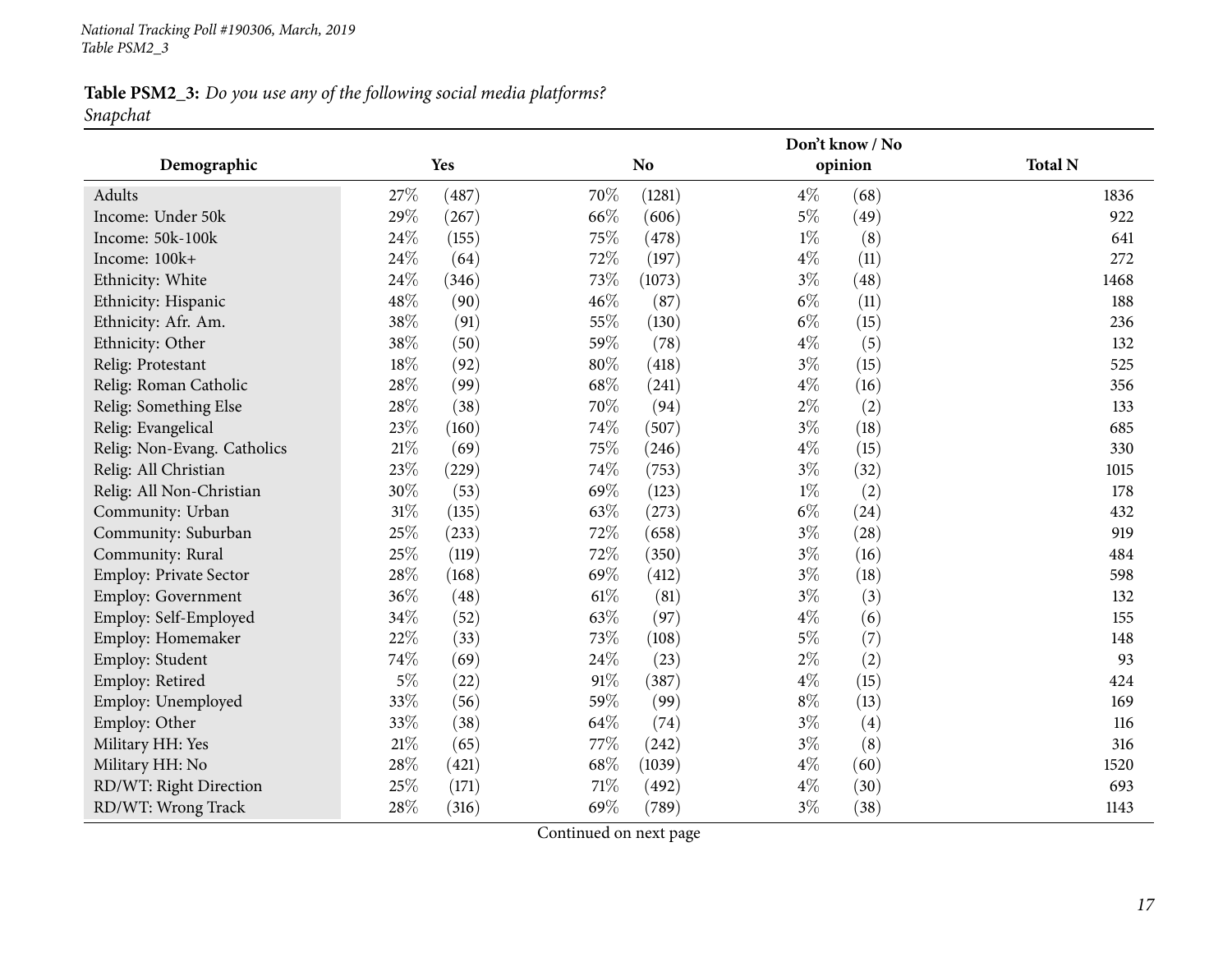### Table PSM2\_3: Do you use any of the following social media platforms? *Snapchat*

|                                      |      |       |        | Don't know / No |       |         |                |  |
|--------------------------------------|------|-------|--------|-----------------|-------|---------|----------------|--|
| Demographic                          |      | Yes   |        | N <sub>o</sub>  |       | opinion | <b>Total N</b> |  |
| Adults                               | 27\% | (487) | 70%    | (1281)          | $4\%$ | (68)    | 1836           |  |
| Trump Job Approve                    | 22%  | (166) | 74%    | (552)           | $4\%$ | (30)    | 748            |  |
| Trump Job Disapprove                 | 29%  | (299) | 68%    | (692)           | $2\%$ | (25)    | 1016           |  |
| Trump Job Strongly Approve           | 22%  | (91)  | 73%    | (299)           | $4\%$ | (17)    | 408            |  |
| Trump Job Somewhat Approve           | 22%  | (75)  | 74%    | (253)           | $4\%$ | (13)    | 341            |  |
| Trump Job Somewhat Disapprove        | 31%  | (67)  | 66\%   | (142)           | $3\%$ | (6)     | 215            |  |
| Trump Job Strongly Disapprove        | 29%  | (232) | 69%    | (550)           | $2\%$ | (19)    | 800            |  |
| #1 Issue: Economy                    | 28%  | (129) | 69%    | (312)           | $3\%$ | (13)    | 454            |  |
| #1 Issue: Security                   | 20%  | (74)  | 77\%   | (292)           | $3\%$ | (11)    | 377            |  |
| #1 Issue: Health Care                | 27%  | (89)  | 69%    | (228)           | $5\%$ | (15)    | 331            |  |
| #1 Issue: Medicare / Social Security | 14%  | (35)  | $81\%$ | (203)           | $5\%$ | (11)    | 250            |  |
| #1 Issue: Women's Issues             | 45%  | (42)  | 52%    | (48)            | $3\%$ | (3)     | 94             |  |
| #1 Issue: Education                  | 53%  | (66)  | 42\%   | (52)            | $5\%$ | (6)     | 124            |  |
| #1 Issue: Energy                     | 29%  | (33)  | 69%    | (77)            | $2\%$ | (2)     | 112            |  |
| #1 Issue: Other                      | 20%  | (19)  | 74%    | (69)            | $6\%$ | (6)     | 94             |  |
| 2018 House Vote: Democrat            | 26%  | (184) | 71%    | (495)           | $3\%$ | (21)    | 700            |  |
| 2018 House Vote: Republican          | 22%  | (133) | 75%    | (453)           | $3\%$ | (19)    | 606            |  |
| 2018 House Vote: Someone else        | 31%  | (20)  | 68\%   | (44)            | $1\%$ | (1)     | 65             |  |
| 2018 House Vote: Didnt Vote          | 33%  | (150) | 62%    | (285)           | $5\%$ | (24)    | 459            |  |
| 2016 Vote: Hillary Clinton           | 22%  | (130) | 75%    | (451)           | $3\%$ | (16)    | 597            |  |
| 2016 Vote: Donald Trump              | 22%  | (136) | 75%    | (462)           | $3\%$ | (19)    | 617            |  |
| 2016 Vote: Someone else              | 23%  | (34)  | 75%    | (111)           | $1\%$ | (2)     | 148            |  |
| 2016 Vote: Didnt Vote                | 39%  | (186) | 54%    | (255)           | $7\%$ | (31)    | 472            |  |
| Voted in 2014: Yes                   | 20%  | (239) | 77\%   | (906)           | $3\%$ | (35)    | 1180           |  |
| Voted in 2014: No                    | 38%  | (248) | 57%    | (375)           | $5\%$ | (33)    | 656            |  |
| 2012 Vote: Barack Obama              | 22%  | (159) | 76%    | (552)           | $2\%$ | (18)    | 729            |  |
| 2012 Vote: Mitt Romney               | 16%  | (75)  | $81\%$ | (380)           | $4\%$ | (17)    | 471            |  |
| 2012 Vote: Other                     | 23%  | (15)  | 74%    | (47)            | $3\%$ | (2)     | 64             |  |
| 2012 Vote: Didn't Vote               | 42%  | (239) | 53%    | (300)           | $6\%$ | (32)    | 570            |  |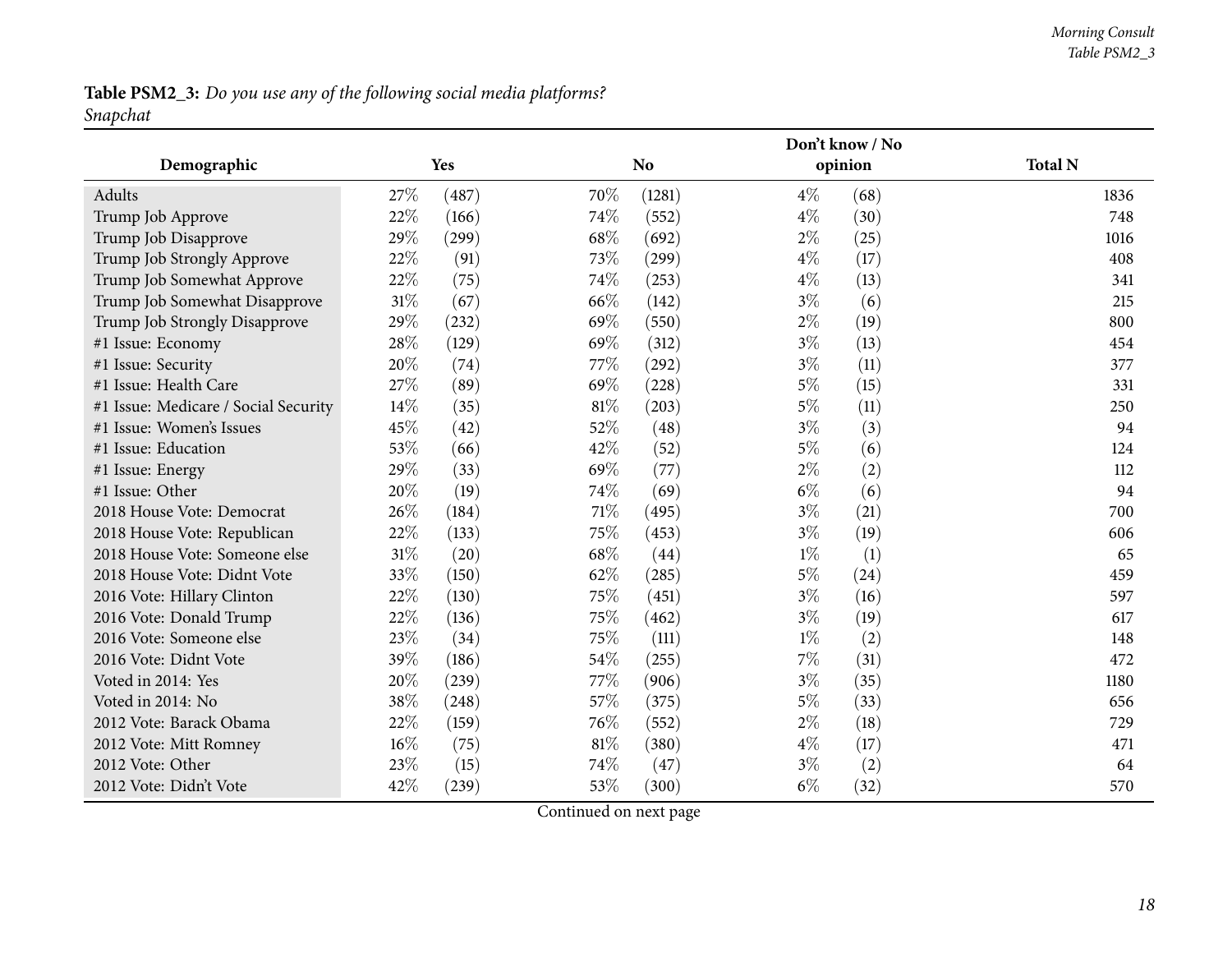|                     |                 |                  | Don't know / No   |                |
|---------------------|-----------------|------------------|-------------------|----------------|
| Demographic         | <b>Yes</b>      | N <sub>o</sub>   | opinion           | <b>Total N</b> |
| Adults              | 487<br>$27\%$   | $70\%$<br>(1281) | $4\%$<br>(68)     | 1836           |
| 4-Region: Northeast | 28%<br>(93)     | 69\%<br>(232)    | $3\%$<br>(11)     | 336            |
| 4-Region: Midwest   | $26\%$<br>(110) | 71\%<br>(304)    | 3%<br>(13)        | 428            |
| 4-Region: South     | $28\%$<br>(196) | 68\%<br>(473)    | $4\%$<br>$^{'}27$ | 695            |
| 4-Region: West      | 23\%<br>(88)    | $72\%$<br>(272)  | $4\%$<br>(17)     | 377            |

Table PSM2\_3: Do you use any of the following social media platforms? *Snapchat*

*Note:* Row proportions may total to larger than one-hundred percen<sup>t</sup> due to rounding. For more information visit [MorningConsultIntelligence.com](https://morningconsultintelligence.com).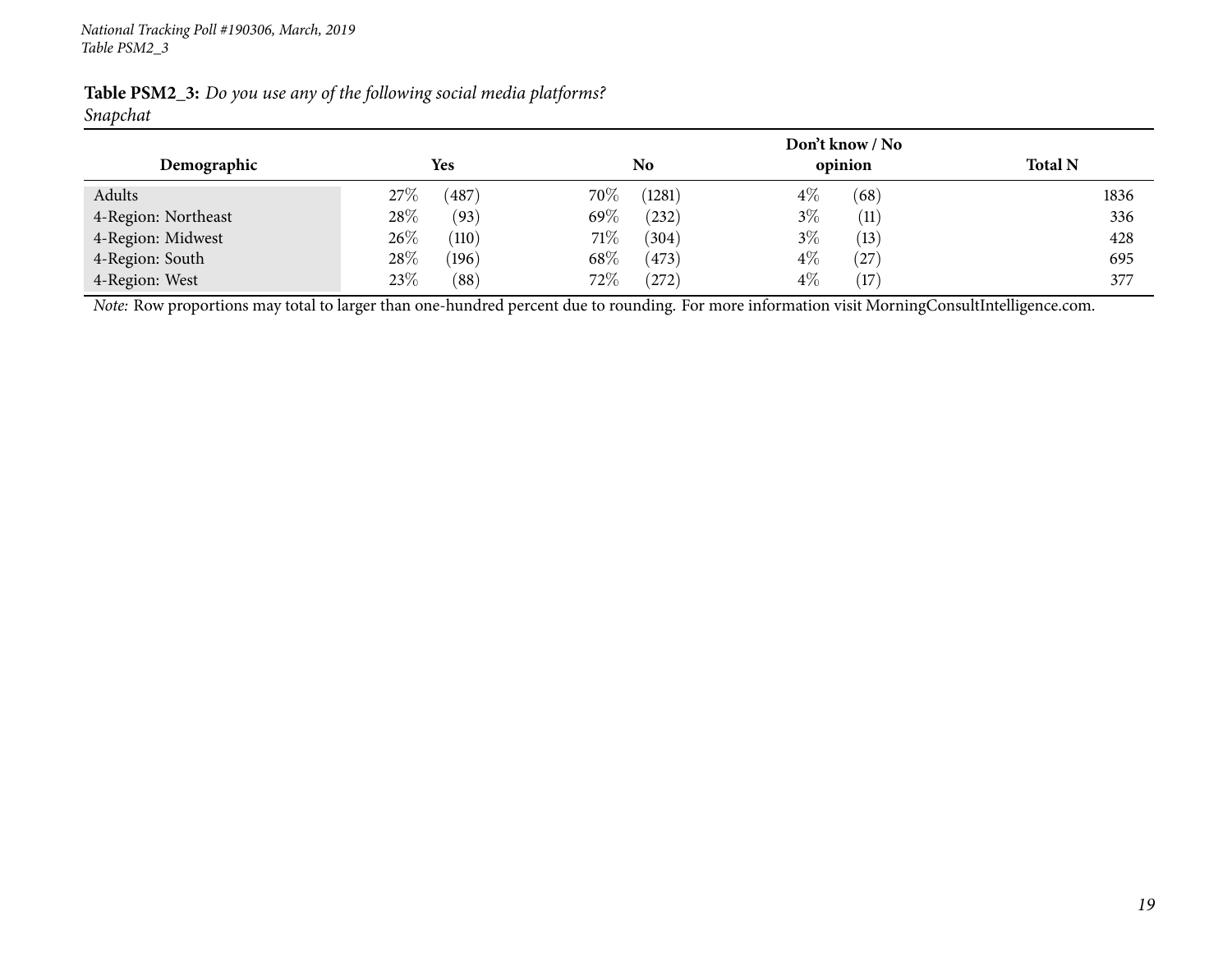<span id="page-19-0"></span>

|                          |        |       |        | Don't know / No |       |         |                |  |
|--------------------------|--------|-------|--------|-----------------|-------|---------|----------------|--|
| Demographic              |        | Yes   |        | <b>No</b>       |       | opinion | <b>Total N</b> |  |
| Adults                   | 46%    | (838) | 52%    | (950)           | $3\%$ | (52)    | 1839           |  |
| Gender: Male             | 42%    | (348) | 55%    | (455)           | $3\%$ | (26)    | 829            |  |
| Gender: Female           | 48\%   | (489) | 49%    | (495)           | $3\%$ | (26)    | 1010           |  |
| Age: 18-29               | 75%    | (256) | 21%    | (70)            | $4\%$ | (13)    | 340            |  |
| Age: 30-44               | 56%    | (275) | 42\%   | (205)           | $2\%$ | (10)    | 490            |  |
| Age: 45-54               | 43%    | (141) | 55\%   | (179)           | $3\%$ | (9)     | 328            |  |
| Age: 55-64               | 30%    | (99)  | 68%    | (228)           | $3\%$ | (9)     | 336            |  |
| Age: 65+                 | 19%    | (66)  | 77\%   | (267)           | $3\%$ | (12)    | 345            |  |
| Generation Z: 18-21      | 77%    | (103) | 16%    | (21)            | $7\%$ | (9)     | 133            |  |
| Millennial: Age 22-37    | $66\%$ | (323) | 32%    | (157)           | $3\%$ | (13)    | 494            |  |
| Generation X: Age 38-53  | 47\%   | (230) | $51\%$ | (251)           | $2\%$ | (10)    | 490            |  |
| Boomers: Age 54-72       | 26%    | (170) | 71\%   | (461)           | $3\%$ | (17)    | 648            |  |
| PID: Dem (no lean)       | 49%    | (323) | 50%    | (332)           | $2\%$ | (11)    | 665            |  |
| PID: Ind (no lean)       | 45%    | (262) | 52%    | (300)           | $3\%$ | (18)    | 580            |  |
| PID: Rep (no lean)       | 43%    | (253) | $54\%$ | (318)           | $4\%$ | (23)    | 594            |  |
| PID/Gender: Dem Men      | 45%    | (123) | 54%    | (150)           | $1\%$ | (2)     | 276            |  |
| PID/Gender: Dem Women    | $51\%$ | (199) | 47%    | (182)           | $2\%$ | (8)     | 390            |  |
| PID/Gender: Ind Men      | 37%    | (101) | 58%    | (156)           | $5\%$ | (13)    | 270            |  |
| PID/Gender: Ind Women    | 52%    | (161) | 46%    | (144)           | $2\%$ | (6)     | 310            |  |
| PID/Gender: Rep Men      | 44%    | (124) | 52%    | (149)           | $4\%$ | (11)    | 284            |  |
| PID/Gender: Rep Women    | $42\%$ | (129) | 55%    | (169)           | $4\%$ | (12)    | 310            |  |
| Ideo: Liberal (1-3)      | $51\%$ | (325) | $46\%$ | (294)           | $3\%$ | (17)    | 635            |  |
| Ideo: Moderate (4)       | 47\%   | (180) | 50%    | (193)           | $3\%$ | (13)    | 385            |  |
| Ideo: Conservative (5-7) | $38\%$ | (251) | 59%    | (387)           | $2\%$ | (16)    | 654            |  |
| Educ: < College          | 42\%   | (489) | 54\%   | (622)           | $4\%$ | (41)    | 1153           |  |
| Educ: Bachelors degree   | 53%    | (233) | 45%    | (196)           | $2\%$ | (8)     | 438            |  |
| Educ: Post-grad          | 46%    | (115) | 53%    | (132)           | $1\%$ | (2)     | 249            |  |

# Table PSM2\_4: Do you use any of the following social media platforms?

*Instagram*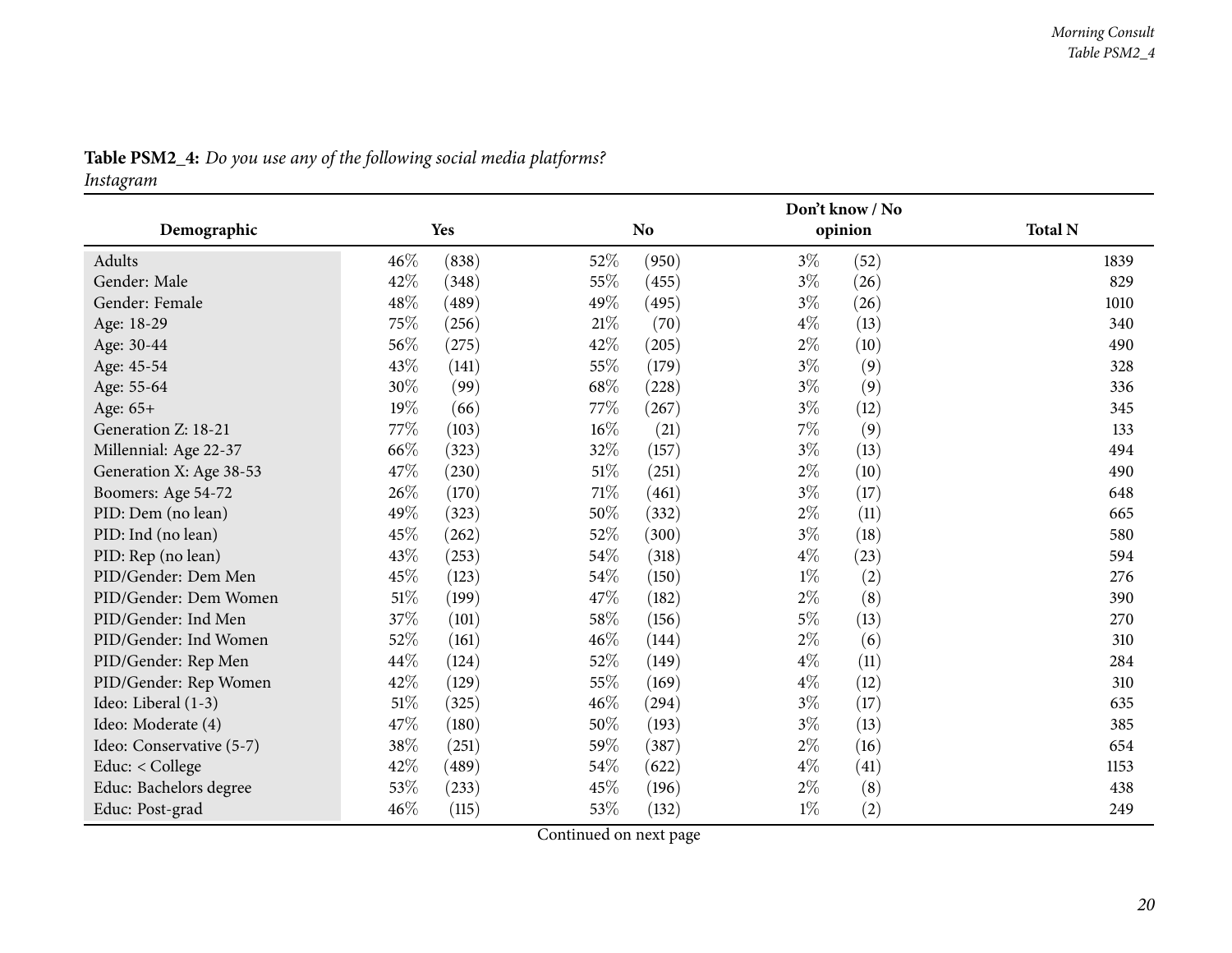#### Table PSM2\_4: Do you use any of the following social media platforms? *Instagram*

**Demographic Yes NoDon't know / Noopinion Total <sup>N</sup>**Adults**s**  $46\%$  (838)  $52\%$  (950)  $3\%$  (52)  $1839$ 926 Income: Under 50kk  $45\%$  (414)  $51\%$  (474)  $4\%$  (38)  $926$ Income: 50k-100kk  $46\%$  (298)  $53\%$  (339)  $1\%$  (5)  $642$ Income: 100k+<br>Ethnicity: White  $+$  47% (126)  $50\%$  (137)  $3\%$  (8) 271 Ethnicity: White  $42\%$   $(620)$   $55\%$   $(812)$   $3\%$   $(38)$   $(38)$   $1469$ 188 Ethnicity: Hispanic  $69\%$   $(130)$   $28\%$   $(53)$   $3\%$   $(5)$   $(5)$   $188$ Ethnicity: Afr. Am.  $56\%$   $(134)$   $38\%$   $(92)$   $6\%$   $(14)$   $239$ 131 Ethnicity: Other 64% (84)  $64\%$  (84)  $35\%$  (47)  $1\%$  (1)  $(1)$ Relig: Protestant  $38\%$   $(201)$   $60\%$   $(314)$   $2\%$   $(10)$  526 360 Relig: Roman Catholic  $48\%$  (174)  $49\%$  (177)  $3\%$  (10)<br>
Relig: Something Else  $54\%$  (73)  $46\%$  (62)  $-$  (0) 135 Relig: Something Else  $54\%$   $(73)$   $46\%$   $(62)$   $-$ <br>Relig: Evangelical  $45\%$   $(309)$   $54\%$   $(372)$   $2\%$  $-$  (0) 135 Relig: Evangelical  $45\%$   $(309)$   $54\%$   $(372)$   $2\%$   $(11)$   $(11)$  693 Relig: Non-Evang. Catholics  $42\%$  (139)  $55\%$  (181)  $3\%$  (9)  $329$ <br>
Relig: All Christian  $44\%$  (448)  $54\%$  (553)  $2\%$  (20)  $1021$ 1021 Relig: All Christiann  $44\%$   $(448)$   $54\%$   $(553)$   $2\%$   $(20)$   $1021$ Relig: All Non-Christiann 45% (81) 53% (95)  $2\%$  (3) 179 Community: Urbann 50% (218) 45% (197) 4% (19) 434 Community: Suburbann 47% (438) 50% (464)  $2\%$  (20) 922 Community: Rural  $38\%$   $(182)$   $60\%$   $(289)$   $3\%$   $(13)$   $(13)$   $483$ Employ: Private Sector 51% (302) 47% (280) 3% (16) 598<br>
Employ: Government 52% (69) 45% (59) 3% (4) 522 Employ: Government 52% (69) 45% (59) 3% (4) 37% (59) 3% (4) 32<br>
Employ: Self-Employed 60% (96) 37% (59) 3% (4) 37% (59) 3% (4) Employ: Self-Employedd 60% (96)  $37\%$  (59)  $3\%$  (4)  $160$ Employ: Homemaker  $49\%$   $(72)$   $47\%$   $(69)$   $4\%$   $(5)$   $146$ 93 Employ: Student  $74\%$  (69)  $25\%$  (23)  $2\%$  (1) 93 Employ: Retiredd  $21\%$  (89)  $76\%$  (325)  $3\%$  (12)  $426$ Employ: Unemployedd 52% (88)  $46\%$  (78)  $3\%$  (4)  $170$ Employ: Other  $47\%$   $(53)$   $50\%$   $(57)$   $3\%$   $(4)$   $(114)$ 315 Military HH: Yes 36% (112)  $36\%$  (112)  $61\%$  (193)  $3\%$  (10)  $315$ Military HH: No**9 48**% (726) **50**% (757) **50**% (757) **50**% (42) RD/WT: Right Directionn  $42\%$  (294)  $54\%$  (377)  $3\%$  (23) 694 RD/WT: Wrong Trackk  $47\%$  (544)  $50\%$  (573)  $3\%$  (29)  $1145$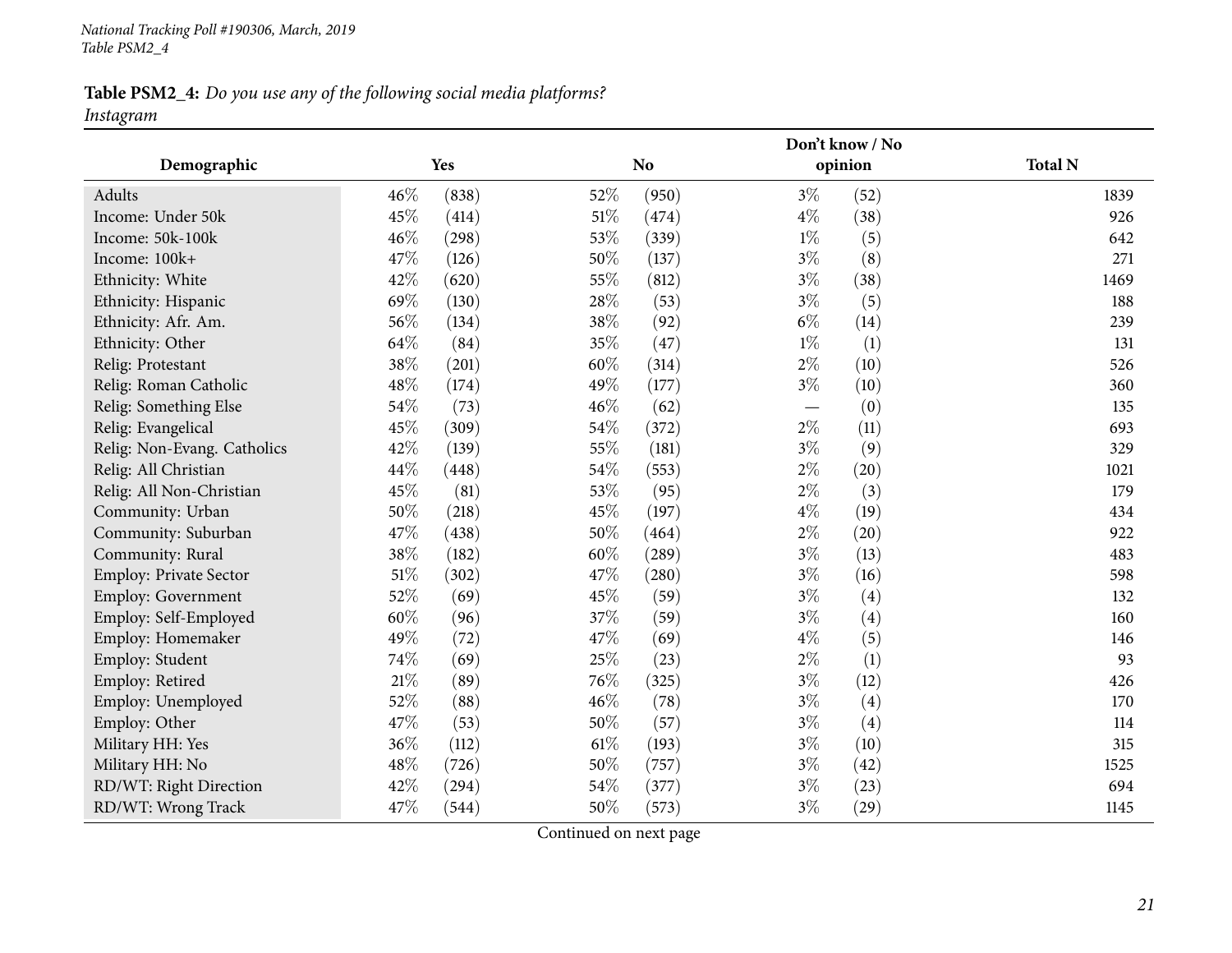#### *Morning Consult Table PSM2\_4*

#### Table PSM2\_4: Do you use any of the following social media platforms? *Instagram*

**Demographic Yes NoDon't know / Noopinion Total <sup>N</sup>**Adults**s**  $46\%$  (838)  $52\%$  (950)  $3\%$  (52)  $1839$ 745 Trump Job Approve  $40\%$   $(301)$   $56\%$   $(420)$   $3\%$   $(25)$   $(25)$   $745$ Trump Job Disapprove 49% (506) 49% (500) 49% (500) 2% (18) 1024<br>
Trump Job Strongly Approve 40% (161) 57% (230) 3% (14) 405 405 Trump Job Strongly Approve  $40\%$  (161)  $57\%$  (230)  $3\%$  (14)  $405$ <br>Trump Job Somewhat Approve  $41\%$  (140)  $56\%$  (190)  $3\%$  (11)  $340$ Trump Job Somewhat Approve  $41\%$  (140)  $56\%$  (190)  $3\%$  (11)<br>Trump Job Somewhat Disapprove  $51\%$  (110)  $47\%$  (101)  $3\%$  (6) 217 Trump Job Somewhat Disapprove 51% (110)  $47\%$  (101)  $3\%$  (6) 217<br>
Trump Job Strongly Disapprove  $49\%$  (396)  $49\%$  (398)  $2\%$  (13) 807 Trump Job Strongly Disapprove  $49\%$  (396)  $49\%$  (398)  $2\%$  (13)<br>
#1 Issue: Economy  $48\%$  (219)  $50\%$  (225)  $2\%$  (9) #1 Issue: Economy  $48\%$  (219)  $50\%$  (225)  $2\%$  (9)  $453$ #1 Issue: Security 39% (147)  $39\%$  (147)  $59\%$  (222)  $2\%$  (8)  $377$ #1 Issue: Health Care  $47\%$  (156)  $50\%$  (165)  $3\%$  (11)  $332$ 41 Issue: Medicare / Social Security  $30\%$  (75) 66% (167) 4% (10) 252<br>
41 Issue: Women's Issues 61% (56) 36% (33) 4% (3) 4% (3) #1 Issue: Women's Issues 61\% (56)  $36\%$  (33)  $4\%$  (3) 92 #1 Issue: Educationn 69% (87)  $26\%$  (33)  $5\%$  (7) 127 #1 Issue: Energy  $49\%$   $(55)$   $50\%$   $(56)$   $1\%$   $(2)$   $(112)$ #1 Issue: Other  $44\%$   $(42)$   $53\%$   $(50)$   $3\%$   $(3)$   $(3)$  $2018$  House Vote: Democrat  $47\%$  (333)  $51\%$  (357)  $2\%$  (15)  $2\%$  (15) 705<br> $2018$  House Vote: Republican  $39\%$  (237)  $58\%$  (350)  $3\%$  (19)  $(19)$  606 <sup>2018</sup> House Vote: Republicann 39% (237) 58% (350) 3% (19) 606  $2018$  House Vote: Someone else  $52\%$   $(35)$   $44\%$   $(29)$   $4\%$   $(3)$   $(4)$   $(5)$   $46\%$   $(211)$   $3\%$   $(14)$   $(15)$   $(16)$   $(17)$   $(18)$   $(19)$   $(19)$   $(11)$   $(19)$   $(19)$   $(11)$   $(19)$   $(19)$   $(19)$   $(19)$   $(19)$   $(19$  $2018$  House Vote: Didnt Vote  $50\%$  (230)  $46\%$  (211)  $3\%$  (14)  $49\%$  (2016 Vote: Hillary Clinton  $44\%$  (267)  $54\%$  (323)  $2\%$  (12)  $54\%$  (202)  $54\%$ 602 <sup>2016</sup> Vote: Hillary Clintonn 44% (267) 54% (323) 2% (12) 602 <sup>2016</sup> Vote: Donald Trump $p$  40% (246) 57% (352) 3% (19) 616 2016 Vote: Someone else  $3\%$   $(64)$   $54\%$   $(80)$   $3\%$   $(4)$   $148$ <br>2016 Vote: Didnt Vote  $55\%$   $(260)$   $41\%$   $(193)$   $4\%$   $(17)$   $(19)$   $471$ 2016 Vote: Didnt Vote  $55\%$   $(260)$   $41\%$   $(193)$   $4\%$   $(17)$   $(17)$   $(193)$   $4\%$   $(17)$ Voted in 2014: Yes  $42\%$   $(493)$   $56\%$   $(662)$   $3\%$   $(30)$   $1185$ Voted in 2014: No**63%** (345) 44% (288) 3% (22) 655  $2012 \text{ Vote: Barack Obama}$ <br>  $2012 \text{ Vote: Hart Romney}$   $37\%$   $317)$   $55\%$   $(402)$   $2\%$   $(15)$   $3\%$   $(13)$   $470$ 470 2012 Vote: Mitt Romney  $37\%$  (172)  $61\%$  (286)  $3\%$  (13)<br>
2012 Vote: Other  $38\%$  (24)  $59\%$  (38)  $3\%$  (2) 64 2012 Vote: Other 38% (24) 59% (38) 3% (2) 64 570 2012 Vote: Didn't Vote  $57\%$   $(325)$   $39\%$   $(223)$   $4\%$   $(22)$   $570$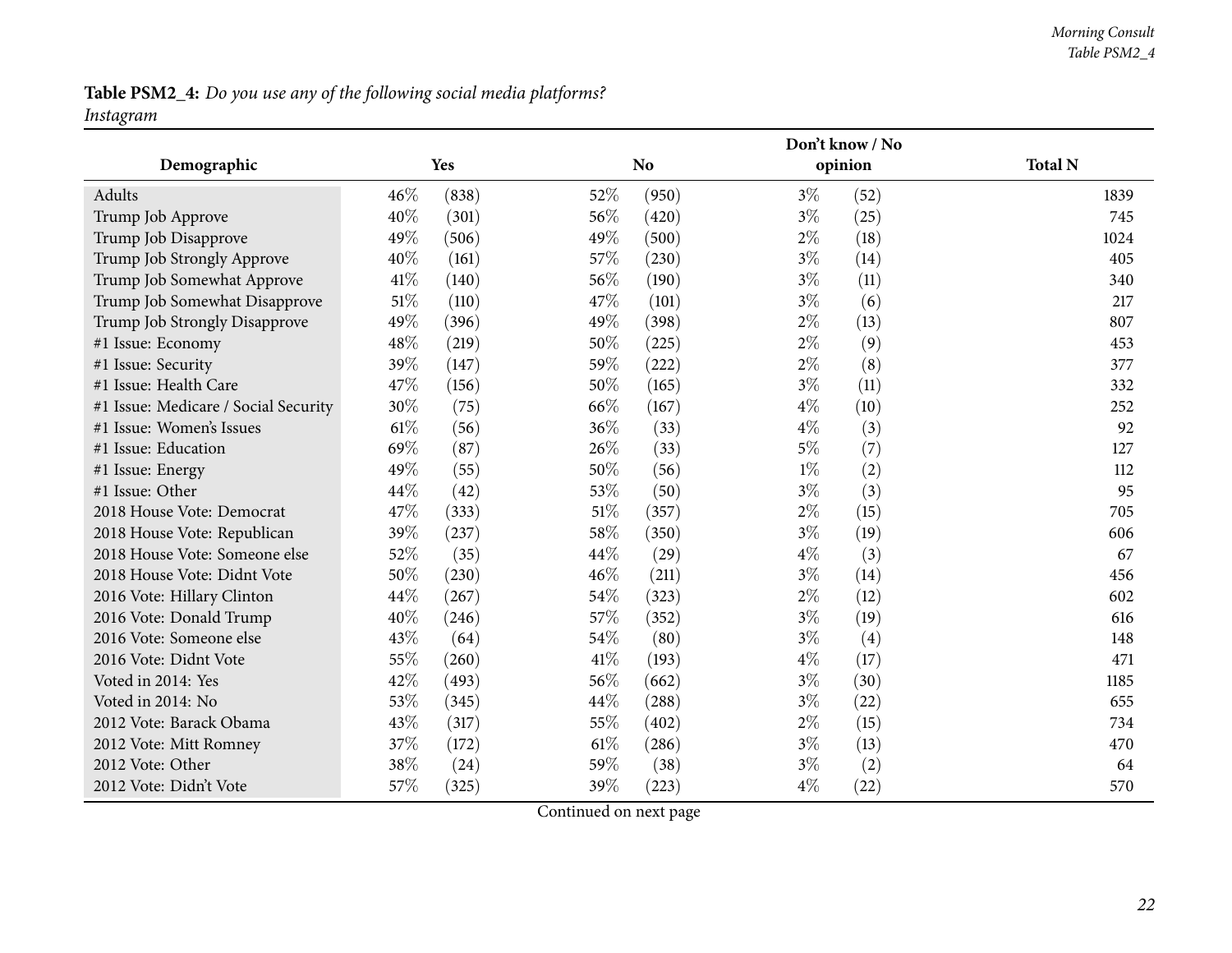|                     |                 |                 | Don't know / No |                |
|---------------------|-----------------|-----------------|-----------------|----------------|
| Demographic         | <b>Yes</b>      | No              | opinion         | <b>Total N</b> |
| Adults              | (838)<br>$46\%$ | $52\%$<br>(950) | $3\%$<br>(52)   | 1839           |
| 4-Region: Northeast | 48\%<br>(162)   | 51%<br>(172)    | $2\%$<br>(6)    | 340            |
| 4-Region: Midwest   | 40%<br>(169)    | 57\%<br>(241)   | $3\%$<br>(14)   | 424            |
| 4-Region: South     | $46\%$<br>(324) | 50%<br>(349)    | $3\%$<br>(24)   | 697            |
| 4-Region: West      | 48%<br>(183)    | 50%<br>(188)    | $2\%$<br>(8)    | 379            |

Table PSM2\_4: Do you use any of the following social media platforms? *Instagram*

*Note:* Row proportions may total to larger than one-hundred percen<sup>t</sup> due to rounding. For more information visit [MorningConsultIntelligence.com](https://morningconsultintelligence.com).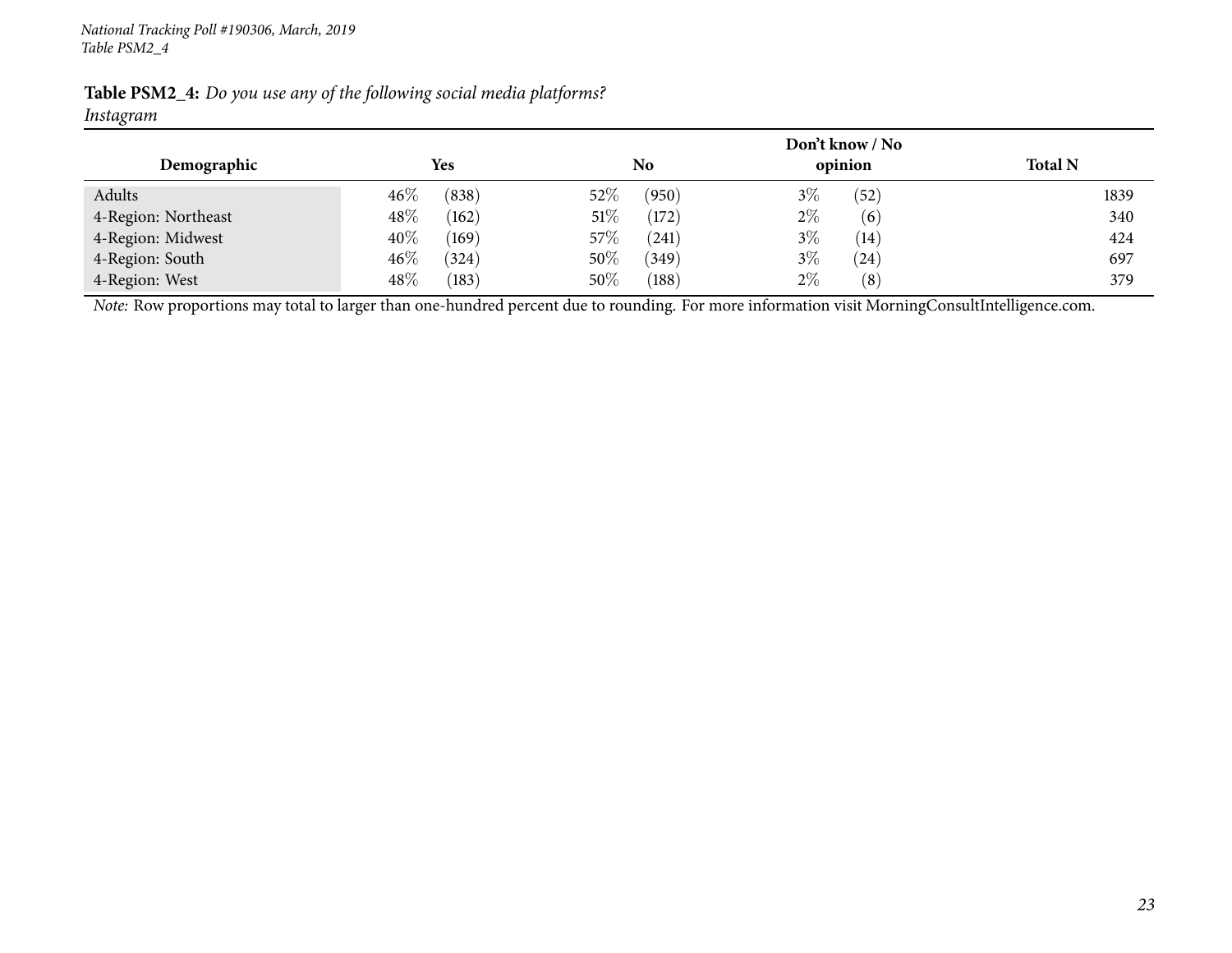<span id="page-23-0"></span>

|                          |        |       |        |                | Don't know / No |         |                |
|--------------------------|--------|-------|--------|----------------|-----------------|---------|----------------|
| Demographic              |        | Yes   |        | N <sub>o</sub> |                 | opinion | <b>Total N</b> |
| Adults                   | 19%    | (322) | 65%    | (1115)         | 17%             | (284)   | 1721           |
| Gender: Male             | 23%    | (178) | 63%    | (493)          | 14%             | (107)   | 778            |
| Gender: Female           | 15%    | (144) | 66\%   | (622)          | $19\%$          | (177)   | 943            |
| Age: 18-29               | 30%    | (93)  | 46%    | (142)          | 23%             | (71)    | 307            |
| Age: 30-44               | $21\%$ | (93)  | 63%    | (277)          | 16%             | (69)    | 439            |
| Age: 45-54               | 15%    | (45)  | 68%    | (208)          | 18%             | (55)    | 308            |
| Age: 55-64               | 16%    | (54)  | 68%    | (223)          | 15%             | (50)    | 327            |
| Age: 65+                 | $11\%$ | (37)  | 78%    | (264)          | 12%             | (39)    | 340            |
| Generation Z: 18-21      | 36\%   | (43)  | $46\%$ | (55)           | $18\%$          | (21)    | 119            |
| Millennial: Age 22-37    | 24%    | (108) | 55%    | (247)          | 20%             | (91)    | 446            |
| Generation X: Age 38-53  | 16%    | (74)  | 66%    | (297)          | 18%             | (80)    | 451            |
| Boomers: Age 54-72       | 15%    | (91)  | 72%    | (456)          | 13%             | (83)    | 630            |
| PID: Dem (no lean)       | 18%    | (112) | 67%    | (416)          | 15%             | (91)    | 620            |
| PID: Ind (no lean)       | 19%    | (105) | 62%    | (334)          | 19%             | (103)   | 542            |
| PID: Rep (no lean)       | 19%    | (104) | 65%    | (365)          | $16\%$          | (90)    | 559            |
| PID/Gender: Dem Men      | 24%    | (63)  | 67%    | (172)          | $9\%$           | (23)    | 257            |
| PID/Gender: Dem Women    | 14%    | (50)  | 67%    | (244)          | 19%             | (69)    | 362            |
| PID/Gender: Ind Men      | 21%    | (53)  | 60%    | (151)          | 19%             | (48)    | 252            |
| PID/Gender: Ind Women    | 18%    | (52)  | 63%    | (182)          | 19%             | (56)    | 290            |
| PID/Gender: Rep Men      | 23%    | (62)  | 63%    | (169)          | 14%             | (37)    | 268            |
| PID/Gender: Rep Women    | 14%    | (42)  | 67%    | (196)          | 18%             | (53)    | 291            |
| Ideo: Liberal (1-3)      | $21\%$ | (128) | 63%    | (379)          | 16%             | (97)    | 604            |
| Ideo: Moderate (4)       | 18%    | (63)  | 65%    | (233)          | 18%             | (64)    | 361            |
| Ideo: Conservative (5-7) | 17%    | (103) | 68%    | (412)          | 15%             | (92)    | 607            |
| Educ: < College          | 18%    | (194) | 64%    | (689)          | 18%             | (189)   | 1072           |
| Educ: Bachelors degree   | 18%    | (75)  | 68%    | (279)          | 14%             | (57)    | 411            |
| Educ: Post-grad          | 22%    | (52)  | 62%    | (147)          | 16%             | (37)    | 237            |

### Table PSM2\_5: Do you use any of the following social media platforms?

*Other*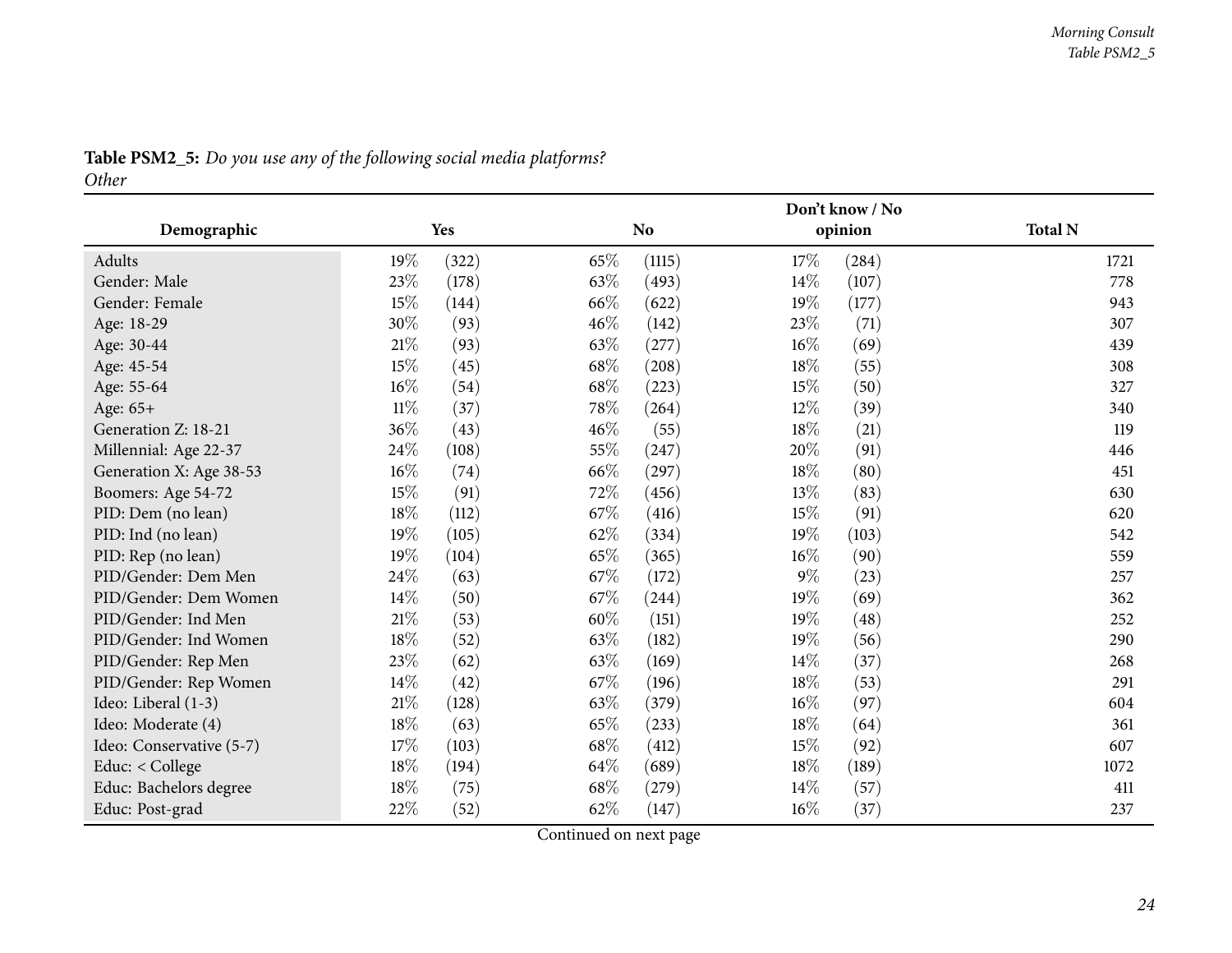### Table PSM2\_5: Do you use any of the following social media platforms? *Other*

|                             |        | Don't know / No |        |                |        |         |                |
|-----------------------------|--------|-----------------|--------|----------------|--------|---------|----------------|
| Demographic                 |        | Yes             |        | N <sub>o</sub> |        | opinion | <b>Total N</b> |
| Adults                      | 19%    | (322)           | 65%    | (1115)         | 17%    | (284)   | 1721           |
| Income: Under 50k           | 19%    | (165)           | 62%    | (535)          | 19%    | (160)   | 861            |
| Income: 50k-100k            | $17\%$ | (106)           | 70%    | (424)          | 13%    | (78)    | 608            |
| Income: 100k+               | 20%    | (51)            | 62%    | (156)          | 18%    | (46)    | 252            |
| Ethnicity: White            | $18\%$ | (247)           | 67%    | (938)          | 15%    | (213)   | 1398           |
| Ethnicity: Hispanic         | 20%    | (34)            | 60%    | (101)          | 20%    | (33)    | 168            |
| Ethnicity: Afr. Am.         | 22%    | (45)            | 59%    | (121)          | 20%    | (41)    | 207            |
| Ethnicity: Other            | 26%    | (30)            | 48%    | (56)           | 26\%   | (30)    | 116            |
| Relig: Protestant           | 17%    | (84)            | 69%    | (352)          | 14\%   | (71)    | 507            |
| Relig: Roman Catholic       | 19%    | (63)            | 67%    | (227)          | 14\%   | (48)    | 339            |
| Relig: Something Else       | 22%    | (26)            | $61\%$ | (73)           | 17%    | (20)    | 119            |
| Relig: Evangelical          | $18\%$ | (115)           | 68%    | (443)          | 14\%   | (92)    | 650            |
| Relig: Non-Evang. Catholics | $18\%$ | (58)            | 67\%   | (210)          | 15%    | (48)    | 315            |
| Relig: All Christian        | 18%    | (173)           | 68\%   | (652)          | 14\%   | (140)   | 965            |
| Relig: All Non-Christian    | 18%    | (28)            | 66%    | (103)          | $16\%$ | (25)    | 156            |
| Community: Urban            | $21\%$ | (84)            | 63%    | (254)          | $16\%$ | (64)    | 402            |
| Community: Suburban         | 17%    | (149)           | 66%    | (573)          | 17%    | (143)   | 864            |
| Community: Rural            | 20%    | (89)            | 63%    | (289)          | 17%    | (77)    | 455            |
| Employ: Private Sector      | 19%    | (103)           | 67%    | (371)          | 15%    | (83)    | 557            |
| Employ: Government          | 22%    | (27)            | 63%    | (76)           | 15%    | (19)    | 122            |
| Employ: Self-Employed       | 24\%   | (34)            | 49%    | (70)           | 26%    | (37)    | 142            |
| Employ: Homemaker           | 13%    | (18)            | 69%    | (93)           | $18\%$ | (25)    | 136            |
| Employ: Student             | 33%    | (28)            | 49%    | (41)           | 18%    | (16)    | 85             |
| Employ: Retired             | 12%    | (52)            | 75%    | (312)          | 13%    | (53)    | 416            |
| Employ: Unemployed          | 22%    | (35)            | 56%    | (89)           | 22%    | (35)    | 160            |
| Employ: Other               | 23%    | (24)            | 60%    | (62)           | 17%    | (17)    | 103            |
| Military HH: Yes            | $18\%$ | (52)            | 67%    | (195)          | $16\%$ | (46)    | 293            |
| Military HH: No             | 19%    | (270)           | 64%    | (920)          | 17%    | (239)   | 1428           |
| RD/WT: Right Direction      | 18%    | (115)           | 64%    | (408)          | 18%    | (117)   | 641            |
| RD/WT: Wrong Track          | 19%    | (206)           | 65%    | (707)          | 15%    | (167)   | 1080           |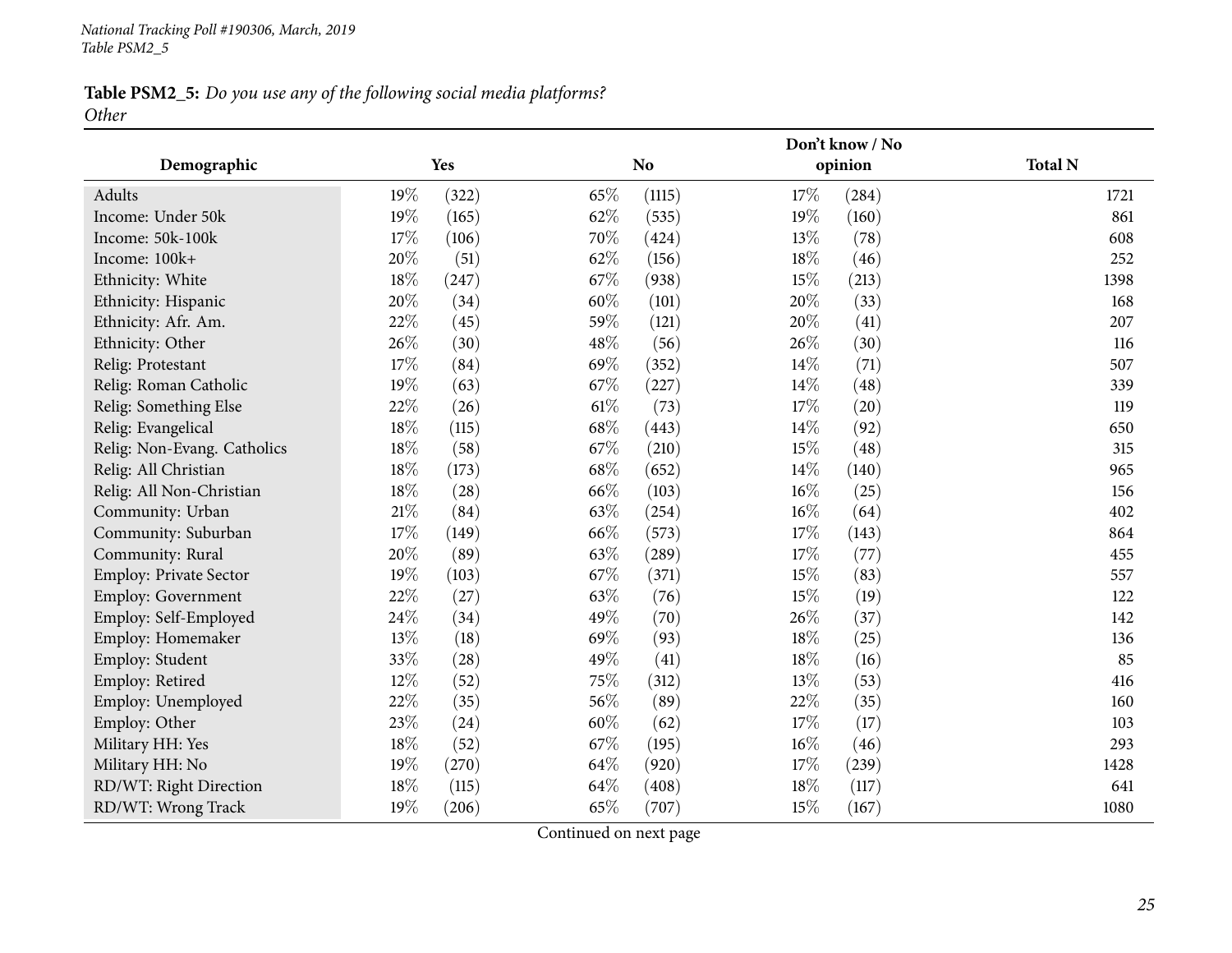### Table PSM2\_5: Do you use any of the following social media platforms? *Other*

|                                      |        |       | Don't know / No |           |        |         |                |
|--------------------------------------|--------|-------|-----------------|-----------|--------|---------|----------------|
| Demographic                          |        | Yes   |                 | <b>No</b> |        | opinion | <b>Total N</b> |
| Adults                               | 19%    | (322) | 65%             | (1115)    | 17%    | (284)   | 1721           |
| Trump Job Approve                    | $17\%$ | (119) | 66%             | (459)     | 17%    | (122)   | 700            |
| Trump Job Disapprove                 | 20%    | (191) | 65%             | (619)     | 15%    | (147)   | 957            |
| Trump Job Strongly Approve           | 18%    | (69)  | 66%             | (252)     | $16\%$ | (60)    | 380            |
| Trump Job Somewhat Approve           | $16\%$ | (50)  | 65%             | (207)     | 19%    | (62)    | 319            |
| Trump Job Somewhat Disapprove        | 23%    | (46)  | 58%             | (113)     | 18%    | (35)    | 194            |
| Trump Job Strongly Disapprove        | 19%    | (145) | 66\%            | (505)     | 15%    | (112)   | 763            |
| #1 Issue: Economy                    | 20%    | (81)  | 66\%            | (273)     | 15%    | (62)    | 416            |
| #1 Issue: Security                   | 16%    | (57)  | 71%             | (253)     | 13%    | (46)    | 356            |
| #1 Issue: Health Care                | 22%    | (70)  | 62%             | (196)     | $16\%$ | (52)    | 317            |
| #1 Issue: Medicare / Social Security | 17%    | (40)  | 66%             | (156)     | 17%    | (40)    | 237            |
| #1 Issue: Women's Issues             | 19%    | (17)  | $61\%$          | (54)      | 20%    | (17)    | 88             |
| #1 Issue: Education                  | 14%    | (16)  | 59%             | (67)      | 27%    | (30)    | 113            |
| #1 Issue: Energy                     | 18%    | (18)  | 57%             | (59)      | 25%    | (25)    | 102            |
| #1 Issue: Other                      | 25%    | (23)  | 63%             | (58)      | 12%    | (11)    | 91             |
| 2018 House Vote: Democrat            | 18%    | (122) | 65%             | (431)     | 17%    | (109)   | 662            |
| 2018 House Vote: Republican          | 19%    | (110) | 67%             | (388)     | 14\%   | (80)    | 578            |
| 2018 House Vote: Someone else        | 26%    | (16)  | 62%             | (38)      | $12\%$ | (7)     | 60             |
| 2018 House Vote: Didnt Vote          | 18%    | (75)  | $61\%$          | (256)     | 21%    | (86)    | 417            |
| 2016 Vote: Hillary Clinton           | 17%    | (95)  | 69%             | (392)     | 14%    | (82)    | 569            |
| 2016 Vote: Donald Trump              | 19%    | (112) | 66\%            | (382)     | 15%    | (88)    | 582            |
| 2016 Vote: Someone else              | 21%    | (29)  | 63%             | (90)      | 16%    | (23)    | 142            |
| 2016 Vote: Didnt Vote                | 20%    | (84)  | 59%             | (250)     | 22%    | (92)    | 426            |
| Voted in 2014: Yes                   | 17%    | (191) | 68\%            | (763)     | 15%    | (167)   | 1122           |
| Voted in 2014: No                    | 22%    | (130) | 59%             | (352)     | 20%    | (117)   | 599            |
| 2012 Vote: Barack Obama              | $17\%$ | (121) | 68\%            | (476)     | 14\%   | (99)    | 696            |
| 2012 Vote: Mitt Romney               | 17%    | (77)  | 70%             | (313)     | 13%    | (60)    | 450            |
| 2012 Vote: Other                     | 19%    | (11)  | 62%             | (36)      | 19%    | (11)    | 59             |
| 2012 Vote: Didn't Vote               | 22%    | (113) | 56%             | (289)     | 22%    | (113)   | 515            |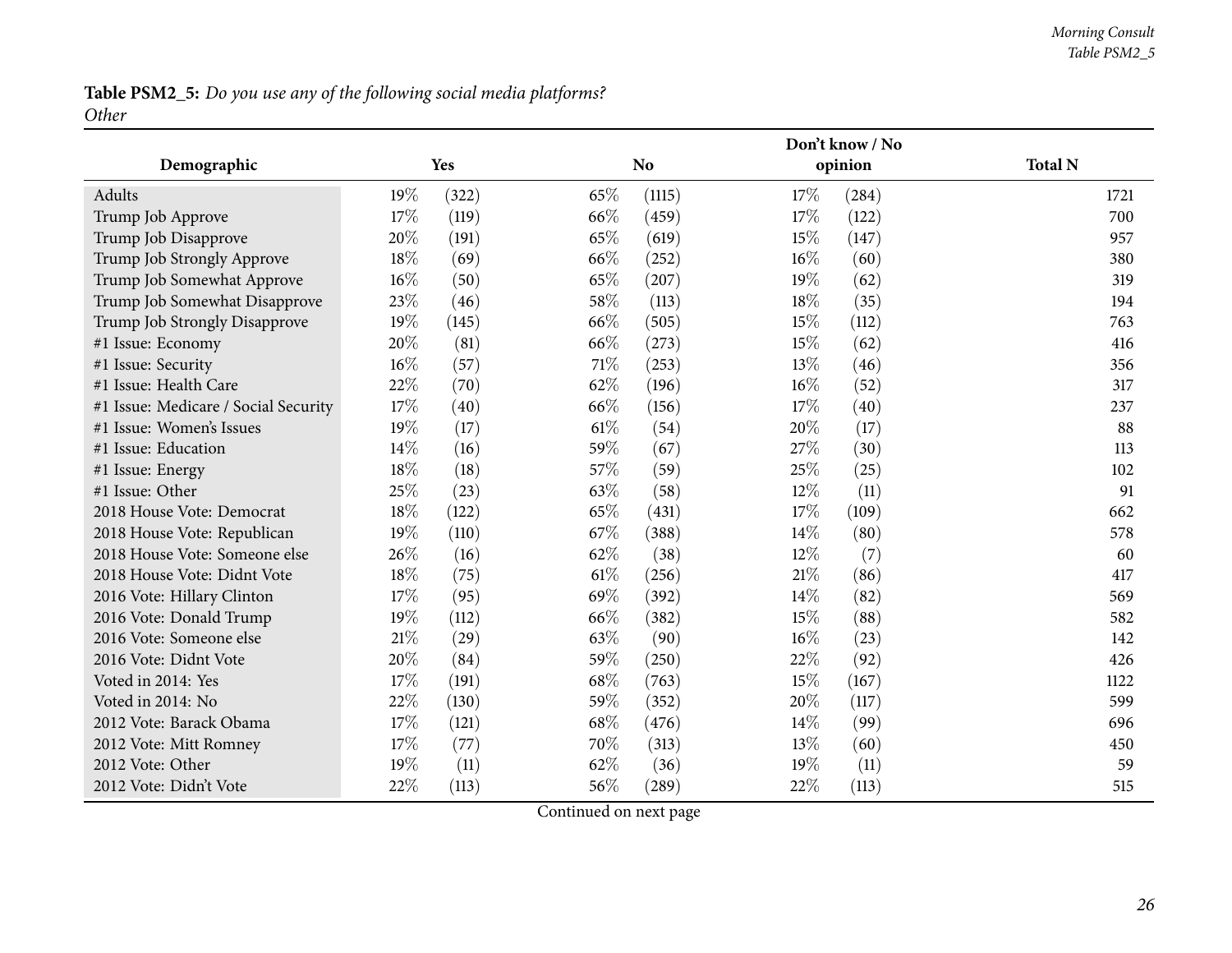| Demographic         | <b>Yes</b>      | N <sub>o</sub> | Don't know / No<br>opinion | <b>Total N</b> |
|---------------------|-----------------|----------------|----------------------------|----------------|
| Adults              | 322)<br>19%     | 65\%<br>(1115) | $17\%$<br>(284)            | 1721           |
| 4-Region: Northeast | 19%<br>(60)     | 67\%<br>(215)  | $14\%$<br>(44)             | 319            |
| 4-Region: Midwest   | 18%<br>(71)     | 69\%<br>(276)  | 13%<br>(54)                | 401            |
| 4-Region: South     | $19\%$<br>(124) | 62\%<br>(394)  | 19%<br>(123)               | 640            |
| 4-Region: West      | 19%<br>(67)     | 64\%<br>(231)  | 18%<br>(64)                | 361            |

Table PSM2\_5: Do you use any of the following social media platforms? *Other*

*Note:* Row proportions may total to larger than one-hundred percen<sup>t</sup> due to rounding. For more information visit [MorningConsultIntelligence.com](https://morningconsultintelligence.com).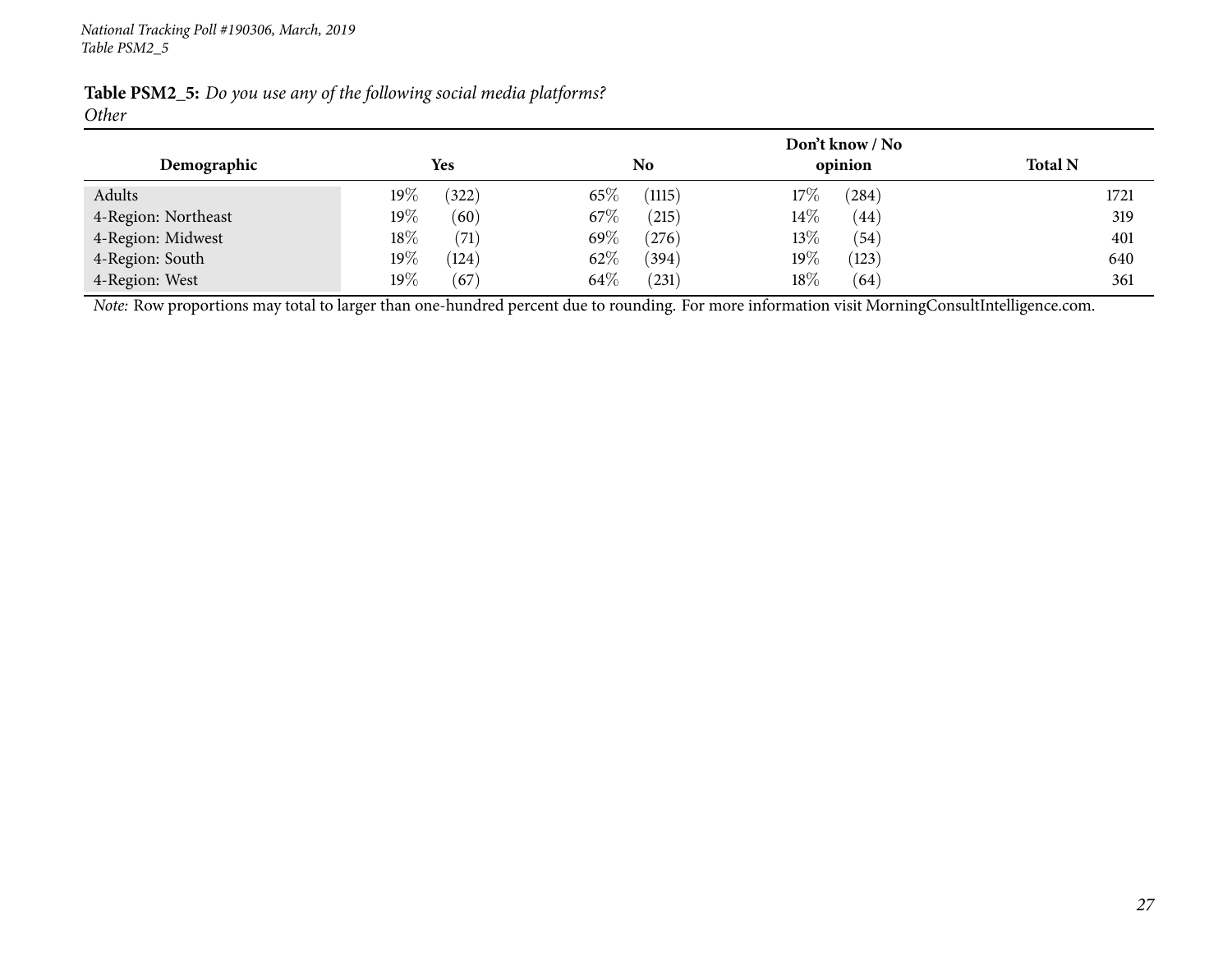<span id="page-27-0"></span>

|                          | Less than 1     |              |                |                                         | More than 10                    |                                        |                |
|--------------------------|-----------------|--------------|----------------|-----------------------------------------|---------------------------------|----------------------------------------|----------------|
| Demographic              | hour            | 1 to 3 hours | 4 to 6 hours   | 7 to 10 hours                           | hours                           | Don't know                             | <b>Total N</b> |
| Adults                   | 66%<br>(484)    | 23%<br>(168) | $6\%$<br>(44)  | $3\%$<br>(19)                           | $2\%$<br>(16)                   | (2)                                    | 733            |
| Gender: Male             | 62%<br>(238)    | 24%<br>(94)  | 7%<br>(25)     | $4\%$<br>(16)                           | $3\%$<br>(11)                   | (1)                                    | 385            |
| Gender: Female           | 71\%<br>(246)   | 21%<br>(74)  | $5\%$<br>(19)  | $1\%$<br>(3)                            | $2\%$<br>(5)                    | (1)                                    | 347            |
| Age: 18-29               | 45%<br>(71)     | 33%<br>(52)  | $11\%$<br>(17) | $8\%$<br>(12)                           | $4\%$<br>(6)                    | (0)                                    | 157            |
| Age: 30-44               | 61\%<br>(134)   | 25%<br>(56)  | $8\%$<br>(18)  | $3\%$<br>(6)                            | $3\%$<br>(7)                    | (0)<br>$\hspace{0.1mm}-\hspace{0.1mm}$ | 222            |
| Age: 45-54               | 73%<br>(102)    | 21%<br>(29)  | $4\%$<br>(5)   | (1)                                     | $2\%$<br>(3)                    | (0)                                    | 141            |
| Age: 55-64               | $81\%$<br>(98)  | 18%<br>(22)  | (1)<br>$1\%$   | (0)<br>$\overbrace{\phantom{12322111}}$ | (0)<br>$\overline{\phantom{0}}$ | $1\%$<br>(1)                           | 121            |
| Age: 65+                 | 85%<br>(78)     | 10%<br>(9)   | $4\%$<br>(3)   | (0)                                     | (0)<br>$\overline{\phantom{0}}$ | $2\%$<br>(2)                           | 92             |
| Generation Z: 18-21      | 54%<br>(34)     | 23%<br>(15)  | $9\%$<br>(6)   | $8\%$<br>(5)                            | $5\%$<br>(3)                    | (0)                                    | 63             |
| Millennial: Age 22-37    | 50%<br>(115)    | 32%<br>(74)  | $9\%$<br>(21)  | $5\%$<br>(12)                           | $3\%$<br>(8)                    | (0)                                    | 229            |
| Generation X: Age 38-53  | 71%<br>(153)    | 19%<br>(42)  | $6\%$<br>(13)  | (2)<br>$1\%$                            | $3\%$<br>(6)                    | (0)                                    | 216            |
| Boomers: Age 54-72       | $81\%$<br>(169) | 16%<br>(34)  | $2\%$<br>(4)   | (0)                                     | (0)                             | $1\%$<br>(2)                           | 210            |
| PID: Dem (no lean)       | 65%<br>(186)    | 21%<br>(62)  | $8\%$<br>(24)  | $4\%$<br>(10)                           | $2\%$<br>(6)                    | (0)                                    | 287            |
| PID: Ind (no lean)       | 69%<br>(149)    | 21%<br>(44)  | $5\%$<br>(12)  | $2\%$<br>(5)                            | $2\%$<br>(4)                    | (1)<br>$\hspace{0.1mm}-\hspace{0.1mm}$ | 214            |
| PID: Rep (no lean)       | 65%<br>(149)    | 27%<br>(62)  | $4\%$<br>(9)   | $1\%$<br>(3)                            | $3\%$<br>(6)                    | $1\%$<br>(2)                           | 232            |
| PID/Gender: Dem Men      | 61\%<br>(78)    | 17%<br>(22)  | $12\%$<br>(15) | $7\%$<br>(9)                            | $3\%$<br>(4)                    | (0)                                    | 128            |
| PID/Gender: Dem Women    | 68%<br>(108)    | 25%<br>(39)  | $5\%$<br>(9)   | $1\%$<br>(1)                            | $1\%$<br>(2)                    | (0)                                    | 159            |
| PID/Gender: Ind Men      | 64\%<br>(75)    | 26%<br>(30)  | $5\%$<br>(6)   | $3\%$<br>(4)                            | $2\%$<br>(2)                    | $1\%$<br>(1)                           | 117            |
| PID/Gender: Ind Women    | 76%<br>(74)     | 15%<br>(14)  | $6\%$<br>(6)   | $1\%$<br>(1)                            | $2\%$<br>(2)                    | (0)<br>—                               | 97             |
| PID/Gender: Rep Men      | $61\%$<br>(85)  | 30%<br>(42)  | $3\%$<br>(4)   | $2\%$<br>(3)                            | $4\%$<br>(5)                    | $1\%$<br>(1)                           | 140            |
| PID/Gender: Rep Women    | 70%<br>(64)     | 22%<br>(20)  | $5\%$<br>(5)   | (0)                                     | $2\%$<br>(1)                    | $1\%$<br>(1)                           | 91             |
| Ideo: Liberal (1-3)      | 64%<br>(180)    | 22%<br>(61)  | $7\%$<br>(20)  | $4\%$<br>(11)                           | $3\%$<br>(8)                    | (0)                                    | 280            |
| Ideo: Moderate (4)       | 62%<br>(99)     | 24%<br>(39)  | $8\%$<br>(12)  | $2\%$<br>(4)                            | $4\%$<br>(6)                    | (1)                                    | 161            |
| Ideo: Conservative (5-7) | 72%<br>(176)    | 24%<br>(59)  | $3\%$<br>(7)   | (1)                                     | $1\%$<br>(2)                    | (1)                                    | 245            |
| Educ: < College          | 65%<br>(274)    | 22%<br>(92)  | 7%<br>(28)     | $3\%$<br>(12)                           | $3\%$<br>(13)                   | (1)                                    | 420            |
| Educ: Bachelors degree   | 63%<br>(125)    | 27%<br>(53)  | $6\%$<br>(12)  | $2\%$<br>(4)                            | $2\%$<br>(3)                    | (1)                                    | 199            |
| Educ: Post-grad          | 73%<br>(84)     | 20%<br>(23)  | $4\%$<br>(4)   | $2\%$<br>(3)                            | $1\%$<br>(1)                    | (0)                                    | 115            |

Table PSM3\_1: How much time each day do you spend on the following social media platforms? *Twitter*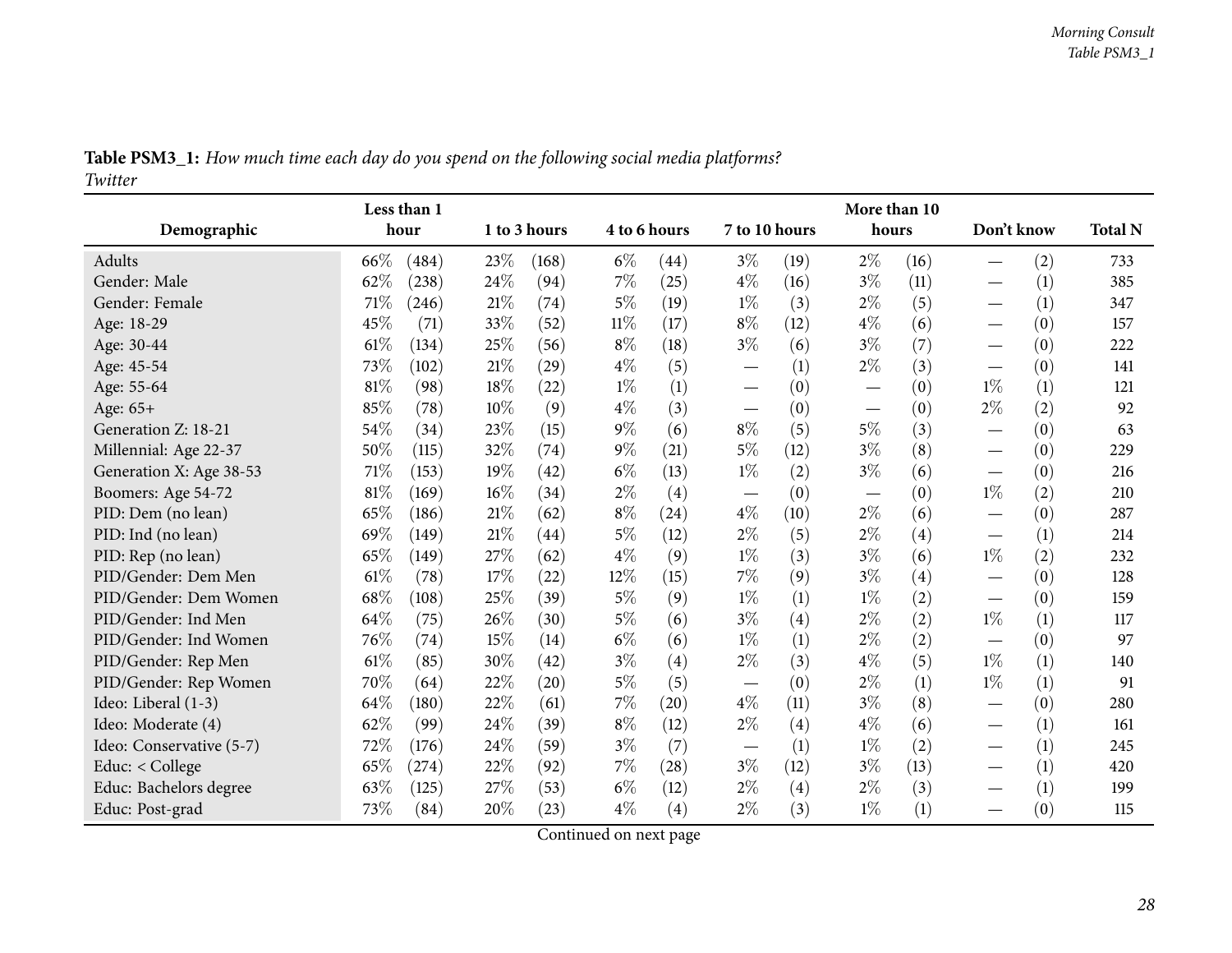Table PSM3\_1: How much time each day do you spend on the following social media platforms? *Twitter*

|                             |     | Less than 1 |     |                    |        |              | More than 10  |      |                          |      |                               |     |                |
|-----------------------------|-----|-------------|-----|--------------------|--------|--------------|---------------|------|--------------------------|------|-------------------------------|-----|----------------|
| Demographic                 |     | hour        |     | 1 to 3 hours       |        | 4 to 6 hours | 7 to 10 hours |      | hours                    |      | Don't know                    |     | <b>Total N</b> |
| Adults                      | 66% | (484)       | 23% | (168)              | $6\%$  | (44)         | $3\%$         | (19) | $2\%$                    | (16) | $\overline{\phantom{0}}$      | (2) | 733            |
| Income: Under 50k           | 64% | (223)       | 22% | (78)               | $8\%$  | (27)         | $3\%$         | (9)  | $3\%$                    | (9)  |                               | (1) | 347            |
| Income: 50k-100k            | 67% | (175)       | 23% | (61)               | $4\%$  | (11)         | $4\%$         | (10) | $2\%$                    | (6)  | $\overline{\phantom{0}}$      | (1) | 263            |
| Income: 100k+               | 70% | (86)        | 23% | (29)               | $5\%$  | (6)          |               | (0)  | $1\%$                    | (2)  | $1\%$                         | (1) | 123            |
| Ethnicity: White            | 71% | (390)       | 21% | (118)              | $5\%$  | (27)         | $2\%$         | (10) | $1\%$                    | (4)  | $\overline{\phantom{0}}$      | (2) | 550            |
| Ethnicity: Hispanic         | 46% | (47)        | 30% | (30)               | $11\%$ | (11)         | $9\%$         | (9)  | $4\%$                    | (4)  | $\overline{\phantom{0}}$      | (0) | 101            |
| Ethnicity: Afr. Am.         | 47% | (56)        | 29% | (34)               | $11\%$ | (13)         | $5\%$         | (6)  | $8\%$                    | (10) | $\overline{\phantom{0}}$      | (0) | 119            |
| Ethnicity: Other            | 59% | (38)        | 25% | (16)               | $7\%$  | (4)          | $5\%$         | (3)  | $4\%$                    | (2)  | $\overline{\phantom{0}}$      | (0) | 64             |
| Relig: Protestant           | 75% | (144)       | 21% | $\left( 40\right)$ | $2\%$  | (4)          |               | (0)  | $3\%$                    | (5)  | $\overline{\phantom{0}}$      | (0) | 193            |
| Relig: Roman Catholic       | 58% | (95)        | 25% | (41)               | 7%     | (11)         | $6\%$         | (10) | $4\%$                    | (6)  | $1\%$                         | (1) | 165            |
| Relig: Evangelical          | 69% | (178)       | 21% | (54)               | $4\%$  | (11)         | $4\%$         | (10) | $1\%$                    | (4)  | $1\%$                         | (1) | 258            |
| Relig: Non-Evang. Catholics | 64% | (90)        | 25% | (35)               | $4\%$  | (6)          | $1\%$         | (1)  | 5%                       | (7)  |                               | (0) | 140            |
| Relig: All Christian        | 67% | (268)       | 22% | (89)               | $4\%$  | (17)         | $3\%$         | (11) | $3\%$                    | (11) | $\overline{\phantom{0}}$      | (1) | 399            |
| Relig: All Non-Christian    | 52% | (37)        | 36% | (26)               | $9\%$  | (7)          | $2\%$         | (2)  |                          | (0)  | $\overbrace{\phantom{12333}}$ | (0) | 71             |
| Community: Urban            | 57% | (113)       | 25% | (50)               | $10\%$ | (19)         | $4\%$         | (7)  | $4\%$                    | (8)  | $\overline{\phantom{0}}$      | (1) | 198            |
| Community: Suburban         | 71% | (262)       | 22% | (82)               | $3\%$  | (11)         | $2\%$         | (7)  | $1\%$                    | (4)  | $\overline{\phantom{0}}$      | (1) | 367            |
| Community: Rural            | 65% | (108)       | 21% | (36)               | $8\%$  | (14)         | $3\%$         | (4)  | $3\%$                    | (5)  | $\overline{\phantom{0}}$      | (1) | 168            |
| Employ: Private Sector      | 63% | (171)       | 25% | (67)               | $7\%$  | (19)         | $2\%$         | (6)  | $3\%$                    | (9)  | $\overline{\phantom{0}}$      | (0) | 273            |
| Employ: Government          | 61% | (38)        | 30% | (19)               | $3\%$  | (2)          | $3\%$         | (2)  | $3\%$                    | (2)  |                               | (0) | 62             |
| Employ: Self-Employed       | 65% | (46)        | 28% | (20)               | $4\%$  | (3)          | $4\%$         | (3)  | $\overline{\phantom{0}}$ | (0)  | $\overline{\phantom{0}}$      | (0) | 71             |
| Employ: Homemaker           | 68% | (37)        | 20% | (11)               | $6\%$  | (3)          |               | (0)  | 7%                       | (4)  | $\overline{\phantom{0}}$      | (0) | 55             |
| Employ: Retired             | 81% | (98)        | 13% | (16)               | $3\%$  | (3)          |               | (0)  | $2\%$                    | (2)  | $1\%$                         | (2) | 121            |
| Employ: Unemployed          | 66% | (50)        | 16% | (12)               | 12%    | (9)          | 7%            | (5)  |                          | (0)  |                               | (0) | 76             |
| Military HH: Yes            | 65% | (80)        | 27% | (33)               | $2\%$  | (2)          | $4\%$         | (5)  | $1\%$                    | (2)  | $1\%$                         | (1) | 123            |
| Military HH: No             | 66% | (404)       | 22% | (135)              | $7\%$  | (42)         | $2\%$         | (14) | $2\%$                    | (15) |                               | (1) | 610            |
| RD/WT: Right Direction      | 61% | (170)       | 26% | (72)               | 7%     | (19)         | $3\%$         | (8)  | $2\%$                    | (7)  | $1\%$                         | (2) | 279            |
| RD/WT: Wrong Track          | 69% | (314)       | 21% | (95)               | $5\%$  | (25)         | $2\%$         | (11) | $2\%$                    | (9)  |                               | (0) | 454            |
| Trump Job Approve           | 65% | (191)       | 26% | (75)               | $4\%$  | (11)         | $1\%$         | (4)  | $4\%$                    | (11) | $1\%$                         | (2) | 294            |
| Trump Job Disapprove        | 68% | (287)       | 21% | (90)               | $7\%$  | (30)         | $3\%$         | (13) | $1\%$                    | (5)  |                               | (0) | 424            |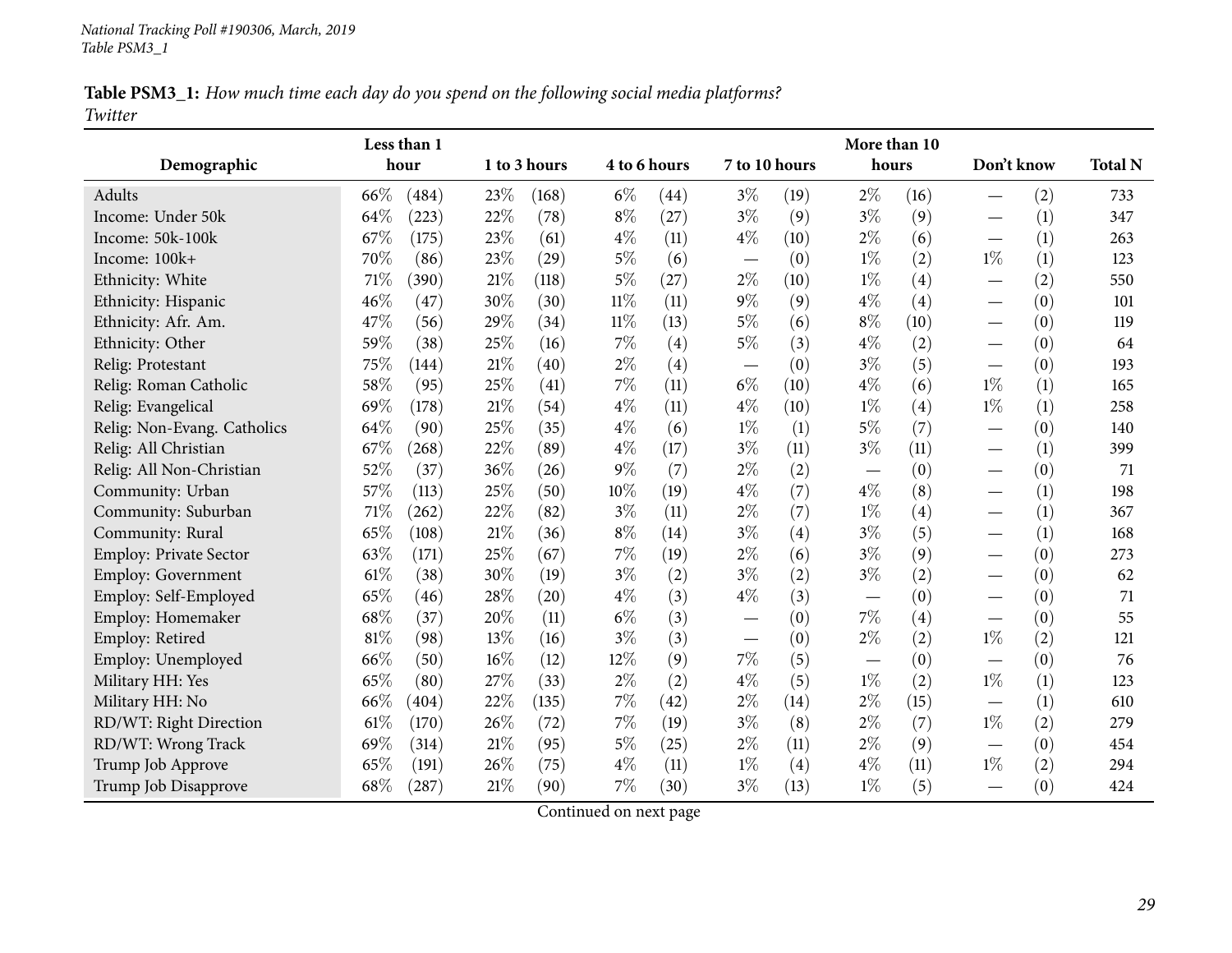Table PSM3\_1: How much time each day do you spend on the following social media platforms? *Twitter*

|                                                                                                                                                |      | Less than 1 |      |              |       |              |                               |      | More than 10 |                   |                                   |     |                |
|------------------------------------------------------------------------------------------------------------------------------------------------|------|-------------|------|--------------|-------|--------------|-------------------------------|------|--------------|-------------------|-----------------------------------|-----|----------------|
| Demographic                                                                                                                                    |      | hour        |      | 1 to 3 hours |       | 4 to 6 hours | 7 to 10 hours                 |      | hours        |                   | Don't know                        |     | <b>Total N</b> |
| Adults                                                                                                                                         | 66%  | (484)       | 23%  | (168)        | $6\%$ | (44)         | $3\%$                         | (19) | $2\%$        | (16)              |                                   | (2) | 733            |
| Trump Job Strongly Approve                                                                                                                     | 64%  | (107)       | 28\% | (46)         | $2\%$ | (3)          | $2\%$                         | (4)  | $3\%$        | (6)               |                                   | (1) | 166            |
| Trump Job Somewhat Approve                                                                                                                     | 66%  | (84)        | 23%  | (29)         | $6\%$ | (8)          | $\overbrace{\phantom{13333}}$ | (0)  | $4\%$        | (5)               | $1\%$                             | (1) | 127            |
| Trump Job Somewhat Disapprove                                                                                                                  | 64%  | (54)        | 22%  | (19)         | $7\%$ | (6)          | $4\%$                         | (4)  | $2\%$        | (2)               | $\overbrace{\phantom{12322111}}$  | (0) | 85             |
| Trump Job Strongly Disapprove                                                                                                                  | 69%  | (233)       | 21%  | (71)         | 7%    | (23)         | $3\%$                         | (9)  | $1\%$        | (4)               |                                   | (0) | 340            |
| #1 Issue: Economy                                                                                                                              | 67\% | (128)       | 21%  | (39)         | $8\%$ | (16)         | $1\%$                         | (3)  | $3\%$        | (5)               | $\hspace{0.1mm}-\hspace{0.1mm}$   | (0) | 191            |
| #1 Issue: Security                                                                                                                             | 68%  | (98)        | 26\% | (38)         | $2\%$ | (3)          | $2\%$                         | (3)  | $2\%$        | (3)               |                                   | (0) | 146            |
| #1 Issue: Health Care                                                                                                                          | 67%  | (99)        | 25%  | (37)         | $6\%$ | (9)          | $\overline{\phantom{m}}$      | (1)  | $1\%$        | (2)               | $\overbrace{\phantom{12322111}}$  | (0) | 147            |
| #1 Issue: Medicare / Social Security                                                                                                           | 71%  | (63)        | 18%  | (16)         | $5\%$ | (4)          | $2\%$                         | (1)  | $2\%$        | (2)               | $2\%$                             | (2) | 89             |
| #1 Issue: Education                                                                                                                            | 59%  | (33)        | 28%  | (15)         | $4\%$ | (2)          | $7\%$                         | (4)  | $3\%$        | (2)               | $\hspace{0.05cm}$                 | (0) | 55             |
| 2018 House Vote: Democrat                                                                                                                      | 63%  | (201)       | 25%  | (79)         | 9%    | (27)         | $2\%$                         | (5)  | $2\%$        | (6)               |                                   | (0) | 318            |
| 2018 House Vote: Republican                                                                                                                    | 67\% | (168)       | 25%  | (62)         | $3\%$ | (8)          | $2\%$                         | (5)  | $3\%$        | (6)               | $1\%$                             | (2) | 251            |
| 2018 House Vote: Didnt Vote                                                                                                                    | 67%  | (86)        | 18%  | (23)         | 7%    | (9)          | $6\%$                         | (7)  | $2\%$        | (2)               |                                   | (1) | 128            |
| 2016 Vote: Hillary Clinton                                                                                                                     | 65%  | (169)       | 24%  | (61)         | $9\%$ | (23)         | $1\%$                         | (2)  | $2\%$        | (4)               | $\hspace{0.1mm}-\hspace{0.1mm}$   | (0) | 260            |
| 2016 Vote: Donald Trump                                                                                                                        | 67\% | (168)       | 25%  | (61)         | $2\%$ | (6)          | $2\%$                         | (6)  | $3\%$        | (6)               | $1\%$                             | (2) | 250            |
| 2016 Vote: Someone else                                                                                                                        | 67\% | (47)        | 19%  | (13)         | 10%   | (7)          | $\overline{\phantom{m}}$      | (0)  | $3\%$        | (2)               | $\overbrace{\phantom{123221111}}$ | (0) | 70             |
| 2016 Vote: Didnt Vote                                                                                                                          | 65%  | (99)        | 21%  | (31)         | $5\%$ | (8)          | $7\%$                         | (10) | $2\%$        | (3)               |                                   | (1) | 152            |
| Voted in 2014: Yes                                                                                                                             | 67%  | (330)       | 23%  | (111)        | $6\%$ | (30)         | $1\%$                         | (7)  | $3\%$        | (13)              |                                   | (2) | 492            |
| Voted in 2014: No                                                                                                                              | 64%  | (154)       | 24%  | (57)         | $6\%$ | (14)         | $5\%$                         | (12) | $1\%$        | (3)               |                                   | (1) | 241            |
| 2012 Vote: Barack Obama                                                                                                                        | 65\% | (210)       | 23%  | (75)         | $9\%$ | (28)         | $1\%$                         | (4)  | $2\%$        | (6)               | $\hspace{0.1mm}-\hspace{0.1mm}$   | (1) | 322            |
| 2012 Vote: Mitt Romney                                                                                                                         | 75%  | (133)       | 19%  | (34)         | $1\%$ | (3)          | $2\%$                         | (4)  | $2\%$        | (3)               | $1\%$                             | (2) | 178            |
| 2012 Vote: Didn't Vote                                                                                                                         | 59%  | (119)       | 26%  | (52)         | $6\%$ | (13)         | $6\%$                         | (12) | $3\%$        | (5)               | $\hspace{0.1mm}-\hspace{0.1mm}$   | (0) | 201            |
| 4-Region: Northeast                                                                                                                            | 67%  | (96)        | 24%  | (34)         | $5\%$ | (7)          | $1\%$                         | (2)  | $2\%$        | (3)               | $1\%$                             | (1) | 143            |
| 4-Region: Midwest                                                                                                                              | 69%  | (119)       | 25%  | (42)         | $4\%$ | (8)          | $1\%$                         | (2)  |              | (0)               | $\hspace{0.1mm}-\hspace{0.1mm}$   | (0) | 171            |
| 4-Region: South                                                                                                                                | 66%  | (177)       | 21%  | (55)         | $6\%$ | (16)         | $4\%$                         | (9)  | $3\%$        | (9)               |                                   | (1) | 267            |
| 4-Region: West                                                                                                                                 | 60%  | (92)        | 24%  | (37)         | $9\%$ | (14)         | $4\%$                         | (5)  | $3\%$        | $\left( 4\right)$ |                                   | (0) | 152            |
| Note: Row proportions may total to larger than one-hundred percent due to rounding. For more information visit MorningConsultIntelligence.com. |      |             |      |              |       |              |                               |      |              |                   |                                   |     |                |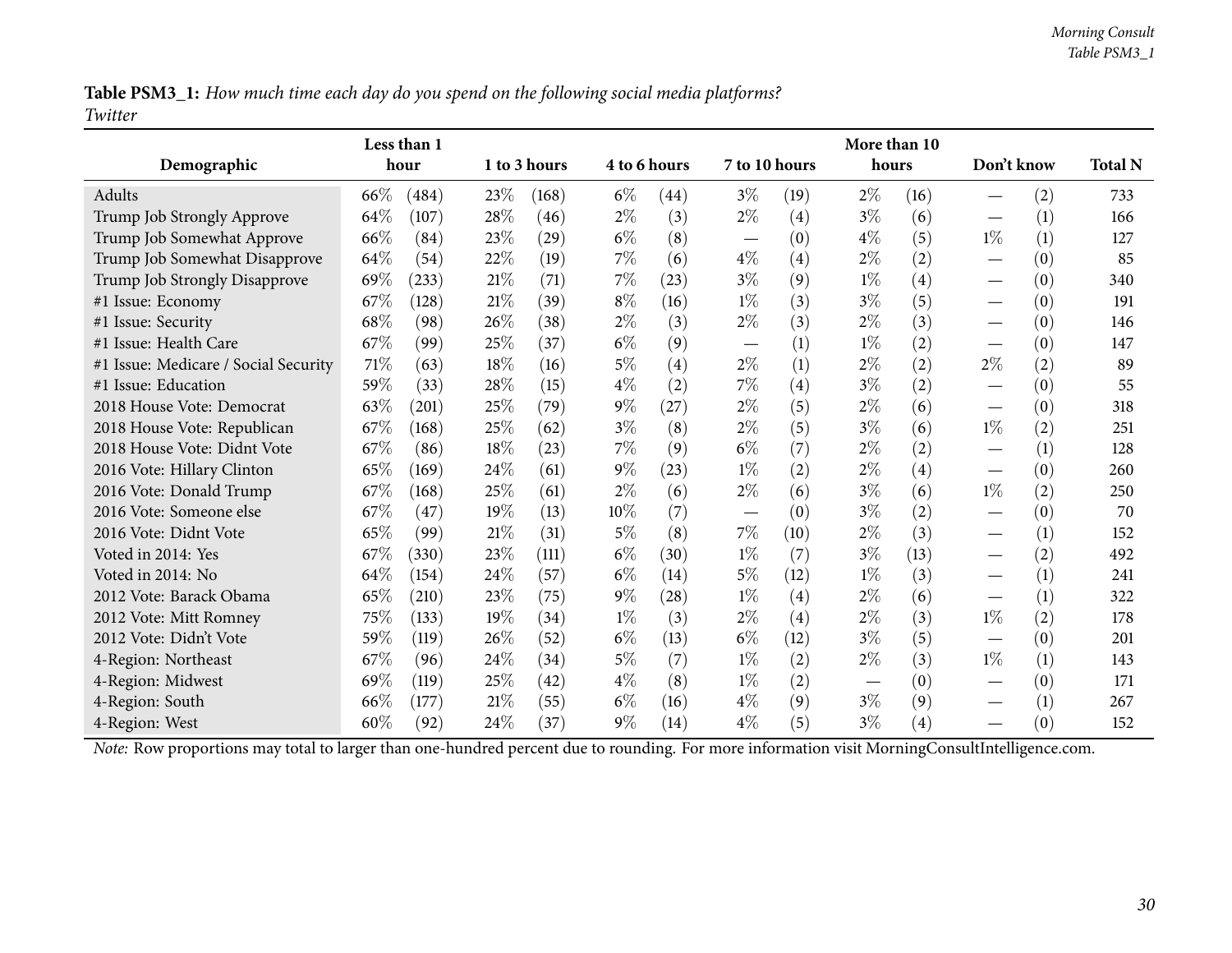|          |  |  | Table PSM3_2: How much time each day do you spend on the following social media platforms? |  |
|----------|--|--|--------------------------------------------------------------------------------------------|--|
| Facebook |  |  |                                                                                            |  |

<span id="page-30-0"></span>

|                          | Less than 1 |       |      |              |        |              | More than 10  |      |       |      |                                 |     |                |
|--------------------------|-------------|-------|------|--------------|--------|--------------|---------------|------|-------|------|---------------------------------|-----|----------------|
| Demographic              | hour        |       |      | 1 to 3 hours |        | 4 to 6 hours | 7 to 10 hours |      | hours |      | Don't know                      |     | <b>Total N</b> |
| Adults                   | 46%         | (754) | 40%  | (657)        | $8\%$  | (139)        | $3\%$         | (44) | $2\%$ | (33) | $1\%$                           | (9) | 1636           |
| Gender: Male             | 48%         | (341) | 38%  | (268)        | $9\%$  | (66)         | $3\%$         | (20) | $2\%$ | (12) | $1\%$                           | (6) | 713            |
| Gender: Female           | 45%         | (413) | 42%  | (388)        | $8\%$  | (73)         | $3\%$         | (24) | $2\%$ | (21) | $\hspace{0.1mm}-\hspace{0.1mm}$ | (3) | 923            |
| Age: 18-29               | 39%         | (102) | 43%  | (113)        | $12\%$ | (31)         | $4\%$         | (12) | $1\%$ | (2)  | $2\%$                           | (4) | 265            |
| Age: 30-44               | 38%         | (164) | 44%  | (194)        | 11%    | (50)         | $3\%$         | (13) | $3\%$ | (14) | $1\%$                           | (2) | 437            |
| Age: 45-54               | 47%         | (136) | 39%  | (111)        | $8\%$  | (24)         | $3\%$         | (9)  | $2\%$ | (6)  | $1\%$                           | (2) | 289            |
| Age: 55-64               | 52%         | (160) | 38%  | (116)        | $6\%$  | (17)         | $2\%$         | (5)  | $3\%$ | (9)  |                                 | (1) | 308            |
| Age: 65+                 | 57%         | (191) | 36%  | (123)        | $5\%$  | (16)         | $1\%$         | (4)  | $1\%$ | (2)  |                                 | (0) | 337            |
| Generation Z: 18-21      | 40%         | (33)  | 40%  | (33)         | 14%    | (12)         | $1\%$         | (1)  |       | (0)  | $5\%$                           | (4) | 83             |
| Millennial: Age 22-37    | 37%         | (163) | 45%  | (197)        | 11%    | (49)         | $4\%$         | (17) | $2\%$ | (8)  |                                 | (2) | 435            |
| Generation X: Age 38-53  | 43%         | (187) | 40%  | (177)        | 10%    | (43)         | $4\%$         | (17) | $3\%$ | (12) | $1\%$                           | (3) | 439            |
| Boomers: Age 54-72       | 54%         | (324) | 38%  | (227)        | $5\%$  | (28)         | $2\%$         | (10) | $2\%$ | (13) | $\hspace{0.1mm}-\hspace{0.1mm}$ | (1) | 603            |
| PID: Dem (no lean)       | 45%         | (264) | 40%  | (234)        | $10\%$ | (61)         | $3\%$         | (16) | $2\%$ | (10) | $1\%$                           | (4) | 590            |
| PID: Ind (no lean)       | 47%         | (237) | 39%  | (198)        | $8\%$  | (41)         | $3\%$         | (13) | $2\%$ | (8)  | $1\%$                           | (4) | 501            |
| PID: Rep (no lean)       | 46%         | (253) | 41\% | $^{'}225)$   | $7\%$  | (37)         | $3\%$         | (15) | $3\%$ | (14) | $\hspace{0.1mm}-\hspace{0.1mm}$ | (1) | 544            |
| PID/Gender: Dem Men      | 44%         | (104) | 35%  | (84)         | 15%    | (34)         | $3\%$         | (7)  | $1\%$ | (3)  | $2\%$                           | (4) | 237            |
| PID/Gender: Dem Women    | 45%         | (160) | 43%  | (150)        | $8\%$  | (27)         | $3\%$         | (9)  | $2\%$ | (7)  |                                 | (0) | 354            |
| PID/Gender: Ind Men      | 51%         | (112) | 37%  | (82)         | $9\%$  | (20)         | $1\%$         | (2)  | $1\%$ | (3)  |                                 | (1) | 220            |
| PID/Gender: Ind Women    | 44%         | (125) | 41%  | (115)        | $7\%$  | (21)         | $4\%$         | (11) | $2\%$ | (5)  | $1\%$                           | (3) | 281            |
| PID/Gender: Rep Men      | 49%         | (125) | 40%  | (102)        | $5\%$  | (12)         | $4\%$         | (11) | $2\%$ | (6)  |                                 | (1) | 257            |
| PID/Gender: Rep Women    | 44\%        | (127) | 43%  | (123)        | $9\%$  | (25)         | $1\%$         | (4)  | $3\%$ | (9)  |                                 | (0) | 288            |
| Ideo: Liberal (1-3)      | 45%         | (249) | 39%  | (215)        | 10%    | (54)         | $4\%$         | (19) | $1\%$ | (8)  | $1\%$                           | (4) | 550            |
| Ideo: Moderate (4)       | 44%         | (153) | 40%  | (140)        | 10%    | (37)         | $2\%$         | (9)  | $3\%$ | (12) | $\hspace{0.1mm}-\hspace{0.1mm}$ | (0) | 351            |
| Ideo: Conservative (5-7) | 51%         | (301) | 41%  | (241)        | $5\%$  | (31)         | $2\%$         | (10) | $2\%$ | (9)  |                                 | (1) | 594            |
| Educ: < College          | 44%         | (458) | 39%  | (399)        | $10\%$ | (104)        | $4\%$         | (37) | $2\%$ | (25) | $1\%$                           | (6) | 1029           |
| Educ: Bachelors degree   | 47%         | (184) | 42%  | (165)        | $6\%$  | (24)         | $1\%$         | (5)  | $2\%$ | (7)  | $1\%$                           | (3) | 389            |
| Educ: Post-grad          | 52%         | (112) | 42%  | (92)         | 5%     | (11)         | $1\%$         | (2)  |       | (1)  | $\overbrace{\phantom{12333}}$   | (0) | 218            |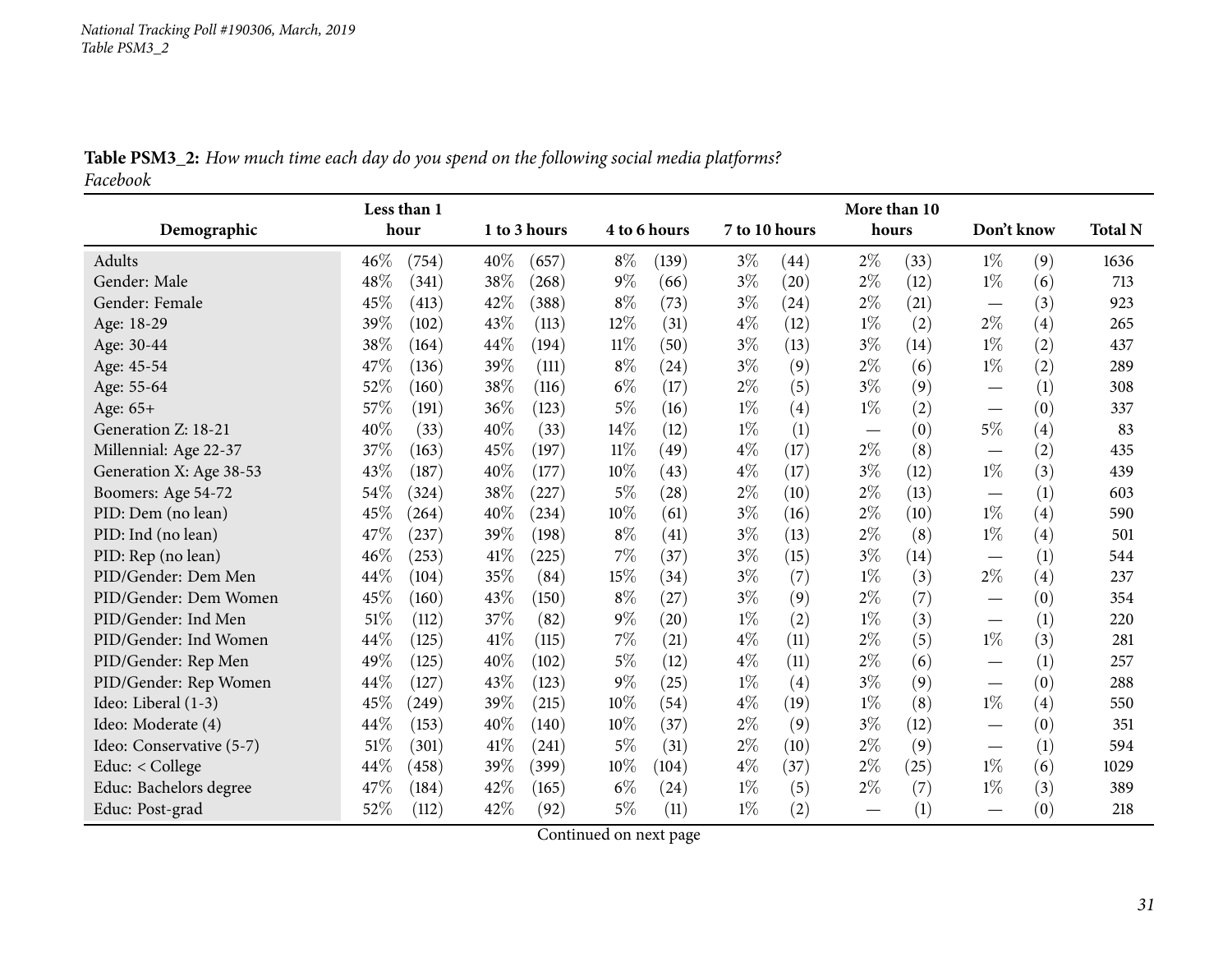Table PSM3\_2: How much time each day do you spend on the following social media platforms? *Facebook*

|                             | Less than 1   |               |              |       |                                   |      | More than 10 |      |                                   |     |                |
|-----------------------------|---------------|---------------|--------------|-------|-----------------------------------|------|--------------|------|-----------------------------------|-----|----------------|
| Demographic                 | hour          | 1 to 3 hours  | 4 to 6 hours |       | 7 to 10 hours                     |      | hours        |      | Don't know                        |     | <b>Total N</b> |
| Adults                      | 46%<br>(754)  | 40%<br>(657)  | $8\%$        | (139) | $3\%$                             | (44) | $2\%$        | (33) | $1\%$                             | (9) | 1636           |
| Income: Under 50k           | 42%<br>(347)  | 41\%<br>(339) | 10%          | (84)  | $4\%$                             | (33) | $2\%$        | (19) | $1\%$                             | (6) | 827            |
| Income: 50k-100k            | 51%<br>(289)  | 38%<br>(215)  | 7%           | (42)  | $2\%$                             | (11) | $2\%$        | (12) |                                   | (1) | 571            |
| Income: 100k+               | 49%<br>(118)  | 43%<br>(102)  | $5\%$        | (13)  | $\overbrace{\phantom{123221111}}$ | (0)  | $1\%$        | (2)  | $1\%$                             | (3) | 238            |
| Ethnicity: White            | 47%<br>(636)  | 40%<br>(536)  | $8\%$        | (105) | $2\%$                             | (33) | $2\%$        | (28) |                                   | (2) | 1341           |
| Ethnicity: Hispanic         | 44%<br>(64)   | 31%<br>(45)   | 15%          | (22)  | $6\%$                             | (9)  | $1\%$        | (2)  | $2\%$                             | (3) | 145            |
| Ethnicity: Afr. Am.         | 37%<br>(72)   | 45%<br>(87)   | 10%          | (19)  | $3\%$                             | (5)  | 2%           | (5)  | $4\%$                             | (7) | 195            |
| Ethnicity: Other            | 46%<br>(46)   | 33%<br>(33)   | 15%          | (15)  | $6\%$                             | (6)  | $1\%$        | (1)  |                                   | (0) | 100            |
| Relig: Protestant           | 49%<br>(248)  | 40%<br>(202)  | $6\%$        | (32)  | $1\%$                             | (6)  | $3\%$        | (15) |                                   | (0) | 502            |
| Relig: Roman Catholic       | 48%<br>(154)  | 37%<br>(119)  | 7%           | (23)  | $6\%$                             | (18) | $2\%$        | (6)  | $1\%$                             | (3) | 324            |
| Relig: Something Else       | 44%<br>(52)   | 47%<br>(54)   | 7%           | (8)   | $1\%$                             | (1)  | $1\%$        | (1)  | $1\%$                             | (1) | 117            |
| Relig: Evangelical          | 51%<br>(325)  | 37%<br>(232)  | 7%           | (43)  | $3\%$                             | (21) | $2\%$        | (12) |                                   | (1) | 635            |
| Relig: Non-Evang. Catholics | 42%<br>(128)  | 47%<br>(144)  | $6\%$        | (20)  | $2\%$                             | (5)  | $3\%$        | (9)  | $1\%$                             | (2) | 308            |
| Relig: All Christian        | 48%<br>(454)  | 40%<br>(376)  | 7%           | (63)  | $3\%$                             | (26) | $2\%$        | (21) | $\overbrace{\phantom{123221111}}$ | (4) | 943            |
| Relig: All Non-Christian    | 35%<br>(56)   | 48%<br>(76)   | $11\%$       | (17)  | $2\%$                             | (4)  | $2\%$        | (3)  | $2\%$                             | (3) | 159            |
| Community: Urban            | 47%<br>(175)  | 35%<br>(128)  | 11%          | (42)  | $4\%$                             | (16) | $2\%$        | (8)  |                                   | (0) | 369            |
| Community: Suburban         | 48%<br>(396)  | 41\%<br>(340) | $6\%$        | (50)  | $2\%$                             | (16) | $2\%$        | (16) | $1\%$                             | (6) | 825            |
| Community: Rural            | 41\%<br>(183) | 43%<br>(188)  | 11%          | (47)  | $3\%$                             | (12) | $2\%$        | (9)  | $1\%$                             | (3) | 442            |
| Employ: Private Sector      | 47%<br>(251)  | 42%<br>(227)  | $8\%$        | (44)  | $1\%$                             | (4)  | $2\%$        | (10) |                                   | (3) | 539            |
| Employ: Government          | 38%<br>(41)   | 45%<br>(48)   | 11%          | (12)  | $3\%$                             | (4)  | $2\%$        | (2)  |                                   | (0) | 107            |
| Employ: Self-Employed       | 52%<br>(73)   | 34%<br>(48)   | 10%          | (14)  | $1\%$                             | (1)  | $2\%$        | (2)  | $2\%$                             | (2) | 140            |
| Employ: Homemaker           | 38%<br>(52)   | 43%<br>(57)   | 9%           | (11)  | $5\%$                             | (6)  | $6\%$        | (8)  |                                   | (0) | 135            |
| Employ: Student             | 45%<br>(30)   | 36%<br>(24)   | $11\%$       | (7)   | $6\%$                             | (4)  | $2\%$        | (1)  | $\hspace{0.1mm}-\hspace{0.1mm}$   | (0) | 65             |
| Employ: Retired             | 54%<br>(219)  | 36%<br>(147)  | $6\%$        | (24)  | $3\%$                             | (12) | $2\%$        | (7)  |                                   | (0) | 408            |
| Employ: Unemployed          | 42%<br>(60)   | 39%<br>(55)   | 13%          | (18)  | $5\%$                             | (8)  | $1\%$        | (1)  | $1\%$                             | (1) | 142            |
| Employ: Other               | 30%<br>(29)   | 50%<br>(50)   | $9\%$        | (9)   | $6\%$                             | (6)  | $1\%$        | (1)  | $3\%$                             | (3) | 99             |
| Military HH: Yes            | 51%<br>(145)  | 37%<br>(105)  | 7%           | (21)  | $1\%$                             | (3)  | $2\%$        | (5)  | $2\%$                             | (4) | 284            |
| Military HH: No             | 45%<br>(609)  | 41\%<br>(551) | 9%           | (118) | $3\%$                             | (41) | $2\%$        | (28) |                                   | (5) | 1351           |
| RD/WT: Right Direction      | 43%<br>(272)  | 42%<br>(263)  | $8\%$        | (53)  | $3\%$                             | (20) | $3\%$        | (17) | $1\%$                             | (6) | 631            |
| RD/WT: Wrong Track          | 48%<br>(482)  | 39%<br>(394)  | $9\%$        | (86)  | $2\%$                             | (25) | $2\%$        | (16) |                                   | (3) | 1005           |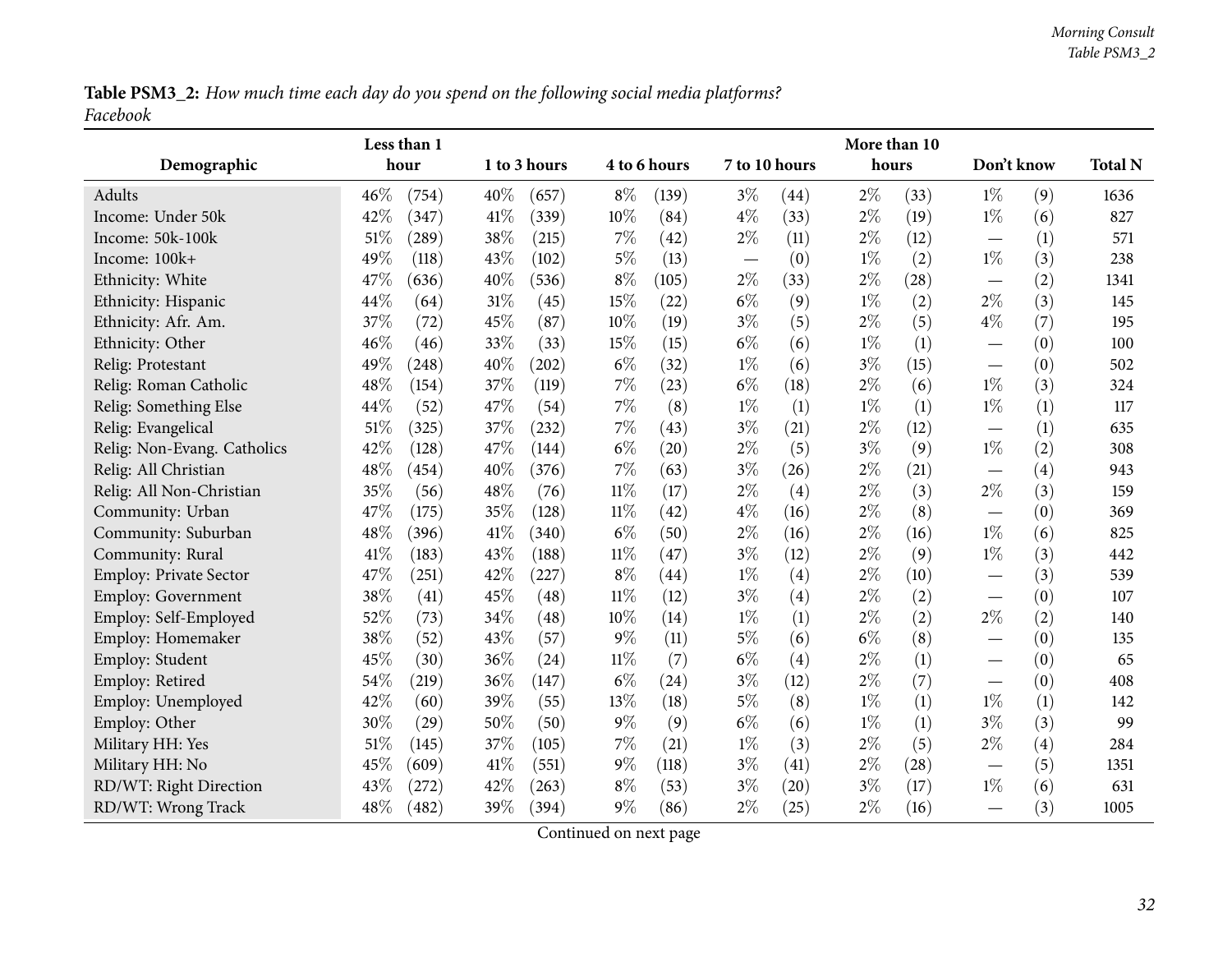Table PSM3\_2: How much time each day do you spend on the following social media platforms? *Facebook*

|                                      |      | Less than 1 |      |              |        |              |                                   |               | More than 10 |      |                                 |     |                |
|--------------------------------------|------|-------------|------|--------------|--------|--------------|-----------------------------------|---------------|--------------|------|---------------------------------|-----|----------------|
| Demographic                          |      | hour        |      | 1 to 3 hours |        | 4 to 6 hours |                                   | 7 to 10 hours | hours        |      | Don't know                      |     | <b>Total N</b> |
| Adults                               | 46%  | (754)       | 40%  | (657)        | $8\%$  | (139)        | $3\%$                             | (44)          | $2\%$        | (33) | $1\%$                           | (9) | 1636           |
| Trump Job Approve                    | 45%  | (302)       | 42%  | (282)        | $9\%$  | (58)         | $3\%$                             | (17)          | $2\%$        | (17) |                                 | (2) | 679            |
| Trump Job Disapprove                 | 48%  | (431)       | 39%  | (354)        | $8\%$  | (75)         | $3\%$                             | (27)          | $2\%$        | (15) | $\overline{\phantom{0}}$        | (4) | 906            |
| Trump Job Strongly Approve           | 45%  | (165)       | 42%  | (156)        | 7%     | (25)         | $2\%$                             | (8)           | $3\%$        | (12) |                                 | (1) | 368            |
| Trump Job Somewhat Approve           | 44%  | (137)       | 40%  | (126)        | $11\%$ | (34)         | $3\%$                             | (9)           | $2\%$        | (5)  | $\overline{\phantom{0}}$        | (1) | 312            |
| Trump Job Somewhat Disapprove        | 46%  | (89)        | 41%  | (80)         | $7\%$  | (14)         | $1\%$                             | (3)           | $4\%$        | (7)  | $1\%$                           | (2) | 195            |
| Trump Job Strongly Disapprove        | 48%  | (342)       | 39%  | (274)        | $9\%$  | (61)         | $3\%$                             | (24)          | $1\%$        | (8)  |                                 | (2) | 711            |
| #1 Issue: Economy                    | 42%  | (172)       | 45%  | (184)        | $7\%$  | (28)         | $4\%$                             | (16)          | $1\%$        | (4)  | $1\%$                           | (3) | 407            |
| #1 Issue: Security                   | 46%  | (159)       | 39%  | (135)        | $8\%$  | (26)         | $2\%$                             | (8)           | $4\%$        | (14) |                                 | (1) | 342            |
| #1 Issue: Health Care                | 46%  | (135)       | 38%  | (113)        | $11\%$ | (31)         | $3\%$                             | (10)          | $2\%$        | (6)  |                                 | (0) | 295            |
| #1 Issue: Medicare / Social Security | 49%  | (120)       | 37%  | (91)         | $8\%$  | (19)         | $3\%$                             | (7)           | $2\%$        | (5)  | $1\%$                           | (3) | 245            |
| #1 Issue: Women's Issues             | 38%  | (29)        | 49%  | (37)         | $9\%$  | (7)          |                                   | (0)           | $2\%$        | (2)  | $2\%$                           | (2) | 76             |
| #1 Issue: Education                  | 34%  | (36)        | 47\% | (50)         | $16\%$ | (16)         | $2\%$                             | (2)           | $1\%$        | (1)  |                                 | (0) | 105            |
| #1 Issue: Energy                     | 59%  | (55)        | 30%  | (28)         | $7\%$  | (6)          | $2\%$                             | (2)           | $2\%$        | (1)  | $\overline{\phantom{0}}$        | (0) | 93             |
| #1 Issue: Other                      | 66\% | (48)        | 27\% | (20)         | 7%     | (5)          | $\overbrace{\phantom{123221111}}$ | (0)           |              | (0)  |                                 | (0) | 72             |
| 2018 House Vote: Democrat            | 48%  | (304)       | 38%  | (245)        | 10%    | (62)         | $2\%$                             | (13)          | $2\%$        | (11) | $\overline{\phantom{0}}$        | (2) | 637            |
| 2018 House Vote: Republican          | 49%  | (274)       | 41%  | (230)        | $6\%$  | (34)         | $2\%$                             | (11)          | $2\%$        | (12) |                                 | (1) | 562            |
| 2018 House Vote: Someone else        | 43%  | (24)        | 46%  | (27)         | $4\%$  | (2)          | $4\%$                             | (2)           | $3\%$        | (2)  |                                 | (0) | 57             |
| 2018 House Vote: Didnt Vote          | 40%  | (148)       | 41%  | (151)        | 11%    | (41)         | 5%                                | (17)          | $2\%$        | (8)  | $1\%$                           | (6) | 372            |
| 2016 Vote: Hillary Clinton           | 48%  | (263)       | 39%  | (213)        | $8\%$  | (45)         | $3\%$                             | (16)          | $1\%$        | (8)  |                                 | (0) | 544            |
| 2016 Vote: Donald Trump              | 46%  | (265)       | 42%  | $^{(237)}$   | 7%     | (40)         | $2\%$                             | (12)          | $3\%$        | (15) |                                 | (1) | 572            |
| 2016 Vote: Someone else              | 37%  | (48)        | 46%  | (60)         | 10%    | (13)         | $4\%$                             | (6)           | $1\%$        | (2)  | $2\%$                           | (3) | 131            |
| 2016 Vote: Didnt Vote                | 46%  | (176)       | 38%  | (146)        | $11\%$ | (41)         | $3\%$                             | (10)          | $2\%$        | (8)  | $1\%$                           | (5) | 387            |
| Voted in 2014: Yes                   | 47%  | (509)       | 41%  | (446)        | 7%     | (80)         | $2\%$                             | (23)          | $2\%$        | (23) |                                 | (4) | 1084           |
| Voted in 2014: No                    | 44%  | (245)       | 38%  | (211)        | 11%    | (59)         | $4\%$                             | (21)          | $2\%$        | (10) | $1\%$                           | (6) | 552            |
| 2012 Vote: Barack Obama              | 46%  | (307)       | 40%  | (268)        | $9\%$  | (60)         | $3\%$                             | (18)          | $2\%$        | (11) | $1\%$                           | (4) | 667            |
| 2012 Vote: Mitt Romney               | 50%  | (223)       | 41\% | (181)        | $5\%$  | (22)         | $1\%$                             | (5)           | $2\%$        | (11) |                                 | (1) | 442            |
| 2012 Vote: Other                     | 39%  | (22)        | 48%  | (27)         | $8\%$  | (5)          | $1\%$                             | (1)           | $3\%$        | (2)  | $\hspace{0.1mm}-\hspace{0.1mm}$ | (0) | 56             |
| 2012 Vote: Didn't Vote               | 43%  | (202)       | 38%  | (180)        | $11\%$ | (52)         | $4\%$                             | (20)          | $2\%$        | (10) | $1\%$                           | (5) | 469            |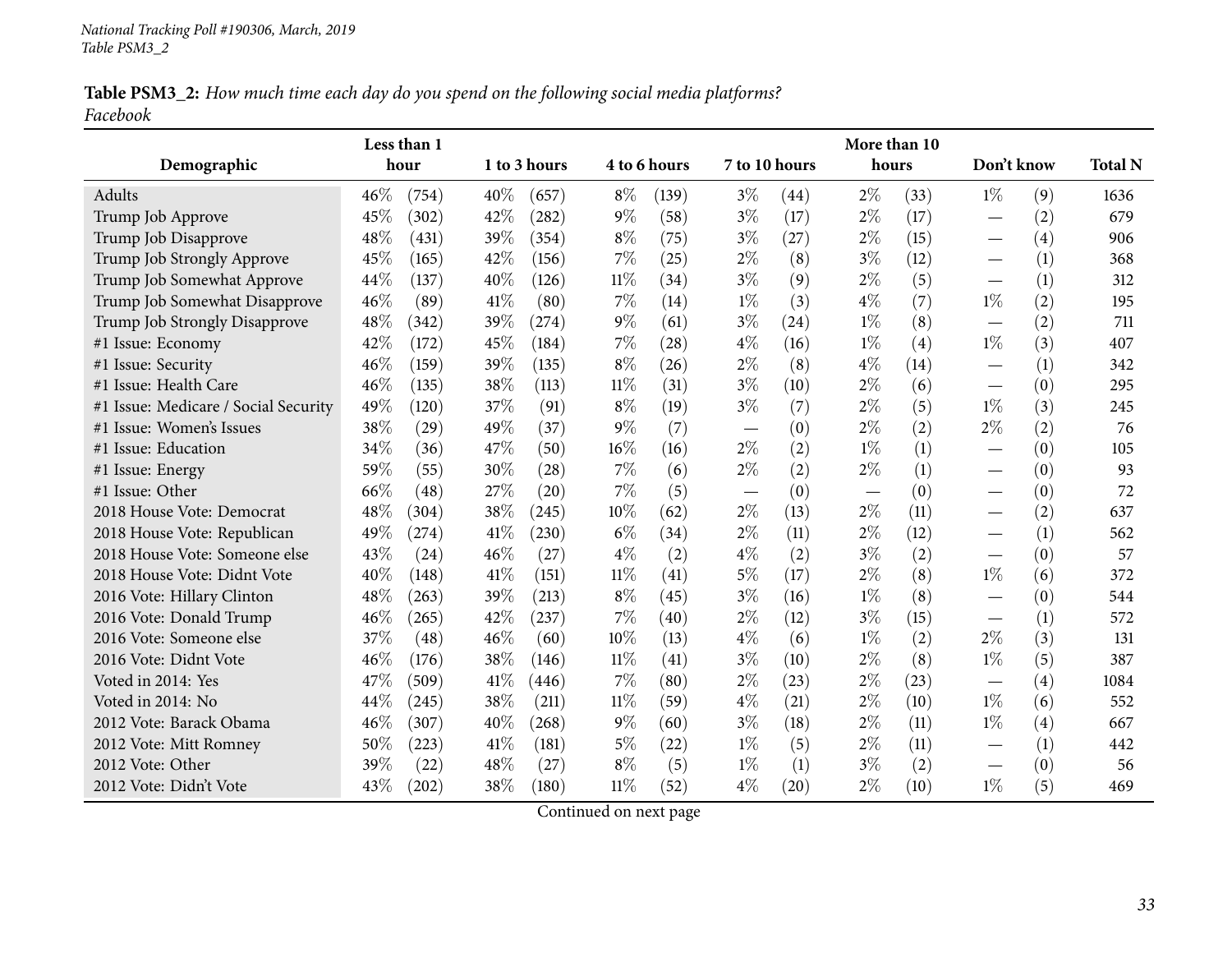| Demographic                                                                                                                                    | Less than 1<br>hour | 1 to 3 hours       | 4 to 6 hours           | 7 to 10 hours | More than 10<br>hours | Don't know                 | <b>Total N</b> |
|------------------------------------------------------------------------------------------------------------------------------------------------|---------------------|--------------------|------------------------|---------------|-----------------------|----------------------------|----------------|
| Adults                                                                                                                                         | $46\%$<br>(754)     | $40\%$<br>(657)    | $8\%$<br>(139          | $3\%$<br>(44) | $2\%$<br>(33)         | $1\%$<br>$\left( 9\right)$ | 1636           |
| 4-Region: Northeast                                                                                                                            | 43\%<br>(131)       | 44\%<br>(135)      | $8\%$<br>$^{'}26$      | $1\%$<br>(4)  | $2\%$                 | $1\%$<br>$\left( 4\right)$ | 307            |
| 4-Region: Midwest                                                                                                                              | $46\%$<br>(178)     | 39\%<br>(154)      | $10\%$<br>$40^{\circ}$ | $2\%$<br>(7)  | $2\%$<br>(8)          | $1\%$<br>(5)               | 392            |
| 4-Region: South                                                                                                                                | $46\%$<br>(286)     | 39\%<br>$^{'}239)$ | $9\%$<br>(55)          | $4\%$<br>(23) | $3\%$<br>(16)         |                            | 618            |
| 4-Region: West                                                                                                                                 | 50\%<br>(159)       | 40\%<br>(128)      | $6\%$<br>$^{'}19$      | $3\%$<br>(10) | $1\%$<br>(3)          | $\left 0\right\rangle$     | 318            |
| Note: Row proportions may total to larger than one-hundred percent due to rounding. For more information visit MorningConsultIntelligence.com. |                     |                    |                        |               |                       |                            |                |

Table PSM3\_2: How much time each day do you spend on the following social media platforms? *Facebook*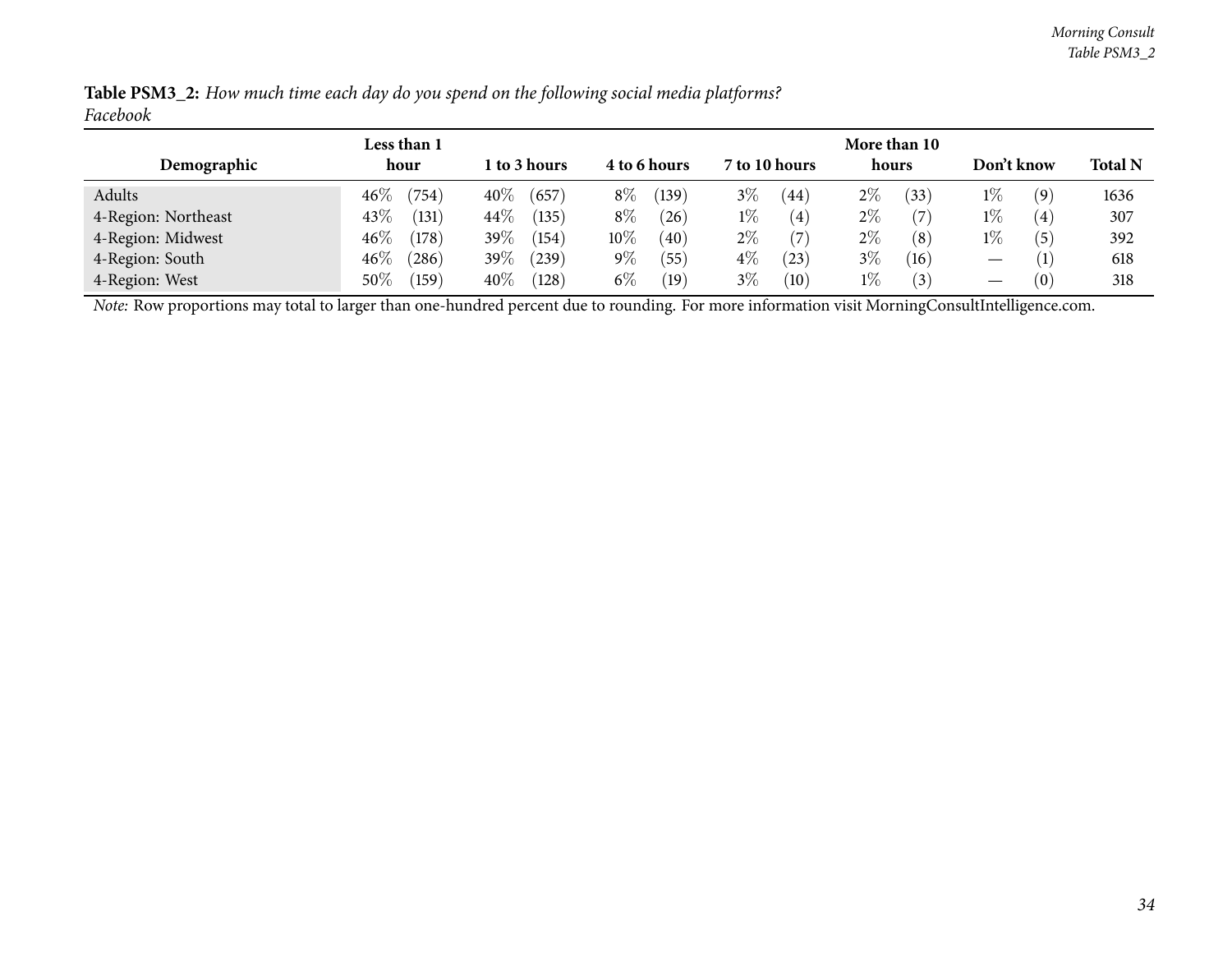Table PSM3\_3: How much time each day do you spend on the following social media platforms? *Snapchat*

<span id="page-34-0"></span>

|                          |      | Less than 1 |     |              |                          |      |       |               | More than 10             |      |                                  |     |                |
|--------------------------|------|-------------|-----|--------------|--------------------------|------|-------|---------------|--------------------------|------|----------------------------------|-----|----------------|
| Demographic              |      | hour        |     | 1 to 3 hours | 4 to 6 hours             |      |       | 7 to 10 hours | hours                    |      | Don't know                       |     | <b>Total N</b> |
| Adults                   | 59%  | (289)       | 29% | (140)        | $6\%$                    | (29) | $2\%$ | (10)          | $3\%$                    | (14) | $1\%$                            | (4) | 487            |
| Gender: Male             | 58%  | (121)       | 28% | (58)         | $6\%$                    | (13) | 2%    | (4)           | $5\%$                    | (10) | $1\%$                            | (2) | 208            |
| Gender: Female           | 61\% | (169)       | 29% | (82)         | $6\%$                    | (15) | $2\%$ | (6)           | $2\%$                    | (5)  | $1\%$                            | (2) | 279            |
| Age: 18-29               | 46%  | (107)       | 38% | (87)         | $11\%$                   | (25) | $2\%$ | (4)           | 3%                       | (6)  | $1\%$                            | (2) | 230            |
| Age: 30-44               | 63%  | (100)       | 27% | (43)         | $1\%$                    | (2)  | $3\%$ | (5)           | $5\%$                    | (8)  |                                  | (0) | 157            |
| Age: 45-54               | 76%  | (43)        | 13% | (8)          | $4\%$                    | (2)  | $3\%$ | (1)           |                          | (0)  | $4\%$                            | (2) | 57             |
| Generation Z: 18-21      | 37%  | (39)        | 40% | (43)         | 17%                      | (18) | $3\%$ | (4)           | $3\%$                    | (3)  | $1\%$                            | (1) | 107            |
| Millennial: Age 22-37    | 59%  | (137)       | 32% | (74)         | $3\%$                    | (8)  | $1\%$ | (3)           | $4\%$                    | (10) | $\overbrace{\phantom{12322111}}$ | (1) | 232            |
| Generation X: Age 38-53  | 69%  | (69)        | 20% | (20)         | $3\%$                    | (3)  | $4\%$ | (4)           | $2\%$                    | (2)  | $2\%$                            | (2) | 100            |
| PID: Dem (no lean)       | 60%  | (112)       | 28% | (52)         | $6\%$                    | (10) | $1\%$ | (3)           | $3\%$                    | (6)  | $1\%$                            | (2) | 186            |
| PID: Ind (no lean)       | 56%  | (88)        | 31% | (50)         | $8\%$                    | (13) | $1\%$ | (1)           | $3\%$                    | (4)  | $1\%$                            | (2) | 157            |
| PID: Rep (no lean)       | 62%  | (89)        | 26% | (38)         | $4\%$                    | (5)  | $5\%$ | (7)           | $3\%$                    | (4)  |                                  | (0) | 144            |
| PID/Gender: Dem Men      | 57%  | (46)        | 24% | (19)         | $7\%$                    | (6)  | $1\%$ | (1)           | $8\%$                    | (6)  | $3\%$                            | (2) | 80             |
| PID/Gender: Dem Women    | 63%  | (66)        | 31% | (33)         | $4\%$                    | (5)  | $2\%$ | (2)           | $\overline{\phantom{0}}$ | (0)  | $\overline{\phantom{0}}$         | (0) | 106            |
| PID/Gender: Ind Men      | 60%  | (31)        | 30% | (16)         | 10%                      | (5)  |       | (0)           |                          | (0)  |                                  | (0) | 52             |
| PID/Gender: Ind Women    | 54%  | (57)        | 32% | (34)         | $8\%$                    | (8)  | $1\%$ | (1)           | $4\%$                    | (4)  | $2\%$                            | (2) | 105            |
| PID/Gender: Rep Men      | 57%  | (44)        | 30% | (23)         | $4\%$                    | (3)  | $4\%$ | (3)           | $5\%$                    | (4)  |                                  | (0) | 76             |
| PID/Gender: Rep Women    | 67%  | (46)        | 22% | (15)         | $4\%$                    | (3)  | $5\%$ | (3)           | $1\%$                    | (1)  |                                  | (0) | 68             |
| Ideo: Liberal (1-3)      | 56%  | (109)       | 33% | (64)         | $5\%$                    | (9)  | $2\%$ | (3)           | $3\%$                    | (6)  | $1\%$                            | (2) | 194            |
| Ideo: Moderate (4)       | 60%  | (64)        | 23% | (25)         | $7\%$                    | (8)  | $5\%$ | (5)           | $4\%$                    | (4)  | $1\%$                            | (1) | 107            |
| Ideo: Conservative (5-7) | 66%  | (81)        | 25% | (31)         | $5\%$                    | (6)  | $1\%$ | (1)           | $2\%$                    | (2)  | $1\%$                            | (1) | 123            |
| Educ: < College          | 58%  | (182)       | 28% | (87)         | 7%                       | (20) | $3\%$ | (10)          | $3\%$                    | (10) | $1\%$                            | (4) | 312            |
| Educ: Bachelors degree   | 58%  | (66)        | 32% | (36)         | $8\%$                    | (9)  | $1\%$ | (1)           | $2\%$                    | (2)  |                                  | (0) | 114            |
| Educ: Post-grad          | 68%  | (41)        | 27% | (17)         | $\overline{\phantom{0}}$ | (0)  |       | (0)           | $5\%$                    | (3)  |                                  | (0) | 61             |
| Income: Under 50k        | 58%  | (154)       | 29% | (77)         | $6\%$                    | (15) | $4\%$ | (10)          | $3\%$                    | (8)  | $1\%$                            | (4) | 267            |
| Income: 50k-100k         | 59%  | (92)        | 32% | (50)         | $4\%$                    | (6)  |       | (1)           | $4\%$                    | (7)  |                                  | (0) | 155            |
| Income: 100k+            | 67%  | (43)        | 20% | (13)         | 13\%                     | (8)  |       | (0)           |                          | (0)  |                                  | (0) | 64             |
| Ethnicity: White         | 69%  | (238)       | 24% | (82)         | $5\%$                    | (18) | $1\%$ | (5)           | $1\%$                    | (3)  |                                  | (1) | 346            |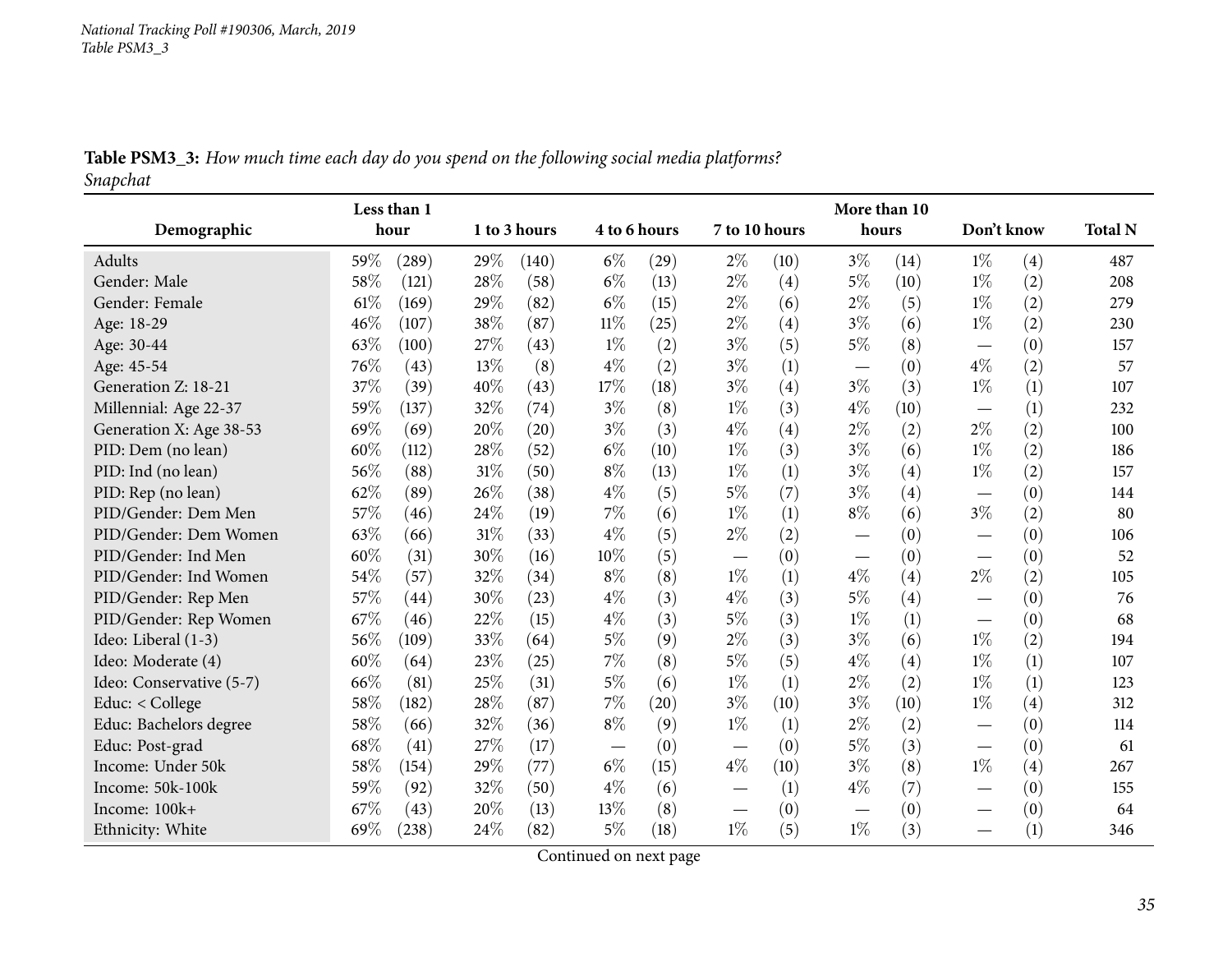Table PSM3\_3: How much time each day do you spend on the following social media platforms? *Snapchat*

|                               |      | Less than 1 |        |              |       |              |                          |      | More than 10    |      |                                  |     |                |
|-------------------------------|------|-------------|--------|--------------|-------|--------------|--------------------------|------|-----------------|------|----------------------------------|-----|----------------|
| Demographic                   |      | hour        |        | 1 to 3 hours |       | 4 to 6 hours | 7 to 10 hours            |      | hours           |      | Don't know                       |     | <b>Total N</b> |
| Adults                        | 59%  | (289)       | 29%    | (140)        | $6\%$ | (29)         | $2\%$                    | (10) | $3\%$           | (14) | $1\%$                            | (4) | 487            |
| Ethnicity: Hispanic           | 58%  | (52)        | 23%    | (21)         | 10%   | (9)          | $1\%$                    | (1)  | $8\%$           | (7)  |                                  | (0) | 90             |
| Ethnicity: Afr. Am.           | 32%  | (29)        | 46%    | (42)         | $6\%$ | (5)          | $4\%$                    | (4)  | $8\%$           | (8)  | $3\%$                            | (3) | 91             |
| Ethnicity: Other              | 46%  | (23)        | 32%    | (16)         | 12%   | (6)          | $4\%$                    | (2)  | $7\%$           | (3)  | $\overline{\phantom{0}}$         | (0) | 50             |
| Relig: Protestant             | 64%  | (59)        | 26%    | (24)         | $2\%$ | (2)          | $3\%$                    | (3)  | $4\%$           | (4)  |                                  | (0) | 92             |
| Relig: Roman Catholic         | 62%  | (61)        | 25%    | (24)         | $5\%$ | (5)          | $4\%$                    | (4)  | $3\%$           | (3)  | $2\%$                            | (2) | 99             |
| Relig: Evangelical            | 62%  | (99)        | 30%    | (48)         | $4\%$ | (6)          | $1\%$                    | (2)  | $3\%$           | (5)  | $\overbrace{\phantom{12322111}}$ | (0) | 160            |
| Relig: Non-Evang. Catholics   | 61\% | (42)        | 23%    | (16)         | $3\%$ | (2)          | $6\%$                    | (4)  | $4\%$           | (2)  | $3\%$                            | (2) | 69             |
| Relig: All Christian          | 62%  | (141)       | 28%    | (64)         | $4\%$ | (9)          | $3\%$                    | (6)  | $3\%$           | (7)  | $1\%$                            | (2) | 229            |
| Relig: All Non-Christian      | 54%  | (29)        | 35%    | (18)         | $6\%$ | (3)          | $4\%$                    | (2)  |                 | (0)  | $2\%$                            | (1) | 53             |
| Community: Urban              | 54%  | (73)        | 30%    | (40)         | $7\%$ | (10)         | $3\%$                    | (4)  | $5\%$           | (7)  | $1\%$                            | (1) | 135            |
| Community: Suburban           | 62%  | (145)       | 30%    | (70)         | $5\%$ | (12)         | $1\%$                    | (2)  | $1\%$           | (3)  |                                  | (1) | 233            |
| Community: Rural              | 61\% | (72)        | 25%    | (30)         | $6\%$ | (7)          | $3\%$                    | (4)  | $3\%$           | (4)  | $2\%$                            | (2) | 119            |
| Employ: Private Sector        | 63%  | (106)       | 26%    | (44)         | $6\%$ | (9)          | $1\%$                    | (1)  | $5\%$           | (8)  | $\overline{\phantom{0}}$         | (0) | 168            |
| Employ: Self-Employed         | 51%  | (27)        | 43%    | (22)         | $6\%$ | (3)          |                          | (0)  | $\qquad \qquad$ | (0)  |                                  | (0) | 52             |
| Employ: Student               | 47%  | (32)        | 31%    | (21)         | 17\%  | (11)         | $2\%$                    | (1)  | $3\%$           | (2)  | $1\%$                            | (1) | 69             |
| Employ: Unemployed            | 61\% | (35)        | 27%    | (15)         | $4\%$ | (2)          | $2\%$                    | (1)  | $4\%$           | (2)  | $2\%$                            | (1) | 56             |
| Military HH: Yes              | 51%  | (34)        | 36%    | (24)         | $2\%$ | (1)          | $\overline{\phantom{m}}$ | (0)  | $8\%$           | (5)  | $3\%$                            | (2) | 65             |
| Military HH: No               | 61\% | (256)       | 28%    | (116)        | $7\%$ | (28)         | $2\%$                    | (10) | $2\%$           | (9)  |                                  | (2) | 421            |
| RD/WT: Right Direction        | 53%  | (91)        | 28%    | (48)         | $8\%$ | (14)         | $3\%$                    | (6)  | $6\%$           | (10) | $2\%$                            | (3) | 171            |
| RD/WT: Wrong Track            | 63%  | (198)       | 29%    | (92)         | $5\%$ | (15)         | $1\%$                    | (4)  | $1\%$           | (5)  |                                  | (1) | 316            |
| Trump Job Approve             | 62%  | (103)       | 25%    | (41)         | $6\%$ | (11)         | $3\%$                    | (6)  | $3\%$           | (5)  |                                  | (1) | 166            |
| Trump Job Disapprove          | 58%  | (174)       | $31\%$ | (93)         | $5\%$ | (15)         | $2\%$                    | (5)  | $3\%$           | (9)  | $1\%$                            | (2) | 299            |
| Trump Job Strongly Approve    | 60%  | (54)        | 26%    | (24)         | $6\%$ | (6)          | $2\%$                    | (2)  | $5\%$           | (5)  |                                  | (0) | 91             |
| Trump Job Somewhat Approve    | 65%  | (49)        | 23%    | (17)         | 7%    | (5)          | $5\%$                    | (4)  |                 | (0)  | $1\%$                            | (1) | 75             |
| Trump Job Somewhat Disapprove | 54%  | (36)        | 28\%   | (19)         | $4\%$ | (3)          | $5\%$                    | (3)  | $6\%$           | (4)  | $3\%$                            | (2) | 67             |
| Trump Job Strongly Disapprove | 60%  | (138)       | 32%    | (75)         | $5\%$ | (12)         | $1\%$                    | (1)  | $2\%$           | (6)  |                                  | (0) | 232            |
| #1 Issue: Economy             | 63%  | (82)        | 28%    | (36)         | $5\%$ | (7)          | $\overline{\phantom{m}}$ | (0)  | $3\%$           | (4)  | $1\%$                            | (1) | 129            |
| #1 Issue: Security            | 58%  | (43)        | 26%    | (19)         | $6\%$ | (5)          | $3\%$                    | (2)  | $6\%$           | (4)  | $1\%$                            | (1) | 74             |
| #1 Issue: Health Care         | 55%  | (49)        | 39%    | (34)         | $3\%$ | (3)          | $2\%$                    | (2)  | $1\%$           | (1)  | $\overline{\phantom{0}}$         | (0) | 89             |
| #1 Issue: Education           | 54%  | (35)        | 33%    | (22)         | $7\%$ | (5)          | $1\%$                    | (1)  | $6\%$           | (4)  |                                  | (0) | 66             |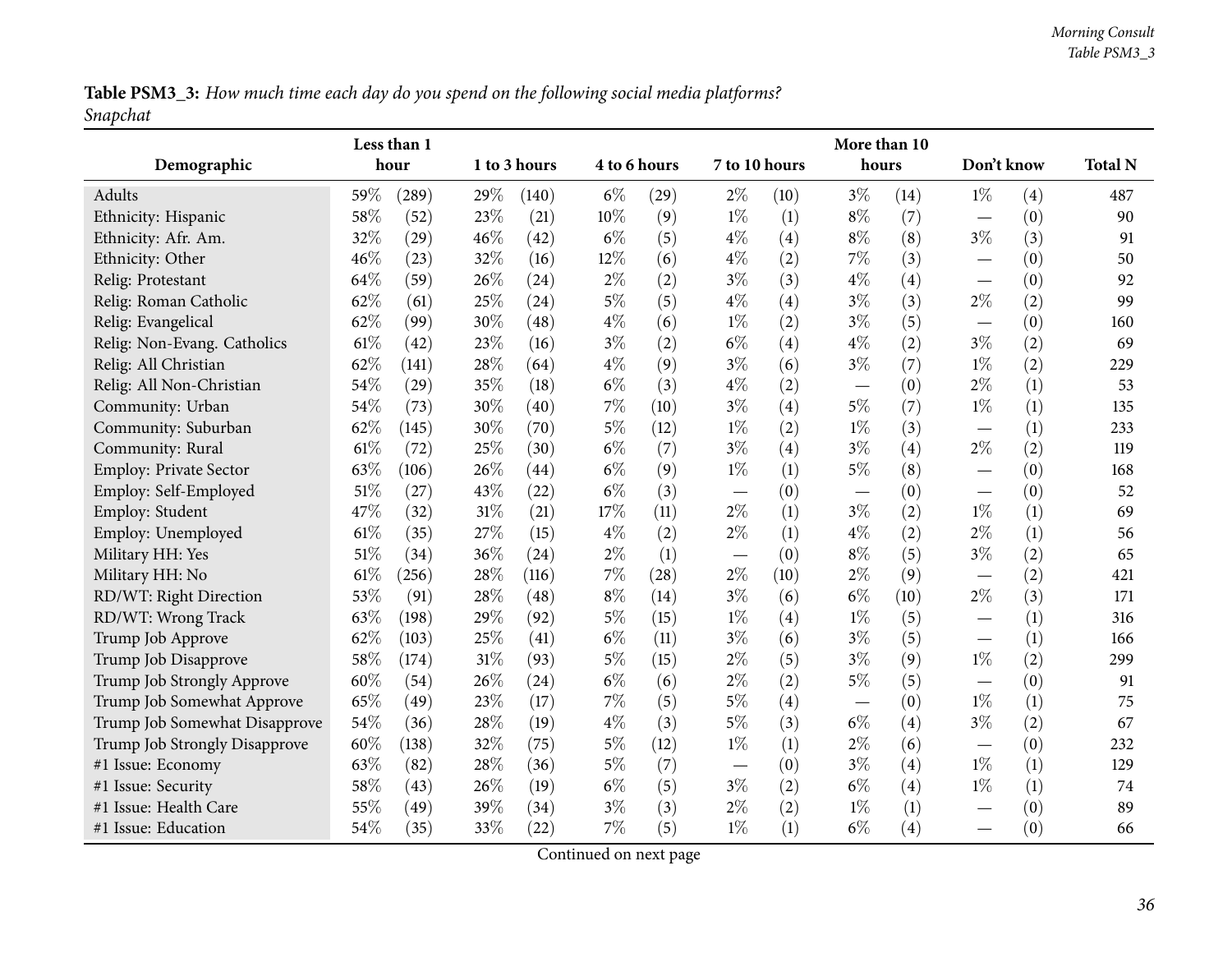| Table PSM3_3: How much time each day do you spend on the following social media platforms? |  |  |  |  |  |  |
|--------------------------------------------------------------------------------------------|--|--|--|--|--|--|
| Snapchat                                                                                   |  |  |  |  |  |  |

|                                                                                                                                                | Less than 1 |                     |        |              |              |                   |                                  |                   | More than 10 |                   |                                |     |                |
|------------------------------------------------------------------------------------------------------------------------------------------------|-------------|---------------------|--------|--------------|--------------|-------------------|----------------------------------|-------------------|--------------|-------------------|--------------------------------|-----|----------------|
| Demographic                                                                                                                                    | hour        |                     |        | 1 to 3 hours | 4 to 6 hours |                   | 7 to 10 hours                    |                   | hours        |                   | Don't know                     |     | <b>Total N</b> |
| Adults                                                                                                                                         | $59\%$      | $\left( 289\right)$ | 29\%   | (140)        | $6\%$        | (29)              | $2\%$                            | (10)              | $3\%$        | (14)              | $1\%$                          | (4) | 487            |
| 2018 House Vote: Democrat                                                                                                                      | 57%         | (105)               | $31\%$ | (58)         | $4\%$        | (8)               | $3\%$                            | (5)               | $3\%$        | (6)               | $1\%$                          | (2) | 184            |
| 2018 House Vote: Republican                                                                                                                    | 70%         | (93)                | 21%    | (28)         | $2\%$        | (3)               | $4\%$                            | (5)               | $3\%$        | $\left( 4\right)$ |                                | (0) | 133            |
| 2018 House Vote: Didnt Vote                                                                                                                    | 52%         | (78)                | 33\%   | (50)         | $12\%$       | (18)              | $\overbrace{\phantom{12322111}}$ | (0)               | $2\%$        | (3)               | $1\%$                          | (1) | 150            |
| 2016 Vote: Hillary Clinton                                                                                                                     | $61\%$      | (79)                | 31%    | (41)         | $4\%$        | (5)               | $4\%$                            | (5)               | $1\%$        | (1)               |                                | (0) | 130            |
| 2016 Vote: Donald Trump                                                                                                                        | $68\%$      | (92)                | 23\%   | (32)         | $2\%$        | $\left( 2\right)$ | $2\%$                            | (3)               | $5\%$        | (7)               | $\overbrace{\phantom{123321}}$ | (0) | 136            |
| 2016 Vote: Didnt Vote                                                                                                                          | 54\%        | (100)               | 30%    | (56)         | 10%          | (19)              | $1\%$                            | $\left( 2\right)$ | $4\%$        | (7)               | $1\%$                          | (2) | 186            |
| Voted in 2014: Yes                                                                                                                             | 67\%        | (161)               | 24\%   | (58)         | $3\%$        | (6)               | $1\%$                            | (3)               | $4\%$        | (9)               | $1\%$                          | (2) | 239            |
| Voted in 2014: No                                                                                                                              | 52%         | (129)               | 33\%   | (82)         | $9\%$        | (23)              | $3\%$                            | (8)               | $2\%$        | (6)               | $1\%$                          | (2) | 248            |
| 2012 Vote: Barack Obama                                                                                                                        | 67\%        | (107)               | 25\%   | (40)         | $3\%$        | $\left( 4\right)$ | $2\%$                            | (3)               | $2\%$        | (3)               | $1\%$                          | (2) | 159            |
| 2012 Vote: Mitt Romney                                                                                                                         | $70\%$      | (53)                | 21%    | (16)         | $2\%$        | (1)               | $\overbrace{\phantom{123321}}$   | (0)               | $6\%$        | (5)               |                                | (0) | 75             |
| 2012 Vote: Didn't Vote                                                                                                                         | 49\%        | (118)               | 35\%   | (83)         | $9\%$        | (22)              | $3\%$                            | (8)               | $3\%$        | (7)               | $1\%$                          | (2) | 239            |
| 4-Region: Northeast                                                                                                                            | $60\%$      | (56)                | 31%    | (28)         | $4\%$        | $\left( 4\right)$ | $1\%$                            | (1)               | $4\%$        | (3)               |                                | (0) | 93             |
| 4-Region: Midwest                                                                                                                              | 58%         | (64)                | 33\%   | (36)         | $6\%$        | (6)               | $1\%$                            | (1)               | $1\%$        | (1)               | $2\%$                          | (2) | 110            |
| 4-Region: South                                                                                                                                | 61%         | (120)               | $26\%$ | (51)         | $5\%$        | (10)              | $4\%$                            | (8)               | $3\%$        | (5)               | $1\%$                          | (2) | 196            |
| 4-Region: West                                                                                                                                 | 56\%        | (50)                | 28\%   | (24)         | $10\%$       | (9)               | $1\%$                            | (1)               | $5\%$        | (5)               |                                | (0) | 88             |
| Note: Row proportions may total to larger than one-hundred percent due to rounding. For more information visit MorningConsultIntelligence.com. |             |                     |        |              |              |                   |                                  |                   |              |                   |                                |     |                |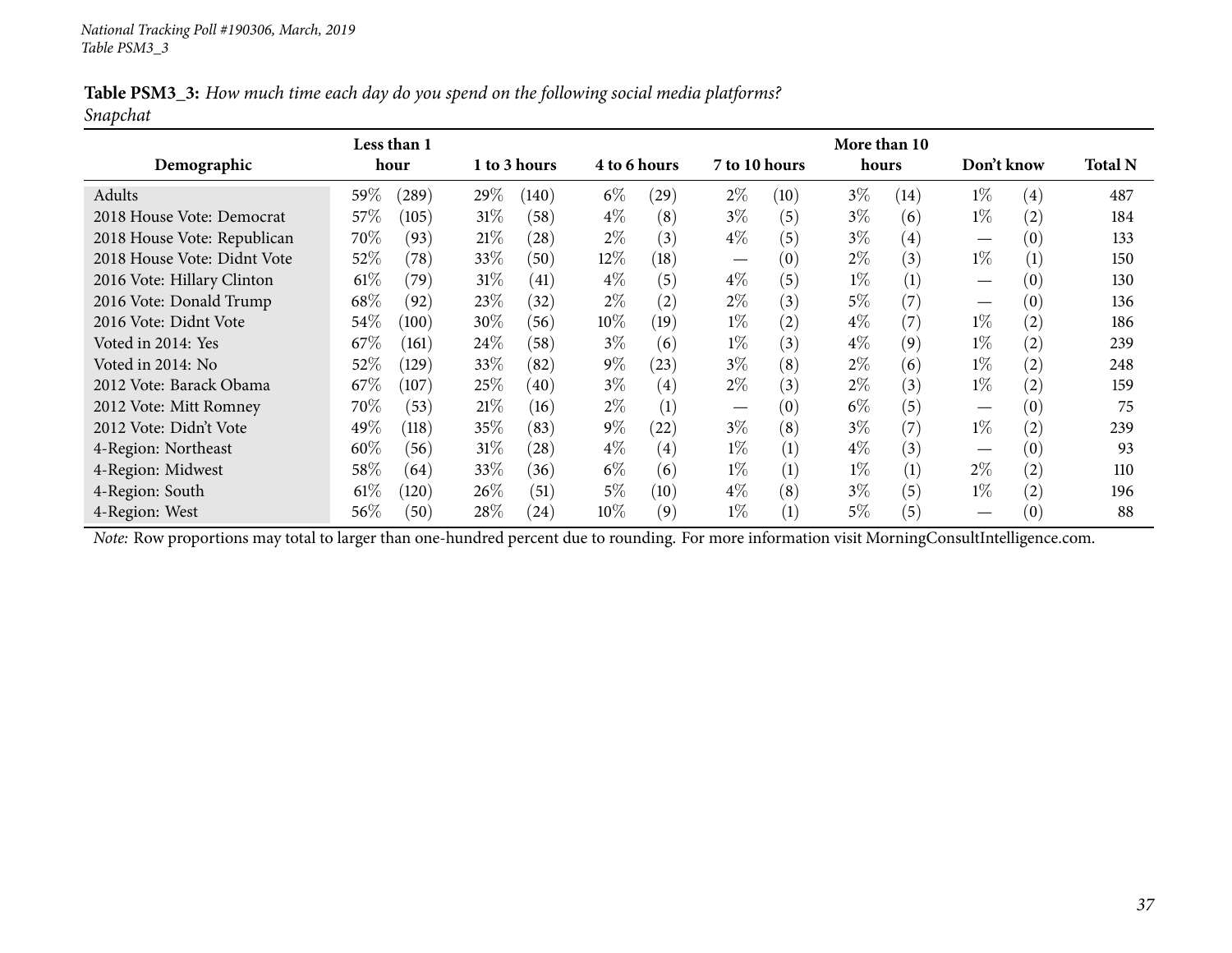|                          |        | Less than 1 |        |                    |       |              |                                 |                   | More than 10                    |      |            |     |                |
|--------------------------|--------|-------------|--------|--------------------|-------|--------------|---------------------------------|-------------------|---------------------------------|------|------------|-----|----------------|
| Demographic              |        | hour        |        | 1 to 3 hours       |       | 4 to 6 hours | 7 to 10 hours                   |                   | hours                           |      | Don't know |     | <b>Total N</b> |
| Adults                   | 58\%   | (487)       | 29%    | (243)              | $8\%$ | (69)         | $2\%$                           | (18)              | $1\%$                           | (12) | $1\%$      | (8) | 838            |
| Gender: Male             | 53%    | (185)       | 31%    | (108)              | $8\%$ | (29)         | $4\%$                           | (13)              | $2\%$                           | (7)  | $2\%$      | (7) | 348            |
| Gender: Female           | 62%    | (303)       | 28\%   | (135)              | $8\%$ | (40)         | $1\%$                           | (4)               | $1\%$                           | (6)  |            | (1) | 489            |
| Age: 18-29               | 34%    | (87)        | 45%    | (116)              | 13%   | (34)         | $5\%$                           | (12)              | $2\%$                           | (5)  | $1\%$      | (3) | 256            |
| Age: 30-44               | 53%    | (146)       | 32%    | (87)               | 10%   | (26)         | $2\%$                           | (6)               | $3\%$                           | (7)  | $1\%$      | (3) | 275            |
| Age: 45-54               | 77\%   | (108)       | 17\%   | (24)               | $5\%$ | (7)          | $\hspace{0.1mm}-\hspace{0.1mm}$ | (0)               | $\hspace{0.1mm}-\hspace{0.1mm}$ | (0)  | $2\%$      | (2) | 141            |
| Age: 55-64               | 91%    | (91)        | $6\%$  | (6)                | $2\%$ | (2)          | $\hspace{0.1mm}-\hspace{0.1mm}$ | (0)               |                                 | (0)  |            | (0) | 99             |
| Age: 65+                 | 85%    | (56)        | 15%    | (10)               |       | (0)          | $\hspace{0.05cm}$               | (0)               |                                 | (0)  |            | (0) | 66             |
| Generation Z: 18-21      | 30%    | (31)        | 49%    | (50)               | 14%   | (14)         | $5\%$                           | (5)               | $2\%$                           | (2)  | $1\%$      | (1) | 103            |
| Millennial: Age 22-37    | 42%    | (137)       | 39%    | (127)              | 12%   | (39)         | $3\%$                           | (9)               | $2\%$                           | (7)  | $1\%$      | (4) | 323            |
| Generation X: Age 38-53  | 70%    | (160)       | 20%    | (46)               | $6\%$ | (14)         | $1\%$                           | (3)               | $2\%$                           | (4)  | $1\%$      | (3) | 230            |
| Boomers: Age 54-72       | 88%    | (150)       | $11\%$ | (18)               | $1\%$ | (2)          | $\overline{\phantom{m}}$        | (0)               | $\overbrace{\phantom{aaaaa}}$   | (0)  |            | (0) | 170            |
| PID: Dem (no lean)       | 54%    | (175)       | 29%    | (93)               | 11%   | (34)         | $3\%$                           | (11)              | $1\%$                           | (4)  | $2\%$      | (5) | 323            |
| PID: Ind (no lean)       | 59%    | (154)       | 29%    | (76)               | 10%   | (26)         | $1\%$                           | (1)               | $1\%$                           | (2)  | $1\%$      | (2) | 262            |
| PID: Rep (no lean)       | 63%    | (159)       | 29%    | (74)               | $3\%$ | (8)          | $2\%$                           | (5)               | $2\%$                           | (6)  |            | (1) | 253            |
| PID/Gender: Dem Men      | 47%    | (58)        | 29%    | (36)               | 12%   | (15)         | $6\%$                           | (8)               | $2\%$                           | (2)  | $4\%$      | (5) | 123            |
| PID/Gender: Dem Women    | 59%    | (117)       | 29%    | (57)               | 10%   | (20)         | $2\%$                           | $\left( 4\right)$ | $1\%$                           | (2)  |            | (0) | 199            |
| PID/Gender: Ind Men      | 60%    | (61)        | 28%    | (28)               | 10%   | (10)         | $1\%$                           | (1)               | $\hspace{0.1mm}-\hspace{0.1mm}$ | (0)  | $1\%$      | (1) | 101            |
| PID/Gender: Ind Women    | 58%    | (93)        | 30%    | (48)               | 10%   | (16)         |                                 | (1)               | $1\%$                           | (2)  |            | (1) | 161            |
| PID/Gender: Rep Men      | 53%    | (66)        | 36%    | $\left( 44\right)$ | $3\%$ | (4)          | $4\%$                           | (5)               | $3\%$                           | (4)  | $1\%$      | (1) | 124            |
| PID/Gender: Rep Women    | 72%    | (93)        | 23%    | (29)               | $3\%$ | (4)          | $\hspace{0.1mm}-\hspace{0.1mm}$ | (0)               | $1\%$                           | (2)  |            | (1) | 129            |
| Ideo: Liberal (1-3)      | 54%    | (177)       | 32%    | (104)              | $8\%$ | (26)         | $3\%$                           | (8)               | $1\%$                           | (5)  | $2\%$      | (5) | 325            |
| Ideo: Moderate (4)       | $54\%$ | (98)        | 25%    | (44)               | 13%   | (24)         | $4\%$                           | (7)               | $3\%$                           | (5)  | $1\%$      | (2) | 180            |
| Ideo: Conservative (5-7) | 69%    | (174)       | 25%    | (62)               | $3\%$ | (8)          | $1\%$                           | (2)               | $1\%$                           | (3)  | $1\%$      | (1) | 251            |
| Educ: $<$ College        | 57%    | (278)       | 29%    | (141)              | $9\%$ | (43)         | $3\%$                           | (13)              | $1\%$                           | (7)  | $2\%$      | (8) | 489            |
| Educ: Bachelors degree   | 60%    | (140)       | 29%    | (68)               | $8\%$ | (18)         | $2\%$                           | (4)               | $2\%$                           | (4)  |            | (0) | 233            |
| Educ: Post-grad          | 61\%   | (70)        | 30%    | (35)               | 7%    | (8)          | $1\%$                           | (1)               | $1\%$                           | (1)  |            | (0) | 115            |

Table PSM3\_4: How much time each day do you spend on the following social media platforms? *Instagram*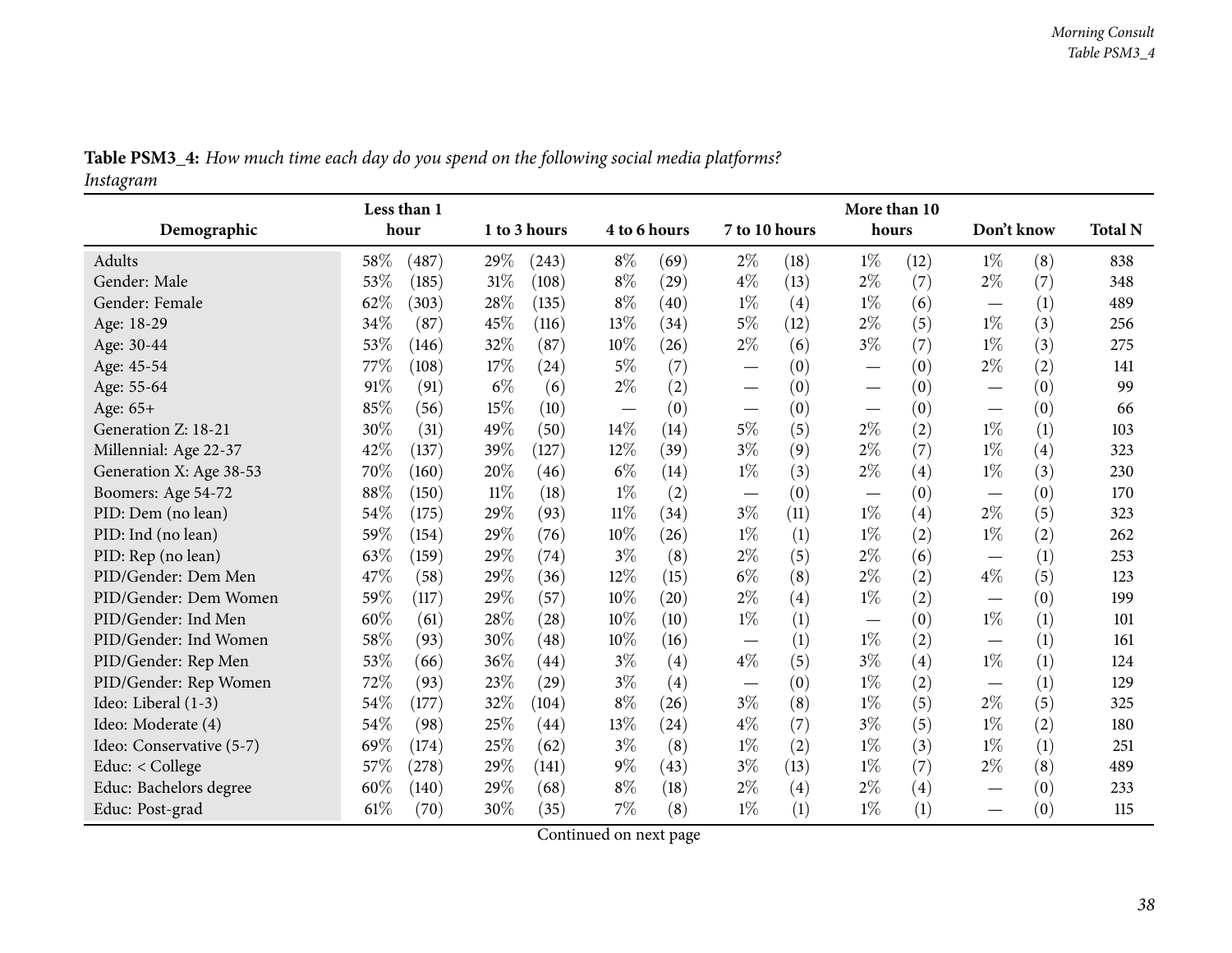Table PSM3\_4: How much time each day do you spend on the following social media platforms? *Instagram*

|                               |     | Less than 1 |        |              |              |                    |                          |      | More than 10             |      |                          |     |                |
|-------------------------------|-----|-------------|--------|--------------|--------------|--------------------|--------------------------|------|--------------------------|------|--------------------------|-----|----------------|
| Demographic                   |     | hour        |        | 1 to 3 hours | 4 to 6 hours |                    | 7 to 10 hours            |      | hours                    |      | Don't know               |     | <b>Total N</b> |
| Adults                        | 58% | (487)       | 29%    | (243)        | $8\%$        | (69)               | $2\%$                    | (18) | $1\%$                    | (12) | $1\%$                    | (8) | 838            |
| Income: Under 50k             | 53% | (221)       | $31\%$ | (128)        | $10\%$       | (41)               | $3\%$                    | (13) | $1\%$                    | (4)  | $2\%$                    | (7) | 414            |
| Income: 50k-100k              | 62% | (184)       | 27%    | (79)         | $7\%$        | $\left( 20\right)$ | $2\%$                    | (5)  | $3\%$                    | (8)  |                          | (1) | 298            |
| Income: 100k+                 | 65% | (82)        | 28%    | (36)         | $6\%$        | (8)                |                          | (0)  | $\overline{\phantom{0}}$ | (0)  |                          | (0) | 126            |
| Ethnicity: White              | 65% | (403)       | 26%    | (163)        | $6\%$        | (35)               | $2\%$                    | (10) | $1\%$                    | (7)  |                          | (1) | 620            |
| Ethnicity: Hispanic           | 37% | (48)        | 35%    | (46)         | 19%          | (25)               | $2\%$                    | (2)  | $4\%$                    | (5)  | $3\%$                    | (3) | 130            |
| Ethnicity: Afr. Am.           | 36% | (49)        | 37%    | (49)         | 18%          | (24)               | $5\%$                    | (6)  | 2%                       | (3)  | $2\%$                    | (3) | 134            |
| Ethnicity: Other              | 43% | (36)        | 36%    | (31)         | $12\%$       | (10)               | $1\%$                    | (1)  | $3\%$                    | (2)  | $5\%$                    | (4) | 84             |
| Relig: Protestant             | 70% | (140)       | 24\%   | (47)         | $3\%$        | (6)                | $2\%$                    | (3)  | $2\%$                    | (4)  |                          | (1) | 201            |
| Relig: Roman Catholic         | 57% | (99)        | 23%    | (40)         | 13%          | (22)               | $3\%$                    | (4)  | $2\%$                    | (3)  | $3\%$                    | (4) | 174            |
| Relig: Something Else         | 64% | (47)        | 27%    | (20)         | $5\%$        | (3)                | $1\%$                    | (1)  | $3\%$                    | (2)  | $1\%$                    | (1) | 73             |
| Relig: Evangelical            | 62% | (191)       | 25%    | (77)         | $8\%$        | (25)               | $3\%$                    | (8)  | $2\%$                    | (5)  | $1\%$                    | (3) | 309            |
| Relig: Non-Evang. Catholics   | 69% | (96)        | $21\%$ | (30)         | $5\%$        | (7)                |                          | (0)  | $3\%$                    | (4)  | $2\%$                    | (3) | 139            |
| Relig: All Christian          | 64% | (287)       | 24%    | (107)        | $7\%$        | (32)               | $2\%$                    | (8)  | $2\%$                    | (9)  | $1\%$                    | (6) | 448            |
| Relig: All Non-Christian      | 45% | (36)        | 39%    | (32)         | $11\%$       | (9)                | $5\%$                    | (4)  | $\overline{\phantom{0}}$ | (0)  |                          | (0) | 81             |
| Community: Urban              | 46% | (100)       | 35%    | (77)         | $11\%$       | (24)               | $3\%$                    | (7)  | $3\%$                    | (7)  | $1\%$                    | (2) | 218            |
| Community: Suburban           | 63% | (274)       | 28%    | (122)        | $7\%$        | (30)               | $1\%$                    | (6)  | $1\%$                    | (3)  | $1\%$                    | (3) | 438            |
| Community: Rural              | 62% | (113)       | 25%    | (45)         | $8\%$        | (15)               | $3\%$                    | (5)  | $1\%$                    | (2)  | $2\%$                    | (3) | 182            |
| <b>Employ: Private Sector</b> | 59% | (177)       | 31%    | (93)         | $7\%$        | (20)               | $1\%$                    | (3)  | $2\%$                    | (7)  |                          | (1) | 302            |
| Employ: Government            | 62% | (43)        | 29%    | (20)         | $6\%$        | (4)                | $2\%$                    | (2)  |                          | (0)  |                          | (0) | 69             |
| Employ: Self-Employed         | 53% | (51)        | 39%    | (38)         | $6\%$        | (6)                | $1\%$                    | (1)  |                          | (0)  | $1\%$                    | (1) | 96             |
| Employ: Homemaker             | 68% | (49)        | 20%    | (15)         | 10%          | (7)                | $\overline{\phantom{0}}$ | (0)  | $2\%$                    | (1)  |                          | (0) | 72             |
| Employ: Student               | 23% | (16)        | 49%    | (34)         | $9\%$        | (6)                | 13%                      | (9)  | $4\%$                    | (3)  | $1\%$                    | (1) | 69             |
| Employ: Retired               | 85% | (75)        | 13%    | (12)         | $2\%$        | (2)                |                          | (0)  |                          | (0)  | $\overline{\phantom{m}}$ | (0) | 89             |
| Employ: Unemployed            | 48% | (43)        | 20%    | (18)         | 24%          | (21)               | $3\%$                    | (2)  | $1\%$                    | (1)  | $4\%$                    | (4) | 88             |
| Employ: Other                 | 63% | (34)        | 28%    | (15)         | $4\%$        | (2)                | $\overline{\phantom{0}}$ | (0)  | $1\%$                    | (1)  | $4\%$                    | (2) | 53             |
| Military HH: Yes              | 59% | (66)        | 30%    | (34)         | $5\%$        | (6)                | $1\%$                    | (1)  | $3\%$                    | (3)  | $2\%$                    | (2) | 112            |
| Military HH: No               | 58% | (422)       | 29%    | (209)        | $9\%$        | (63)               | $2\%$                    | (17) | $1\%$                    | (9)  | $1\%$                    | (6) | 726            |
| RD/WT: Right Direction        | 54% | (158)       | 31%    | (91)         | $10\%$       | (30)               | $2\%$                    | (7)  | $2\%$                    | (6)  | $1\%$                    | (2) | 294            |
| RD/WT: Wrong Track            | 60% | (329)       | 28%    | (152)        | 7%           | (39)               | $2\%$                    | (11) | $1\%$                    | (7)  | $1\%$                    | (6) | 544            |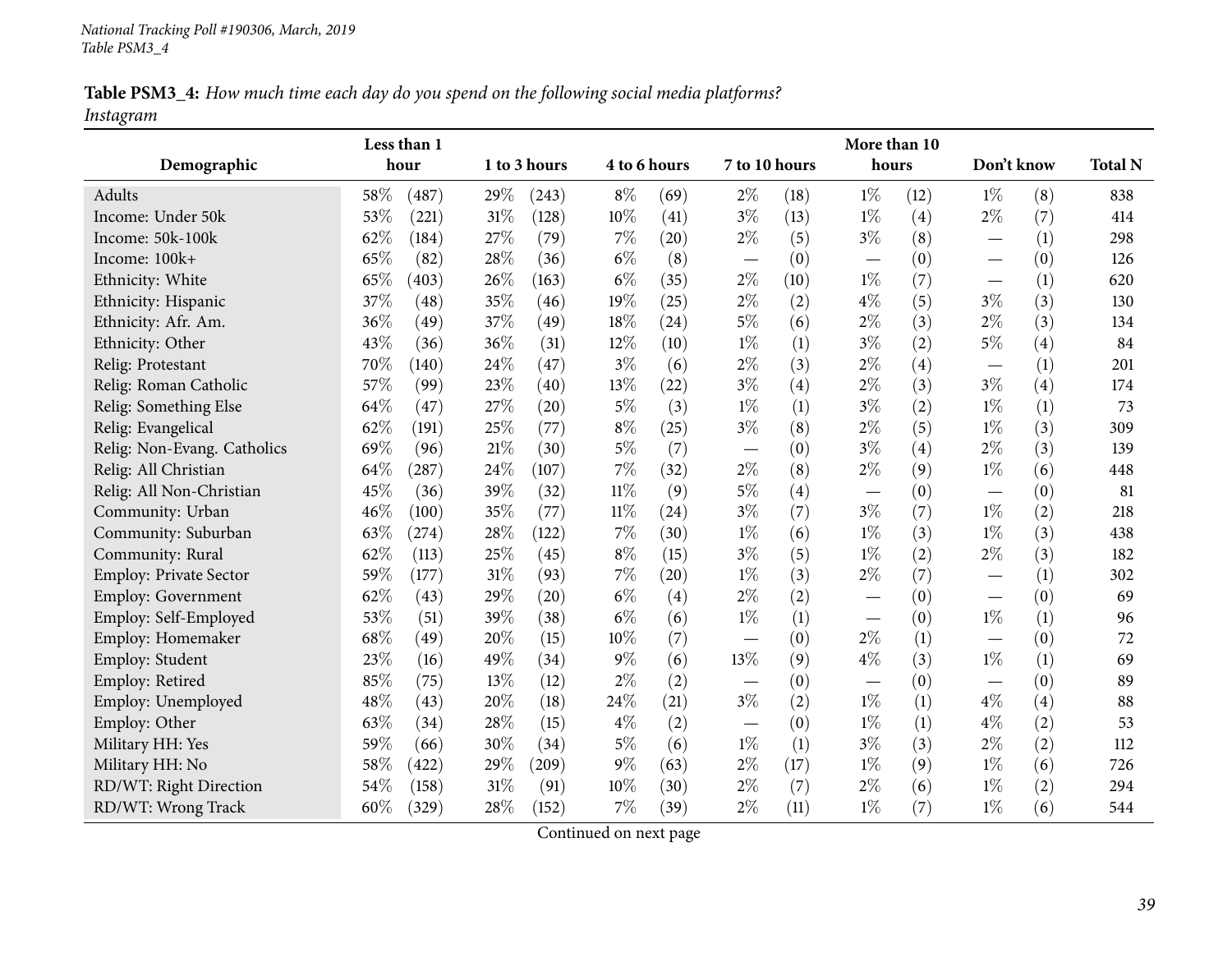Table PSM3\_4: How much time each day do you spend on the following social media platforms? *Instagram*

|                                                                                                                                                |      | Less than 1 |      |              |              |      |                                   |      | More than 10 |      |                                   |     |                |
|------------------------------------------------------------------------------------------------------------------------------------------------|------|-------------|------|--------------|--------------|------|-----------------------------------|------|--------------|------|-----------------------------------|-----|----------------|
| Demographic                                                                                                                                    |      | hour        |      | 1 to 3 hours | 4 to 6 hours |      | 7 to 10 hours                     |      | hours        |      | Don't know                        |     | <b>Total N</b> |
| Adults                                                                                                                                         | 58%  | (487)       | 29%  | (243)        | $8\%$        | (69) | $2\%$                             | (18) | $1\%$        | (12) | $1\%$                             | (8) | 838            |
| Trump Job Approve                                                                                                                              | 60%  | (181)       | 27%  | (80)         | $9\%$        | (26) | $2\%$                             | (7)  | $2\%$        | (6)  | $\overbrace{\phantom{123221111}}$ | (1) | 301            |
| Trump Job Disapprove                                                                                                                           | 58%  | (292)       | 30%  | (152)        | $8\%$        | (40) | $2\%$                             | (11) | $1\%$        | (7)  | $1\%$                             | (5) | 506            |
| Trump Job Strongly Approve                                                                                                                     | 54%  | (87)        | 30%  | (48)         | 10%          | (16) | $2\%$                             | (3)  | $3\%$        | (4)  | $1\%$                             | (1) | 161            |
| Trump Job Somewhat Approve                                                                                                                     | 67\% | (94)        | 23%  | (32)         | 7%           | (10) | $2\%$                             | (3)  | $1\%$        | (1)  |                                   | (0) | 140            |
| Trump Job Somewhat Disapprove                                                                                                                  | 56%  | (61)        | 24\% | (27)         | 9%           | (10) | $5\%$                             | (6)  | $3\%$        | (3)  | $3\%$                             | (3) | 110            |
| Trump Job Strongly Disapprove                                                                                                                  | 58%  | (231)       | 32%  | (125)        | 7%           | (30) | $1\%$                             | (6)  | $1\%$        | (4)  | $\hspace{0.05cm}$                 | (1) | 396            |
| #1 Issue: Economy                                                                                                                              | 59%  | (129)       | 28%  | (61)         | $8\%$        | (18) | $4\%$                             | (8)  | $1\%$        | (1)  | $\overbrace{\phantom{12322111}}$  | (1) | 219            |
| #1 Issue: Security                                                                                                                             | 59%  | (86)        | 32%  | (48)         | $4\%$        | (6)  | $1\%$                             | (1)  | $3\%$        | (5)  | $1\%$                             | (1) | 147            |
| #1 Issue: Health Care                                                                                                                          | 60%  | (94)        | 31%  | (49)         | 7%           | (11) | $1\%$                             | (1)  | $1\%$        | (1)  |                                   | (0) | 156            |
| #1 Issue: Medicare / Social Security                                                                                                           | 73%  | (55)        | 14%  | (11)         | $8\%$        | (6)  | $2\%$                             | (1)  |              | (0)  | $3\%$                             | (2) | 75             |
| #1 Issue: Women's Issues                                                                                                                       | 45%  | (25)        | 43%  | (24)         | $6\%$        | (3)  | $\overbrace{\phantom{123221111}}$ | (0)  | $6\%$        | (3)  | $1\%$                             | (1) | 56             |
| #1 Issue: Education                                                                                                                            | 49%  | (43)        | 32%  | (28)         | 14%          | (12) | $3\%$                             | (3)  | $2\%$        | (2)  | $\overbrace{\phantom{123221111}}$ | (0) | 87             |
| #1 Issue: Energy                                                                                                                               | 53%  | (29)        | 26%  | (14)         | 17%          | (10) | $1\%$                             | (1)  |              | (0)  | $2\%$                             | (1) | 55             |
| 2018 House Vote: Democrat                                                                                                                      | 57%  | (191)       | 30%  | (99)         | 9%           | (31) | $2\%$                             | (6)  | $1\%$        | (4)  | $1\%$                             | (3) | 333            |
| 2018 House Vote: Republican                                                                                                                    | 64%  | (151)       | 28%  | (65)         | $4\%$        | (10) | $2\%$                             | (4)  | $2\%$        | (4)  | $1\%$                             | (1) | 237            |
| 2018 House Vote: Didnt Vote                                                                                                                    | 51%  | (118)       | 31%  | (71)         | 12%          | (27) | $3\%$                             | (8)  | $1\%$        | (2)  | $2\%$                             | (4) | 230            |
| 2016 Vote: Hillary Clinton                                                                                                                     | 63%  | (167)       | 27%  | (71)         | $8\%$        | (22) | $2\%$                             | (5)  |              | (1)  | $\overbrace{\phantom{12322111}}$  | (1) | 267            |
| 2016 Vote: Donald Trump                                                                                                                        | 62%  | (152)       | 27%  | (65)         | $6\%$        | (16) | $2\%$                             | (5)  | $2\%$        | (6)  | $1\%$                             | (1) | 246            |
| 2016 Vote: Someone else                                                                                                                        | 66%  | (42)        | 24%  | (15)         | $4\%$        | (2)  | $2\%$                             | (1)  |              | (0)  | $5\%$                             | (3) | 64             |
| 2016 Vote: Didnt Vote                                                                                                                          | 48%  | (124)       | 35%  | (91)         | $11\%$       | (29) | $3\%$                             | (7)  | $2\%$        | (5)  | $1\%$                             | (3) | 260            |
| Voted in 2014: Yes                                                                                                                             | 66%  | (325)       | 24%  | (118)        | $6\%$        | (30) | $2\%$                             | (8)  | $2\%$        | (8)  | $1\%$                             | (5) | 493            |
| Voted in 2014: No                                                                                                                              | 47%  | (162)       | 36%  | (125)        | $11\%$       | (39) | $3\%$                             | (10) | $1\%$        | (4)  | $1\%$                             | (4) | 345            |
| 2012 Vote: Barack Obama                                                                                                                        | 64%  | (204)       | 25%  | (79)         | $6\%$        | (20) | $2\%$                             | (8)  | $1\%$        | (2)  | $1\%$                             | (5) | 317            |
| 2012 Vote: Mitt Romney                                                                                                                         | 70%  | (119)       | 24%  | (41)         | $4\%$        | (7)  |                                   | (0)  | $3\%$        | (5)  |                                   | (0) | 172            |
| 2012 Vote: Didn't Vote                                                                                                                         | 44%  | (144)       | 37%  | (122)        | 13%          | (41) | $3\%$                             | (10) | $2\%$        | (5)  | $1\%$                             | (4) | 325            |
| 4-Region: Northeast                                                                                                                            | 60%  | (97)        | 30%  | (49)         | $5\%$        | (9)  | $2\%$                             | (3)  | $2\%$        | (4)  |                                   | (1) | 162            |
| 4-Region: Midwest                                                                                                                              | 68%  | (115)       | 24\% | (41)         | $6\%$        | (9)  | $1\%$                             | (2)  |              | (0)  | $1\%$                             | (2) | 169            |
| 4-Region: South                                                                                                                                | 55%  | (179)       | 29%  | (95)         | $9\%$        | (30) | $4\%$                             | (13) | $2\%$        | (6)  | $1\%$                             | (2) | 324            |
| 4-Region: West                                                                                                                                 | 52%  | (96)        | 32%  | (59)         | $11\%$       | (21) |                                   | (1)  | $2\%$        | (3)  | $2\%$                             | (3) | 183            |
| Note: Row proportions may total to larger than one-hundred percent due to rounding. For more information visit MorningConsultIntelligence.com. |      |             |      |              |              |      |                                   |      |              |      |                                   |     |                |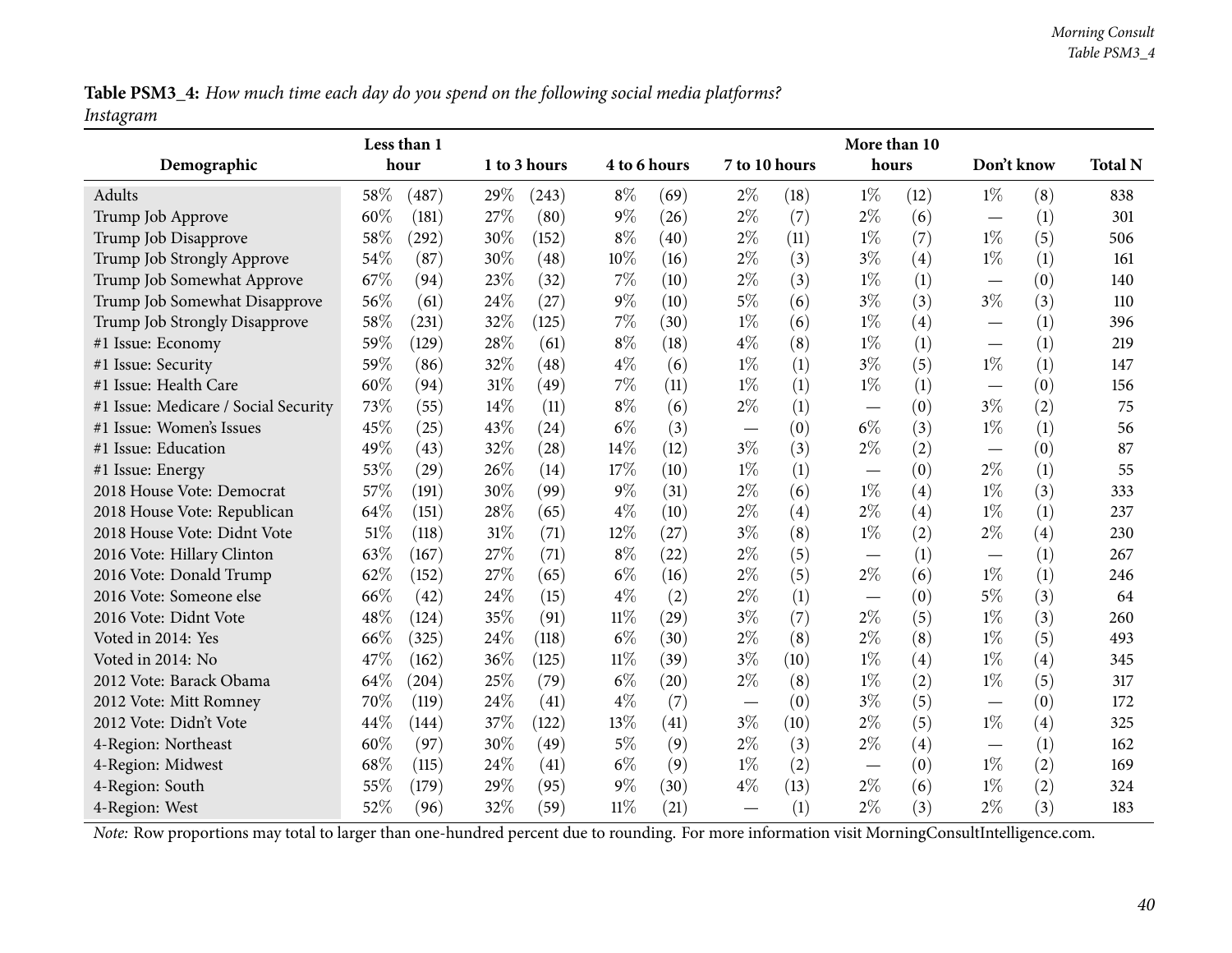Table PSM4\_1: Would you say you use the following social media platforms mostly for work or for fun? *Twitter*

| Demographic              |        | <b>Mostly for work</b> |        | Mostly for fun |       | Don't know | <b>Total N</b> |
|--------------------------|--------|------------------------|--------|----------------|-------|------------|----------------|
| Adults                   | $9\%$  | (69)                   | 88%    | (648)          | $2\%$ | (16)       | 733            |
| Gender: Male             | 12\%   | (47)                   | 85%    | (328)          | $3\%$ | (10)       | 385            |
| Gender: Female           | $6\%$  | (21)                   | 92%    | (320)          | $2\%$ | (6)        | 347            |
| Age: 18-29               | $14\%$ | (22)                   | $84\%$ | (132)          | $2\%$ | (3)        | 157            |
| Age: 30-44               | $10\%$ | (22)                   | 87%    | (193)          | $3\%$ | (6)        | 222            |
| Age: 45-54               | 10%    | (14)                   | 89%    | (125)          | $1\%$ | (2)        | 141            |
| Age: 55-64               | $6\%$  | (7)                    | 92%    | (111)          | $2\%$ | (3)        | 121            |
| Age: 65+                 | $4\%$  | (3)                    | 94\%   | (87)           | $2\%$ | (2)        | 92             |
| Generation Z: 18-21      | 13%    | (8)                    | $82\%$ | (52)           | $6\%$ | (3)        | 63             |
| Millennial: Age 22-37    | 14\%   | (33)                   | 85%    | (194)          | $1\%$ | (2)        | 229            |
| Generation X: Age 38-53  | $7\%$  | (16)                   | $90\%$ | (194)          | $3\%$ | (6)        | 216            |
| Boomers: Age 54-72       | $6\%$  | (12)                   | 92%    | (193)          | $2\%$ | (5)        | 210            |
| PID: Dem (no lean)       | $10\%$ | (28)                   | 89%    | (256)          | $1\%$ | (3)        | 287            |
| PID: Ind (no lean)       | $11\%$ | $^{(24)}$              | 85%    | (182)          | $4\%$ | (8)        | 214            |
| PID: Rep (no lean)       | 7%     | (17)                   | 91%    | (210)          | $2\%$ | (5)        | 232            |
| PID/Gender: Dem Men      | 14\%   | (18)                   | 85%    | (109)          | $1\%$ | (2)        | 128            |
| PID/Gender: Dem Women    | $6\%$  | (10)                   | 92%    | (147)          | $1\%$ | (2)        | 159            |
| PID/Gender: Ind Men      | 15\%   | (17)                   | $81\%$ | (95)           | $4\%$ | (5)        | 117            |
| PID/Gender: Ind Women    | $7\%$  | (7)                    | $90\%$ | (87)           | $3\%$ | (3)        | 97             |
| PID/Gender: Rep Men      | $9\%$  | (13)                   | 88\%   | (124)          | $2\%$ | (4)        | 140            |
| PID/Gender: Rep Women    | $4\%$  | (4)                    | 94%    | (86)           | $2\%$ | (2)        | 91             |
| Ideo: Liberal (1-3)      | $11\%$ | (32)                   | 87%    | (245)          | $1\%$ | (3)        | 280            |
| Ideo: Moderate (4)       | 13\%   | (20)                   | $84\%$ | (135)          | $4\%$ | (6)        | 161            |
| Ideo: Conservative (5-7) | $6\%$  | (14)                   | 93%    | (227)          | $2\%$ | (4)        | 245            |
| Educ: < College          | $9\%$  | (37)                   | 89%    | (373)          | $2\%$ | (9)        | 420            |
| Educ: Bachelors degree   | 7%     | (14)                   | 91%    | (181)          | $2\%$ | (3)        | 199            |
| Educ: Post-grad          | 15%    | (18)                   | 82\%   | (93)           | $3\%$ | (3)        | 115            |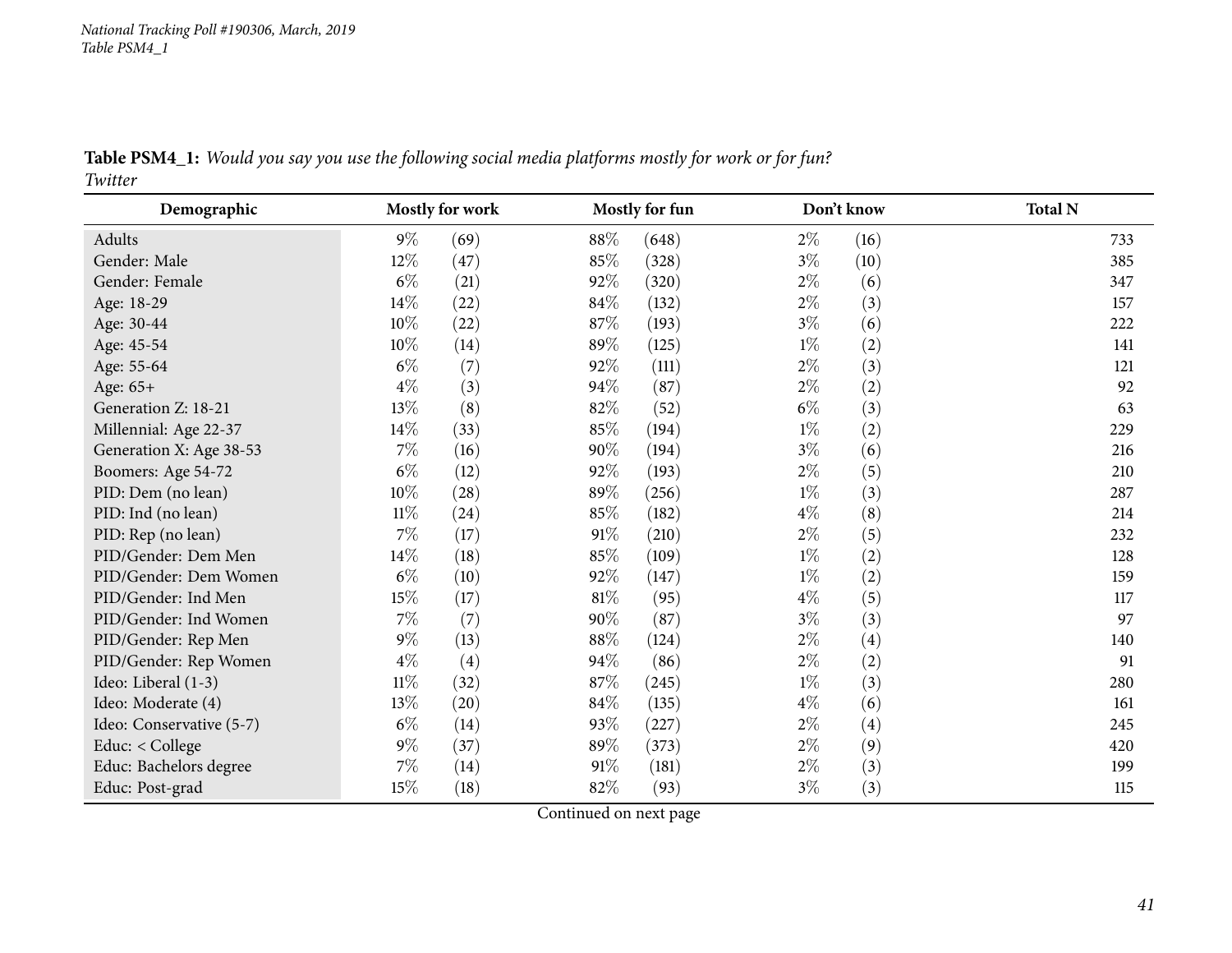Table PSM4\_1: Would you say you use the following social media platforms mostly for work or for fun? *Twitter*

| Demographic                 |        | Mostly for work |        | Mostly for fun |       | Don't know | <b>Total N</b> |
|-----------------------------|--------|-----------------|--------|----------------|-------|------------|----------------|
| Adults                      | $9\%$  | (69)            | 88\%   | (648)          | $2\%$ | (16)       | 733            |
| Income: Under 50k           | $11\%$ | (39)            | 86%    | (299)          | $3\%$ | (9)        | 347            |
| Income: 50k-100k            | $7\%$  | (20)            | 91%    | (240)          | $1\%$ | (3)        | 263            |
| Income: 100k+               | $8\%$  | (10)            | 89%    | (109)          | $3\%$ | (4)        | 123            |
| Ethnicity: White            | $7\%$  | (39)            | 91%    | (501)          | $2\%$ | (10)       | 550            |
| Ethnicity: Hispanic         | 13%    | (13)            | 86%    | (87)           | $1\%$ | (1)        | 101            |
| Ethnicity: Afr. Am.         | 18%    | (21)            | 79%    | (94)           | $3\%$ | (4)        | 119            |
| Ethnicity: Other            | 13%    | (8)             | 82%    | (53)           | $5\%$ | (3)        | 64             |
| Relig: Protestant           | $6\%$  | (12)            | 92%    | (177)          | $2\%$ | (4)        | 193            |
| Relig: Roman Catholic       | 12%    | (20)            | 86%    | (142)          | $2\%$ | (3)        | 165            |
| Relig: Evangelical          | $9\%$  | (23)            | 88%    | (228)          | $3\%$ | (7)        | 258            |
| Relig: Non-Evang. Catholics | 10%    | (13)            | 90%    | (126)          | $1\%$ | (1)        | 140            |
| Relig: All Christian        | $9\%$  | (36)            | 89%    | (354)          | $2\%$ | (8)        | 399            |
| Relig: All Non-Christian    | 13%    | (9)             | 86%    | (61)           | $1\%$ | (1)        | 71             |
| Community: Urban            | 15%    | (30)            | 84\%   | (165)          | $1\%$ | (2)        | 198            |
| Community: Suburban         | $7\%$  | (26)            | 91%    | (334)          | $2\%$ | (7)        | 367            |
| Community: Rural            | $7\%$  | (12)            | 89%    | (149)          | $4\%$ | (7)        | 168            |
| Employ: Private Sector      | $8\%$  | (23)            | 89%    | (242)          | $3\%$ | (8)        | 273            |
| Employ: Government          | $16\%$ | (10)            | 84\%   | (52)           |       | (0)        | 62             |
| Employ: Self-Employed       | 22%    | (16)            | 73\%   | (52)           | $5\%$ | (3)        | 71             |
| Employ: Homemaker           | $5\%$  | (3)             | 93%    | (51)           | $2\%$ | (1)        | 55             |
| Employ: Retired             | $1\%$  | (1)             | 97%    | (118)          | $2\%$ | (2)        | 121            |
| Employ: Unemployed          | $8\%$  | (6)             | 91%    | (69)           | $1\%$ | (1)        | 76             |
| Military HH: Yes            | $8\%$  | (10)            | 88%    | (108)          | $4\%$ | (4)        | 123            |
| Military HH: No             | 10%    | (59)            | 88%    | (539)          | $2\%$ | (12)       | 610            |
| RD/WT: Right Direction      | $11\%$ | (31)            | $86\%$ | (241)          | $3\%$ | (8)        | 279            |
| RD/WT: Wrong Track          | $8\%$  | (38)            | 90%    | (407)          | $2\%$ | (9)        | 454            |
| Trump Job Approve           | $8\%$  | (25)            | 89%    | (261)          | $3\%$ | (8)        | 294            |
| Trump Job Disapprove        | $10\%$ | (44)            | $88\%$ | (372)          | $2\%$ | (8)        | 424            |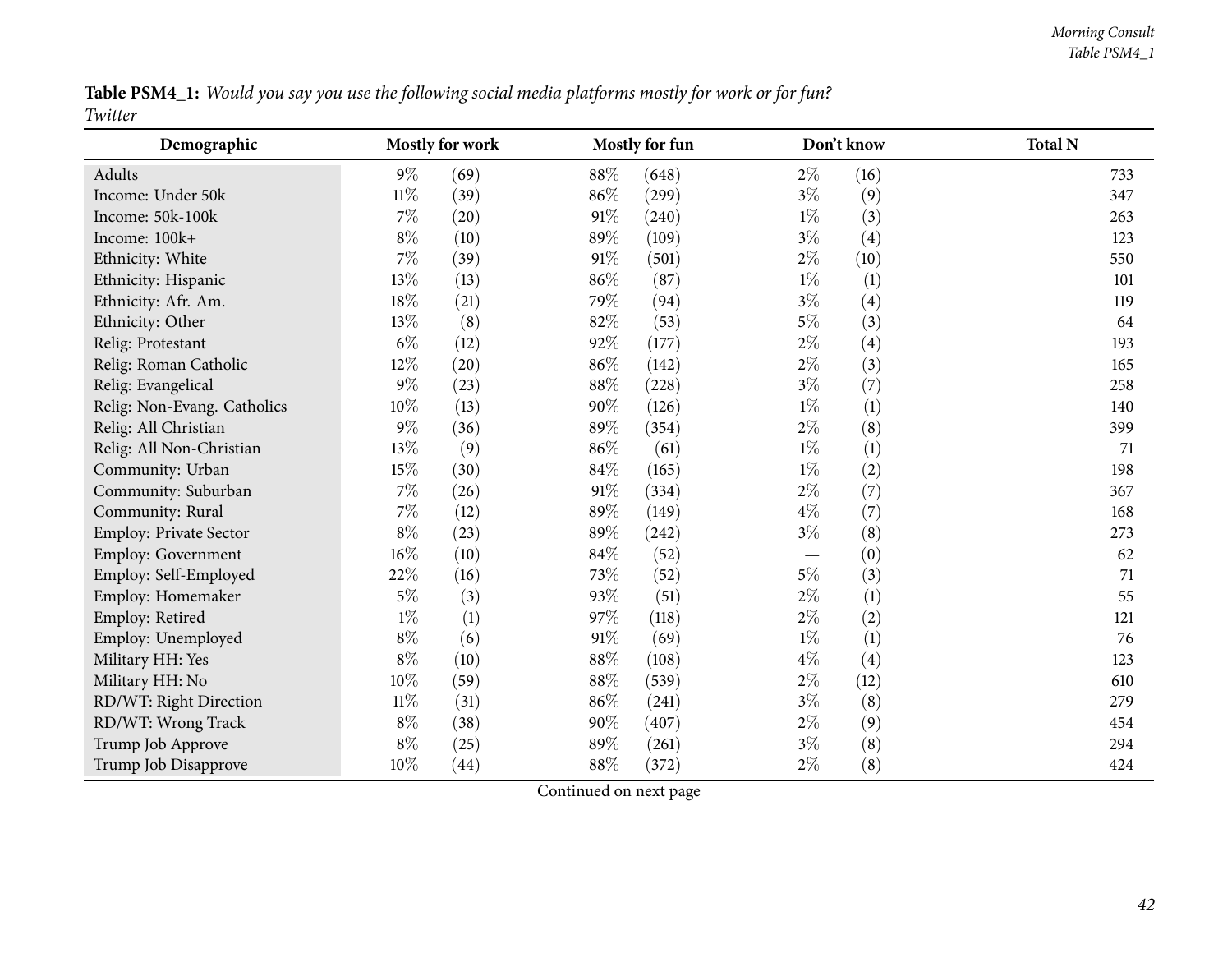Table PSM4\_1: Would you say you use the following social media platforms mostly for work or for fun? *Twitter*

| Demographic                          | <b>Mostly for work</b> |      | <b>Mostly for fun</b> |       | Don't know | <b>Total N</b>    |     |
|--------------------------------------|------------------------|------|-----------------------|-------|------------|-------------------|-----|
| Adults                               | $9\%$                  | (69) | 88%                   | (648) | $2\%$      | (16)              | 733 |
| Trump Job Strongly Approve           | $8\%$                  | (14) | 90%                   | (150) | $2\%$      | (3)               | 166 |
| Trump Job Somewhat Approve           | $9\%$                  | (11) | 88\%                  | (112) | $4\%$      | (5)               | 127 |
| Trump Job Somewhat Disapprove        | 18%                    | (16) | 78\%                  | (66)  | $4\%$      | (3)               | 85  |
| Trump Job Strongly Disapprove        | $8\%$                  | (28) | $90\%$                | (306) | $1\%$      | (5)               | 340 |
| #1 Issue: Economy                    | $10\%$                 | (19) | 88%                   | (167) | $2\%$      | (4)               | 191 |
| #1 Issue: Security                   | $4\%$                  | (6)  | 94%                   | (137) | $2\%$      | (2)               | 146 |
| #1 Issue: Health Care                | $9\%$                  | (14) | 88\%                  | (130) | $2\%$      | (4)               | 147 |
| #1 Issue: Medicare / Social Security | $10\%$                 | (9)  | 87\%                  | (77)  | $2\%$      | (2)               | 89  |
| #1 Issue: Education                  | 18%                    | (10) | 76\%                  | (42)  | $5\%$      | (3)               | 55  |
| 2018 House Vote: Democrat            | $11\%$                 | (34) | 88\%                  | (278) | $2\%$      | (6)               | 318 |
| 2018 House Vote: Republican          | $7\%$                  | (18) | 91%                   | (228) | $2\%$      | (5)               | 251 |
| 2018 House Vote: Didnt Vote          | $10\%$                 | (12) | 87\%                  | (111) | $4\%$      | (5)               | 128 |
| 2016 Vote: Hillary Clinton           | $10\%$                 | (26) | $88\%$                | (229) | $2\%$      | (5)               | 260 |
| 2016 Vote: Donald Trump              | $8\%$                  | (21) | 89\%                  | (222) | $3\%$      | (7)               | 250 |
| 2016 Vote: Someone else              | 14\%                   | (10) | 86%                   | (60)  |            | (0)               | 70  |
| 2016 Vote: Didnt Vote                | $8\%$                  | (12) | 89%                   | (136) | $3\%$      | (5)               | 152 |
| Voted in 2014: Yes                   | $9\%$                  | (46) | 89%                   | (437) | $2\%$      | (9)               | 492 |
| Voted in 2014: No                    | $9\%$                  | (23) | 87\%                  | (210) | 3%         | (8)               | 241 |
| 2012 Vote: Barack Obama              | $11\%$                 | (36) | 86%                   | (278) | $2\%$      | (8)               | 322 |
| 2012 Vote: Mitt Romney               | $7\%$                  | (12) | 93%                   | (165) |            | (1)               | 178 |
| 2012 Vote: Didn't Vote               | $10\%$                 | (19) | 87\%                  | (175) | $3\%$      | (7)               | 201 |
| 4-Region: Northeast                  | $7\%$                  | (10) | 91%                   | (130) | $2\%$      | (2)               | 143 |
| 4-Region: Midwest                    | $9\%$                  | (15) | $90\%$                | (154) | $1\%$      | (2)               | 171 |
| 4-Region: South                      | 12\%                   | (31) | 85%                   | (228) | $3\%$      | (8)               | 267 |
| 4-Region: West                       | $8\%$                  | (12) | 89%                   | (135) | $3\%$      | $\left( 4\right)$ | 152 |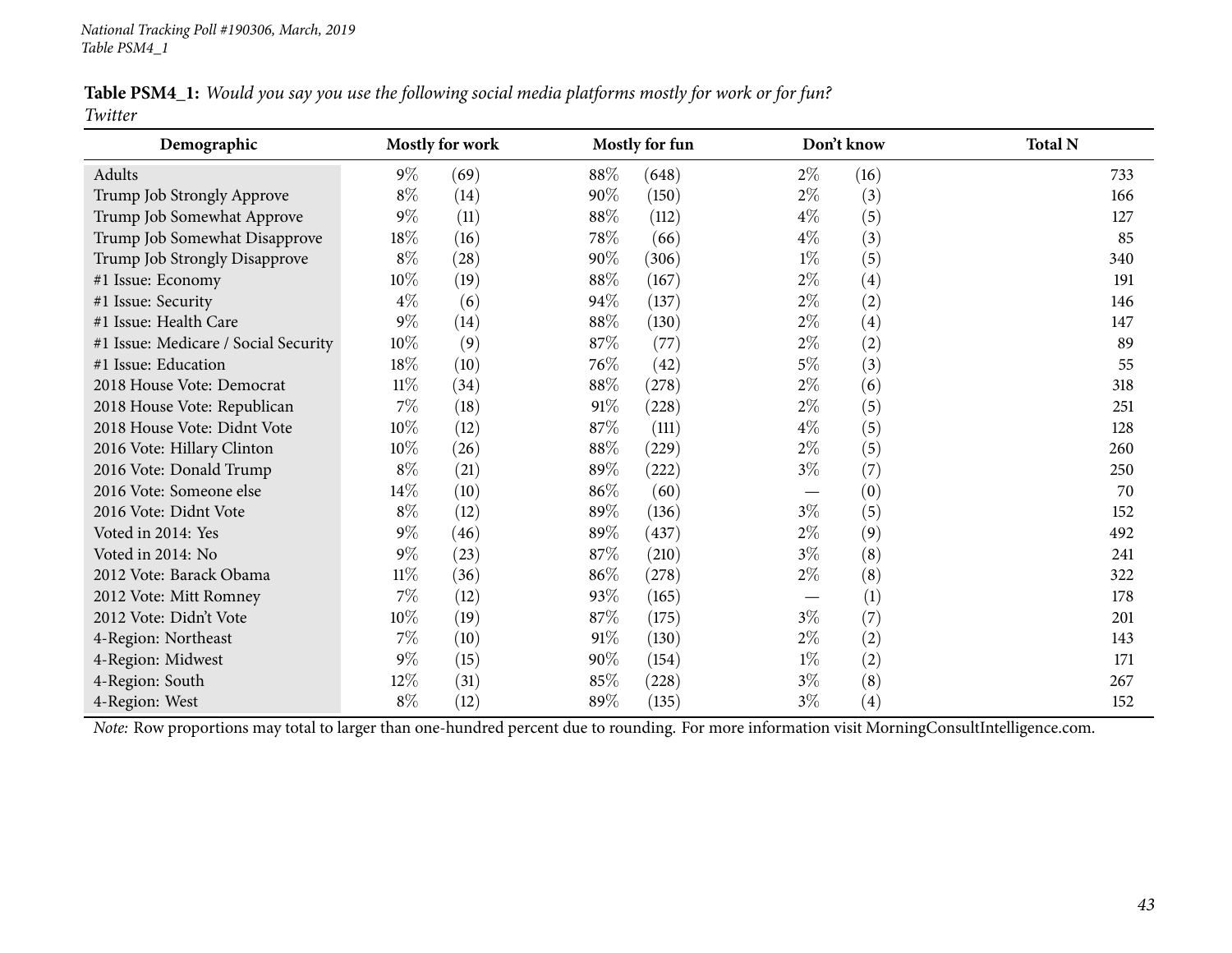| Demographic              |        | Mostly for work |        | Mostly for fun |       | Don't know | <b>Total N</b> |
|--------------------------|--------|-----------------|--------|----------------|-------|------------|----------------|
| Adults                   | $5\%$  | (90)            | 93%    | (1518)         | $2\%$ | (28)       | 1636           |
| Gender: Male             | $7\%$  | (49)            | $91\%$ | (652)          | $2\%$ | (12)       | 713            |
| Gender: Female           | $4\%$  | (41)            | 94%    | (866)          | $2\%$ | (16)       | 923            |
| Age: 18-29               | $11\%$ | (30)            | 86%    | (227)          | $3\%$ | (7)        | 265            |
| Age: 30-44               | $7\%$  | (30)            | 92%    | (402)          | $1\%$ | (5)        | 437            |
| Age: 45-54               | $4\%$  | (12)            | 93%    | (270)          | $3\%$ | (7)        | 289            |
| Age: 55-64               | $3\%$  | (9)             | 95%    | (294)          | $2\%$ | (5)        | 308            |
| Age: $65+$               | $2\%$  | (8)             | 97%    | (325)          | $1\%$ | (3)        | 337            |
| Generation Z: 18-21      | 13%    | (11)            | 82\%   | (68)           | $5\%$ | (4)        | 83             |
| Millennial: Age 22-37    | $10\%$ | (44)            | $88\%$ | (385)          | $2\%$ | (7)        | 435            |
| Generation X: Age 38-53  | $4\%$  | (18)            | 94%    | (412)          | $2\%$ | (9)        | 439            |
| Boomers: Age 54-72       | $3\%$  | (17)            | 96%    | (579)          | $1\%$ | (8)        | 603            |
| PID: Dem (no lean)       | $6\%$  | (37)            | 92%    | (543)          | $2\%$ | (10)       | 590            |
| PID: Ind (no lean)       | $6\%$  | (28)            | 92%    | (461)          | $2\%$ | (12)       | 501            |
| PID: Rep (no lean)       | $4\%$  | (24)            | 94%    | (514)          | $1\%$ | (6)        | 544            |
| PID/Gender: Dem Men      | $6\%$  | (15)            | 93%    | (221)          |       | (1)        | 237            |
| PID/Gender: Dem Women    | $6\%$  | (22)            | $91\%$ | (323)          | $3\%$ | (9)        | 354            |
| PID/Gender: Ind Men      | $7\%$  | (16)            | 88%    | (194)          | $4\%$ | (9)        | 220            |
| PID/Gender: Ind Women    | $4\%$  | (12)            | 95%    | (267)          | $1\%$ | (3)        | 281            |
| PID/Gender: Rep Men      | $7\%$  | (17)            | 93%    | (237)          | $1\%$ | (2)        | 257            |
| PID/Gender: Rep Women    | $2\%$  | (7)             | 96%    | (276)          | $1\%$ | (4)        | 288            |
| Ideo: Liberal (1-3)      | $7\%$  | (39)            | $91\%$ | (503)          | $1\%$ | (8)        | 550            |
| Ideo: Moderate (4)       | $6\%$  | (21)            | 92%    | (324)          | $2\%$ | (5)        | 351            |
| Ideo: Conservative (5-7) | $5\%$  | (27)            | 94%    | (559)          | $1\%$ | (8)        | 594            |
| Educ: < College          | $6\%$  | (60)            | 92%    | (948)          | $2\%$ | (21)       | 1029           |
| Educ: Bachelors degree   | $4\%$  | (15)            | 96%    | (372)          |       | (2)        | 389            |
| Educ: Post-grad          | $6\%$  | (14)            | $91\%$ | (199)          | $2\%$ | (5)        | 218            |

Table PSM4\_2: Would you say you use the following social media platforms mostly for work or for fun? *Facebook*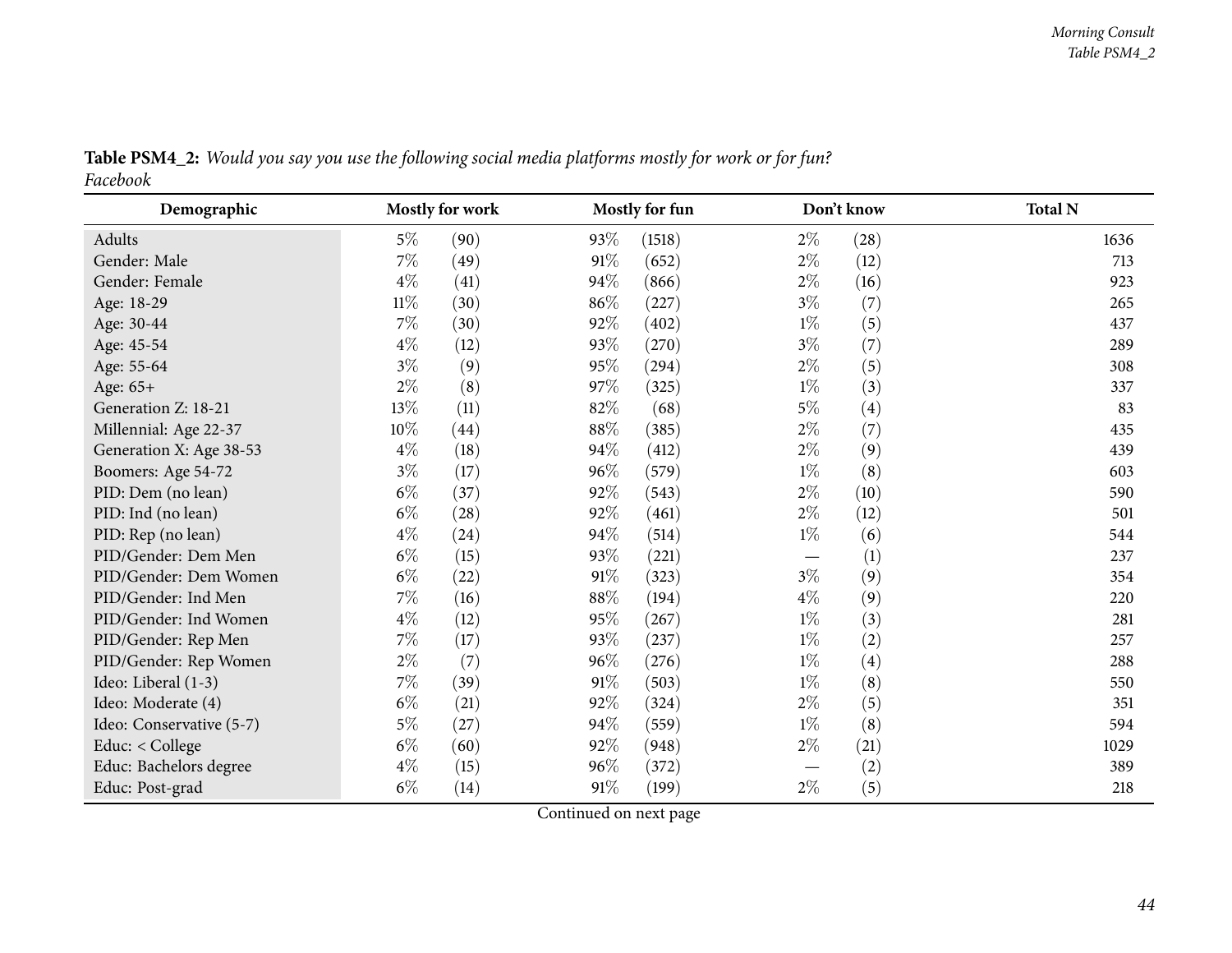Table PSM4\_2: Would you say you use the following social media platforms mostly for work or for fun? *Facebook*

| Demographic                 |        | <b>Mostly for work</b> |        | Mostly for fun |       | Don't know | <b>Total N</b> |
|-----------------------------|--------|------------------------|--------|----------------|-------|------------|----------------|
| Adults                      | $5\%$  | (90)                   | 93%    | (1518)         | $2\%$ | (28)       | 1636           |
| Income: Under 50k           | $7\%$  | (54)                   | $91\%$ | (755)          | $2\%$ | (18)       | 827            |
| Income: 50k-100k            | $4\%$  | (25)                   | 94%    | (538)          | $1\%$ | (8)        | 571            |
| Income: 100k+               | $4\%$  | (10)                   | 95%    | (225)          | $1\%$ | (3)        | 238            |
| Ethnicity: White            | $4\%$  | (57)                   | 94%    | (1264)         | $1\%$ | (19)       | 1341           |
| Ethnicity: Hispanic         | $10\%$ | (15)                   | $88\%$ | (128)          | $2\%$ | (2)        | 145            |
| Ethnicity: Afr. Am.         | $13\%$ | (25)                   | 85%    | (166)          | $2\%$ | (5)        | 195            |
| Ethnicity: Other            | $8\%$  | (8)                    | $88\%$ | (88)           | $4\%$ | (4)        | 100            |
| Relig: Protestant           | $4\%$  | (22)                   | 94%    | (471)          | $2\%$ | (10)       | 502            |
| Relig: Roman Catholic       | $6\%$  | (19)                   | 92%    | (298)          | $2\%$ | (6)        | 324            |
| Relig: Something Else       | $7\%$  | (8)                    | 92%    | (107)          | $2\%$ | (2)        | 117            |
| Relig: Evangelical          | $5\%$  | (31)                   | 93%    | (588)          | $2\%$ | (15)       | 635            |
| Relig: Non-Evang. Catholics | $6\%$  | (18)                   | 93%    | (288)          | $1\%$ | (3)        | 308            |
| Relig: All Christian        | $5\%$  | (49)                   | 93%    | (876)          | $2\%$ | (18)       | 943            |
| Relig: All Non-Christian    | $5\%$  | (8)                    | 94%    | (150)          |       | (1)        | 159            |
| Community: Urban            | $9\%$  | (34)                   | 87%    | (321)          | $4\%$ | (14)       | 369            |
| Community: Suburban         | $4\%$  | (37)                   | 94%    | (777)          | $1\%$ | (11)       | 825            |
| Community: Rural            | $4\%$  | (18)                   | 95%    | (421)          | $1\%$ | (3)        | 442            |
| Employ: Private Sector      | $6\%$  | (33)                   | 93%    | (499)          | $1\%$ | (7)        | 539            |
| Employ: Government          | $4\%$  | (4)                    | 94%    | (101)          | $2\%$ | (2)        | 107            |
| Employ: Self-Employed       | $18\%$ | (25)                   | $80\%$ | (112)          | $2\%$ | (3)        | 140            |
| Employ: Homemaker           | $1\%$  | (1)                    | 98%    | (132)          | $2\%$ | (2)        | 135            |
| Employ: Student             | $17\%$ | (11)                   | 78%    | (51)           | $5\%$ | (3)        | 65             |
| Employ: Retired             |        | (2)                    | 98%    | (401)          | $1\%$ | (5)        | 408            |
| Employ: Unemployed          | $5\%$  | (8)                    | 93%    | (132)          | $2\%$ | (2)        | 142            |
| Employ: Other               | $6\%$  | (6)                    | $91\%$ | (90)           | $3\%$ | (3)        | 99             |
| Military HH: Yes            | $7\%$  | (19)                   | 92%    | (260)          | $2\%$ | (5)        | 284            |
| Military HH: No             | $5\%$  | (71)                   | 93%    | (1258)         | $2\%$ | (23)       | 1351           |
| RD/WT: Right Direction      | $6\%$  | (38)                   | 93%    | (584)          | $1\%$ | (9)        | 631            |
| RD/WT: Wrong Track          | $5\%$  | (52)                   | 93%    | (934)          | $2\%$ | (19)       | 1005           |
| Trump Job Approve           | $5\%$  | (36)                   | 94%    | (637)          | $1\%$ | (7)        | 679            |
| Trump Job Disapprove        | $6\%$  | (54)                   | 92%    | (833)          | $2\%$ | (19)       | 906            |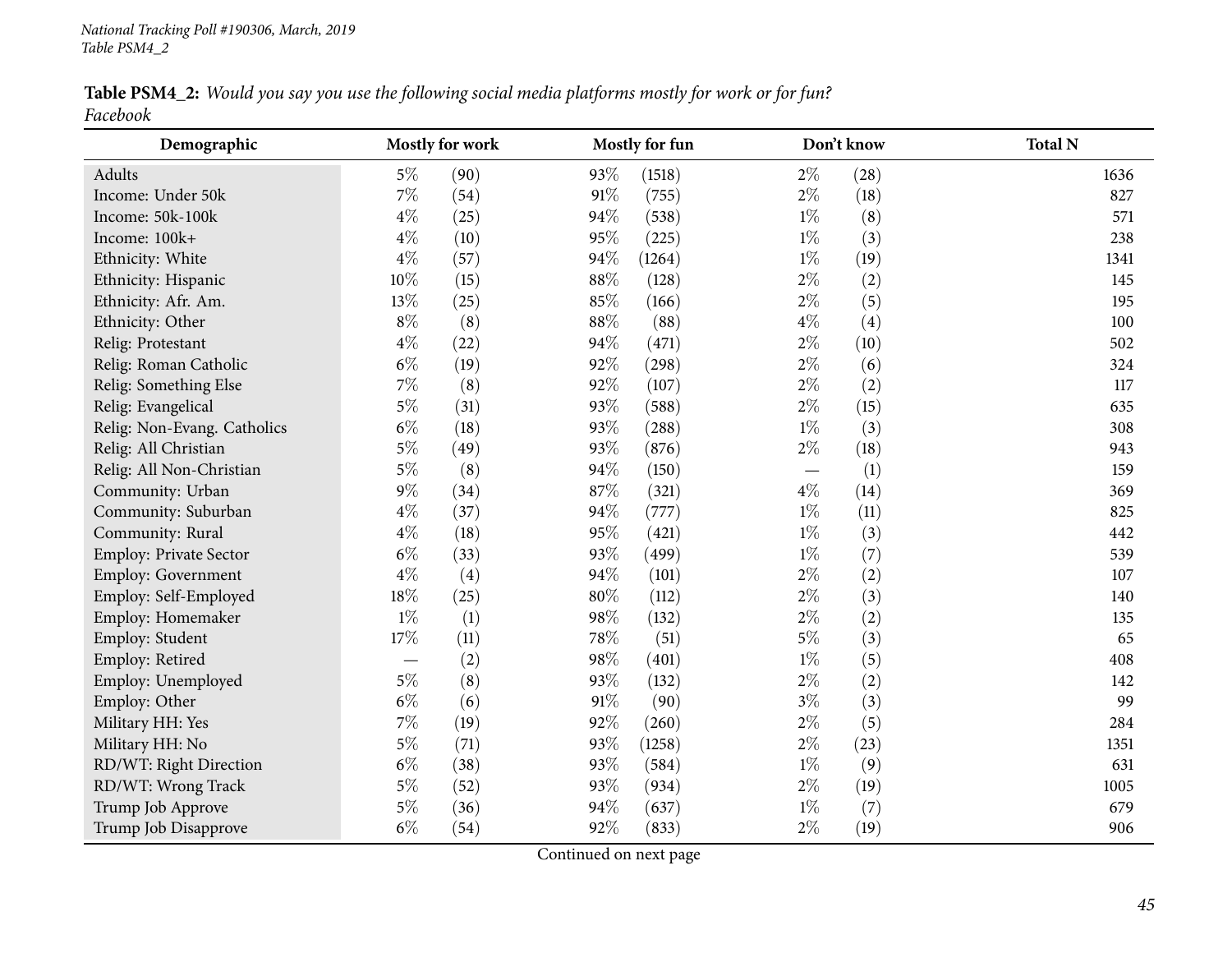Table PSM4\_2: Would you say you use the following social media platforms mostly for work or for fun? *Facebook*

| Demographic                          | <b>Mostly for work</b> |      |      | Mostly for fun |                          | Don't know | <b>Total N</b> |
|--------------------------------------|------------------------|------|------|----------------|--------------------------|------------|----------------|
| Adults                               | $5\%$                  | (90) | 93%  | (1518)         | $2\%$                    | (28)       | 1636           |
| Trump Job Strongly Approve           | $6\%$                  | (21) | 93%  | (341)          | $2\%$                    | (6)        | 368            |
| Trump Job Somewhat Approve           | $5\%$                  | (15) | 95%  | (296)          |                          | (1)        | 312            |
| Trump Job Somewhat Disapprove        | $8\%$                  | (15) | 90%  | (175)          | $2\%$                    | (5)        | 195            |
| Trump Job Strongly Disapprove        | $5\%$                  | (39) | 93%  | (658)          | $2\%$                    | (14)       | 711            |
| #1 Issue: Economy                    | $6\%$                  | (25) | 93%  | (378)          | $1\%$                    | (4)        | 407            |
| #1 Issue: Security                   | $4\%$                  | (13) | 95%  | (325)          | $1\%$                    | (4)        | 342            |
| #1 Issue: Health Care                | $5\%$                  | (14) | 93%  | (275)          | $2\%$                    | (6)        | 295            |
| #1 Issue: Medicare / Social Security | $5\%$                  | (11) | 94%  | (231)          | $1\%$                    | (2)        | 245            |
| #1 Issue: Women's Issues             | 14%                    | (10) | 86%  | (66)           |                          | (0)        | 76             |
| #1 Issue: Education                  | $8\%$                  | (9)  | 92%  | (96)           | $\overline{\phantom{0}}$ | (0)        | 105            |
| #1 Issue: Energy                     | $6\%$                  | (6)  | 93%  | (86)           | $1\%$                    | (1)        | 93             |
| #1 Issue: Other                      | $2\%$                  | (1)  | 84\% | (61)           | 14%                      | (10)       | 72             |
| 2018 House Vote: Democrat            | $7\%$                  | (46) | 91%  | (580)          | $2\%$                    | (11)       | 637            |
| 2018 House Vote: Republican          | $5\%$                  | (26) | 94%  | (531)          | $1\%$                    | (6)        | 562            |
| 2018 House Vote: Someone else        | $11\%$                 | (6)  | 85%  | (49)           | $4\%$                    | (2)        | 57             |
| 2018 House Vote: Didnt Vote          | $3\%$                  | (12) | 95%  | (352)          | $2\%$                    | (8)        | 372            |
| 2016 Vote: Hillary Clinton           | $6\%$                  | (31) | 92%  | (503)          | $2\%$                    | (10)       | 544            |
| 2016 Vote: Donald Trump              | $5\%$                  | (28) | 94%  | (539)          | $1\%$                    | (5)        | 572            |
| 2016 Vote: Someone else              | $10\%$                 | (13) | 88\% | (116)          | $2\%$                    | (2)        | 131            |
| 2016 Vote: Didnt Vote                | $5\%$                  | (18) | 93%  | (358)          | $3\%$                    | (11)       | 387            |
| Voted in 2014: Yes                   | $5\%$                  | (55) | 93%  | (1012)         | $2\%$                    | (17)       | 1084           |
| Voted in 2014: No                    | $6\%$                  | (35) | 92%  | (506)          | $2\%$                    | (11)       | 552            |
| 2012 Vote: Barack Obama              | $6\%$                  | (37) | 93%  | (623)          | $1\%$                    | (7)        | 667            |
| 2012 Vote: Mitt Romney               | $4\%$                  | (18) | 94%  | (416)          | $2\%$                    | (8)        | 442            |
| 2012 Vote: Other                     | $3\%$                  | (2)  | 92%  | (51)           | $5\%$                    | (3)        | 56             |
| 2012 Vote: Didn't Vote               | $7\%$                  | (32) | 91%  | (426)          | $2\%$                    | (11)       | 469            |
| 4-Region: Northeast                  | $6\%$                  | (19) | 92%  | (281)          | $2\%$                    | (7)        | 307            |
| 4-Region: Midwest                    | $5\%$                  | (18) | 95%  | (371)          | $1\%$                    | (3)        | 392            |
| 4-Region: South                      | $5\%$                  | (32) | 94%  | (579)          | $1\%$                    | (8)        | 618            |
| 4-Region: West                       | $6\%$                  | (20) | 90%  | (287)          | $3\%$                    | (11)       | 318            |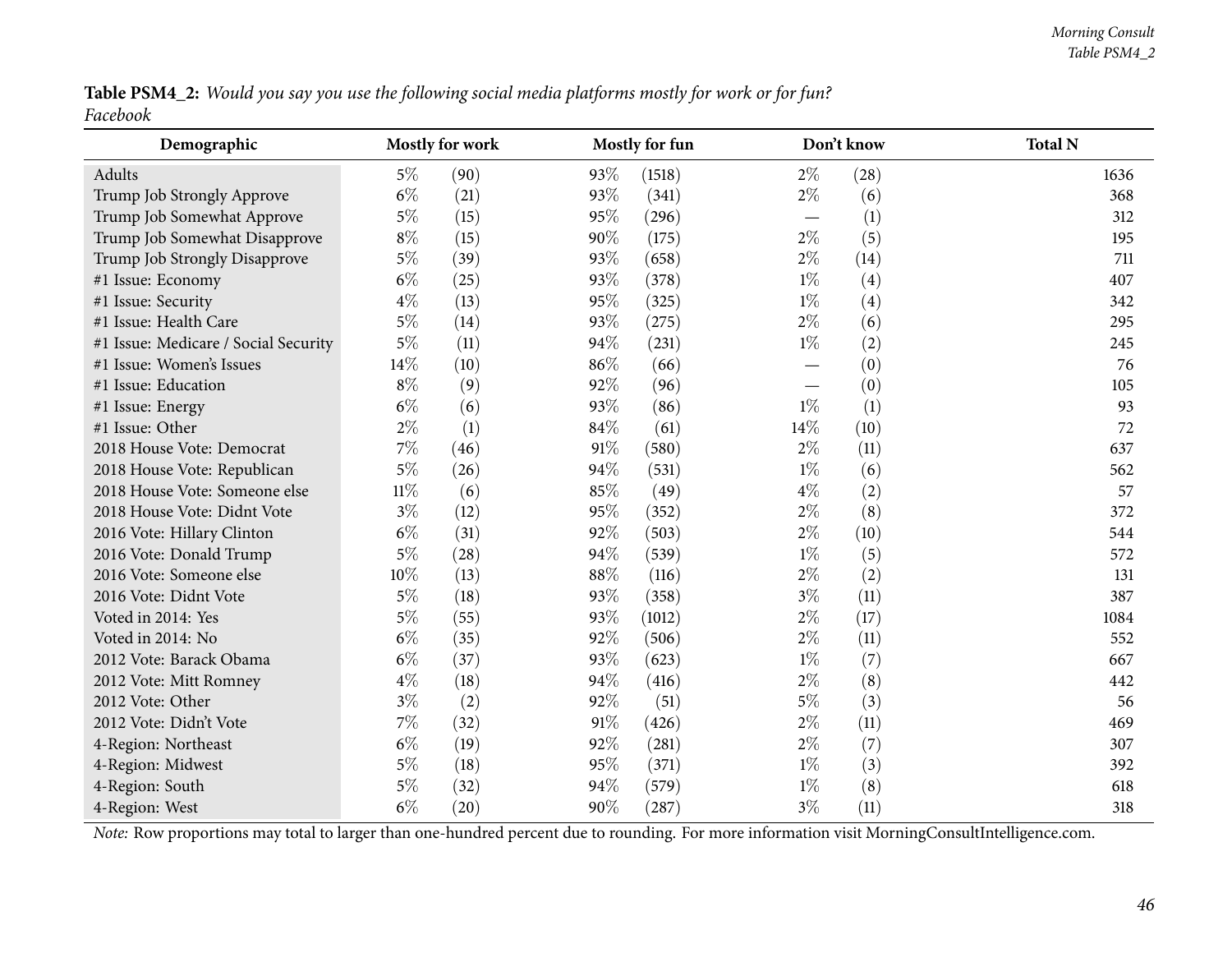Table PSM4\_3: Would you say you use the following social media platforms mostly for work or for fun? *Snapchat*

| Demographic              |                                  | Mostly for work |      | <b>Mostly for fun</b> |                                 | Don't know       | <b>Total N</b> |
|--------------------------|----------------------------------|-----------------|------|-----------------------|---------------------------------|------------------|----------------|
| Adults                   | $5\%$                            | (25)            | 94%  | (457)                 | $1\%$                           | (5)              | 487            |
| Gender: Male             | $8\%$                            | (17)            | 90%  | (188)                 | $1\%$                           | (3)              | 208            |
| Gender: Female           | $3\%$                            | (8)             | 97%  | (269)                 | $1\%$                           | (2)              | 279            |
| Age: 18-29               | $5\%$                            | (13)            | 94%  | (216)                 | $1\%$                           | (2)              | 230            |
| Age: 30-44               | $6\%$                            | (9)             | 94%  | (148)                 | —                               | (0)              | 157            |
| Age: 45-54               | $4\%$                            | (2)             | 91%  | (52)                  | $5\%$                           | (3)              | 57             |
| Generation Z: 18-21      | $4\%$                            | (5)             | 95%  | (101)                 | $1\%$                           | (1)              | 107            |
| Millennial: Age 22-37    | $7\%$                            | (17)            | 93%  | (215)                 | $\hspace{0.1mm}-\hspace{0.1mm}$ | (1)              | 232            |
| Generation X: Age 38-53  | $2\%$                            | (2)             | 96%  | (96)                  | $2\%$                           | (2)              | 100            |
| PID: Dem (no lean)       | $8\%$                            | (14)            | 91%  | (169)                 | $1\%$                           | (2)              | 186            |
| PID: Ind (no lean)       |                                  | (1)             | 98%  | (154)                 | $2\%$                           | (3)              | 157            |
| PID: Rep (no lean)       | $7\%$                            | (10)            | 93%  | (134)                 | —                               | (0)              | 144            |
| PID/Gender: Dem Men      | $9\%$                            | (7)             | 88%  | (70)                  | $3\%$                           | (2)              | 80             |
| PID/Gender: Dem Women    | $6\%$                            | (7)             | 94%  | (99)                  |                                 | (0)              | 106            |
| PID/Gender: Ind Men      | $1\%$                            | (1)             | 97%  | (51)                  | $1\%$                           | (1)              | 52             |
| PID/Gender: Ind Women    |                                  | (0)             | 98%  | (103)                 | $2\%$                           | (2)              | 105            |
| PID/Gender: Rep Men      | 12%                              | (9)             | 88%  | (67)                  | $\overline{\phantom{0}}$        | (0)              | 76             |
| PID/Gender: Rep Women    | $1\%$                            | (1)             | 99%  | (67)                  | $\hspace{0.1mm}-\hspace{0.1mm}$ | (0)              | 68             |
| Ideo: Liberal (1-3)      | $7\%$                            | (13)            | 91%  | (177)                 | $2\%$                           | (3)              | 194            |
| Ideo: Moderate (4)       | $8\%$                            | (9)             | 92%  | (98)                  | —                               | (0)              | 107            |
| Ideo: Conservative (5-7) | $2\%$                            | (3)             | 98%  | (120)                 |                                 | (0)              | 123            |
| Educ: $<$ College        | $6\%$                            | (19)            | 92%  | (288)                 | $1\%$                           | (5)              | 312            |
| Educ: Bachelors degree   | $\overbrace{\phantom{12322111}}$ | (0)             | 100% | (114)                 |                                 | (0)              | 114            |
| Educ: Post-grad          | 10%                              | (6)             | 90%  | (55)                  |                                 | (0)              | 61             |
| Income: Under 50k        | $7\%$                            | (18)            | 91\% | (244)                 | $2\%$                           | (5)              | 267            |
| Income: 50k-100k         | $4\%$                            | (6)             | 96%  | (149)                 |                                 | (0)              | 155            |
| Income: 100k+            | $1\%$                            | (1)             | 99%  | (63)                  | $\overline{\phantom{0}}$        | (0)              | 64             |
| Ethnicity: White         | 5%                               | (16)            | 95%  | (329)                 |                                 | $\left(1\right)$ | 346            |
| Ethnicity: Hispanic      | 10%                              | (9)             | 89%  | (80)                  | $1\%$                           | (1)              | 90             |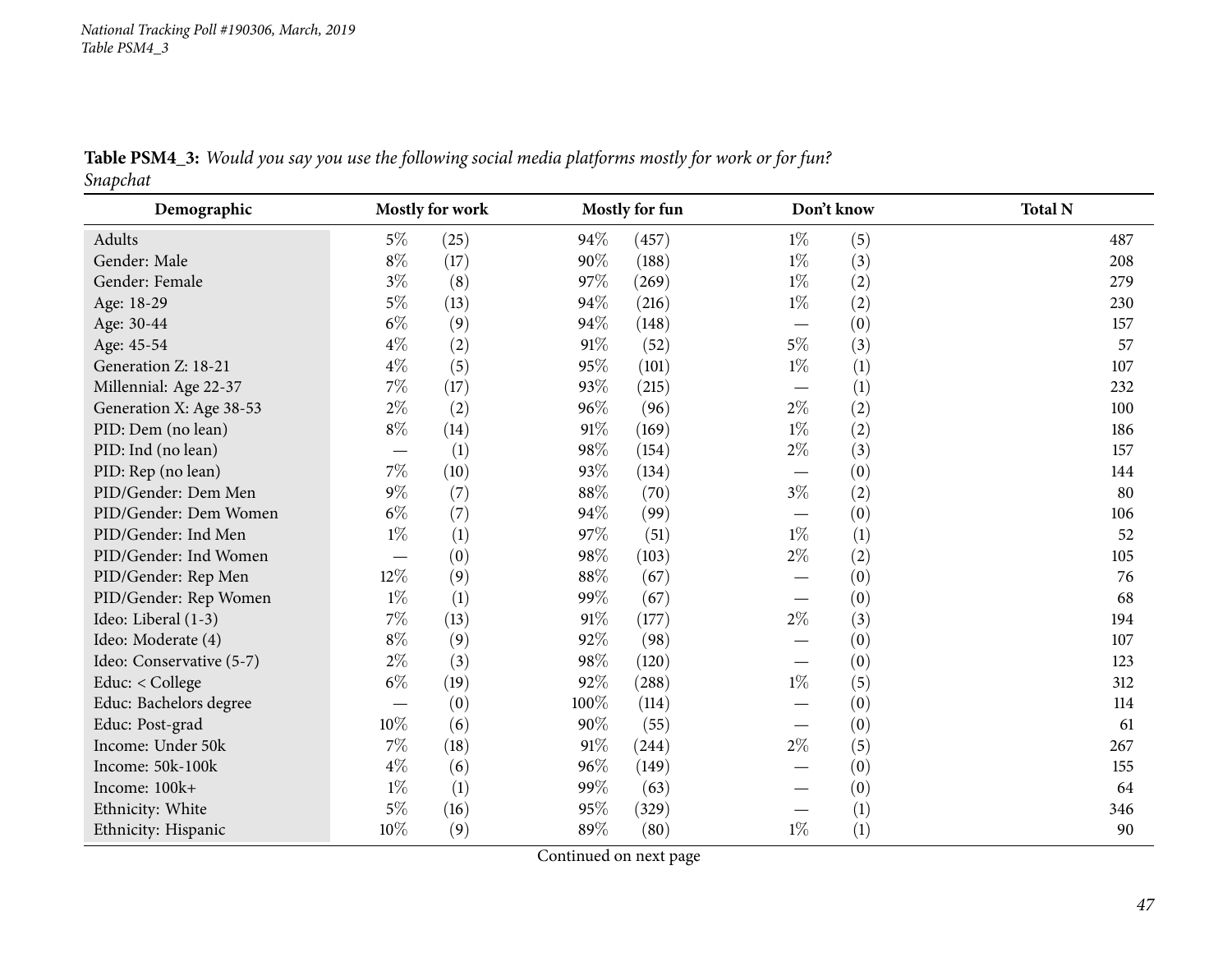Table PSM4\_3: Would you say you use the following social media platforms mostly for work or for fun? *Snapchat*

| Demographic                   |        | Mostly for work | Mostly for fun |       |                          | Don't know | <b>Total N</b> |
|-------------------------------|--------|-----------------|----------------|-------|--------------------------|------------|----------------|
| Adults                        | $5\%$  | (25)            | 94%            | (457) | $1\%$                    | (5)        | 487            |
| Ethnicity: Afr. Am.           | $8\%$  | (8)             | 89%            | (81)  | $2\%$                    | (2)        | 91             |
| Ethnicity: Other              | $4\%$  | (2)             | 94%            | (47)  | $2\%$                    | (1)        | 50             |
| Relig: Protestant             | $6\%$  | (6)             | 94%            | (86)  | $\overline{\phantom{0}}$ | (0)        | 92             |
| Relig: Roman Catholic         | 10%    | (10)            | 88%            | (87)  | $2\%$                    | (2)        | 99             |
| Relig: Evangelical            | $6\%$  | (10)            | 94%            | (150) |                          | (0)        | 160            |
| Relig: Non-Evang. Catholics   | 10%    | (7)             | 87%            | (60)  | $3\%$                    | (2)        | 69             |
| Relig: All Christian          | $7\%$  | (17)            | 92%            | (210) | $1\%$                    | (2)        | 229            |
| Relig: All Non-Christian      | $8\%$  | (4)             | 92%            | (49)  |                          | (0)        | 53             |
| Community: Urban              | 9%     | (13)            | 91%            | (122) |                          | (0)        | 135            |
| Community: Suburban           | $5\%$  | (12)            | 94%            | (220) |                          | (1)        | 233            |
| Community: Rural              | $1\%$  | (1)             | 96%            | (115) | $3\%$                    | (4)        | 119            |
| Employ: Private Sector        | $5\%$  | (8)             | 95%            | (160) |                          | (0)        | 168            |
| Employ: Self-Employed         | 9%     | (5)             | 90%            | (47)  | $1\%$                    | (1)        | 52             |
| Employ: Student               | $4\%$  | (2)             | 96%            | (66)  |                          | (0)        | 69             |
| Employ: Unemployed            | 7%     | (4)             | 93%            | (52)  |                          | (0)        | 56             |
| Military HH: Yes              | $8\%$  | (5)             | 88%            | (58)  | $3\%$                    | (2)        | 65             |
| Military HH: No               | 5%     | (20)            | 95%            | (399) | $1\%$                    | (3)        | 421            |
| RD/WT: Right Direction        | $11\%$ | (18)            | 87%            | (149) | $2\%$                    | (4)        | 171            |
| RD/WT: Wrong Track            | $2\%$  | (7)             | 97%            | (308) |                          | (1)        | 316            |
| Trump Job Approve             | 9%     | (16)            | 90%            | (150) |                          | (1)        | 166            |
| Trump Job Disapprove          | $3\%$  | (9)             | 96%            | (286) | $1\%$                    | (3)        | 299            |
| Trump Job Strongly Approve    | 12%    | (11)            | 87%            | (79)  | $1\%$                    | (1)        | 91             |
| Trump Job Somewhat Approve    | $6\%$  | (4)             | 94%            | (71)  |                          | (0)        | 75             |
| Trump Job Somewhat Disapprove | $7\%$  | (5)             | 88%            | (59)  | $4\%$                    | (3)        | 67             |
| Trump Job Strongly Disapprove | $2\%$  | (4)             | 98%            | (227) |                          | (0)        | 232            |
| #1 Issue: Economy             | $6\%$  | (8)             | 93%            | (120) | $1\%$                    | (1)        | 129            |
| #1 Issue: Security            | $4\%$  | (3)             | 96%            | (71)  |                          | (0)        | 74             |
| #1 Issue: Health Care         | $6\%$  | (6)             | 94%            | (83)  |                          | (0)        | 89             |
| #1 Issue: Education           | 9%     | (6)             | 91%            | (60)  |                          | (0)        | 66             |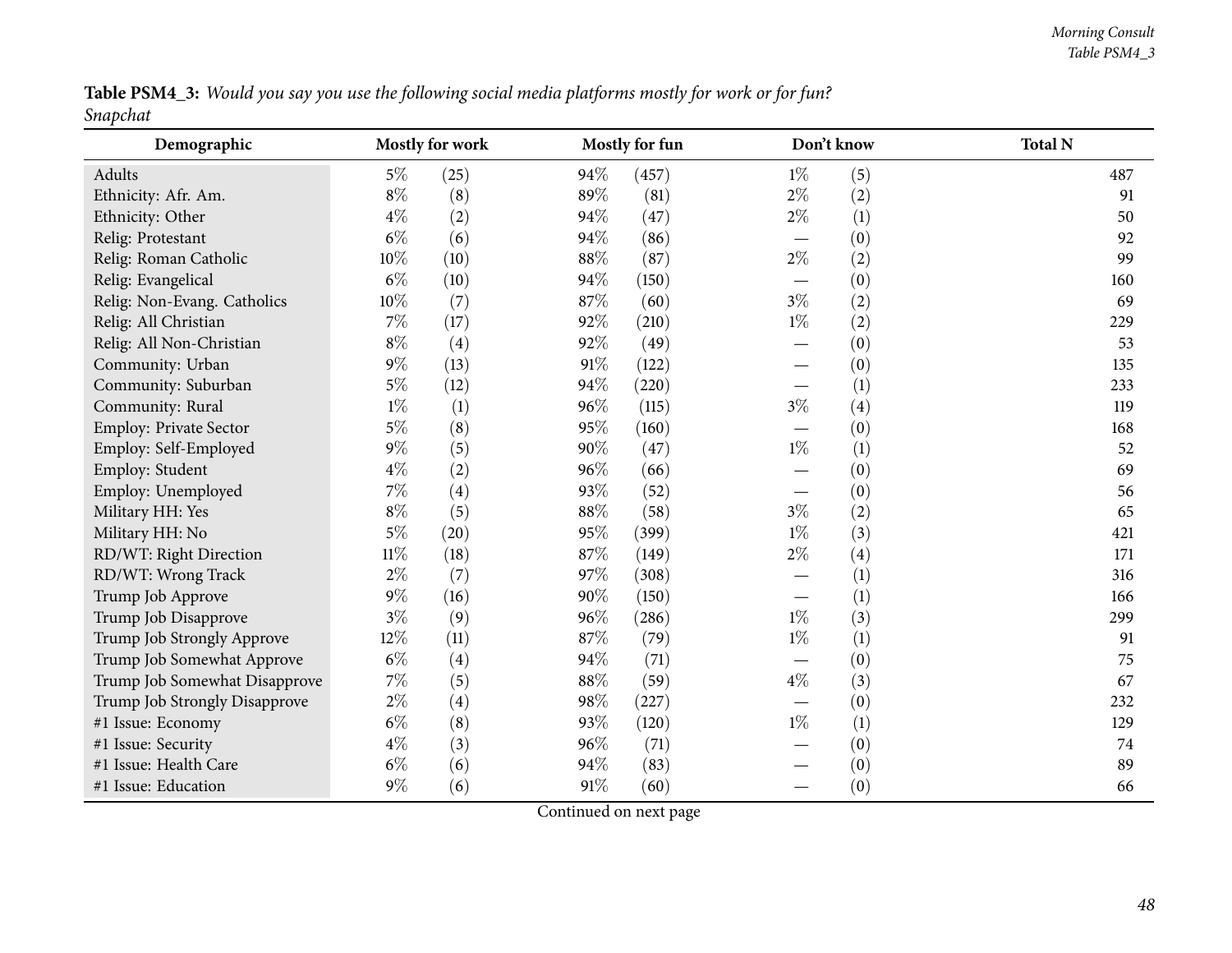|          | Table PSM4_3: Would you say you use the following social media platforms mostly for work or for fun? |  |  |
|----------|------------------------------------------------------------------------------------------------------|--|--|
| Snapchat |                                                                                                      |  |  |

| Demographic                 | <b>Mostly for work</b>     |        | Mostly for fun |       | Don't know | <b>Total N</b> |
|-----------------------------|----------------------------|--------|----------------|-------|------------|----------------|
| Adults                      | 5%<br>(25)                 | 94%    | (457)          | $1\%$ | (5)        | 487            |
| 2018 House Vote: Democrat   | $8\%$<br>(15)              | 91%    | (167)          | $1\%$ | (2)        | 184            |
| 2018 House Vote: Republican | $7\%$<br>(9)               | 93\%   | (124)          |       | (0)        | 133            |
| 2018 House Vote: Didnt Vote | $1\%$<br>(1)               | 97%    | (146)          | $2\%$ | (3)        | 150            |
| 2016 Vote: Hillary Clinton  | $8\%$<br>(10)              | 92\%   | (121)          |       | (0)        | 130            |
| 2016 Vote: Donald Trump     | $8\%$<br>(11)              | 92\%   | (124)          | —     | (0)        | 136            |
| 2016 Vote: Didnt Vote       | $2\%$<br>$\left( 4\right)$ | 97\%   | (179)          | $1\%$ | (3)        | 186            |
| Voted in 2014: Yes          | $7\%$<br>(18)              | 92%    | (219)          | $1\%$ | (2)        | 239            |
| Voted in 2014: No           | $3\%$<br>(7)               | 96%    | (238)          | $1\%$ | (3)        | 248            |
| 2012 Vote: Barack Obama     | $8\%$<br>(13)              | 91%    | (144)          | $1\%$ | (2)        | 159            |
| 2012 Vote: Mitt Romney      | $5\%$<br>$\left( 4\right)$ | 95%    | (71)           |       | (0)        | 75             |
| 2012 Vote: Didn't Vote      | $3\%$<br>(8)               | 96%    | (228)          | $1\%$ | (3)        | 239            |
| 4-Region: Northeast         | $2\%$<br>(2)               | $98\%$ | (90)           |       | (0)        | 93             |
| 4-Region: Midwest           | $3\%$<br>$\left( 4\right)$ | 95%    | (105)          | $2\%$ | (2)        | 110            |
| 4-Region: South             | $8\%$<br>(15)              | 91%    | (178)          | $1\%$ | (2)        | 196            |
| 4-Region: West              | $5\%$<br>$\left( 4\right)$ | $94\%$ | (84)           | $1\%$ | (1)        | 88             |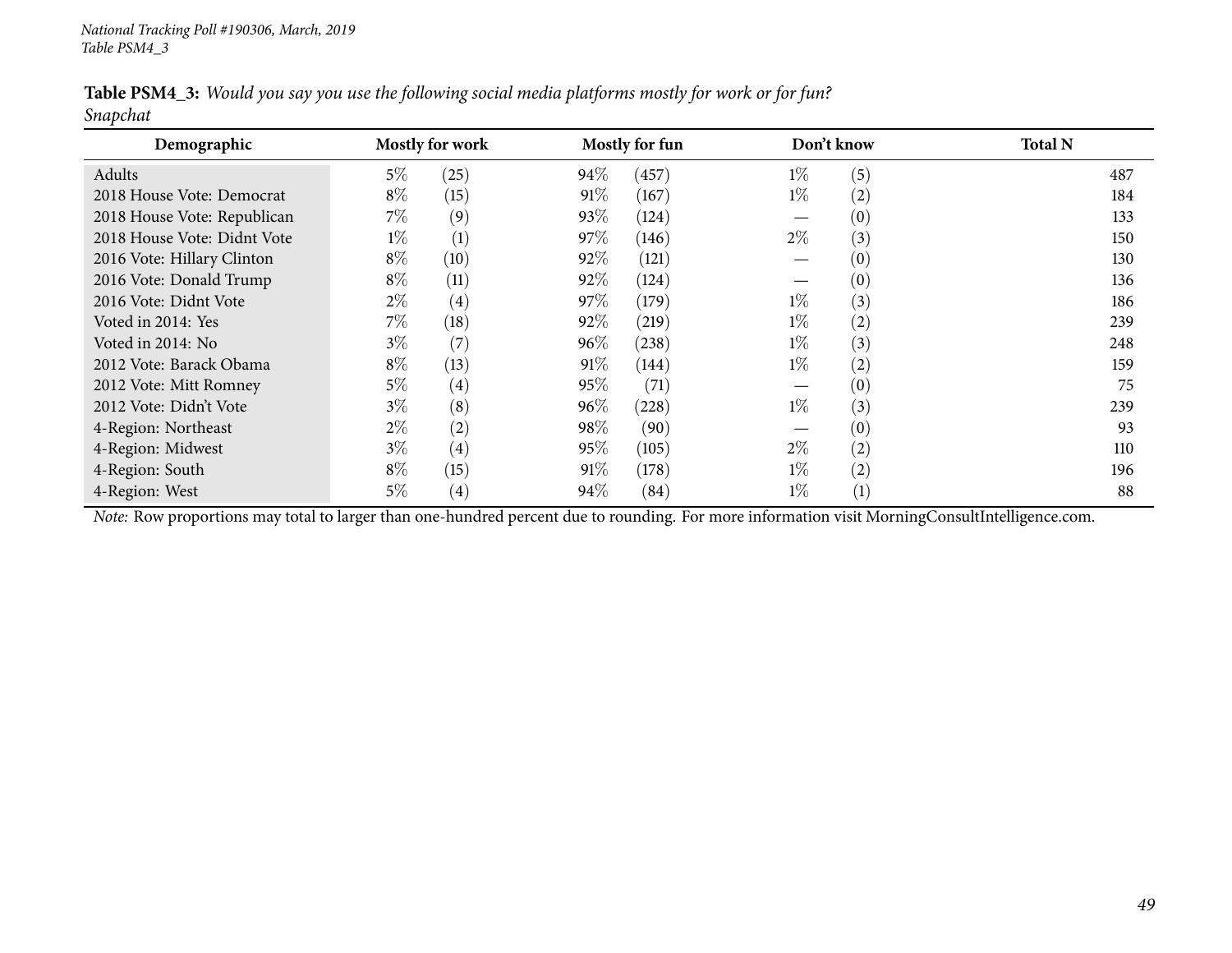| Demographic              |        | Mostly for work |        | <b>Mostly for fun</b> |                                 | Don't know | <b>Total N</b> |
|--------------------------|--------|-----------------|--------|-----------------------|---------------------------------|------------|----------------|
| Adults                   | $10\%$ | (82)            | 89%    | (748)                 | $1\%$                           | (7)        | 838            |
| Gender: Male             | 14%    | (47)            | 85%    | (297)                 | $1\%$                           | (4)        | 348            |
| Gender: Female           | $7\%$  | (34)            | 92%    | (452)                 | $1\%$                           | (3)        | 489            |
| Age: 18-29               | 12%    | (30)            | 87\%   | (224)                 | $1\%$                           | (3)        | 256            |
| Age: 30-44               | 10%    | (26)            | 90%    | (247)                 | $1\%$                           | (2)        | 275            |
| Age: 45-54               | 10%    | (14)            | 89%    | (125)                 | $1\%$                           | (2)        | 141            |
| Age: 55-64               | $9\%$  | (9)             | 91%    | (90)                  |                                 | (0)        | 99             |
| Age: 65+                 | $4\%$  | (3)             | 94%    | (62)                  | $2\%$                           | (1)        | 66             |
| Generation Z: 18-21      | $14\%$ | (15)            | 83%    | (86)                  | $3\%$                           | (3)        | 103            |
| Millennial: Age 22-37    | 12%    | (37)            | 88\%   | (284)                 | $1\%$                           | (2)        | 323            |
| Generation X: Age 38-53  | $7\%$  | (17)            | 92%    | (212)                 | $\hspace{0.1mm}-\hspace{0.1mm}$ | (1)        | 230            |
| Boomers: Age 54-72       | $7\%$  | (12)            | 92%    | (157)                 | $1\%$                           | (2)        | 170            |
| PID: Dem (no lean)       | $9\%$  | (29)            | 90%    | (290)                 | $1\%$                           | (3)        | 323            |
| PID: Ind (no lean)       | $9\%$  | (24)            | 89%    | (233)                 | $2\%$                           | (4)        | 262            |
| PID: Rep (no lean)       | $11\%$ | (28)            | 89%    | (225)                 |                                 | (0)        | 253            |
| PID/Gender: Dem Men      | 10%    | (12)            | 88\%   | (109)                 | $1\%$                           | (2)        | 123            |
| PID/Gender: Dem Women    | $8\%$  | (17)            | $91\%$ | (181)                 | $1\%$                           | (1)        | 199            |
| PID/Gender: Ind Men      | 15%    | (15)            | 82%    | (83)                  | $3\%$                           | (3)        | 101            |
| PID/Gender: Ind Women    | $6\%$  | (9)             | 93%    | (150)                 | $1\%$                           | (2)        | 161            |
| PID/Gender: Rep Men      | $16\%$ | (20)            | $84\%$ | (104)                 |                                 | (0)        | 124            |
| PID/Gender: Rep Women    | $7\%$  | (8)             | 93%    | (121)                 |                                 | (0)        | 129            |
| Ideo: Liberal (1-3)      | $12\%$ | (38)            | 87\%   | (283)                 | $1\%$                           | (4)        | 325            |
| Ideo: Moderate (4)       | $11\%$ | (20)            | 89%    | (159)                 |                                 | (1)        | 180            |
| Ideo: Conservative (5-7) | $8\%$  | (21)            | $91\%$ | (228)                 | $1\%$                           | (1)        | 251            |
| Educ: < College          | $10\%$ | (47)            | 89%    | (435)                 | $2\%$                           | (7)        | 489            |
| Educ: Bachelors degree   | $7\%$  | (17)            | 93%    | (216)                 |                                 | (0)        | 233            |
| Educ: Post-grad          | 16%    | (18)            | $84\%$ | (97)                  |                                 | (0)        | 115            |

Table PSM4\_4: Would you say you use the following social media platforms mostly for work or for fun? *Instagram*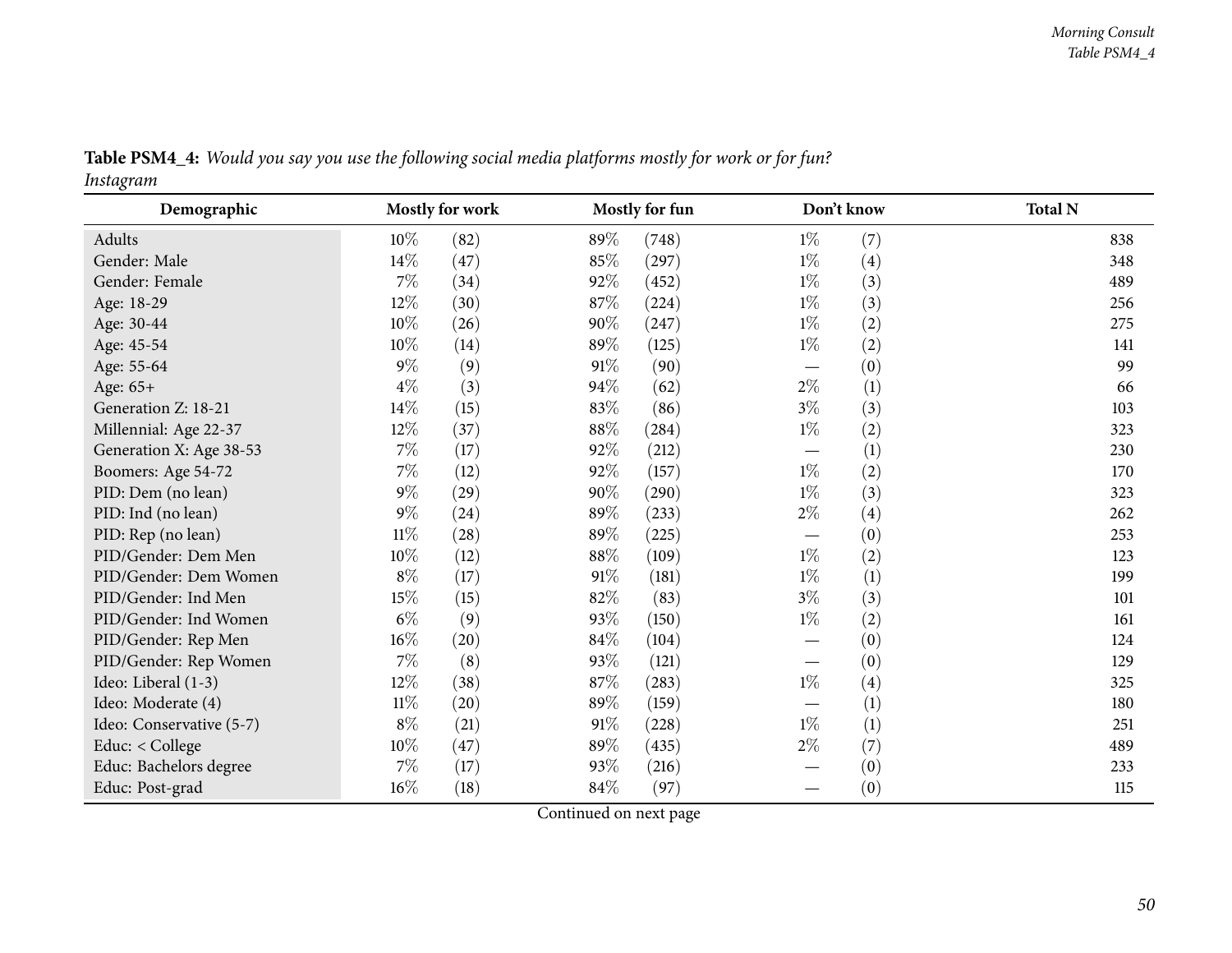Table PSM4\_4: Would you say you use the following social media platforms mostly for work or for fun? *Instagram*

| Demographic                 |        | Mostly for work |        | Mostly for fun |                          | Don't know | <b>Total N</b> |
|-----------------------------|--------|-----------------|--------|----------------|--------------------------|------------|----------------|
| Adults                      | $10\%$ | (82)            | 89%    | (748)          | $1\%$                    | (7)        | 838            |
| Income: Under 50k           | 12%    | (48)            | 87%    | (358)          | $2\%$                    | (7)        | 414            |
| Income: 50k-100k            | $7\%$  | (22)            | 93%    | (276)          |                          | (0)        | 298            |
| Income: 100k+               | $9\%$  | (12)            | 91%    | (114)          |                          | (0)        | 126            |
| Ethnicity: White            | $9\%$  | (55)            | 91%    | (561)          | $1\%$                    | (4)        | 620            |
| Ethnicity: Hispanic         | $18\%$ | (23)            | 82%    | (106)          | $1\%$                    | (1)        | 130            |
| Ethnicity: Afr. Am.         | $16\%$ | (21)            | 83%    | (111)          | $1\%$                    | (2)        | 134            |
| Ethnicity: Other            | $7\%$  | (6)             | 91%    | (76)           | $2\%$                    | (2)        | 84             |
| Relig: Protestant           | $9\%$  | (19)            | 91%    | (183)          | $\overline{\phantom{0}}$ | (0)        | 201            |
| Relig: Roman Catholic       | 15%    | (26)            | $84\%$ | (146)          | $1\%$                    | (1)        | 174            |
| Relig: Something Else       | $9\%$  | (6)             | 91%    | (67)           |                          | (0)        | 73             |
| Relig: Evangelical          | $11\%$ | (33)            | 89%    | (275)          |                          | (1)        | 309            |
| Relig: Non-Evang. Catholics | 13%    | (18)            | 87%    | (121)          |                          | (0)        | 139            |
| Relig: All Christian        | $11\%$ | (51)            | 88%    | (396)          |                          | (1)        | 448            |
| Relig: All Non-Christian    | $5\%$  | (4)             | 92%    | (74)           | $3\%$                    | (2)        | 81             |
| Community: Urban            | $16\%$ | (34)            | 84%    | (183)          |                          | (1)        | 218            |
| Community: Suburban         | $8\%$  | (35)            | $91\%$ | (400)          | $1\%$                    | (3)        | 438            |
| Community: Rural            | $7\%$  | (12)            | $91\%$ | (165)          | $2\%$                    | (4)        | 182            |
| Employ: Private Sector      | $10\%$ | (30)            | $90\%$ | (272)          |                          | (0)        | 302            |
| Employ: Government          | 17%    | (11)            | 83%    | (57)           |                          | (0)        | 69             |
| Employ: Self-Employed       | $18\%$ | (17)            | $80\%$ | (77)           | $2\%$                    | (2)        | 96             |
| Employ: Homemaker           | $2\%$  | (2)             | 98%    | (71)           |                          | (0)        | 72             |
| Employ: Student             | $11\%$ | (7)             | 87%    | (60)           | $3\%$                    | (2)        | 69             |
| Employ: Retired             | $1\%$  | (1)             | 98%    | (87)           | $1\%$                    | (1)        | 89             |
| Employ: Unemployed          | 10%    | (9)             | 89%    | (78)           | $1\%$                    | (1)        | 88             |
| Employ: Other               | $9\%$  | (5)             | 88%    | (46)           | $3\%$                    | (2)        | 53             |
| Military HH: Yes            | $12\%$ | (13)            | 88%    | (99)           | $\overline{\phantom{0}}$ | (0)        | 112            |
| Military HH: No             | $9\%$  | (69)            | $90\%$ | (650)          | $1\%$                    | (7)        | 726            |
| RD/WT: Right Direction      | 12%    | (36)            | 87%    | (257)          |                          | (1)        | 294            |
| RD/WT: Wrong Track          | $8\%$  | (45)            | 90%    | (492)          | $1\%$                    | (7)        | 544            |
| Trump Job Approve           | $13\%$ | (38)            | 87%    | (261)          |                          | (1)        | 301            |
| Trump Job Disapprove        | $9\%$  | (43)            | $91\%$ | (459)          | $1\%$                    | (3)        | 506            |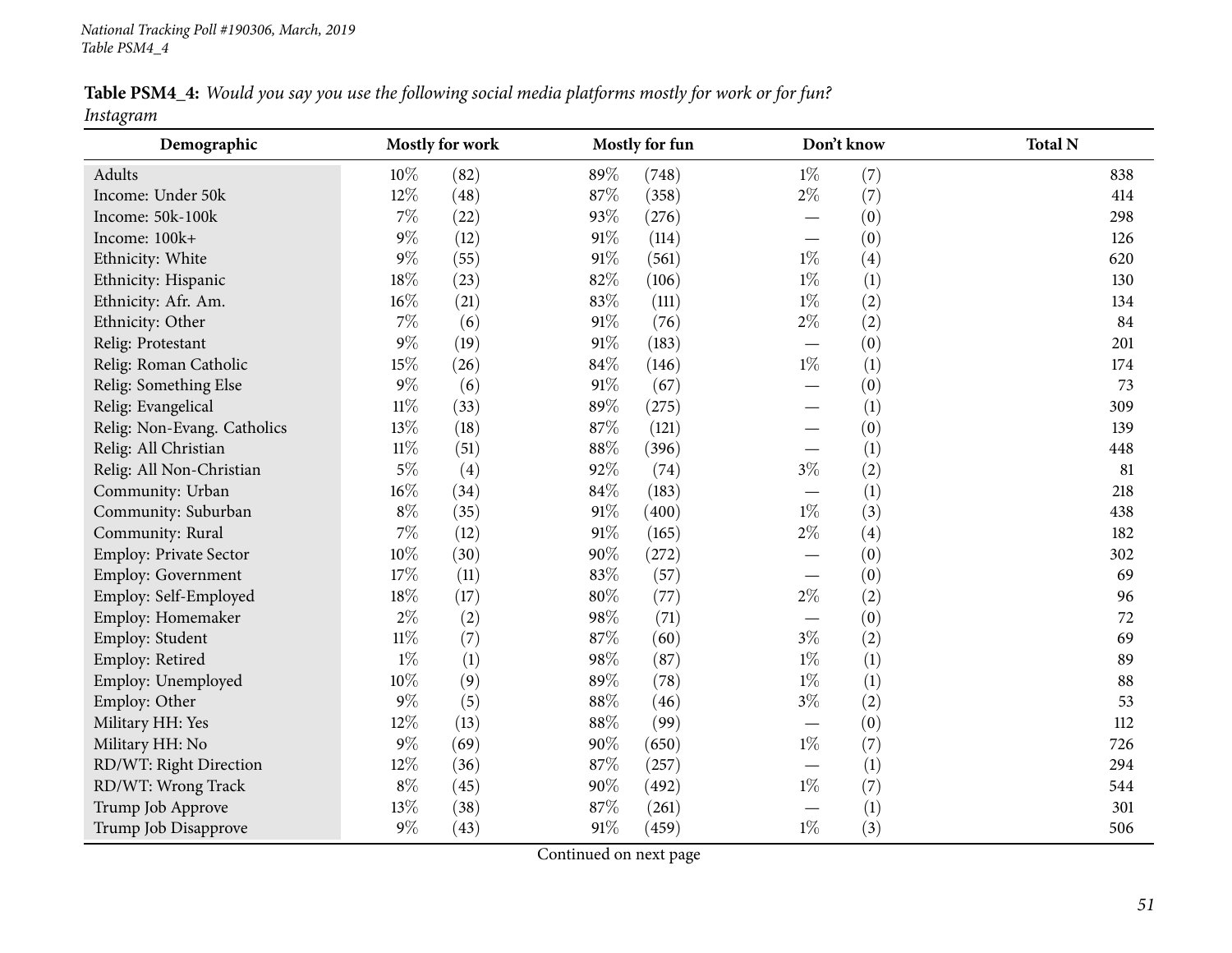Table PSM4\_4: Would you say you use the following social media platforms mostly for work or for fun? *Instagram*

| Demographic                                                                                                                                    |        | <b>Mostly for work</b> |      | Mostly for fun |                                  | Don't know | <b>Total N</b> |
|------------------------------------------------------------------------------------------------------------------------------------------------|--------|------------------------|------|----------------|----------------------------------|------------|----------------|
| Adults                                                                                                                                         | 10\%   | (82)                   | 89%  | (748)          | $1\%$                            | (7)        | 838            |
| Trump Job Strongly Approve                                                                                                                     | 16%    | (26)                   | 83%  | (133)          | $1\%$                            | (1)        | 161            |
| Trump Job Somewhat Approve                                                                                                                     | $9\%$  | (12)                   | 91%  | (128)          | $\overbrace{\phantom{12322111}}$ | (0)        | 140            |
| Trump Job Somewhat Disapprove                                                                                                                  | 10%    | (11)                   | 87%  | (96)           | $3\%$                            | (3)        | 110            |
| Trump Job Strongly Disapprove                                                                                                                  | $8\%$  | (32)                   | 92%  | (364)          |                                  | (0)        | 396            |
| #1 Issue: Economy                                                                                                                              | $11\%$ | (24)                   | 88%  | (192)          | $1\%$                            | (2)        | 219            |
| #1 Issue: Security                                                                                                                             | $11\%$ | (17)                   | 89%  | (130)          |                                  | (0)        | 147            |
| #1 Issue: Health Care                                                                                                                          | $6\%$  | (9)                    | 93%  | (145)          | $1\%$                            | (2)        | 156            |
| #1 Issue: Medicare / Social Security                                                                                                           | $11\%$ | (8)                    | 88%  | (67)           | $1\%$                            | (1)        | 75             |
| #1 Issue: Women's Issues                                                                                                                       | $9\%$  | (5)                    | 91%  | (51)           |                                  | (0)        | 56             |
| #1 Issue: Education                                                                                                                            | 15%    | (13)                   | 85%  | (75)           |                                  | (0)        | 87             |
| #1 Issue: Energy                                                                                                                               | $5\%$  | (3)                    | 95%  | (52)           |                                  | (0)        | 55             |
| 2018 House Vote: Democrat                                                                                                                      | 12%    | (39)                   | 88\% | (294)          |                                  | (0)        | 333            |
| 2018 House Vote: Republican                                                                                                                    | $10\%$ | (24)                   | 90%  | (212)          |                                  | (0)        | 237            |
| 2018 House Vote: Didnt Vote                                                                                                                    | $7\%$  | (15)                   | 90%  | (207)          | $3\%$                            | (7)        | 230            |
| 2016 Vote: Hillary Clinton                                                                                                                     | $10\%$ | (26)                   | 90%  | (241)          |                                  | (0)        | 267            |
| 2016 Vote: Donald Trump                                                                                                                        | 13%    | (31)                   | 87%  | (215)          |                                  | (0)        | 246            |
| 2016 Vote: Someone else                                                                                                                        | 10%    | (6)                    | 88\% | (57)           | $2\%$                            | (1)        | 64             |
| 2016 Vote: Didnt Vote                                                                                                                          | $7\%$  | (19)                   | 90%  | (235)          | $2\%$                            | (6)        | 260            |
| Voted in 2014: Yes                                                                                                                             | $11\%$ | (56)                   | 88%  | (436)          |                                  | (1)        | 493            |
| Voted in 2014: No                                                                                                                              | $7\%$  | (26)                   | 91%  | (312)          | $2\%$                            | (7)        | 345            |
| 2012 Vote: Barack Obama                                                                                                                        | $11\%$ | (36)                   | 89%  | (281)          |                                  | (0)        | 317            |
| 2012 Vote: Mitt Romney                                                                                                                         | $11\%$ | (18)                   | 89%  | (153)          |                                  | (0)        | 172            |
| 2012 Vote: Didn't Vote                                                                                                                         | $8\%$  | (26)                   | 90%  | (292)          | $2\%$                            | (7)        | 325            |
| 4-Region: Northeast                                                                                                                            | $6\%$  | (10)                   | 93%  | (150)          | $1\%$                            | (1)        | 162            |
| 4-Region: Midwest                                                                                                                              | 10%    | (17)                   | 89%  | (151)          | $1\%$                            | (1)        | 169            |
| 4-Region: South                                                                                                                                | $9\%$  | (28)                   | 90%  | (291)          | $2\%$                            | (5)        | 324            |
| 4-Region: West                                                                                                                                 | $14\%$ | (26)                   | 86%  | (157)          |                                  | (0)        | 183            |
| Note: Row proportions may total to larger than one-hundred percent due to rounding. For more information visit MorningConsultIntelligence.com. |        |                        |      |                |                                  |            |                |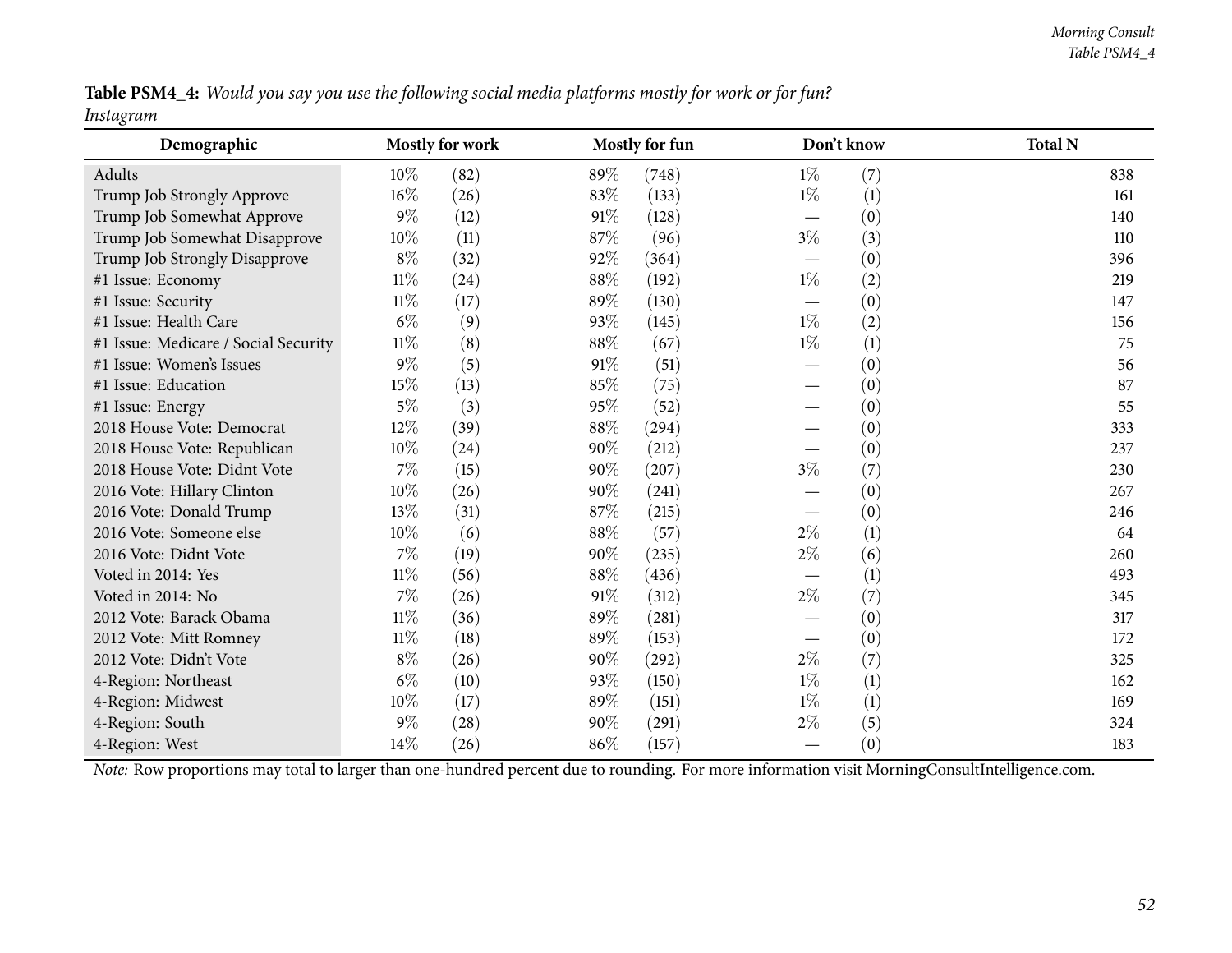**Table PSM5:** *Which <sup>p</sup>latform do you use the most?*

| Demographic              |        | Twitter |        | Facebook |                          | Snapchat |        | Instagram |       | Other | <b>Total N</b> |
|--------------------------|--------|---------|--------|----------|--------------------------|----------|--------|-----------|-------|-------|----------------|
| <b>Adults</b>            | $11\%$ | (132)   | 62%    | (725)    | $6\%$                    | (69)     | 18%    | (206)     | $3\%$ | (30)  | 1161           |
| Gender: Male             | 18%    | (94)    | 57%    | (298)    | $5\%$                    | (24)     | 18%    | (93)      | $3\%$ | (14)  | 523            |
| Gender: Female           | $6\%$  | (38)    | 67%    | (427)    | $7\%$                    | (44)     | 18%    | (112)     | $3\%$ | (16)  | 638            |
| Age: 18-29               | $8\%$  | (25)    | 36%    | (107)    | 19%                      | (56)     | 34%    | (103)     | $3\%$ | (8)   | 300            |
| Age: 30-44               | 13%    | (47)    | 64%    | (228)    | $3\%$                    | (12)     | 19%    | (67)      | $1\%$ | (3)   | 357            |
| Age: 45-54               | 14%    | (29)    | 70%    | (141)    |                          | (0)      | $11\%$ | (22)      | $5\%$ | (11)  | 203            |
| Age: 55-64               | 12%    | (20)    | 80%    | (133)    |                          | (0)      | $4\%$  | (7)       | $4\%$ | (6)   | 166            |
| Age: 65+                 | $7\%$  | (10)    | 85%    | (116)    |                          | (0)      | $5\%$  | (7)       | $2\%$ | (3)   | 136            |
| Generation Z: 18-21      | $8\%$  | (10)    | 20%    | (24)     | 29%                      | (36)     | 39%    | (49)      | $4\%$ | (5)   | 123            |
| Millennial: Age 22-37    | 12%    | (48)    | 54%    | (211)    | $7\%$                    | (29)     | 26%    | (100)     | $1\%$ | (6)   | 393            |
| Generation X: Age 38-53  | 13%    | (42)    | 70%    | (227)    | $1\%$                    | (4)      | 13%    | (41)      | $3\%$ | (9)   | 322            |
| Boomers: Age 54-72       | $11\%$ | (32)    | $81\%$ | (242)    | $\overline{\phantom{0}}$ | (0)      | 5%     | (15)      | $3\%$ | (10)  | 300            |
| PID: Dem (no lean)       | $11\%$ | (48)    | 62%    | (273)    | $5\%$                    | (22)     | 20%    | (89)      | $2\%$ | (9)   | 441            |
| PID: Ind (no lean)       | 13%    | (48)    | 59%    | (215)    | $7\%$                    | (24)     | 18%    | (67)      | $4\%$ | (13)  | 367            |
| PID: Rep (no lean)       | 10%    | (36)    | 67%    | (237)    | $6\%$                    | (22)     | 14%    | (50)      | $2\%$ | (9)   | 353            |
| PID/Gender: Dem Men      | 15%    | (27)    | 57%    | (101)    | $4\%$                    | (7)      | 22%    | (40)      | $2\%$ | (4)   | 179            |
| PID/Gender: Dem Women    | $8\%$  | (21)    | 66%    | (171)    | $6\%$                    | (15)     | 19%    | (49)      | $2\%$ | (5)   | 262            |
| PID/Gender: Ind Men      | 25%    | (40)    | 54%    | (86)     | $3\%$                    | (5)      | 14%    | (22)      | $3\%$ | (6)   | 158            |
| PID/Gender: Ind Women    | $4\%$  | (8)     | 62%    | (129)    | $9\%$                    | (20)     | 22%    | (45)      | $4\%$ | (7)   | 209            |
| PID/Gender: Rep Men      | 15%    | (27)    | 59%    | (110)    | $7\%$                    | (13)     | 17%    | (31)      | $2\%$ | (4)   | 186            |
| PID/Gender: Rep Women    | $5\%$  | (8)     | 76%    | (127)    | $6\%$                    | (9)      | $11\%$ | (19)      | $3\%$ | (4)   | 167            |
| Ideo: Liberal (1-3)      | $12\%$ | (51)    | 56%    | (242)    | $6\%$                    | (28)     | 24%    | (104)     | $2\%$ | (10)  | 434            |
| Ideo: Moderate (4)       | 12%    | (29)    | 68%    | (170)    | $5\%$                    | (13)     | 13%    | (33)      | $2\%$ | (5)   | 251            |
| Ideo: Conservative (5-7) | 12%    | (45)    | 67%    | (248)    | $4\%$                    | (14)     | 13%    | (49)      | $4\%$ | (13)  | 369            |
| Educ: < College          | 9%     | (62)    | 65%    | (450)    | 7%                       | (52)     | 16%    | (112)     | $3\%$ | (20)  | 696            |
| Educ: Bachelors degree   | 16%    | (49)    | 57%    | (176)    | $3\%$                    | (9)      | 22%    | (67)      | $2\%$ | (6)   | 307            |
| Educ: Post-grad          | 13%    | (20)    | 62%    | (99)     | $5\%$                    | (8)      | 17%    | (27)      | $3\%$ | (4)   | 159            |
| Income: Under 50k        | 9%     | (54)    | 62%    | (368)    | $8\%$                    | (48)     | 18%    | (104)     | $3\%$ | (19)  | 594            |
| Income: 50k-100k         | 13%    | (49)    | 64%    | (249)    | $4\%$                    | (15)     | 18%    | (70)      | $2\%$ | (8)   | 392            |
| Income: 100k+            | 16%    | (29)    | 61\%   | (107)    | $3\%$                    | (5)      | 18%    | (31)      | $2\%$ | (4)   | 176            |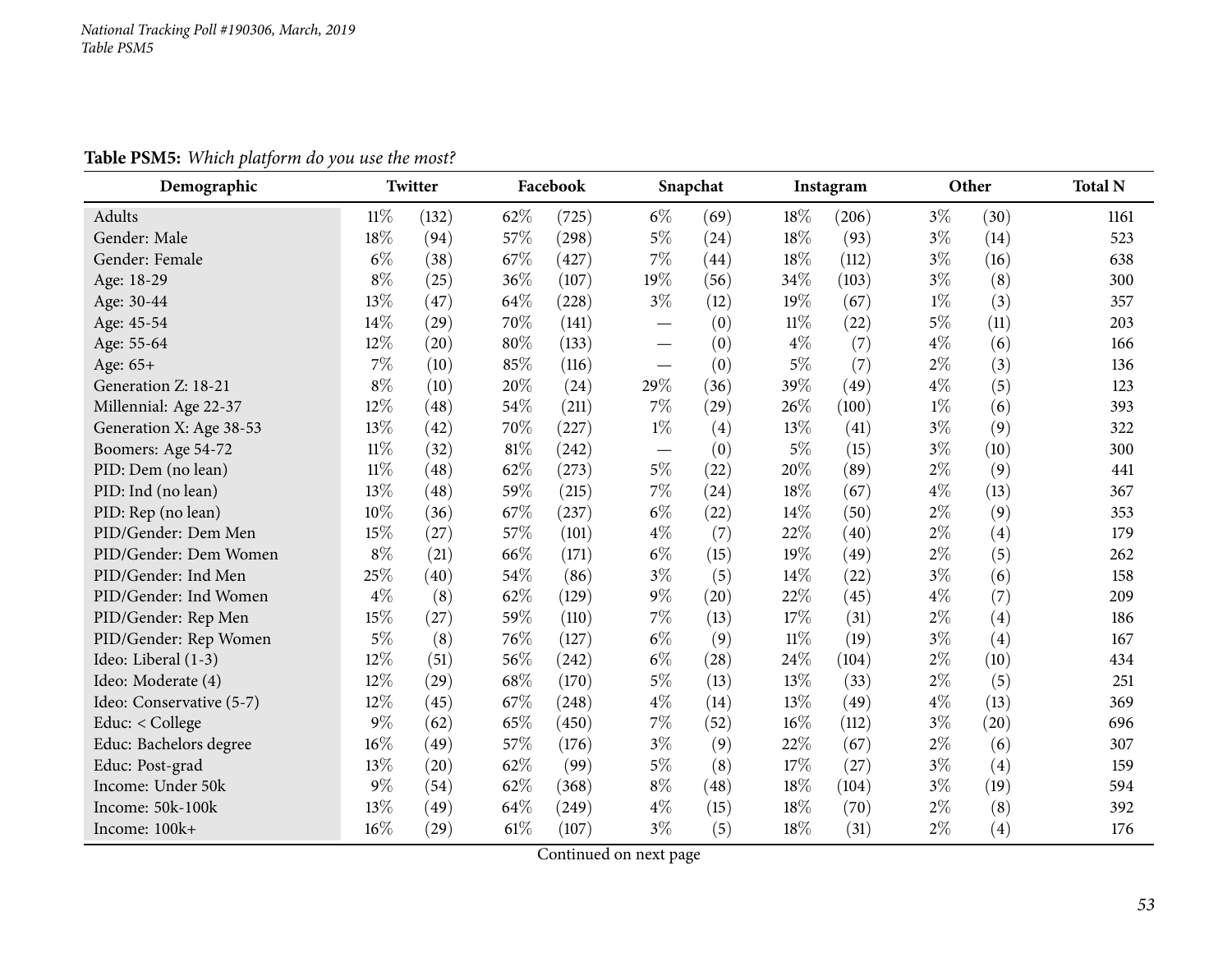# **Table PSM5:** *Which <sup>p</sup>latform do you use the most?*

| Demographic                   |        | Twitter |        | Facebook |       | Snapchat |        | Instagram |        | Other | <b>Total N</b> |
|-------------------------------|--------|---------|--------|----------|-------|----------|--------|-----------|--------|-------|----------------|
| Adults                        | $11\%$ | (132)   | 62%    | (725)    | $6\%$ | (69)     | 18%    | (206)     | $3\%$  | (30)  | 1161           |
| Ethnicity: White              | $11\%$ | (99)    | 67\%   | (590)    | $4\%$ | (37)     | 15%    | (133)     | $3\%$  | (25)  | 885            |
| Ethnicity: Hispanic           | $11\%$ | (17)    | $50\%$ | (76)     | $9\%$ | (14)     | 28\%   | (44)      | $2\%$  | (3)   | 154            |
| Ethnicity: Afr. Am.           | 13%    | (23)    | 49%    | (86)     | $9\%$ | (16)     | 27%    | (47)      | $2\%$  | (3)   | 176            |
| Ethnicity: Other              | $9\%$  | (9)     | 49%    | (49)     | 15%   | (15)     | 25%    | (25)      | $2\%$  | (2)   | 100            |
| Relig: Protestant             | 9%     | (27)    | 76%    | (227)    | $3\%$ | (10)     | 10%    | (29)      | $2\%$  | (7)   | 301            |
| Relig: Roman Catholic         | 16%    | (37)    | 58\%   | (134)    | $5\%$ | (13)     | 18%    | (42)      | $3\%$  | (6)   | 232            |
| Relig: Something Else         | $4\%$  | (3)     | $61\%$ | (55)     | $6\%$ | (5)      | 25%    | (22)      | $4\%$  | (4)   | 90             |
| Relig: Evangelical            | 12%    | (51)    | 62%    | (267)    | $4\%$ | (18)     | 19%    | (80)      | $3\%$  | (11)  | 428            |
| Relig: Non-Evang. Catholics   | $8\%$  | (17)    | 76%    | (149)    | $5\%$ | (10)     | $7\%$  | (14)      | $3\%$  | (6)   | 196            |
| Relig: All Christian          | $11\%$ | (68)    | 67%    | (416)    | $5\%$ | (28)     | 15%    | (94)      | $3\%$  | (17)  | 623            |
| Relig: All Non-Christian      | 9%     | (10)    | 66%    | (73)     | $4\%$ | (4)      | 19%    | (21)      | $1\%$  | (1)   | 111            |
| Community: Urban              | 14%    | (43)    | 52%    | (154)    | $5\%$ | (16)     | 27%    | (80)      | $2\%$  | (6)   | 298            |
| Community: Suburban           | $11\%$ | (66)    | 63%    | (370)    | $6\%$ | (37)     | 17%    | (102)     | $2\%$  | (11)  | 587            |
| Community: Rural              | $8\%$  | (23)    | 73%    | (201)    | $6\%$ | (16)     | $9\%$  | (24)      | $5\%$  | (13)  | 276            |
| Employ: Private Sector        | 16%    | (65)    | 60%    | (243)    | $3\%$ | (11)     | 19%    | (76)      | $2\%$  | (6)   | 402            |
| Employ: Government            | $5\%$  | (5)     | 70%    | (65)     | $6\%$ | (5)      | $16\%$ | (15)      | $3\%$  | (3)   | 93             |
| Employ: Self-Employed         | 14%    | (16)    | 47%    | (56)     | $9\%$ | (11)     | 27%    | (32)      | $3\%$  | (3)   | 119            |
| Employ: Homemaker             | $6\%$  | (5)     | 82%    | (71)     | $1\%$ | (1)      | $11\%$ | (10)      |        | (0)   | 87             |
| Employ: Student               | $7\%$  | (6)     | 23%    | (20)     | 25%   | (22)     | 41\%   | (36)      | $4\%$  | (3)   | 88             |
| Employ: Retired               | $8\%$  | (14)    | $88\%$ | (158)    |       | (0)      | $3\%$  | (5)       | $1\%$  | (3)   | 180            |
| Employ: Unemployed            | 12%    | (15)    | 58\%   | (72)     | $6\%$ | (8)      | 20%    | (25)      | $3\%$  | (4)   | 124            |
| Employ: Other                 | 7%     | (5)     | 57\%   | (39)     | 15%   | (10)     | 10%    | (7)       | $11\%$ | (8)   | 69             |
| Military HH: Yes              | 10%    | (17)    | 65%    | (114)    | $5\%$ | (10)     | 15%    | (27)      | $4\%$  | (7)   | 175            |
| Military HH: No               | 12%    | (114)   | 62%    | (611)    | $6\%$ | (59)     | 18%    | (179)     | $2\%$  | (24)  | 987            |
| RD/WT: Right Direction        | 12%    | (51)    | 63%    | (264)    | $6\%$ | (25)     | 16%    | (68)      | $3\%$  | (11)  | 419            |
| RD/WT: Wrong Track            | $11\%$ | (81)    | 62%    | (461)    | $6\%$ | (43)     | 19%    | (137)     | $3\%$  | (20)  | 743            |
| Trump Job Approve             | 12%    | (51)    | 68%    | (297)    | $4\%$ | (19)     | 14%    | (60)      | $2\%$  | (8)   | 434            |
| Trump Job Disapprove          | 12%    | (80)    | 60%    | (411)    | $6\%$ | (44)     | 19%    | (134)     | $2\%$  | (17)  | 686            |
| Trump Job Strongly Approve    | 12%    | (28)    | 68\%   | (160)    | $3\%$ | (7)      | 15%    | (34)      | $3\%$  | (6)   | 235            |
| Trump Job Somewhat Approve    | 12%    | (23)    | 69%    | (137)    | $6\%$ | (12)     | 13%    | (26)      | $1\%$  | (2)   | 200            |
| Trump Job Somewhat Disapprove | $9\%$  | (12)    | 62%    | (89)     | $4\%$ | (6)      | $21\%$ | (30)      | $4\%$  | (6)   | 144            |
| Trump Job Strongly Disapprove | 13%    | (68)    | 59%    | (322)    | $7\%$ | (38)     | 19%    | (104)     | $2\%$  | (11)  | 542            |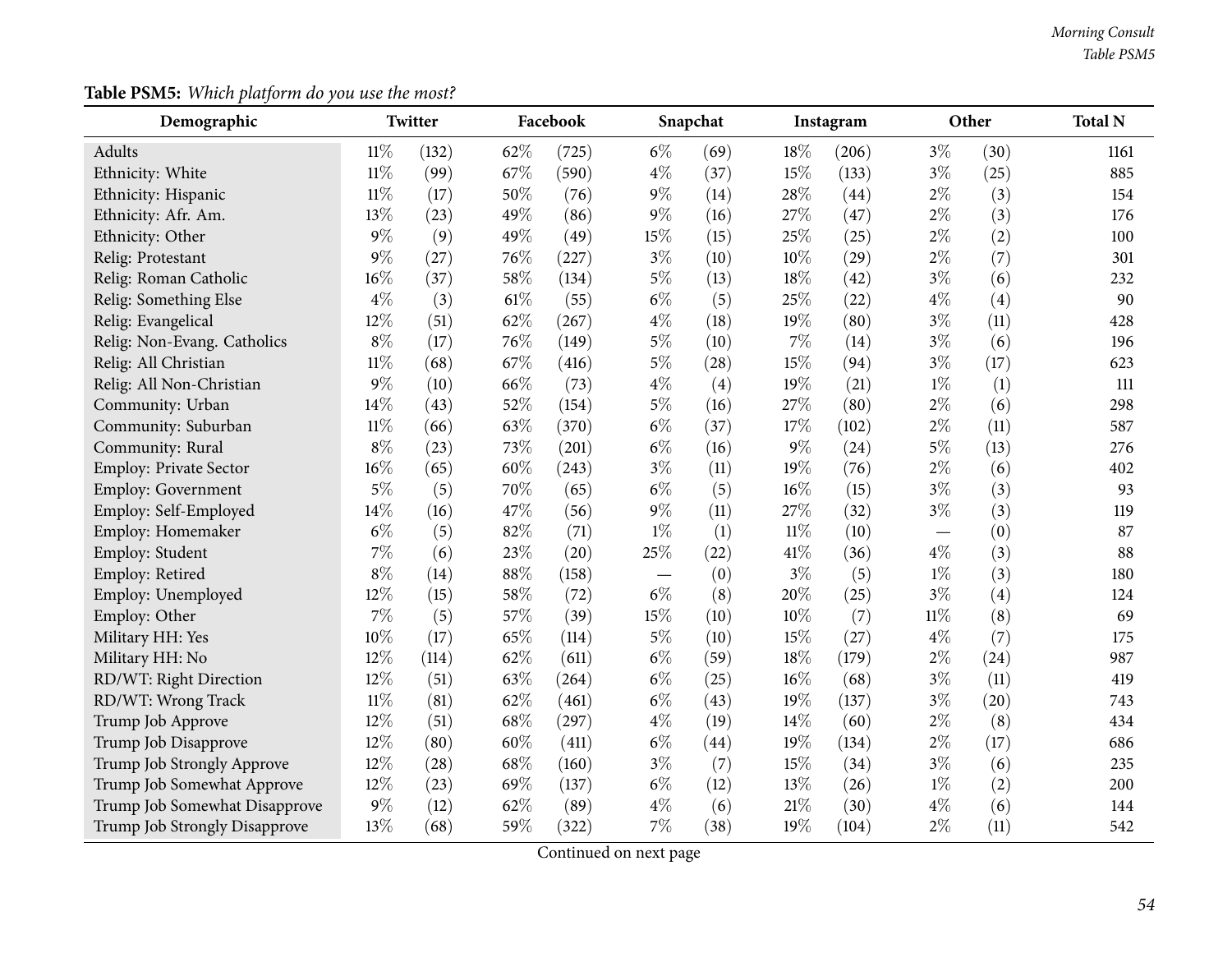### **Table PSM5:** *Which <sup>p</sup>latform do you use the most?*

| Demographic                          |        | Twitter |        | Facebook |        | Snapchat          |        | Instagram |        | Other | <b>Total N</b> |
|--------------------------------------|--------|---------|--------|----------|--------|-------------------|--------|-----------|--------|-------|----------------|
| Adults                               | $11\%$ | (132)   | $62\%$ | (725)    | $6\%$  | (69)              | $18\%$ | (206)     | $3\%$  | (30)  | 1161           |
| #1 Issue: Economy                    | 12\%   | (37)    | $61\%$ | (190)    | $4\%$  | (11)              | 21%    | (66)      | $2\%$  | (8)   | 312            |
| #1 Issue: Security                   | $11\%$ | (23)    | 70\%   | (146)    | $5\%$  | (11)              | $12\%$ | (25)      | $1\%$  | (3)   | 207            |
| #1 Issue: Health Care                | 15%    | (32)    | 64\%   | (138)    | $4\%$  | (9)               | $14\%$ | (31)      | $2\%$  | (5)   | 215            |
| #1 Issue: Medicare / Social Security | $5\%$  | (6)     | 82%    | (106)    | $4\%$  | (5)               | $5\%$  | (7)       | $5\%$  | (6)   | 131            |
| #1 Issue: Women's Issues             | 5%     | (3)     | 50%    | (32)     | $7\%$  | $\left( 4\right)$ | 37%    | (24)      | $1\%$  | (1)   | 65             |
| #1 Issue: Education                  | 10%    | (10)    | 54\%   | (56)     | 13\%   | (14)              | 22%    | (22)      | $1\%$  | (1)   | 103            |
| #1 Issue: Energy                     | 19%    | (14)    | 47%    | (36)     | $9\%$  | (7)               | 23\%   | (17)      | $2\%$  | (2)   | 76             |
| #1 Issue: Other                      | $11\%$ | (6)     | 39%    | (20)     | 15%    | (8)               | 25%    | (13)      | $10\%$ | (5)   | 52             |
| 2018 House Vote: Democrat            | 13\%   | (62)    | 62%    | (286)    | $4\%$  | (19)              | 18%    | (82)      | 3%     | (12)  | 461            |
| 2018 House Vote: Republican          | 13\%   | (48)    | 68\%   | (243)    | $4\%$  | (13)              | 12%    | (44)      | $2\%$  | (9)   | 357            |
| 2018 House Vote: Didnt Vote          | $6\%$  | (17)    | 56\%   | (166)    | $11\%$ | (32)              | 24\%   | (71)      | $3\%$  | (8)   | 294            |
| 2016 Vote: Hillary Clinton           | 13\%   | (50)    | 66\%   | (243)    | $4\%$  | (13)              | $16\%$ | (58)      | $2\%$  | (7)   | 370            |
| 2016 Vote: Donald Trump              | 12\%   | (46)    | 69%    | (255)    | $3\%$  | (10)              | 13%    | (50)      | $3\%$  | (10)  | 371            |
| 2016 Vote: Someone else              | $8\%$  | (7)     | 70\%   | (63)     | $5\%$  | (4)               | 13%    | (12)      | $4\%$  | (4)   | 90             |
| 2016 Vote: Didnt Vote                | $9\%$  | (29)    | 49%    | (163)    | $12\%$ | (41)              | 26\%   | (87)      | $3\%$  | (10)  | 329            |
| Voted in 2014: Yes                   | 12\%   | (86)    | 70\%   | (494)    | $3\%$  | (18)              | 13\%   | (89)      | $3\%$  | (18)  | 705            |
| Voted in 2014: No                    | 10%    | (46)    | $51\%$ | (231)    | $11\%$ | (50)              | 26\%   | (117)     | $3\%$  | (12)  | 457            |
| 2012 Vote: Barack Obama              | 13%    | (56)    | 68\%   | (305)    | $4\%$  | (17)              | 13%    | (60)      | $2\%$  | (11)  | 449            |
| 2012 Vote: Mitt Romney               | 13\%   | (34)    | 73\%   | (191)    | $1\%$  | (3)               | $11\%$ | (28)      | $3\%$  | (8)   | 264            |
| 2012 Vote: Didn't Vote               | $9\%$  | (38)    | 48\%   | (197)    | 12\%   | (48)              | 28\%   | (116)     | $2\%$  | (10)  | 409            |
| 4-Region: Northeast                  | 13%    | (27)    | 63%    | (137)    | $3\%$  | (7)               | 20%    | (44)      | $1\%$  | (2)   | 218            |
| 4-Region: Midwest                    | $11\%$ | (27)    | 66\%   | (171)    | $9\%$  | (24)              | $11\%$ | (28)      | $3\%$  | (8)   | 259            |
| 4-Region: South                      | $9\%$  | (40)    | 64\%   | (289)    | $6\%$  | (25)              | $18\%$ | (82)      | $3\%$  | (14)  | 450            |
| 4-Region: West                       | 15%    | (36)    | 55%    | (129)    | $5\%$  | (12)              | 22%    | (52)      | $3\%$  | (6)   | 235            |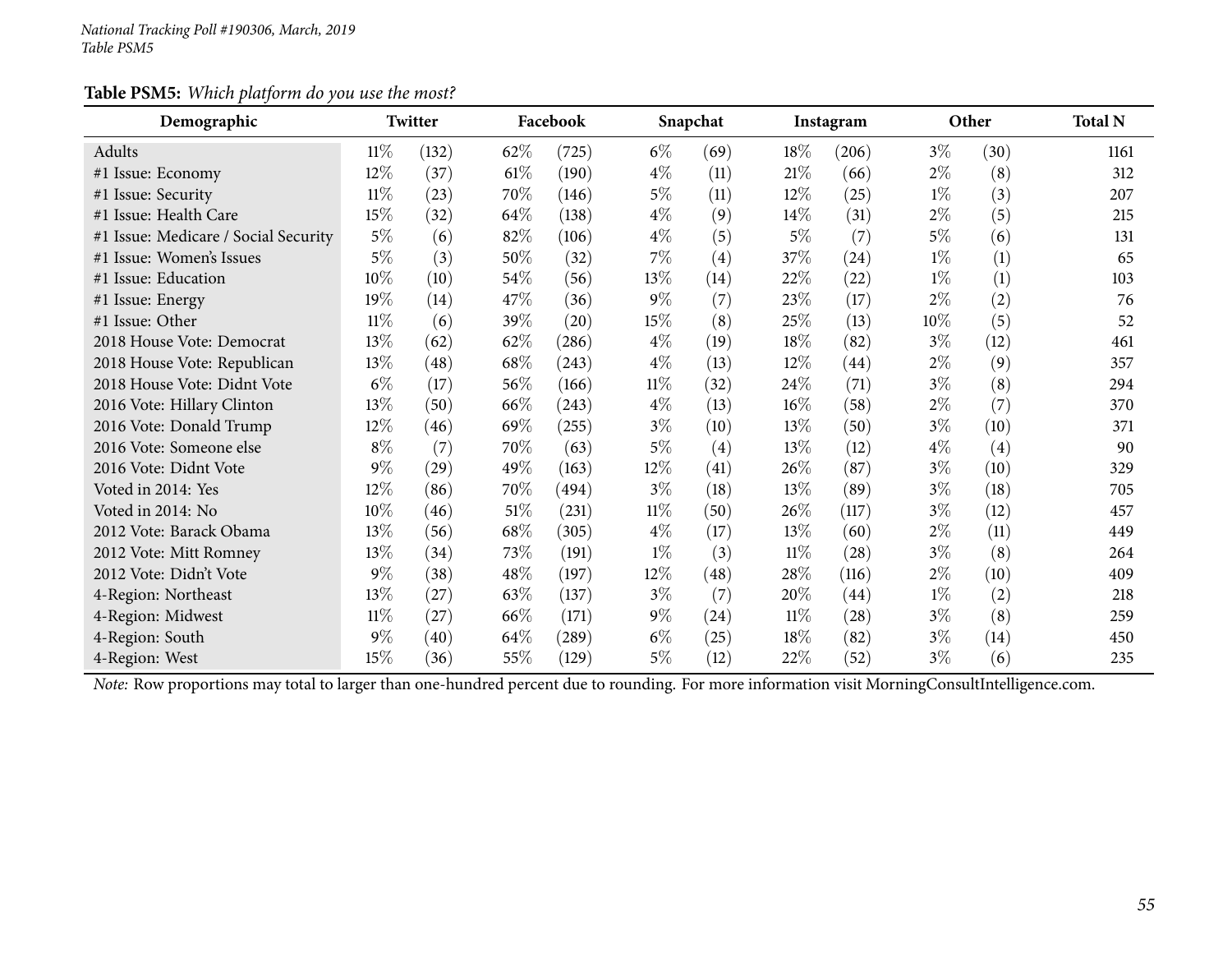|                          |      |         |        |          |        |          |        |           |        | Don't know/ |                |
|--------------------------|------|---------|--------|----------|--------|----------|--------|-----------|--------|-------------|----------------|
| Demographic              |      | Twitter |        | Facebook |        | Snapchat |        | Instagram |        | no opinion  | <b>Total N</b> |
| Adults                   | 23%  | (270)   | 27\%   | (313)    | 16%    | (187)    | 22%    | (255)     | 12%    | (136)       | 1161           |
| Gender: Male             | 22%  | (114)   | 32%    | (168)    | 13%    | (69)     | $21\%$ | (111)     | 12%    | (61)        | 523            |
| Gender: Female           | 24%  | (156)   | 23%    | (145)    | 18%    | (117)    | 23%    | (144)     | 12%    | (76)        | 638            |
| Age: 18-29               | 15%  | (45)    | 34%    | (101)    | 23%    | (70)     | 20%    | (58)      | $9\%$  | (25)        | 300            |
| Age: 30-44               | 23%  | (82)    | 29%    | (102)    | 19%    | (67)     | 20%    | (72)      | $9\%$  | (33)        | 357            |
| Age: 45-54               | 22%  | (45)    | 26%    | (52)     | 16%    | (33)     | 22%    | (44)      | 15%    | (29)        | 203            |
| Age: 55-64               | 29%  | (49)    | $21\%$ | (35)     | $8\%$  | (13)     | 29%    | (48)      | 13%    | (21)        | 166            |
| Age: 65+                 | 37%  | (50)    | $17\%$ | (23)     | $3\%$  | (4)      | 24%    | (33)      | 20%    | (27)        | 136            |
| Generation Z: 18-21      | 18%  | (23)    | 31%    | (39)     | 20%    | (24)     | 22%    | (28)      | $8\%$  | (10)        | 123            |
| Millennial: Age 22-37    | 19%  | (74)    | 32%    | (124)    | 22%    | (87)     | 19%    | (74)      | $9\%$  | (34)        | 393            |
| Generation X: Age 38-53  | 22\% | (72)    | 27%    | (87)     | 18%    | (57)     | 21%    | (66)      | 12%    | (39)        | 322            |
| Boomers: Age 54-72       | 30%  | (91)    | 20%    | (60)     | $6\%$  | (17)     | 28%    | (83)      | 16%    | (49)        | 300            |
| PID: Dem (no lean)       | 25%  | (112)   | 22%    | (99)     | 16%    | (70)     | 24%    | (104)     | 13%    | (57)        | 441            |
| PID: Ind (no lean)       | 20%  | (74)    | $31\%$ | (112)    | 18%    | (67)     | 21%    | (78)      | 10%    | (36)        | 367            |
| PID: Rep (no lean)       | 24%  | (85)    | 29%    | (102)    | 14%    | (49)     | 21%    | (74)      | $12\%$ | (44)        | 353            |
| PID/Gender: Dem Men      | 27%  | (48)    | 25%    | (45)     | 13%    | (23)     | 23%    | (42)      | $12\%$ | (21)        | 179            |
| PID/Gender: Dem Women    | 24%  | (64)    | 21%    | (54)     | 18%    | (47)     | 24\%   | (62)      | 13%    | (35)        | 262            |
| PID/Gender: Ind Men      | 18%  | (28)    | 34%    | (54)     | 17%    | (27)     | 23%    | (36)      | $8\%$  | (13)        | 158            |
| PID/Gender: Ind Women    | 22%  | (46)    | 28%    | (58)     | 19%    | (40)     | 20%    | (42)      | $11\%$ | (23)        | 209            |
| PID/Gender: Rep Men      | 20%  | (38)    | 37%    | (69)     | 10%    | (19)     | 18%    | (33)      | 14\%   | (27)        | 186            |
| PID/Gender: Rep Women    | 28%  | (47)    | 19%    | (32)     | 18%    | (30)     | 24%    | (41)      | $10\%$ | (17)        | 167            |
| Ideo: Liberal (1-3)      | 24%  | (103)   | 26\%   | (113)    | 18%    | (76)     | $21\%$ | (92)      | $11\%$ | (50)        | 434            |
| Ideo: Moderate (4)       | 24%  | (60)    | 28%    | (71)     | 15%    | (37)     | 21%    | (53)      | 12%    | (30)        | 251            |
| Ideo: Conservative (5-7) | 24%  | (90)    | 28\%   | (102)    | 14%    | (50)     | 23%    | (83)      | $12\%$ | (44)        | 369            |
| Educ: $<$ College        | 22%  | (152)   | $28\%$ | (193)    | 16%    | (112)    | 22%    | (156)     | $12\%$ | (83)        | 696            |
| Educ: Bachelors degree   | 24%  | (73)    | 27\%   | (82)     | $16\%$ | (48)     | 23%    | (72)      | $10\%$ | (31)        | 307            |
| Educ: Post-grad          | 29%  | (45)    | 24%    | (38)     | 17%    | (26)     | 17%    | (27)      | 14%    | (22)        | 159            |

Table PSM6: If you had to give up using one of the following platforms, which would you choose?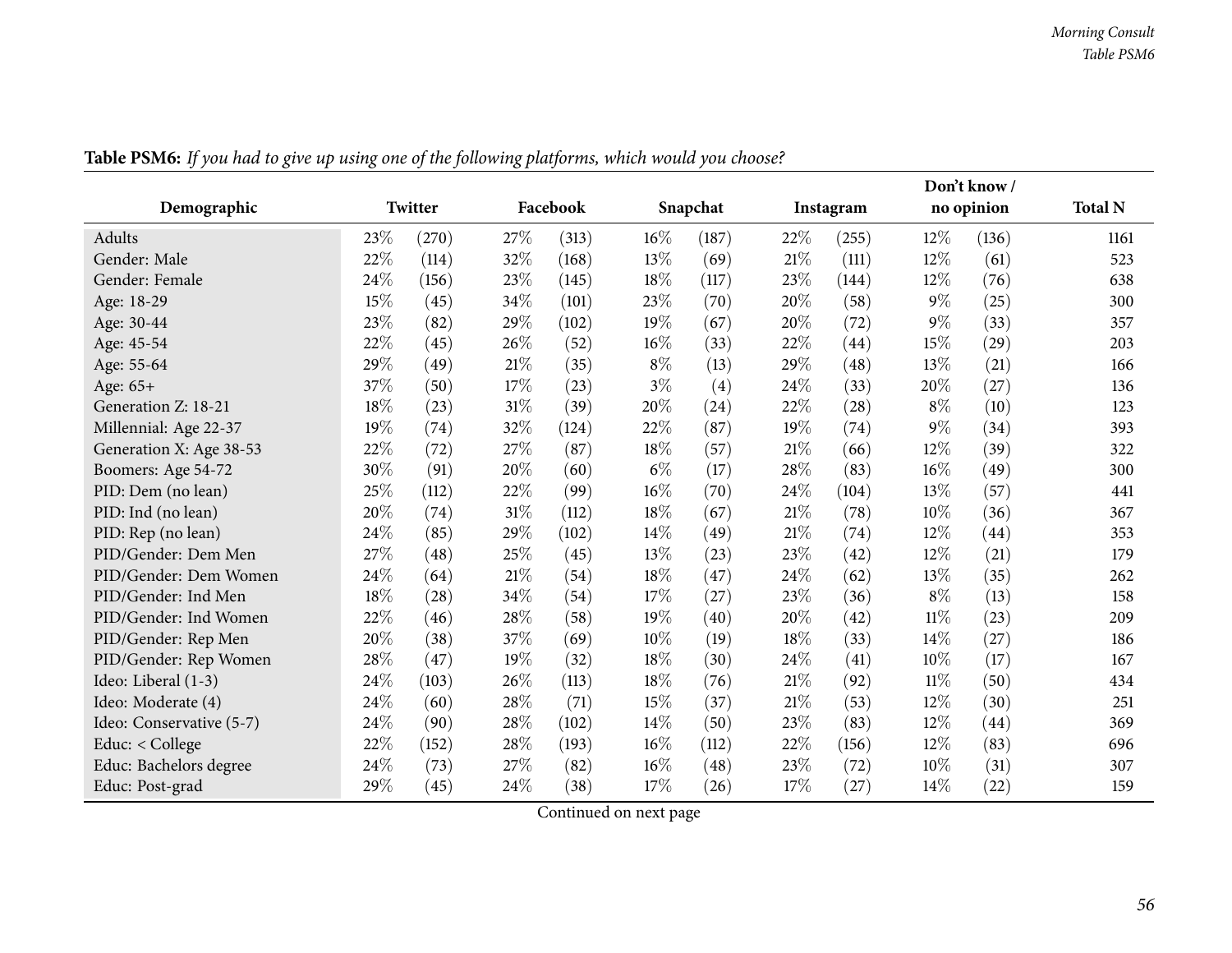# Table PSM6: If you had to give up using one of the following platforms, which would you choose?

|                             |     |         |        |          |        |          |        |           |        | Don't know/ |                |
|-----------------------------|-----|---------|--------|----------|--------|----------|--------|-----------|--------|-------------|----------------|
| Demographic                 |     | Twitter |        | Facebook |        | Snapchat |        | Instagram |        | no opinion  | <b>Total N</b> |
| Adults                      | 23% | (270)   | 27%    | (313)    | $16\%$ | (187)    | 22%    | (255)     | 12%    | (136)       | 1161           |
| Income: Under 50k           | 22% | (128)   | $27\%$ | (159)    | 17%    | (99)     | 23%    | (134)     | 12%    | (74)        | 594            |
| Income: 50k-100k            | 25% | (97)    | 27%    | (108)    | 15%    | (59)     | 22%    | (86)      | $11\%$ | (43)        | 392            |
| Income: 100k+               | 26% | (45)    | 27%    | (47)     | 16%    | (29)     | 20%    | (35)      | $11\%$ | (20)        | 176            |
| Ethnicity: White            | 24% | (209)   | 26%    | (230)    | 16%    | (142)    | 23%    | (199)     | 12%    | (104)       | 885            |
| Ethnicity: Hispanic         | 23% | (36)    | 27%    | (42)     | 20%    | (30)     | 16%    | (24)      | 14%    | (22)        | 154            |
| Ethnicity: Afr. Am.         | 24% | (42)    | 29%    | (51)     | 17%    | (30)     | 19%    | (34)      | $11\%$ | (19)        | 176            |
| Ethnicity: Other            | 19% | (19)    | $31\%$ | (32)     | 14%    | (14)     | 22%    | (22)      | 13%    | (13)        | 100            |
| Relig: Protestant           | 27% | (80)    | 22%    | (67)     | 12%    | (37)     | 25%    | (75)      | 14%    | (42)        | 301            |
| Relig: Roman Catholic       | 25% | (57)    | 28\%   | (65)     | 14%    | (32)     | 18%    | (41)      | 16%    | (37)        | 232            |
| Relig: Something Else       | 26% | (23)    | 29%    | (26)     | $11\%$ | (10)     | 19%    | (17)      | $16\%$ | (14)        | 90             |
| Relig: Evangelical          | 25% | (107)   | 26%    | (112)    | 13%    | (56)     | 20%    | (83)      | 16%    | (69)        | 428            |
| Relig: Non-Evang. Catholics | 28% | (54)    | 23%    | (45)     | 12%    | (23)     | 25%    | (50)      | 12%    | (24)        | 196            |
| Relig: All Christian        | 26% | (161)   | $25\%$ | (157)    | 13%    | (79)     | $21\%$ | (133)     | 15%    | (93)        | 623            |
| Relig: All Non-Christian    | 19% | (21)    | 34%    | (38)     | 22%    | (24)     | 18%    | (20)      | 7%     | (7)         | 111            |
| Community: Urban            | 23% | (68)    | 30%    | (91)     | 16%    | (48)     | 17%    | (52)      | 13%    | (40)        | 298            |
| Community: Suburban         | 24% | (141)   | 28\%   | (166)    | 15%    | (89)     | 24%    | (138)     | $9\%$  | (53)        | 587            |
| Community: Rural            | 22% | (62)    | 20%    | (56)     | 18%    | (49)     | 24%    | (65)      | 16%    | (44)        | 276            |
| Employ: Private Sector      | 23% | (94)    | 32%    | (129)    | 17%    | (69)     | 17%    | (70)      | 10%    | (41)        | 402            |
| Employ: Government          | 23% | (22)    | 23%    | (22)     | 26%    | (24)     | $18\%$ | (17)      | $10\%$ | (9)         | 93             |
| Employ: Self-Employed       | 22% | (26)    | 31%    | (36)     | $11\%$ | (13)     | 23%    | (27)      | 14%    | (16)        | 119            |
| Employ: Homemaker           | 22% | (19)    | 16%    | (14)     | 20%    | (17)     | 28\%   | (24)      | 14%    | (12)        | 87             |
| Employ: Student             | 16% | (14)    | 35%    | (31)     | 23%    | (20)     | $17\%$ | (15)      | $10\%$ | (8)         | 88             |
| Employ: Retired             | 36% | (64)    | $18\%$ | (31)     | $5\%$  | (8)      | 31%    | (55)      | 12%    | (21)        | 180            |
| Employ: Unemployed          | 18% | (23)    | 32%    | (39)     | 20%    | (25)     | 19%    | (24)      | $11\%$ | (14)        | 124            |
| Employ: Other               | 14% | (9)     | 15%    | (10)     | 16%    | (11)     | 33%    | (23)      | 22%    | (15)        | 69             |
| Military HH: Yes            | 25% | (43)    | 25%    | (43)     | 14%    | (24)     | 19%    | (33)      | 18%    | (31)        | 175            |
| Military HH: No             | 23% | (227)   | 27%    | (270)    | 16%    | (163)    | 23%    | (222)     | $11\%$ | (105)       | 987            |
| RD/WT: Right Direction      | 22% | (93)    | 30%    | (125)    | 15%    | (64)     | 22%    | (92)      | $11\%$ | (45)        | 419            |
| RD/WT: Wrong Track          | 24% | (177)   | 25%    | (188)    | 17%    | (123)    | 22%    | (163)     | 12%    | (92)        | 743            |
| Trump Job Approve           | 24% | (106)   | 27%    | (118)    | 14%    | (63)     | 23%    | (98)      | $11\%$ | (49)        | 434            |
| Trump Job Disapprove        | 24% | (162)   | 27%    | (182)    | 17%    | (117)    | 22%    | (148)     | $11\%$ | (77)        | 686            |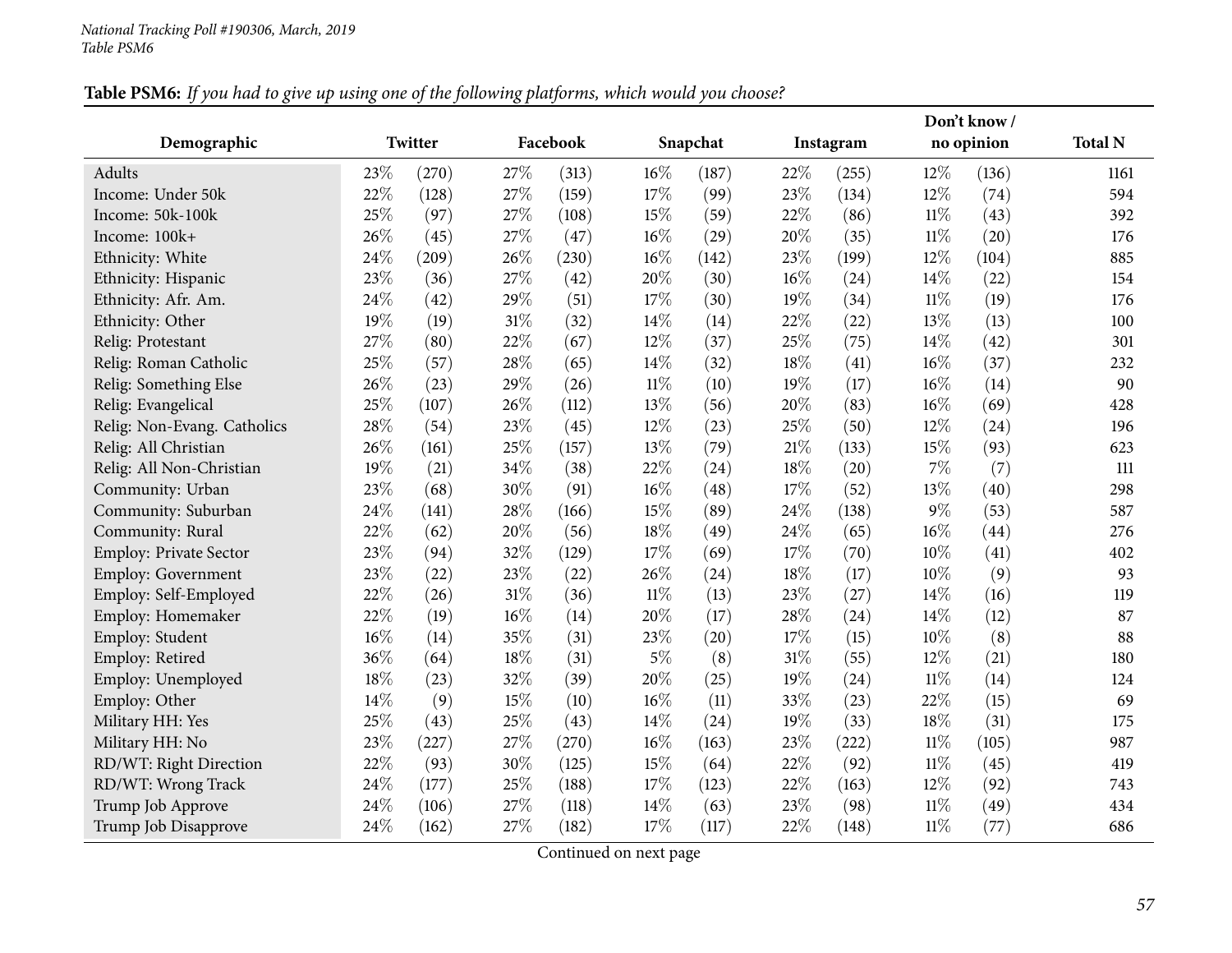| Demographic                          |      | Twitter |     | Facebook |       | Snapchat |      | Instagram |        | no opinion | <b>Total N</b> |
|--------------------------------------|------|---------|-----|----------|-------|----------|------|-----------|--------|------------|----------------|
| <b>Adults</b>                        | 23%  | (270)   | 27% | (313)    | 16%   | (187)    | 22%  | (255)     | 12%    | (136)      | 1161           |
| Trump Job Strongly Approve           | 23%  | (53)    | 29% | (68)     | 13%   | (30)     | 23\% | (55)      | 12%    | (28)       | 235            |
| Trump Job Somewhat Approve           | 26%  | (52)    | 25% | (50)     | 16%   | (33)     | 22%  | (44)      | $11\%$ | (21)       | 200            |
| Trump Job Somewhat Disapprove        | 23%  | (32)    | 27% | (39)     | 18%   | (26)     | 20%  | (28)      | 13%    | (18)       | 144            |
| Trump Job Strongly Disapprove        | 24%  | (129)   | 26% | (143)    | 17%   | (92)     | 22%  | (119)     | $11\%$ | (59)       | 542            |
| #1 Issue: Economy                    | 24%  | (74)    | 27% | (85)     | 18%   | (57)     | 20%  | (63)      | 10%    | (31)       | 312            |
| #1 Issue: Security                   | 26%  | (53)    | 27% | (56)     | 12%   | (24)     | 25\% | (52)      | 11%    | (22)       | 207            |
| #1 Issue: Health Care                | 22%  | (47)    | 28% | (61)     | 16%   | (35)     | 23\% | (49)      | $11\%$ | (24)       | 215            |
| #1 Issue: Medicare / Social Security | 34%  | (44)    | 18% | (24)     | 9%    | (11)     | 21%  | (28)      | 18%    | (24)       | 131            |
| #1 Issue: Women's Issues             | 20%  | (13)    | 33% | (22)     | 22%   | (15)     | 10%  | (7)       | 14%    | (9)        | 65             |
| #1 Issue: Education                  | 18%  | (19)    | 24% | (25)     | 23%   | (23)     | 25%  | (26)      | 10%    | (10)       | 103            |
| #1 Issue: Energy                     | 17%  | (13)    | 31% | (24)     | 21%   | (16)     | 24%  | (18)      | 7%     | (5)        | 76             |
| #1 Issue: Other                      | 13%  | (7)     | 34% | (18)     | $9\%$ | (5)      | 23\% | (12)      | 21%    | (11)       | 52             |
| 2018 House Vote: Democrat            | 26%  | (119)   | 25% | (113)    | 15%   | (69)     | 24%  | (110)     | $11\%$ | (50)       | 461            |
| 2018 House Vote: Republican          | 25%  | (88)    | 29% | (105)    | 16%   | (56)     | 20%  | (71)      | 10%    | (37)       | 357            |
| 2018 House Vote: Didnt Vote          | 18%  | (53)    | 29% | (84)     | 18%   | (54)     | 23%  | (68)      | 12%    | (36)       | 294            |
| 2016 Vote: Hillary Clinton           | 28%  | (104)   | 26% | (95)     | 13%   | (48)     | 21%  | (78)      | 12%    | (44)       | 370            |
| 2016 Vote: Donald Trump              | 22%  | (83)    | 28% | (104)    | 15%   | (55)     | 23%  | (84)      | 12%    | (44)       | 371            |
| 2016 Vote: Someone else              | 24\% | (22)    | 21% | (19)     | 18%   | (17)     | 26%  | (23)      | 11%    | (9)        | 90             |
| 2016 Vote: Didnt Vote                | 18%  | (60)    | 29% | (95)     | 20%   | (67)     | 21%  | (69)      | 12%    | (38)       | 329            |
| Voted in 2014: Yes                   | 26%  | (183)   | 25% | (177)    | 14%   | (98)     | 23%  | (162)     | 12%    | (84)       | 705            |
| Voted in 2014: No                    | 19%  | (88)    | 30% | (136)    | 19%   | (88)     | 20%  | (93)      | $11\%$ | (52)       | 457            |
| 2012 Vote: Barack Obama              | 29%  | (129)   | 25% | (111)    | 12%   | (53)     | 23%  | (104)     | 12%    | (52)       | 449            |
| 2012 Vote: Mitt Romney               | 25%  | (65)    | 29% | (77)     | 13%   | (35)     | 23\% | (62)      | 10%    | (25)       | 264            |
| 2012 Vote: Didn't Vote               | 17%  | (69)    | 29% | (118)    | 22%   | (92)     | 20%  | (81)      | 12%    | (49)       | 409            |
| 4-Region: Northeast                  | 24%  | (53)    | 30% | (66)     | 15%   | (32)     | 21%  | (46)      | 10%    | (22)       | 218            |
| 4-Region: Midwest                    | 24%  | (62)    | 25% | (65)     | 14%   | (36)     | 24\% | (62)      | 13%    | (34)       | 259            |
| 4-Region: South                      | 24%  | (106)   | 25% | (112)    | 20%   | (91)     | 20%  | (91)      | 11%    | (49)       | 450            |
| 4-Region: West                       | 21%  | (50)    | 30% | (70)     | 12%   | (28)     | 24%  | (56)      | 13%    | (31)       | 235            |

Table PSM6: If you had to give up using one of the following platforms, which would you choose?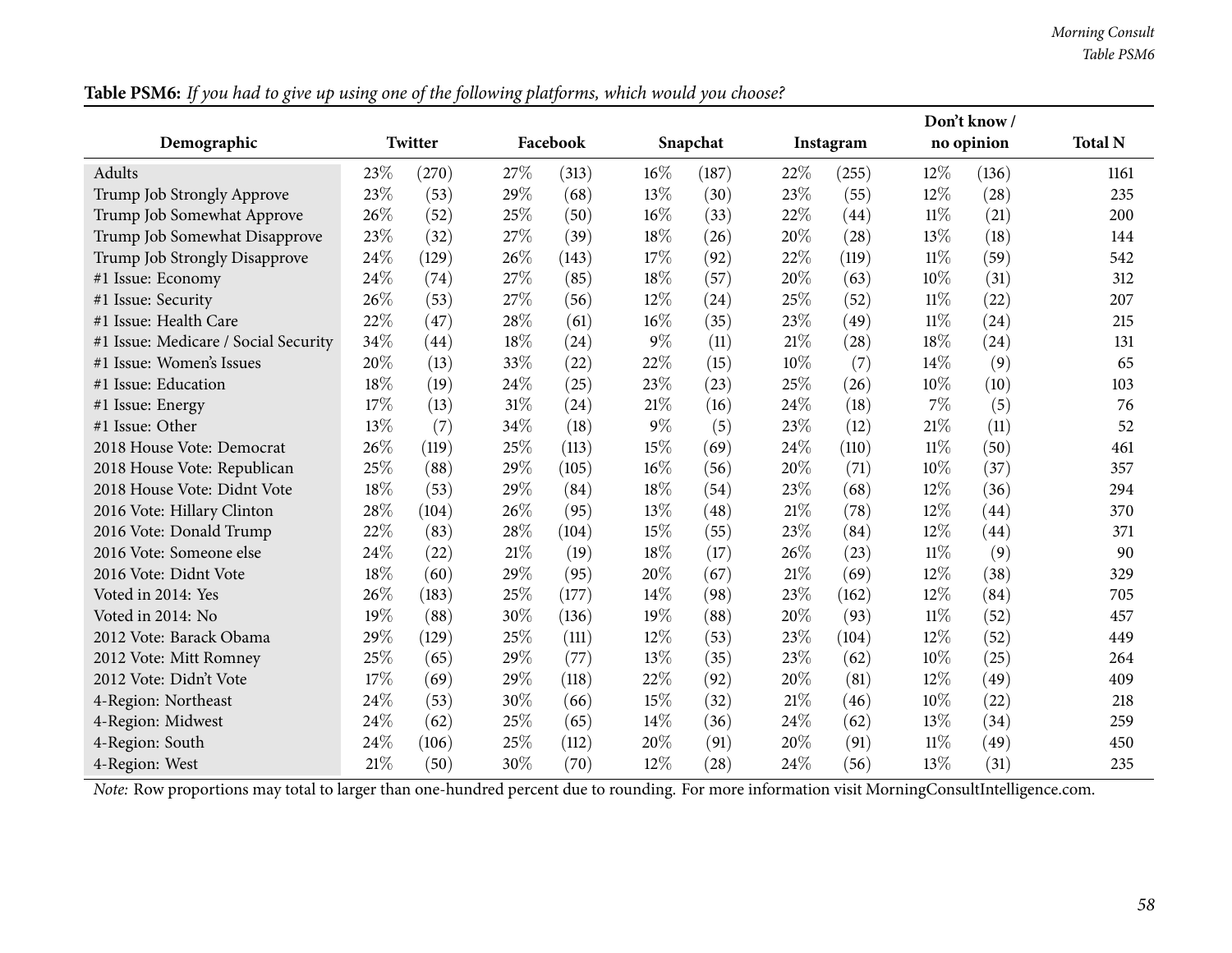## Table PSM7\_1: Would you ever pay to use any of the following social media platforms? *Twitter*

|                          |                                 |                 |        |            |        | No, probably |     | No, definitely |                   |     |                |
|--------------------------|---------------------------------|-----------------|--------|------------|--------|--------------|-----|----------------|-------------------|-----|----------------|
| Demographic              |                                 | Yes, definitely |        | Yes, maybe |        | not          |     | not            | Don't know        |     | <b>Total N</b> |
| Adults                   | $9\%$                           | (67)            | $9\%$  | (69)       | 22%    | (163)        | 58% | (426)          | $1\%$             | (8) | 733            |
| Gender: Male             | 12%                             | (46)            | 12%    | (47)       | 26%    | (98)         | 49% | (189)          | $1\%$             | (4) | 385            |
| Gender: Female           | $6\%$                           | (21)            | $6\%$  | (21)       | 19%    | (65)         | 68% | (237)          | $1\%$             | (3) | 347            |
| Age: 18-29               | 14%                             | (22)            | 13%    | (21)       | 26%    | (42)         | 46% | (73)           |                   | (0) | 157            |
| Age: 30-44               | 17%                             | (38)            | 10%    | (21)       | 20%    | (45)         | 53% | (116)          | $1\%$             | (1) | 222            |
| Age: 45-54               | $5\%$                           | (7)             | $3\%$  | (5)        | 22%    | (31)         | 66% | (93)           | $4\%$             | (6) | 141            |
| Age: 55-64               | $1\%$                           | (1)             | $13\%$ | (15)       | 22%    | (26)         | 64% | (78)           | $1\%$             | (1) | 121            |
| Age: 65+                 | $\hspace{0.1mm}-\hspace{0.1mm}$ | (0)             | $7\%$  | (6)        | 21%    | (19)         | 72% | (67)           | $\hspace{0.05cm}$ | (0) | 92             |
| Generation Z: 18-21      | $9\%$                           | (6)             | 14%    | (9)        | 25%    | (16)         | 51% | (32)           |                   | (0) | 63             |
| Millennial: Age 22-37    | 20%                             | (46)            | $11\%$ | (26)       | 25%    | (57)         | 44% | (100)          |                   | (0) | 229            |
| Generation X: Age 38-53  | 7%                              | (14)            | $5\%$  | (12)       | 19%    | (41)         | 66% | (142)          | $3\%$             | (7) | 216            |
| Boomers: Age 54-72       | $1\%$                           | (1)             | $10\%$ | (22)       | 22%    | (46)         | 67% | (140)          |                   | (1) | 210            |
| PID: Dem (no lean)       | $11\%$                          | (33)            | 12%    | (35)       | 21%    | (60)         | 55% | (157)          | $1\%$             | (2) | 287            |
| PID: Ind (no lean)       | $5\%$                           | (10)            | $6\%$  | (13)       | $21\%$ | (45)         | 67% | (143)          | $2\%$             | (3) | 214            |
| PID: Rep (no lean)       | $11\%$                          | (25)            | $9\%$  | (21)       | 25%    | (58)         | 54% | (126)          | $1\%$             | (2) | 232            |
| PID/Gender: Dem Men      | 15%                             | (19)            | $16\%$ | (20)       | $24\%$ | (30)         | 44% | (57)           | $2\%$             | (2) | 128            |
| PID/Gender: Dem Women    | $9\%$                           | (14)            | $9\%$  | (15)       | 18%    | (29)         | 63% | (101)          |                   | (0) | 159            |
| PID/Gender: Ind Men      | $8\%$                           | (9)             | $8\%$  | (9)        | 24\%   | (28)         | 60% | (71)           | $1\%$             | (1) | 117            |
| PID/Gender: Ind Women    | $1\%$                           | (1)             | $4\%$  | (4)        | $18\%$ | (17)         | 75% | (72)           | $3\%$             | (3) | 97             |
| PID/Gender: Rep Men      | 14%                             | (19)            | 13%    | (18)       | 29%    | (40)         | 44% | (62)           | $1\%$             | (1) | 140            |
| PID/Gender: Rep Women    | $6\%$                           | (5)             | $3\%$  | (3)        | 20%    | (18)         | 70% | (64)           | $1\%$             | (1) | 91             |
| Ideo: Liberal (1-3)      | $12\%$                          | (32)            | $11\%$ | (30)       | 21%    | (57)         | 57% | (158)          | $1\%$             | (2) | 280            |
| Ideo: Moderate (4)       | $8\%$                           | (12)            | 12%    | (19)       | 23%    | (37)         | 56% | (90)           | $2\%$             | (3) | 161            |
| Ideo: Conservative (5-7) | $8\%$                           | (21)            | $7\%$  | (18)       | 24%    | (60)         | 59% | (146)          | $1\%$             | (2) | 245            |
| Educ: < College          | $9\%$                           | (38)            | $9\%$  | (38)       | 23%    | (96)         | 58% | (242)          | $1\%$             | (6) | 420            |
| Educ: Bachelors degree   | $9\%$                           | (18)            | $11\%$ | (23)       | $21\%$ | (41)         | 58% | (115)          | $1\%$             | (2) | 199            |
| Educ: Post-grad          | 10%                             | (11)            | 7%     | (8)        | 23%    | (27)         | 60% | (68)           |                   | (0) | 115            |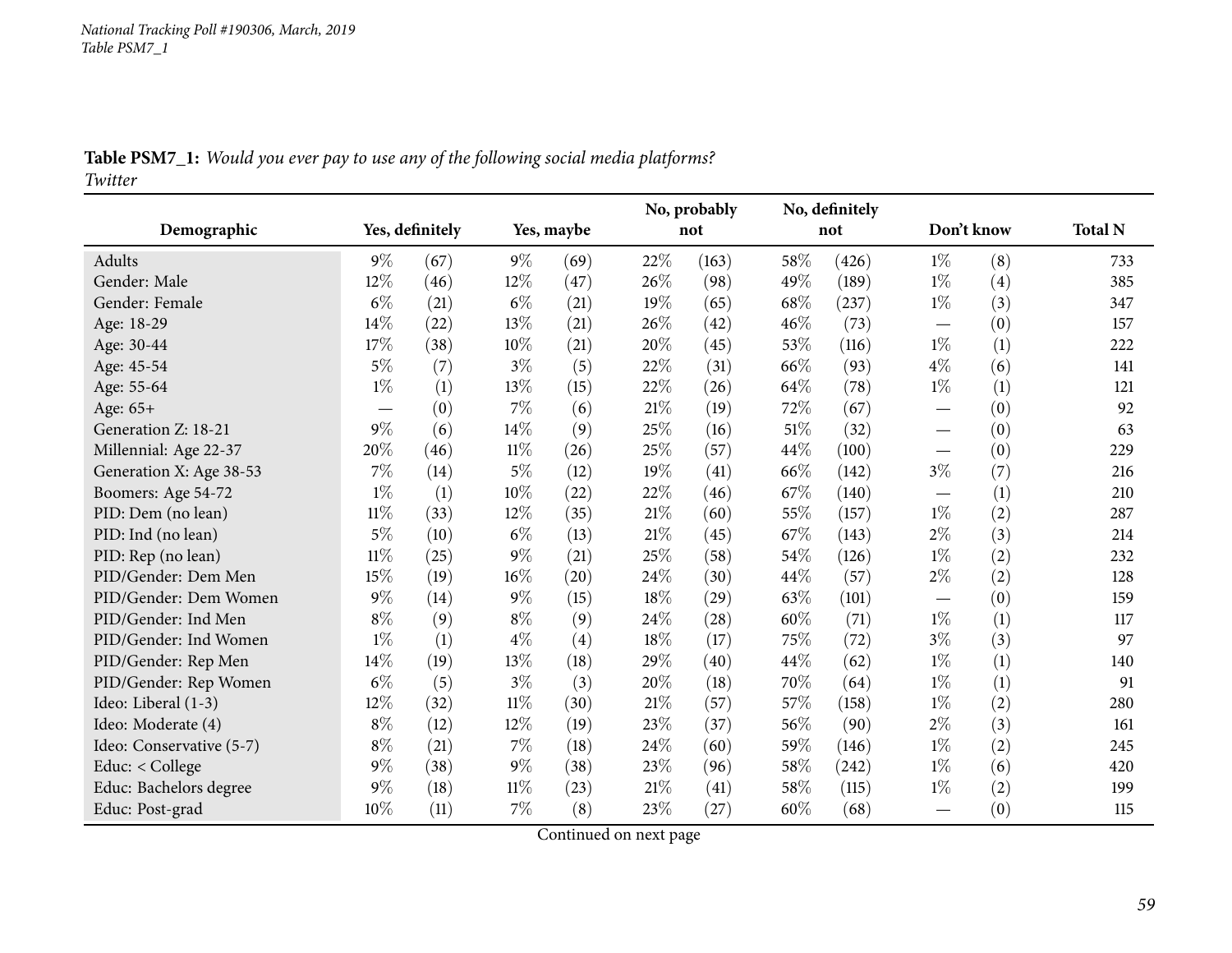Table PSM7\_1: Would you ever pay to use any of the following social media platforms? *Twitter*

|                               |        |                 |        |            |     | No, probably |      | No, definitely |                                  |     |                |
|-------------------------------|--------|-----------------|--------|------------|-----|--------------|------|----------------|----------------------------------|-----|----------------|
| Demographic                   |        | Yes, definitely |        | Yes, maybe |     | not          |      | not            | Don't know                       |     | <b>Total N</b> |
| Adults                        | $9\%$  | (67)            | $9\%$  | (69)       | 22% | (163)        | 58%  | (426)          | $1\%$                            | (8) | 733            |
| Income: Under 50k             | 10%    | (36)            | 10%    | (34)       | 20% | (69)         | 59%  | (204)          | $1\%$                            | (5) | 347            |
| Income: 50k-100k              | 10%    | (26)            | $8\%$  | (21)       | 24% | (64)         | 57%  | (150)          | $\overbrace{\phantom{12322111}}$ | (1) | 263            |
| Income: 100k+                 | $4\%$  | (5)             | $11\%$ | (13)       | 25% | (31)         | 58%  | (72)           | $1\%$                            | (2) | 123            |
| Ethnicity: White              | $6\%$  | (33)            | $9\%$  | (47)       | 21% | (118)        | 63%  | (348)          | $1\%$                            | (5) | 550            |
| Ethnicity: Hispanic           | 15%    | (16)            | 14%    | (14)       | 30% | (30)         | 41\% | (41)           |                                  | (0) | 101            |
| Ethnicity: Afr. Am.           | 20%    | (24)            | 13%    | (16)       | 24% | (28)         | 40%  | (48)           | $3\%$                            | (3) | 119            |
| Ethnicity: Other              | 17%    | (11)            | 9%     | (6)        | 26% | (16)         | 48%  | (31)           |                                  | (0) | 64             |
| Relig: Protestant             | 7%     | (14)            | 10%    | (19)       | 18% | (35)         | 64%  | (124)          |                                  | (0) | 193            |
| Relig: Roman Catholic         | 10%    | (16)            | $11\%$ | (19)       | 23% | (38)         | 54%  | (89)           | $2\%$                            | (3) | 165            |
| Relig: Evangelical            | 7%     | (19)            | $10\%$ | (27)       | 20% | (53)         | 61\% | (159)          | $\hspace{0.1mm}-\hspace{0.1mm}$  | (1) | 258            |
| Relig: Non-Evang. Catholics   | $9\%$  | (13)            | 10%    | (13)       | 22% | (30)         | 58%  | (81)           | $2\%$                            | (2) | 140            |
| Relig: All Christian          | $8\%$  | (32)            | 10%    | (40)       | 21% | (83)         | 60%  | (240)          | $1\%$                            | (3) | 399            |
| Relig: All Non-Christian      | 14%    | (10)            | $6\%$  | (4)        | 29% | (20)         | 47%  | (33)           | $4\%$                            | (2) | 71             |
| Community: Urban              | 17%    | (35)            | 12%    | (23)       | 26% | (52)         | 44%  | (88)           |                                  | (0) | 198            |
| Community: Suburban           | $6\%$  | (22)            | $9\%$  | (35)       | 21% | (75)         | 63%  | (232)          | $1\%$                            | (3) | 367            |
| Community: Rural              | $6\%$  | (10)            | $6\%$  | (11)       | 21% | (35)         | 63%  | (107)          | $3\%$                            | (5) | 168            |
| <b>Employ: Private Sector</b> | 14%    | (38)            | $9\%$  | (25)       | 22% | (60)         | 54%  | (148)          | $1\%$                            | (2) | 273            |
| <b>Employ: Government</b>     | $11\%$ | (7)             | $8\%$  | (5)        | 25% | (15)         | 54%  | (34)           | $2\%$                            | (1) | 62             |
| Employ: Self-Employed         | $6\%$  | (4)             | 7%     | (5)        | 24% | (17)         | 61\% | (43)           | $2\%$                            | (1) | 71             |
| Employ: Homemaker             | $11\%$ | (6)             | 7%     | (4)        | 20% | (11)         | 62%  | (34)           |                                  | (0) | 55             |
| Employ: Retired               | $2\%$  | (2)             | $11\%$ | (13)       | 16% | (20)         | 71%  | (86)           | $\overbrace{\phantom{12322111}}$ | (0) | 121            |
| Employ: Unemployed            | $11\%$ | (8)             | 13%    | (10)       | 17% | (13)         | 58%  | (44)           | $2\%$                            | (1) | 76             |
| Military HH: Yes              | $6\%$  | (8)             | $8\%$  | (10)       | 20% | (25)         | 64\% | (78)           | $2\%$                            | (2) | 123            |
| Military HH: No               | 10%    | (59)            | 10%    | (59)       | 23% | (138)        | 57%  | (348)          | $1\%$                            | (6) | 610            |
| RD/WT: Right Direction        | 14%    | (38)            | 9%     | (24)       | 21% | (60)         | 54%  | (151)          | $2\%$                            | (6) | 279            |
| RD/WT: Wrong Track            | $6\%$  | (29)            | 10%    | (45)       | 23% | (103)        | 61\% | (275)          |                                  | (2) | 454            |
| Trump Job Approve             | 10%    | (30)            | 10%    | (29)       | 24% | (70)         | 55%  | (161)          | $1\%$                            | (4) | 294            |
| Trump Job Disapprove          | $8\%$  | (36)            | 9%     | (37)       | 22% | (92)         | 61\% | (257)          | $1\%$                            | (3) | 424            |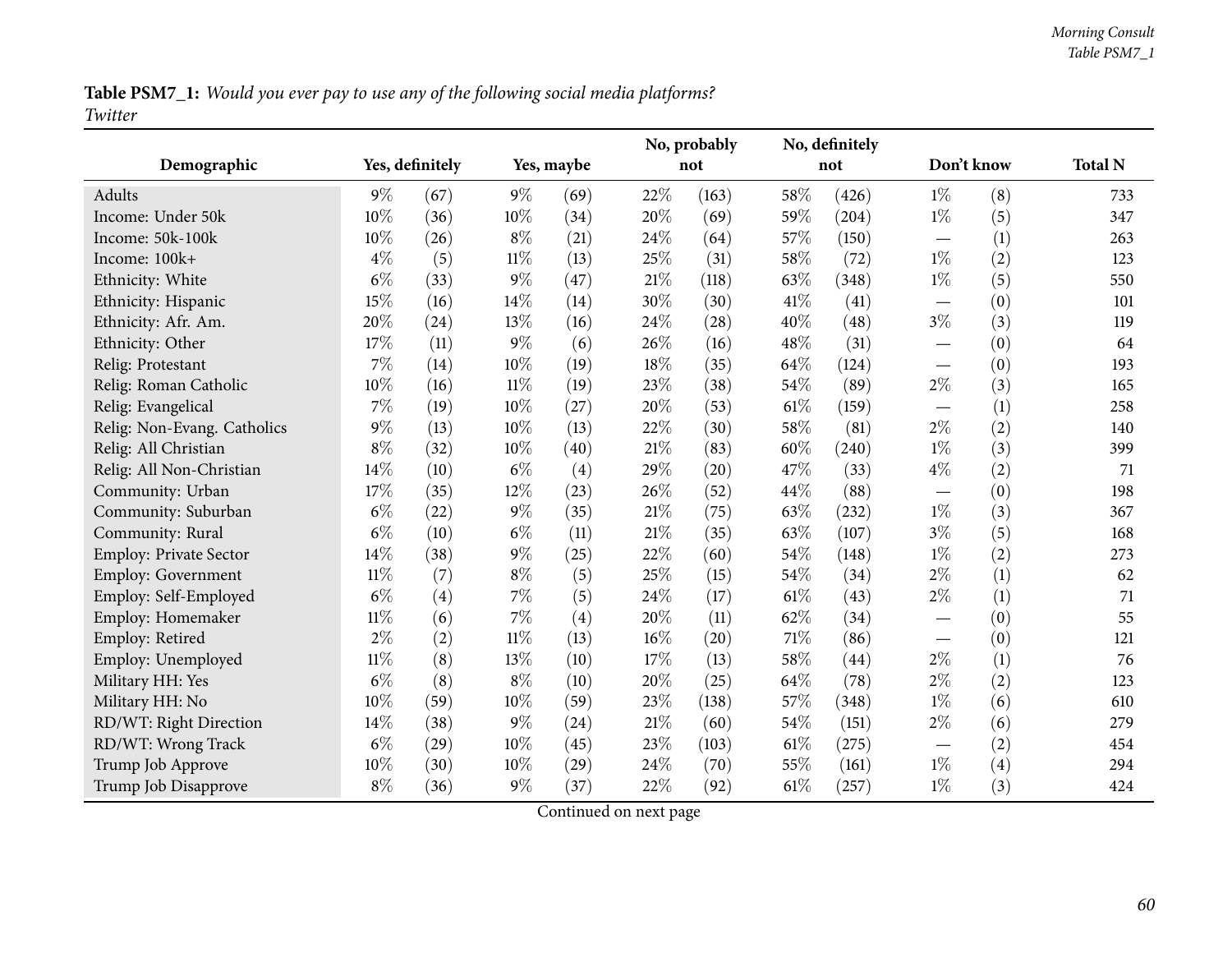#### Table PSM7\_1: Would you ever pay to use any of the following social media platforms? *Twitter*

|                                                                                                                                                |        |                 |        |            |        | No, probably |      | No, definitely |                                 |            |                |
|------------------------------------------------------------------------------------------------------------------------------------------------|--------|-----------------|--------|------------|--------|--------------|------|----------------|---------------------------------|------------|----------------|
| Demographic                                                                                                                                    |        | Yes, definitely |        | Yes, maybe |        | not          |      | not            |                                 | Don't know | <b>Total N</b> |
| Adults                                                                                                                                         | $9\%$  | (67)            | $9\%$  | (69)       | 22%    | (163)        | 58%  | (426)          | $1\%$                           | (8)        | 733            |
| Trump Job Strongly Approve                                                                                                                     | 16%    | (26)            | 10%    | (16)       | 17%    | (29)         | 55%  | (92)           | $2\%$                           | (4)        | 166            |
| Trump Job Somewhat Approve                                                                                                                     | $3\%$  | (4)             | 10%    | (13)       | 32%    | (41)         | 54%  | (69)           |                                 | (0)        | 127            |
| Trump Job Somewhat Disapprove                                                                                                                  | $11\%$ | (9)             | $9\%$  | (8)        | $21\%$ | (18)         | 57%  | (48)           | $3\%$                           | (2)        | 85             |
| Trump Job Strongly Disapprove                                                                                                                  | $8\%$  | (26)            | $9\%$  | (29)       | $22\%$ | (74)         | 62%  | (209)          | $\hspace{0.05cm}$               | (1)        | 340            |
| #1 Issue: Economy                                                                                                                              | $9\%$  | (17)            | 10%    | (19)       | 23\%   | (44)         | 57%  | (108)          | $1\%$                           | (1)        | 191            |
| #1 Issue: Security                                                                                                                             | $9\%$  | (12)            | 7%     | (11)       | 22%    | (32)         | 61\% | (88)           | $1\%$                           | (2)        | 146            |
| #1 Issue: Health Care                                                                                                                          | $9\%$  | (14)            | $10\%$ | (15)       | 23\%   | (34)         | 57%  | (83)           | $\hspace{0.05cm}$               | (0)        | 147            |
| #1 Issue: Medicare / Social Security                                                                                                           | $6\%$  | (5)             | 7%     | (6)        | 24%    | (21)         | 61\% | (54)           | $2\%$                           | (2)        | 89             |
| #1 Issue: Education                                                                                                                            | 13%    | (7)             | 15%    | (8)        | 22%    | (12)         | 49%  | (27)           | $2\%$                           | (1)        | 55             |
| 2018 House Vote: Democrat                                                                                                                      | 12%    | (38)            | $11\%$ | (34)       | 22%    | (69)         | 55%  | (175)          | $1\%$                           | (2)        | 318            |
| 2018 House Vote: Republican                                                                                                                    | $8\%$  | (21)            | 10%    | (24)       | $23\%$ | (58)         | 58%  | (147)          |                                 | (1)        | 251            |
| 2018 House Vote: Didnt Vote                                                                                                                    | $4\%$  | (5)             | 7%     | (9)        | $24\%$ | (31)         | 61\% | (79)           | $3\%$                           | (4)        | 128            |
| 2016 Vote: Hillary Clinton                                                                                                                     | 12%    | (31)            | $11\%$ | (28)       | 23\%   | (59)         | 55%  | (142)          | $\hspace{0.05cm}$               | (0)        | 260            |
| 2016 Vote: Donald Trump                                                                                                                        | 10%    | (25)            | 10%    | (24)       | 22%    | (55)         | 57%  | (142)          | $1\%$                           | (3)        | 250            |
| 2016 Vote: Someone else                                                                                                                        | $5\%$  | (3)             | $3\%$  | (2)        | 26%    | (18)         | 63%  | (44)           | $3\%$                           | (2)        | 70             |
| 2016 Vote: Didnt Vote                                                                                                                          | $5\%$  | (8)             | $9\%$  | (14)       | 20%    | (30)         | 64%  | (98)           | $2\%$                           | (2)        | 152            |
| Voted in 2014: Yes                                                                                                                             | 10%    | (48)            | $9\%$  | (45)       | 23%    | (115)        | 57%  | (282)          | $1\%$                           | (3)        | 492            |
| Voted in 2014: No                                                                                                                              | $8\%$  | (20)            | 10%    | (24)       | 20%    | (48)         | 60%  | (144)          | $2\%$                           | (5)        | 241            |
| 2012 Vote: Barack Obama                                                                                                                        | 7%     | (23)            | $9\%$  | (30)       | 27%    | (86)         | 56%  | (181)          | $1\%$                           | (2)        | 322            |
| 2012 Vote: Mitt Romney                                                                                                                         | $11\%$ | (20)            | $9\%$  | (16)       | 17%    | (31)         | 61\% | (109)          | $1\%$                           | (2)        | 178            |
| 2012 Vote: Didn't Vote                                                                                                                         | $11\%$ | (22)            | $11\%$ | (22)       | $17\%$ | (35)         | 59%  | (117)          | $2\%$                           | (4)        | 201            |
| 4-Region: Northeast                                                                                                                            | 10%    | (15)            | 14%    | (20)       | 26%    | (37)         | 49%  | (70)           | $1\%$                           | (1)        | 143            |
| 4-Region: Midwest                                                                                                                              | $5\%$  | (8)             | $6\%$  | (10)       | 25%    | (42)         | 63%  | (108)          | $2\%$                           | (3)        | 171            |
| 4-Region: South                                                                                                                                | 10%    | (28)            | $9\%$  | (25)       | 21\%   | (55)         | 58%  | (156)          | $1\%$                           | (4)        | 267            |
| 4-Region: West                                                                                                                                 | $11\%$ | (16)            | $9\%$  | (14)       | 19%    | (29)         | 61\% | (92)           | $\hspace{0.1mm}-\hspace{0.1mm}$ | (0)        | 152            |
| Note: Row proportions may total to larger than one-hundred percent due to rounding. For more information visit MorningConsultIntelligence.com. |        |                 |        |            |        |              |      |                |                                 |            |                |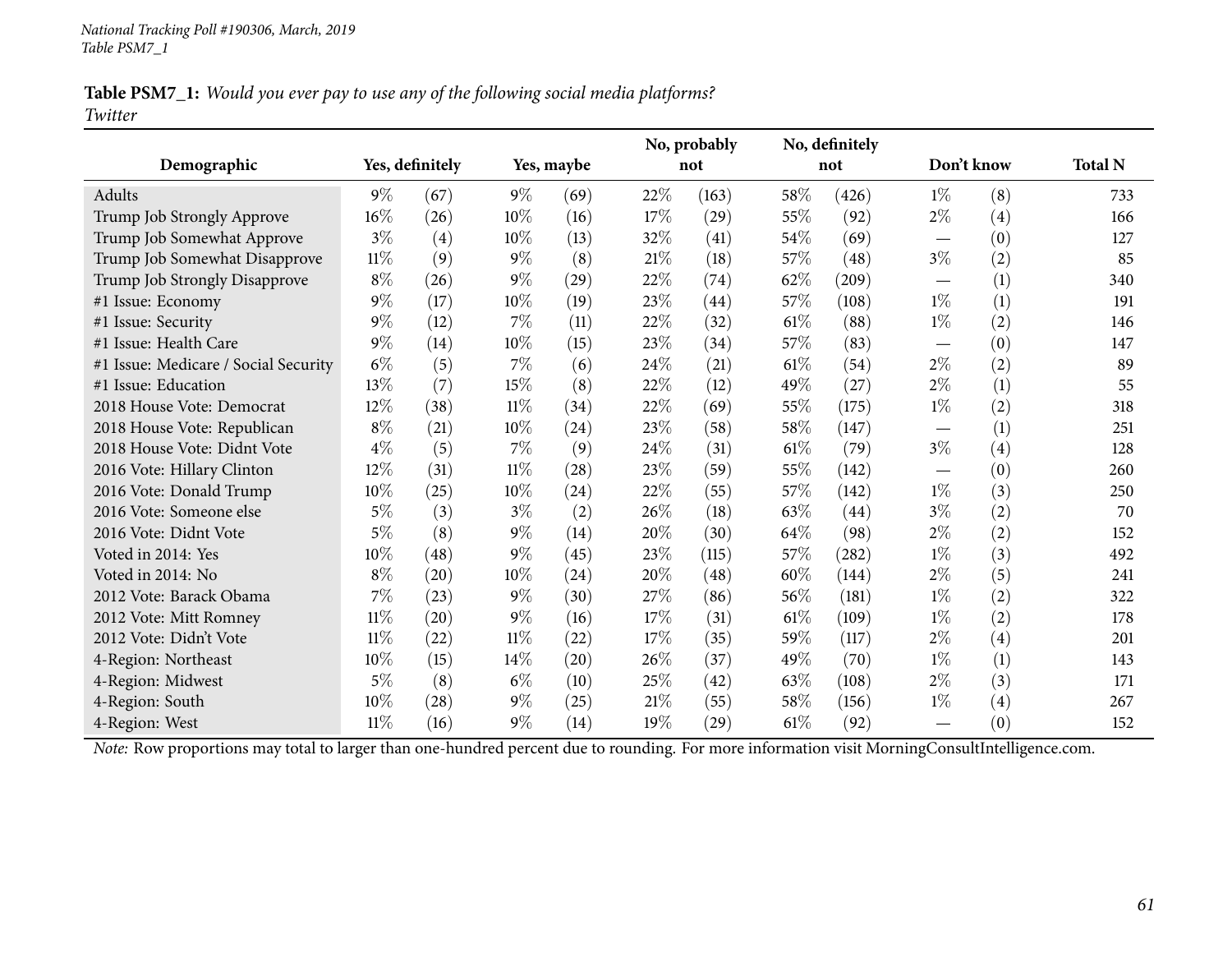|                          |        |                 |        |            |      | No, probably |        | No, definitely |                          |            |                |
|--------------------------|--------|-----------------|--------|------------|------|--------------|--------|----------------|--------------------------|------------|----------------|
| Demographic              |        | Yes, definitely |        | Yes, maybe |      | not          |        | not            |                          | Don't know | <b>Total N</b> |
| <b>Adults</b>            | 7%     | (114)           | 10%    | (158)      | 23\% | (380)        | 59%    | (957)          | $2\%$                    | (27)       | 1636           |
| Gender: Male             | $9\%$  | (65)            | $11\%$ | (79)       | 21\% | (153)        | 56%    | (403)          | $2\%$                    | (13)       | 713            |
| Gender: Female           | $5\%$  | (49)            | $8\%$  | (78)       | 25%  | (227)        | 60%    | (554)          | $2\%$                    | (14)       | 923            |
| Age: 18-29               | 10%    | (28)            | 14\%   | (38)       | 20%  | (52)         | 55%    | (146)          | $\overline{\phantom{m}}$ | (1)        | 265            |
| Age: 30-44               | $11\%$ | (48)            | 10%    | (42)       | 20%  | (85)         | 58%    | (252)          | $2\%$                    | (10)       | 437            |
| Age: 45-54               | $4\%$  | (13)            | 10%    | (30)       | 22%  | (65)         | 61\%   | (175)          | $2\%$                    | (6)        | 289            |
| Age: 55-64               | $6\%$  | (17)            | $9\%$  | (26)       | 26%  | (82)         | 57%    | (177)          | $2\%$                    | (6)        | 308            |
| Age: 65+                 | $2\%$  | (8)             | $6\%$  | (21)       | 28%  | (96)         | $61\%$ | (206)          | $2\%$                    | (5)        | 337            |
| Generation Z: 18-21      | $9\%$  | (7)             | $9\%$  | (7)        | 29%  | (24)         | 54%    | (45)           |                          | (0)        | 83             |
| Millennial: Age 22-37    | 12%    | (52)            | 13%    | (59)       | 19%  | (84)         | 54%    | (236)          | $1\%$                    | (5)        | 435            |
| Generation X: Age 38-53  | 7%     | (29)            | 10%    | (43)       | 18%  | (81)         | 63%    | (276)          | $2\%$                    | (11)       | 439            |
| Boomers: Age 54-72       | $4\%$  | (26)            | $8\%$  | (46)       | 28%  | (171)        | $58\%$ | (352)          | $1\%$                    | (9)        | 603            |
| PID: Dem (no lean)       | $9\%$  | (53)            | 10%    | (60)       | 26%  | (156)        | 53%    | (312)          | $2\%$                    | (9)        | 590            |
| PID: Ind (no lean)       | $4\%$  | (18)            | 9%     | (45)       | 20%  | (101)        | 66%    | (330)          | $1\%$                    | (7)        | 501            |
| PID: Rep (no lean)       | $8\%$  | (43)            | 10%    | (53)       | 23%  | (123)        | 58\%   | (314)          | $2\%$                    | (11)       | 544            |
| PID/Gender: Dem Men      | 12%    | (28)            | 13\%   | (30)       | 22%  | (53)         | 50%    | (118)          | $4\%$                    | (9)        | 237            |
| PID/Gender: Dem Women    | 7%     | (25)            | $8\%$  | (30)       | 29%  | (103)        | $55\%$ | (194)          |                          | (1)        | 354            |
| PID/Gender: Ind Men      | $4\%$  | (8)             | $9\%$  | (20)       | 20%  | (44)         | 67\%   | (148)          |                          | (1)        | 220            |
| PID/Gender: Ind Women    | $4\%$  | (10)            | $9\%$  | (25)       | 20%  | (57)         | 65%    | (183)          | $2\%$                    | (6)        | 281            |
| PID/Gender: Rep Men      | 12%    | (30)            | $11\%$ | (29)       | 22%  | (56)         | 54\%   | (137)          | $2\%$                    | (4)        | 257            |
| PID/Gender: Rep Women    | $5\%$  | (14)            | $8\%$  | (23)       | 23\% | (67)         | 62%    | (177)          | $2\%$                    | (7)        | 288            |
| Ideo: Liberal (1-3)      | $9\%$  | (48)            | 12%    | (66)       | 23\% | (128)        | 54\%   | (299)          | $2\%$                    | (10)       | 550            |
| Ideo: Moderate (4)       | 7%     | (23)            | 10%    | (35)       | 23%  | (81)         | $58\%$ | (204)          | $2\%$                    | (7)        | 351            |
| Ideo: Conservative (5-7) | $6\%$  | (36)            | 7%     | (40)       | 25%  | (148)        | 62%    | (366)          | $1\%$                    | (4)        | 594            |
| Educ: $<$ College        | 7%     | (75)            | 10%    | (101)      | 23\% | (233)        | $58\%$ | (597)          | $2\%$                    | (24)       | 1029           |
| Educ: Bachelors degree   | $6\%$  | (22)            | $11\%$ | (41)       | 25%  | (96)         | $58\%$ | (227)          |                          | (2)        | 389            |
| Educ: Post-grad          | $8\%$  | (17)            | 7%     | (15)       | 23%  | (51)         | 61\%   | (133)          | $1\%$                    | (2)        | 218            |

Table PSM7\_2: Would you ever pay to use any of the following social media platforms? *Facebook*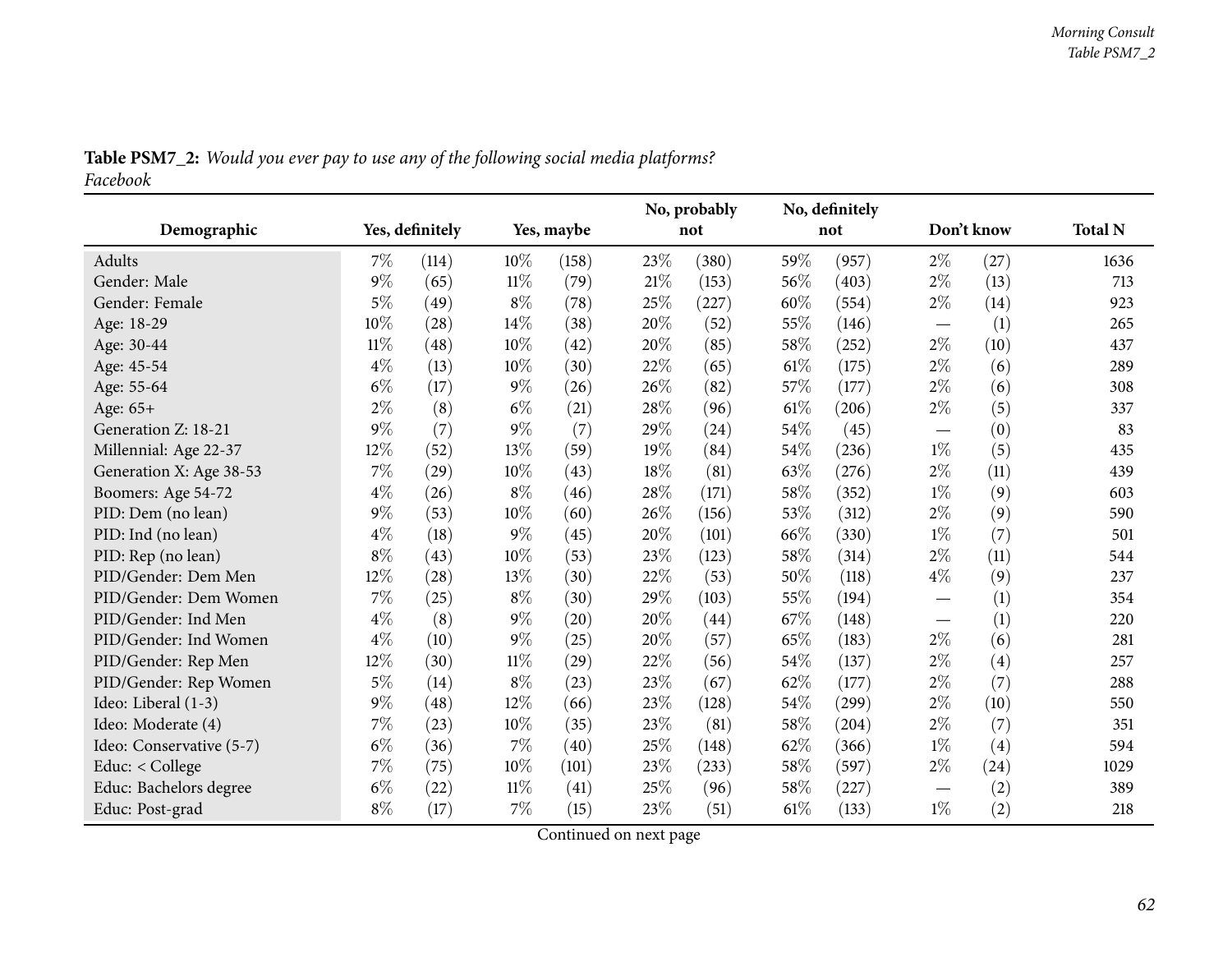## Table PSM7\_2: Would you ever pay to use any of the following social media platforms? *Facebook*

|                             |       |                 |        |            |        | No, probably |      | No, definitely |       |            |                |
|-----------------------------|-------|-----------------|--------|------------|--------|--------------|------|----------------|-------|------------|----------------|
| Demographic                 |       | Yes, definitely |        | Yes, maybe |        | not          |      | not            |       | Don't know | <b>Total N</b> |
| Adults                      | $7\%$ | (114)           | 10%    | (158)      | 23%    | (380)        | 59%  | (957)          | $2\%$ | (27)       | 1636           |
| Income: Under 50k           | $8\%$ | (65)            | $11\%$ | (92)       | $21\%$ | (170)        | 58%  | (480)          | $2\%$ | (20)       | 827            |
| Income: 50k-100k            | $7\%$ | (38)            | $7\%$  | (43)       | 27%    | (154)        | 58%  | (331)          | $1\%$ | (5)        | 571            |
| Income: 100k+               | $5\%$ | (11)            | 10%    | (23)       | 23%    | (56)         | 61\% | (145)          | $1\%$ | (3)        | 238            |
| Ethnicity: White            | $6\%$ | (79)            | $9\%$  | (124)      | 24%    | (327)        | 59%  | (789)          | $2\%$ | (22)       | 1341           |
| Ethnicity: Hispanic         | 9%    | (14)            | 13%    | (20)       | 17%    | (25)         | 58%  | (84)           | $2\%$ | (3)        | 145            |
| Ethnicity: Afr. Am.         | 15%   | (30)            | $10\%$ | (19)       | 18%    | (35)         | 56%  | (109)          | $1\%$ | (2)        | 195            |
| Ethnicity: Other            | $5\%$ | (5)             | 14%    | (14)       | 18%    | (18)         | 60%  | (60)           | $3\%$ | (3)        | 100            |
| Relig: Protestant           | $6\%$ | (30)            | 10%    | (51)       | 25%    | (126)        | 58%  | (291)          | $1\%$ | (5)        | 502            |
| Relig: Roman Catholic       | $7\%$ | (24)            | $9\%$  | (28)       | 23%    | (75)         | 58%  | (189)          | $2\%$ | (8)        | 324            |
| Relig: Something Else       | $4\%$ | (5)             | $11\%$ | (13)       | $21\%$ | (24)         | 63%  | (74)           | $1\%$ | (1)        | 117            |
| Relig: Evangelical          | $5\%$ | (31)            | $10\%$ | (64)       | 23%    | (146)        | 61\% | (386)          | $1\%$ | (8)        | 635            |
| Relig: Non-Evang. Catholics | $9\%$ | (28)            | $9\%$  | (28)       | 26%    | (79)         | 55%  | (168)          | 2%    | (5)        | 308            |
| Relig: All Christian        | $6\%$ | (59)            | $10\%$ | (92)       | 24%    | (225)        | 59%  | (554)          | $1\%$ | (13)       | 943            |
| Relig: All Non-Christian    | 12%   | (19)            | $7\%$  | (12)       | 23%    | (37)         | 55%  | (87)           | $3\%$ | (4)        | 159            |
| Community: Urban            | 10%   | (38)            | $11\%$ | (41)       | 20%    | (74)         | 57%  | (211)          | $1\%$ | (5)        | 369            |
| Community: Suburban         | $6\%$ | (51)            | $10\%$ | (80)       | 24%    | (197)        | 59%  | (484)          | $2\%$ | (13)       | 825            |
| Community: Rural            | $6\%$ | (25)            | $8\%$  | (37)       | 25%    | (109)        | 59%  | (262)          | $2\%$ | (9)        | 442            |
| Employ: Private Sector      | $8\%$ | (43)            | $10\%$ | (53)       | 22%    | (116)        | 59%  | (320)          | $1\%$ | (7)        | 539            |
| <b>Employ: Government</b>   | $8\%$ | (9)             | $8\%$  | (8)        | 26%    | (28)         | 58%  | (62)           |       | (0)        | 107            |
| Employ: Self-Employed       | 9%    | (12)            | $9\%$  | (13)       | 19%    | (27)         | 61%  | (86)           | $2\%$ | (2)        | 140            |
| Employ: Homemaker           | 13%   | (17)            | $6\%$  | (8)        | 25%    | (34)         | 54%  | (73)           | $2\%$ | (3)        | 135            |
| Employ: Student             | $7\%$ | (5)             | 14%    | (9)        | 28%    | (18)         | 49%  | (32)           | $2\%$ | (1)        | 65             |
| Employ: Retired             | $4\%$ | (15)            | $9\%$  | (37)       | 27%    | (111)        | 59%  | (240)          | $1\%$ | (5)        | 408            |
| Employ: Unemployed          | $7\%$ | (10)            | $11\%$ | (16)       | 18%    | (26)         | 63%  | (89)           | $1\%$ | (2)        | 142            |
| Employ: Other               | $3\%$ | (3)             | 14%    | (14)       | $21\%$ | (21)         | 55%  | (55)           | 7%    | (7)        | 99             |
| Military HH: Yes            | $6\%$ | (18)            | $7\%$  | (20)       | 24%    | (68)         | 61\% | (175)          | $1\%$ | (4)        | 284            |
| Military HH: No             | $7\%$ | (96)            | $10\%$ | (138)      | 23%    | (311)        | 58%  | (782)          | $2\%$ | (23)       | 1351           |
| RD/WT: Right Direction      | $8\%$ | (51)            | $11\%$ | (69)       | 22%    | (140)        | 57%  | (357)          | $2\%$ | (14)       | 631            |
| RD/WT: Wrong Track          | $6\%$ | (63)            | $9\%$  | (89)       | 24%    | (240)        | 60%  | (600)          | $1\%$ | (13)       | 1005           |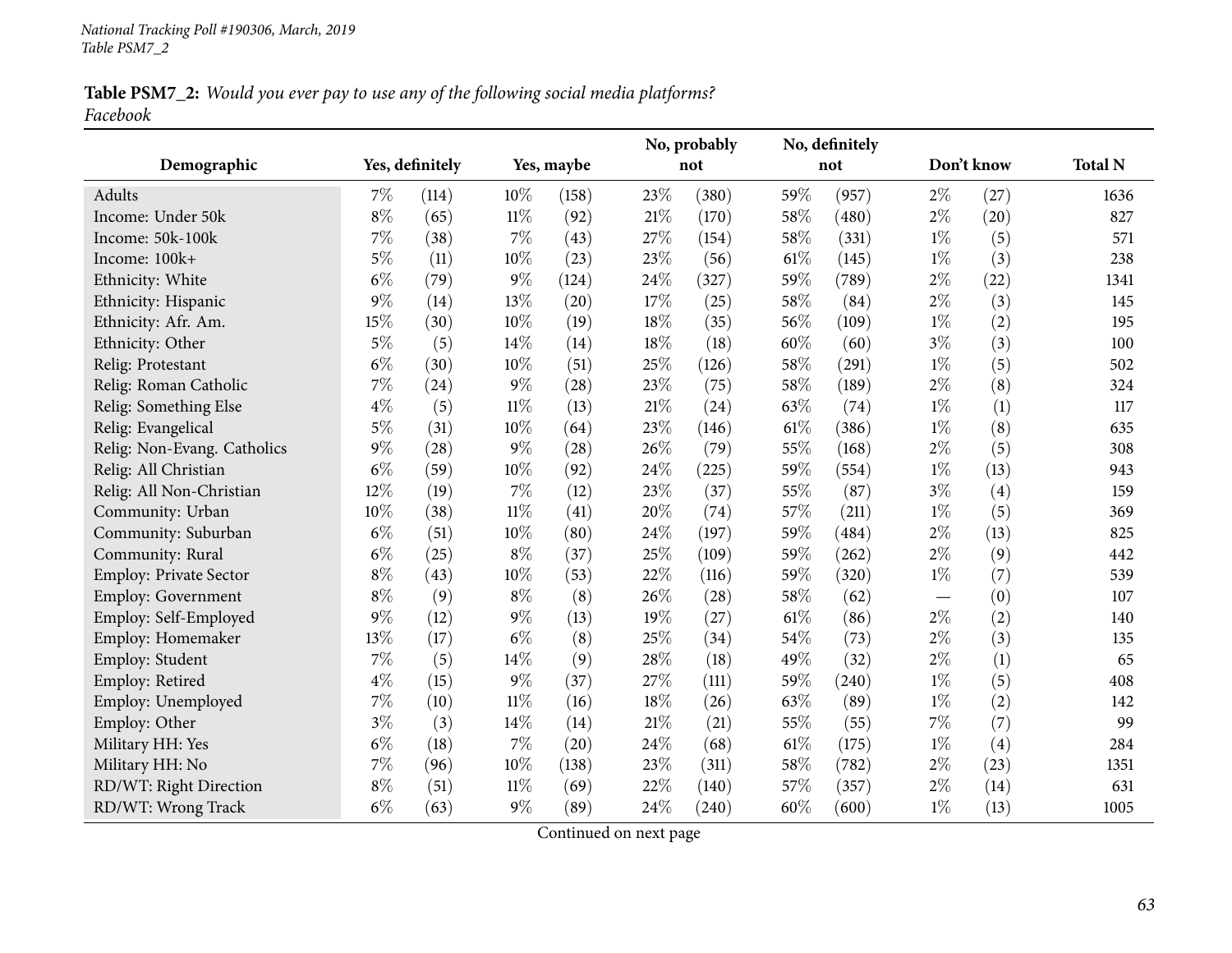Table PSM7\_2: Would you ever pay to use any of the following social media platforms? *Facebook*

|                                      |        |                 |        |            |      | No, probably |      | No, definitely |                                  |            |                |
|--------------------------------------|--------|-----------------|--------|------------|------|--------------|------|----------------|----------------------------------|------------|----------------|
| Demographic                          |        | Yes, definitely |        | Yes, maybe |      | not          |      | not            |                                  | Don't know | <b>Total N</b> |
| Adults                               | 7%     | (114)           | $10\%$ | (158)      | 23%  | (380)        | 59%  | (957)          | $2\%$                            | (27)       | 1636           |
| Trump Job Approve                    | $8\%$  | (52)            | $9\%$  | (64)       | 23%  | (159)        | 58%  | (391)          | $2\%$                            | (14)       | 679            |
| Trump Job Disapprove                 | $6\%$  | (58)            | $10\%$ | (91)       | 23%  | (212)        | 59%  | (532)          | $1\%$                            | (12)       | 906            |
| Trump Job Strongly Approve           | 9%     | (32)            | $8\%$  | (30)       | 20%  | (73)         | 61%  | (226)          | $2\%$                            | (6)        | 368            |
| Trump Job Somewhat Approve           | $7\%$  | (20)            | $11\%$ | (33)       | 27%  | (85)         | 53%  | (165)          | $3\%$                            | (8)        | 312            |
| Trump Job Somewhat Disapprove        | $3\%$  | (7)             | 13%    | (26)       | 23%  | (44)         | 59%  | (115)          | $1\%$                            | (3)        | 195            |
| Trump Job Strongly Disapprove        | 7%     | (52)            | $9\%$  | (66)       | 24%  | (168)        | 59%  | (417)          | $1\%$                            | (9)        | 711            |
| #1 Issue: Economy                    | $6\%$  | (25)            | 10%    | (40)       | 25%  | (100)        | 58%  | (237)          | $1\%$                            | (5)        | 407            |
| #1 Issue: Security                   | $6\%$  | (20)            | $8\%$  | (26)       | 23%  | (80)         | 61%  | (209)          | $2\%$                            | (7)        | 342            |
| #1 Issue: Health Care                | $11\%$ | (32)            | $11\%$ | (31)       | 26%  | (77)         | 52%  | (153)          | $1\%$                            | (2)        | 295            |
| #1 Issue: Medicare / Social Security | $4\%$  | (11)            | $10\%$ | (24)       | 27%  | (66)         | 56%  | (137)          | $3\%$                            | (7)        | 245            |
| #1 Issue: Women's Issues             | 12%    | (9)             | 13%    | (10)       | 12%  | (9)          | 59%  | (45)           | $4\%$                            | (3)        | 76             |
| #1 Issue: Education                  | 12%    | (13)            | $11\%$ | (12)       | 17%  | (18)         | 59%  | (62)           | $1\%$                            | (1)        | 105            |
| #1 Issue: Energy                     | $5\%$  | (5)             | 10%    | (9)        | 15%  | (14)         | 70%  | (65)           | $\overbrace{\phantom{12322111}}$ | (0)        | 93             |
| #1 Issue: Other                      | $1\%$  | (1)             | $6\%$  | (4)        | 24%  | (18)         | 67%  | (48)           | $2\%$                            | (1)        | 72             |
| 2018 House Vote: Democrat            | $8\%$  | (53)            | 10%    | (67)       | 24%  | (156)        | 55%  | (351)          | $2\%$                            | (10)       | 637            |
| 2018 House Vote: Republican          | $6\%$  | (33)            | $9\%$  | (53)       | 23%  | (130)        | 60%  | (337)          | $1\%$                            | (8)        | 562            |
| 2018 House Vote: Someone else        | $5\%$  | (3)             | $9\%$  | (5)        | 14%  | (8)          | 71\% | (41)           | $1\%$                            | (1)        | 57             |
| 2018 House Vote: Didnt Vote          | $6\%$  | (22)            | $9\%$  | (33)       | 23%  | (84)         | 60%  | (225)          | $2\%$                            | (8)        | 372            |
| 2016 Vote: Hillary Clinton           | $8\%$  | (46)            | 10%    | (53)       | 27%  | (145)        | 54%  | (292)          | $1\%$                            | (7)        | 544            |
| 2016 Vote: Donald Trump              | 7%     | (38)            | 10%    | (58)       | 21%  | (122)        | 60%  | (345)          | $2\%$                            | (9)        | 572            |
| 2016 Vote: Someone else              | $8\%$  | (10)            | $6\%$  | (8)        | 20%  | (26)         | 64%  | (84)           | $2\%$                            | (2)        | 131            |
| 2016 Vote: Didnt Vote                | $5\%$  | (20)            | 10%    | (38)       | 22%  | (86)         | 61\% | (235)          | $2\%$                            | (9)        | 387            |
| Voted in 2014: Yes                   | 7%     | (81)            | 10%    | (107)      | 24\% | (256)        | 58%  | (627)          | $1\%$                            | (13)       | 1084           |
| Voted in 2014: No                    | $6\%$  | (33)            | $9\%$  | (51)       | 22%  | (124)        | 60%  | (330)          | $3\%$                            | (14)       | 552            |
| 2012 Vote: Barack Obama              | $8\%$  | (53)            | $9\%$  | (61)       | 26%  | (171)        | 55%  | (370)          | $2\%$                            | (12)       | 667            |
| 2012 Vote: Mitt Romney               | $6\%$  | (27)            | $9\%$  | (41)       | 23%  | (100)        | 61\% | (271)          | $1\%$                            | (3)        | 442            |
| 2012 Vote: Other                     | 7%     | (4)             | $5\%$  | (3)        | 27%  | (15)         | 61%  | (34)           |                                  | (0)        | 56             |
| 2012 Vote: Didn't Vote               | $6\%$  | (29)            | $11\%$ | (53)       | 20%  | (93)         | 60%  | (282)          | $2\%$                            | (12)       | 469            |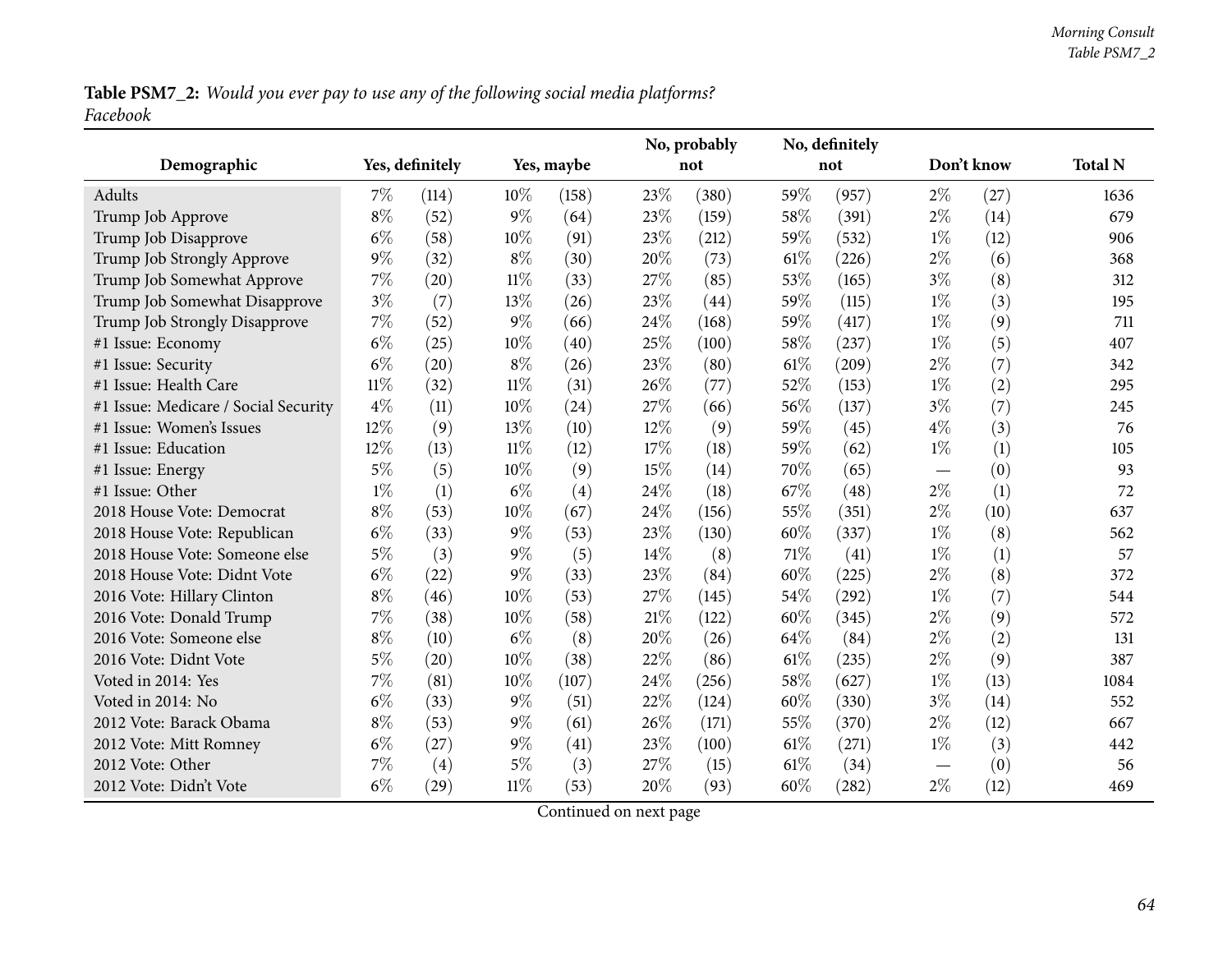| Demographic         |       | Yes, definitely    |        | Yes, maybe |        | No, probably<br>not |        | No, definitely<br>not |       | Don't know        | <b>Total N</b> |
|---------------------|-------|--------------------|--------|------------|--------|---------------------|--------|-----------------------|-------|-------------------|----------------|
| Adults              | $7\%$ | $\left(114\right)$ | $10\%$ | (158)      | 23\%   | $380^\circ$         | $59\%$ | (957)                 | $2\%$ | $^{\prime}27$     | 1636           |
| 4-Region: Northeast | $9\%$ | (29)               | $12\%$ | (38)       | 24\%   | (74)                | $53\%$ | (162)                 | $1\%$ | (4)               | 307            |
| 4-Region: Midwest   | $6\%$ | $^{\prime}24$      | $7\%$  | (26)       | 25\%   | (97)                | $61\%$ | (240)                 | $1\%$ | (4)               | 392            |
| 4-Region: South     | $7\%$ | (41)               | $11\%$ | (67)       | $21\%$ | $^{\prime}130)$     | $59\%$ | (366)                 | $2\%$ | $\left(14\right)$ | 618            |
| 4-Region: West      | $6\%$ | (20)               | $8\%$  | (26)       | 25%    | (79`                | $59\%$ | (189)                 | $1\%$ | $\left( 4\right)$ | 318            |

Table PSM7\_2: Would you ever pay to use any of the following social media platforms? *Facebook*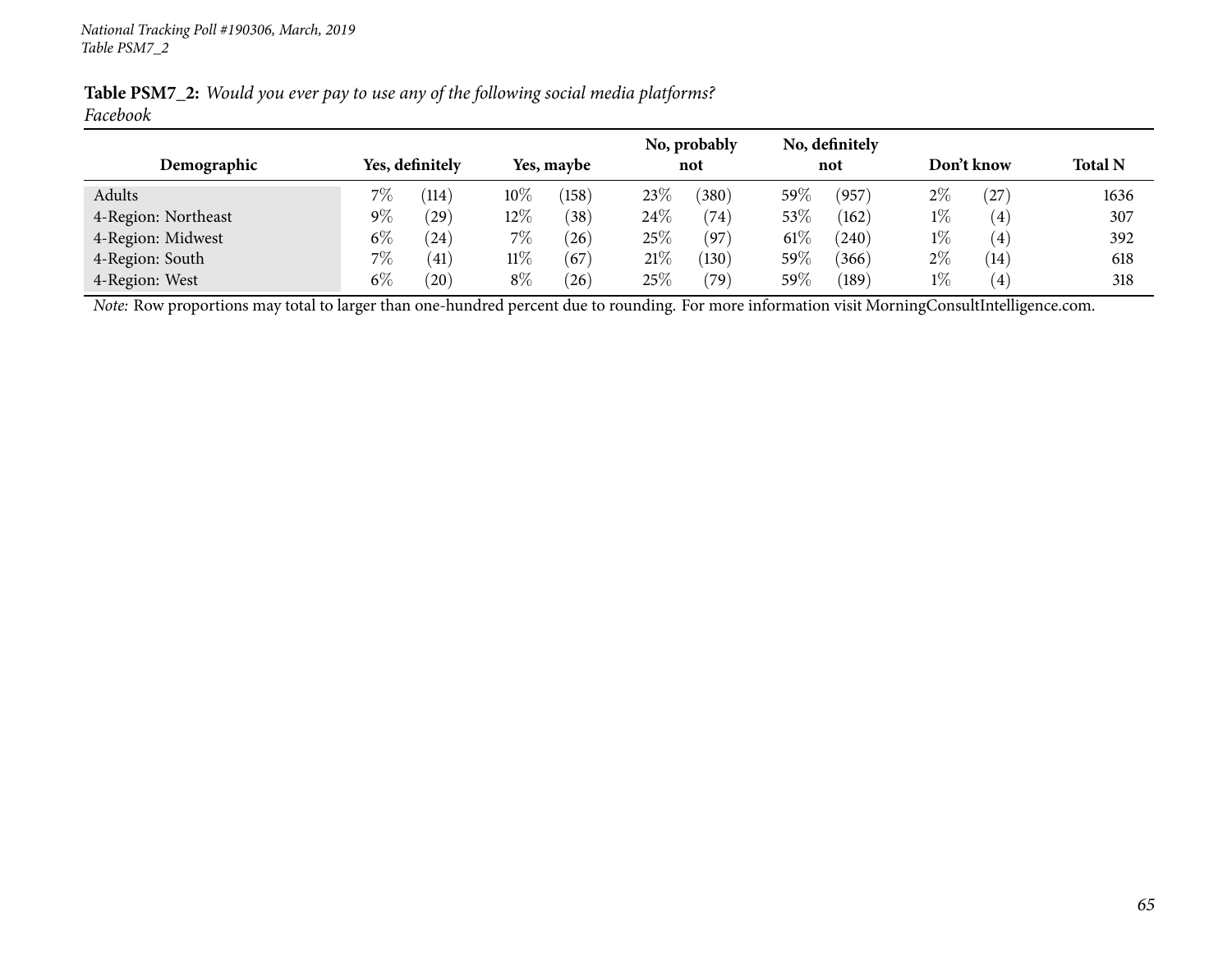|          |  | <b>Table PSM7_3:</b> Would you ever pay to use any of the following social media platforms? |
|----------|--|---------------------------------------------------------------------------------------------|
| Snapchat |  |                                                                                             |

|                          |        |                 |        |            |      | No, probably |        | No, definitely |                                 |                   |                |
|--------------------------|--------|-----------------|--------|------------|------|--------------|--------|----------------|---------------------------------|-------------------|----------------|
| Demographic              |        | Yes, definitely |        | Yes, maybe |      | not          |        | not            | Don't know                      |                   | <b>Total N</b> |
| Adults                   | $9\%$  | (44)            | $11\%$ | (56)       | 23\% | (113)        | 55%    | (267)          | $1\%$                           | (7)               | 487            |
| Gender: Male             | $11\%$ | (23)            | 15%    | (31)       | 26%  | (55)         | 47%    | (97)           | $1\%$                           | (2)               | 208            |
| Gender: Female           | $8\%$  | (21)            | 9%     | (25)       | 21%  | (59)         | $61\%$ | (169)          | $2\%$                           | (5)               | 279            |
| Age: 18-29               | 10%    | (24)            | 13%    | (31)       | 24%  | (55)         | 51\%   | (117)          | $2\%$                           | (3)               | 230            |
| Age: 30-44               | 13%    | (20)            | 12%    | (19)       | 23%  | (36)         | 51\%   | (80)           | $2\%$                           | (3)               | 157            |
| Age: 45-54               | $1\%$  | (1)             | 7%     | (4)        | 21%  | (12)         | 71\%   | (41)           | $\hspace{0.1mm}-\hspace{0.1mm}$ | (0)               | 57             |
| Generation Z: 18-21      | $9\%$  | (10)            | $11\%$ | (12)       | 34%  | (36)         | 45%    | (49)           | $1\%$                           | (1)               | 107            |
| Millennial: Age 22-37    | 12%    | (29)            | 15%    | (35)       | 19%  | (43)         | 52%    | (121)          | $2\%$                           | $\left( 4\right)$ | 232            |
| Generation X: Age 38-53  | $6\%$  | (6)             | $7\%$  | (7)        | 20%  | (21)         | 65%    | (66)           | $2\%$                           | (2)               | 100            |
| PID: Dem (no lean)       | $9\%$  | (17)            | 10%    | (19)       | 23%  | (43)         | 58%    | (107)          | $\hspace{0.1mm}-\hspace{0.1mm}$ | (0)               | 186            |
| PID: Ind (no lean)       | $5\%$  | (8)             | 9%     | (15)       | 24%  | (37)         | 58%    | (92)           | $4\%$                           | (6)               | 157            |
| PID: Rep (no lean)       | 13%    | (19)            | 16%    | (23)       | 23%  | (33)         | 47\%   | (68)           | $1\%$                           | (1)               | 144            |
| PID/Gender: Dem Men      | $9\%$  | (7)             | $11\%$ | (9)        | 27%  | (21)         | 53%    | (42)           |                                 | (0)               | 80             |
| PID/Gender: Dem Women    | $9\%$  | (9)             | 9%     | (10)       | 21%  | (22)         | 61%    | (65)           |                                 | (0)               | 106            |
| PID/Gender: Ind Men      | $3\%$  | (1)             | 10%    | (5)        | 34%  | (18)         | 49%    | (26)           | $4\%$                           | (2)               | 52             |
| PID/Gender: Ind Women    | $6\%$  | (7)             | 9%     | (9)        | 19%  | (20)         | 63%    | (66)           | $3\%$                           | (3)               | 105            |
| PID/Gender: Rep Men      | 18%    | (14)            | $22\%$ | (17)       | 20%  | (16)         | 39%    | (30)           | $\hspace{0.1mm}-\hspace{0.1mm}$ | (0)               | 76             |
| PID/Gender: Rep Women    | $8\%$  | (5)             | $8\%$  | (5)        | 25%  | (17)         | 57%    | (39)           | $2\%$                           | (1)               | 68             |
| Ideo: Liberal (1-3)      | 13%    | (25)            | 9%     | (18)       | 19%  | (37)         | 59%    | (115)          | $\hspace{0.1mm}-\hspace{0.1mm}$ | (0)               | 194            |
| Ideo: Moderate (4)       | $4\%$  | (4)             | 14%    | (15)       | 28%  | (31)         | 53%    | (57)           |                                 | (1)               | 107            |
| Ideo: Conservative (5-7) | $9\%$  | (12)            | 14%    | (17)       | 26%  | (32)         | 50%    | (61)           | $1\%$                           | (1)               | 123            |
| Educ: $<$ College        | 7%     | (22)            | 13%    | (40)       | 23%  | (71)         | 55%    | (172)          | $2\%$                           | (7)               | 312            |
| Educ: Bachelors degree   | $11\%$ | (12)            | 9%     | (10)       | 22%  | (26)         | 58%    | (66)           |                                 | (0)               | 114            |
| Educ: Post-grad          | 16%    | (10)            | 9%     | (6)        | 28%  | (17)         | 47%    | (28)           | $\overbrace{\phantom{1232211}}$ | (0)               | 61             |
| Income: Under 50k        | 10%    | (26)            | $11\%$ | (31)       | 21%  | (57)         | 55%    | (147)          | $2\%$                           | (6)               | 267            |
| Income: 50k-100k         | 10%    | (15)            | 13%    | (20)       | 25%  | (39)         | 52%    | (81)           | $\overbrace{\phantom{13333}}$   | (1)               | 155            |
| Income: 100k+            | 5%     | (3)             | $9\%$  | (6)        | 26%  | (17)         | 60%    | (38)           |                                 | (0)               | 64             |
| Ethnicity: White         | $6\%$  | (22)            | $11\%$ | (39)       | 24%  | (83)         | 57%    | (197)          | $2\%$                           | (5)               | 346            |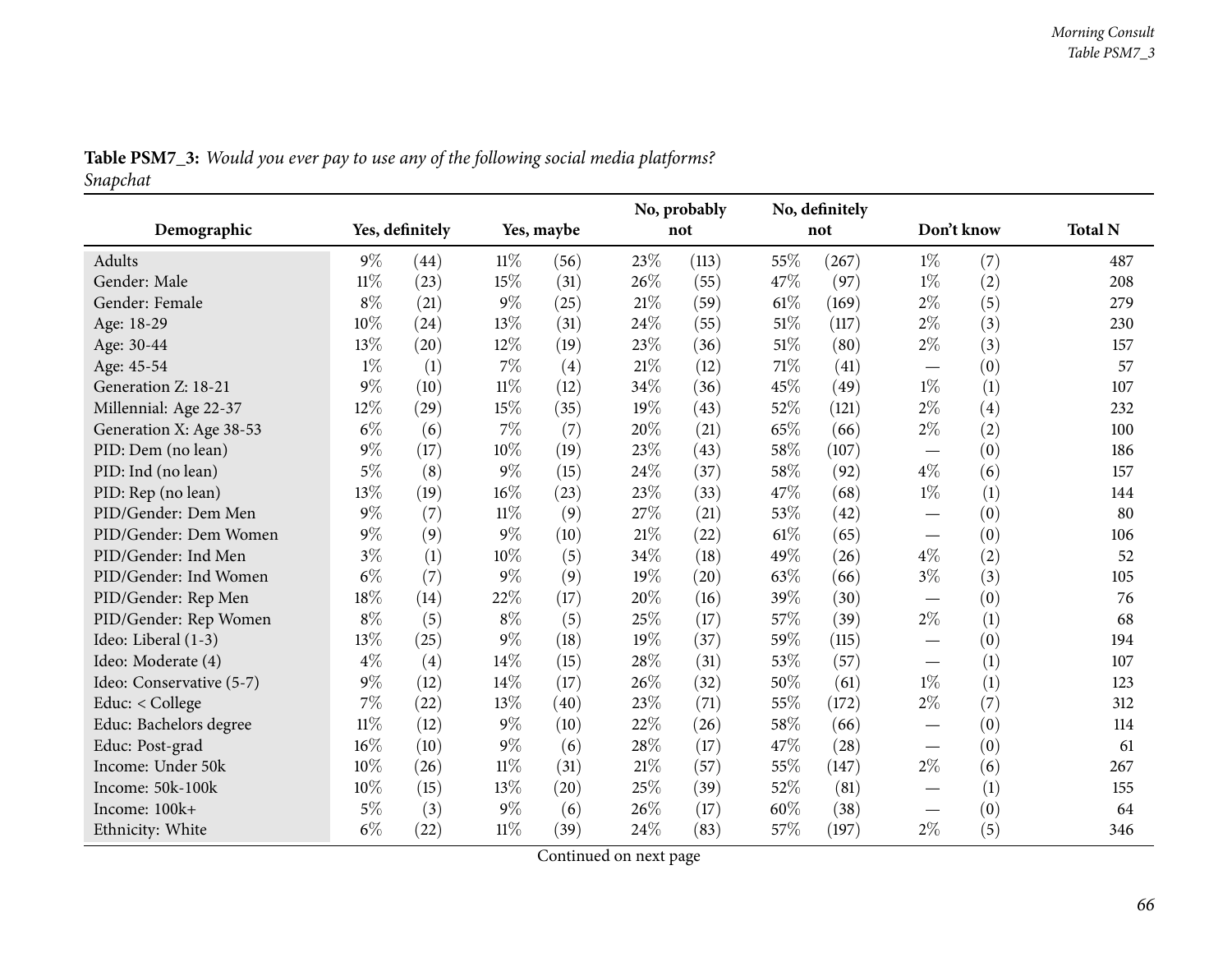## Table PSM7\_3: Would you ever pay to use any of the following social media platforms? *Snapchat*

|                               |        |                 |        |            |        | No, probably |        | No, definitely |                          |     |                |
|-------------------------------|--------|-----------------|--------|------------|--------|--------------|--------|----------------|--------------------------|-----|----------------|
| Demographic                   |        | Yes, definitely |        | Yes, maybe |        | not          |        | not            | Don't know               |     | <b>Total N</b> |
| Adults                        | $9\%$  | (44)            | $11\%$ | (56)       | 23%    | (113)        | 55%    | (267)          | $1\%$                    | (7) | 487            |
| Ethnicity: Hispanic           | 15%    | (13)            | 16%    | (14)       | 25%    | (23)         | 41\%   | (37)           | $4\%$                    | (3) | 90             |
| Ethnicity: Afr. Am.           | 18%    | (16)            | 12%    | (11)       | $22\%$ | (20)         | 49%    | (44)           | $\overline{\phantom{m}}$ | (0) | 91             |
| Ethnicity: Other              | 12%    | (6)             | 13%    | (7)        | 20%    | (10)         | 51\%   | (26)           | $3\%$                    | (2) | 50             |
| Relig: Protestant             | $6\%$  | (5)             | 15%    | (14)       | 28\%   | (25)         | $51\%$ | (47)           |                          | (0) | 92             |
| Relig: Roman Catholic         | $11\%$ | (11)            | 17%    | (17)       | 22%    | (22)         | 50%    | (49)           |                          | (0) | 99             |
| Relig: Evangelical            | $8\%$  | (13)            | 13%    | (20)       | 25%    | (40)         | 55%    | (88)           | $\qquad \qquad$          | (0) | 160            |
| Relig: Non-Evang. Catholics   | $8\%$  | (6)             | 19%    | (13)       | 24\%   | (17)         | 49%    | (34)           |                          | (0) | 69             |
| Relig: All Christian          | $8\%$  | (18)            | 14\%   | (33)       | 25%    | (56)         | 53%    | (121)          |                          | (0) | 229            |
| Relig: All Non-Christian      | 14%    | (8)             | $11\%$ | (6)        | 26%    | (14)         | 49%    | (26)           |                          | (0) | 53             |
| Community: Urban              | 15%    | (21)            | 16%    | (22)       | $21\%$ | (29)         | 44%    | (60)           | $2\%$                    | (3) | 135            |
| Community: Suburban           | $6\%$  | (14)            | $11\%$ | (25)       | 25%    | (58)         | 57%    | (133)          | $1\%$                    | (3) | 233            |
| Community: Rural              | $8\%$  | (9)             | $8\%$  | (9)        | 22%    | (26)         | 62%    | (73)           | $1\%$                    | (1) | 119            |
| Employ: Private Sector        | 15%    | (25)            | 12%    | (19)       | 20%    | (34)         | 53%    | (90)           |                          | (1) | 168            |
| Employ: Self-Employed         | $5\%$  | (3)             | 10%    | (5)        | 26%    | (14)         | 59%    | (30)           |                          | (0) | 52             |
| Employ: Student               | $2\%$  | (1)             | $21\%$ | (14)       | 31%    | (21)         | 43%    | (29)           | $3\%$                    | (2) | 69             |
| Employ: Unemployed            | 13%    | (7)             | 12%    | (7)        | 10%    | (5)          | 62%    | (35)           | $4\%$                    | (2) | 56             |
| Military HH: Yes              | $8\%$  | (5)             | $6\%$  | (4)        | 24\%   | (16)         | 62%    | (40)           | $\overline{\phantom{m}}$ | (0) | 65             |
| Military HH: No               | 9%     | (39)            | 12%    | (52)       | 23%    | (97)         | 54%    | (226)          | $2\%$                    | (7) | 421            |
| RD/WT: Right Direction        | 17%    | (30)            | 15%    | (26)       | 25%    | (42)         | 41\%   | (70)           | $1\%$                    | (2) | 171            |
| RD/WT: Wrong Track            | $5\%$  | (15)            | $9\%$  | (29)       | 23%    | (71)         | 62%    | (196)          | $1\%$                    | (4) | 316            |
| Trump Job Approve             | 12%    | (20)            | 16%    | (26)       | 26%    | (43)         | 45%    | (75)           | $1\%$                    | (2) | 166            |
| Trump Job Disapprove          | $8\%$  | (23)            | $9\%$  | (28)       | $21\%$ | (64)         | 61\%   | (182)          | $1\%$                    | (3) | 299            |
| Trump Job Strongly Approve    | $18\%$ | (17)            | 15%    | (14)       | 19%    | (17)         | 47%    | (43)           | $1\%$                    | (1) | 91             |
| Trump Job Somewhat Approve    | $4\%$  | (3)             | 17%    | (13)       | 34%    | (25)         | 43%    | (32)           | $2\%$                    | (2) | 75             |
| Trump Job Somewhat Disapprove | $8\%$  | (5)             | $8\%$  | (5)        | 26%    | (18)         | 59%    | (39)           | $\overline{\phantom{m}}$ | (0) | 67             |
| Trump Job Strongly Disapprove | $8\%$  | (17)            | 10%    | (23)       | 20%    | (46)         | 61%    | (142)          | $1\%$                    | (3) | 232            |
| #1 Issue: Economy             | $8\%$  | (11)            | 16%    | (20)       | 20%    | (26)         | 54%    | (70)           | $2\%$                    | (2) | 129            |
| #1 Issue: Security            | 13%    | (10)            | 14\%   | (10)       | 30%    | (22)         | 42%    | (31)           | $1\%$                    | (1) | 74             |
| #1 Issue: Health Care         | $8\%$  | (8)             | $8\%$  | (7)        | 23%    | (20)         | 60%    | (53)           |                          | (0) | 89             |
| #1 Issue: Education           | 12%    | (8)             | 10%    | (7)        | 19%    | (13)         | 59%    | (39)           |                          | (0) | 66             |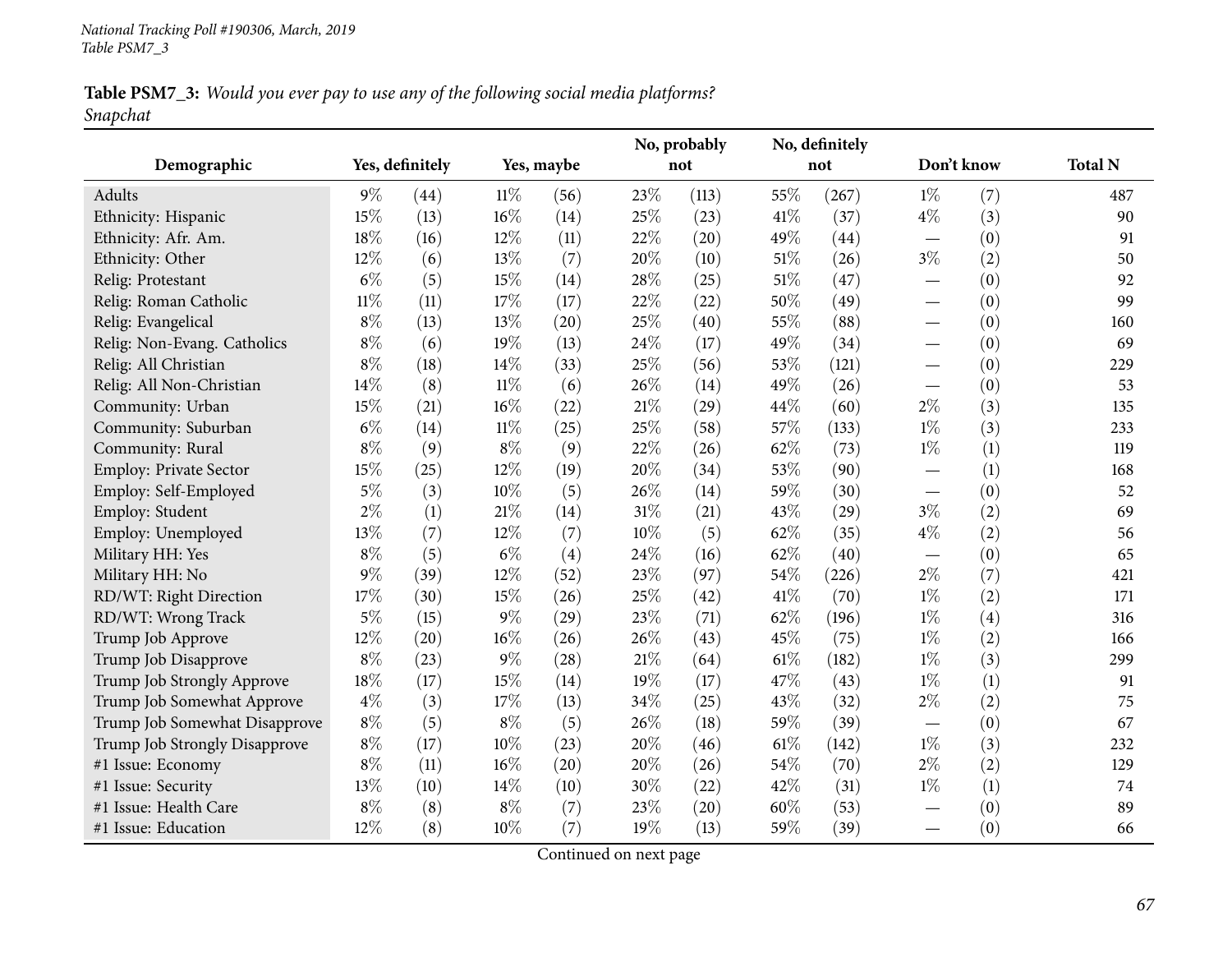Table PSM7\_3: Would you ever pay to use any of the following social media platforms? *Snapchat*

|                                                                                                                                                |        |                 |        |            |        | No, probably       |        | No, definitely |                 |     |                |
|------------------------------------------------------------------------------------------------------------------------------------------------|--------|-----------------|--------|------------|--------|--------------------|--------|----------------|-----------------|-----|----------------|
| Demographic                                                                                                                                    |        | Yes, definitely |        | Yes, maybe |        | not                |        | not            | Don't know      |     | <b>Total N</b> |
| Adults                                                                                                                                         | $9\%$  | (44)            | $11\%$ | (56)       | 23\%   | (113)              | 55\%   | (267)          | $1\%$           | (7) | 487            |
| 2018 House Vote: Democrat                                                                                                                      | $10\%$ | (19)            | $12\%$ | (22)       | 23\%   | (43)               | 54\%   | (100)          |                 | (1) | 184            |
| 2018 House Vote: Republican                                                                                                                    | $11\%$ | (15)            | $13\%$ | (17)       | 23\%   | (31)               | 52\%   | (70)           | $1\%$           | (1) | 133            |
| 2018 House Vote: Didnt Vote                                                                                                                    | $7\%$  | (11)            | $9\%$  | (14)       | 25%    | (37)               | $55\%$ | (82)           | $4\%$           | (6) | 150            |
| 2016 Vote: Hillary Clinton                                                                                                                     | $12\%$ | (16)            | $7\%$  | (9)        | 22%    | (28)               | 59\%   | (77)           |                 | (1) | 130            |
| 2016 Vote: Donald Trump                                                                                                                        | $10\%$ | (14)            | $14\%$ | (19)       | 24%    | (33)               | 52\%   | (70)           | $\qquad \qquad$ | (0) | 136            |
| 2016 Vote: Didnt Vote                                                                                                                          | $7\%$  | (12)            | $12\%$ | (22)       | 24\%   | (45)               | 54\%   | (100)          | $3\%$           | (6) | 186            |
| Voted in 2014: Yes                                                                                                                             | $11\%$ | (26)            | $14\%$ | (33)       | 22\%   | (54)               | $53\%$ | (126)          |                 | (1) | 239            |
| Voted in 2014: No                                                                                                                              | $7\%$  | (18)            | $9\%$  | (22)       | $24\%$ | (60)               | 57\%   | (141)          | $3\%$           | (6) | 248            |
| 2012 Vote: Barack Obama                                                                                                                        | $6\%$  | (9)             | $16\%$ | (25)       | $24\%$ | (38)               | 54\%   | (86)           |                 | (1) | 159            |
| 2012 Vote: Mitt Romney                                                                                                                         | 18%    | (13)            | $12\%$ | (9)        | $19\%$ | (14)               | $52\%$ | (39)           |                 | (0) | 75             |
| 2012 Vote: Didn't Vote                                                                                                                         | $9\%$  | (21)            | $9\%$  | (21)       | 23%    | (56)               | $56\%$ | (134)          | $3\%$           | (6) | 239            |
| 4-Region: Northeast                                                                                                                            | $9\%$  | (8)             | 17%    | (15)       | 22%    | $\left( 20\right)$ | $50\%$ | (46)           | $2\%$           | (2) | 93             |
| 4-Region: Midwest                                                                                                                              | $6\%$  | (7)             | $14\%$ | (16)       | 21%    | (23)               | 57%    | (63)           | $2\%$           | (2) | 110            |
| 4-Region: South                                                                                                                                | 10%    | (20)            | $11\%$ | (21)       | 24\%   | (47)               | $54\%$ | (106)          | $1\%$           | (2) | 196            |
| 4-Region: West                                                                                                                                 | 10%    | (9)             | $5\%$  | (4)        | 26%    | (23)               | 59\%   | (52)           |                 | (0) | 88             |
| Note: Row proportions may total to larger than one-hundred percent due to rounding. For more information visit MorningConsultIntelligence.com. |        |                 |        |            |        |                    |        |                |                 |     |                |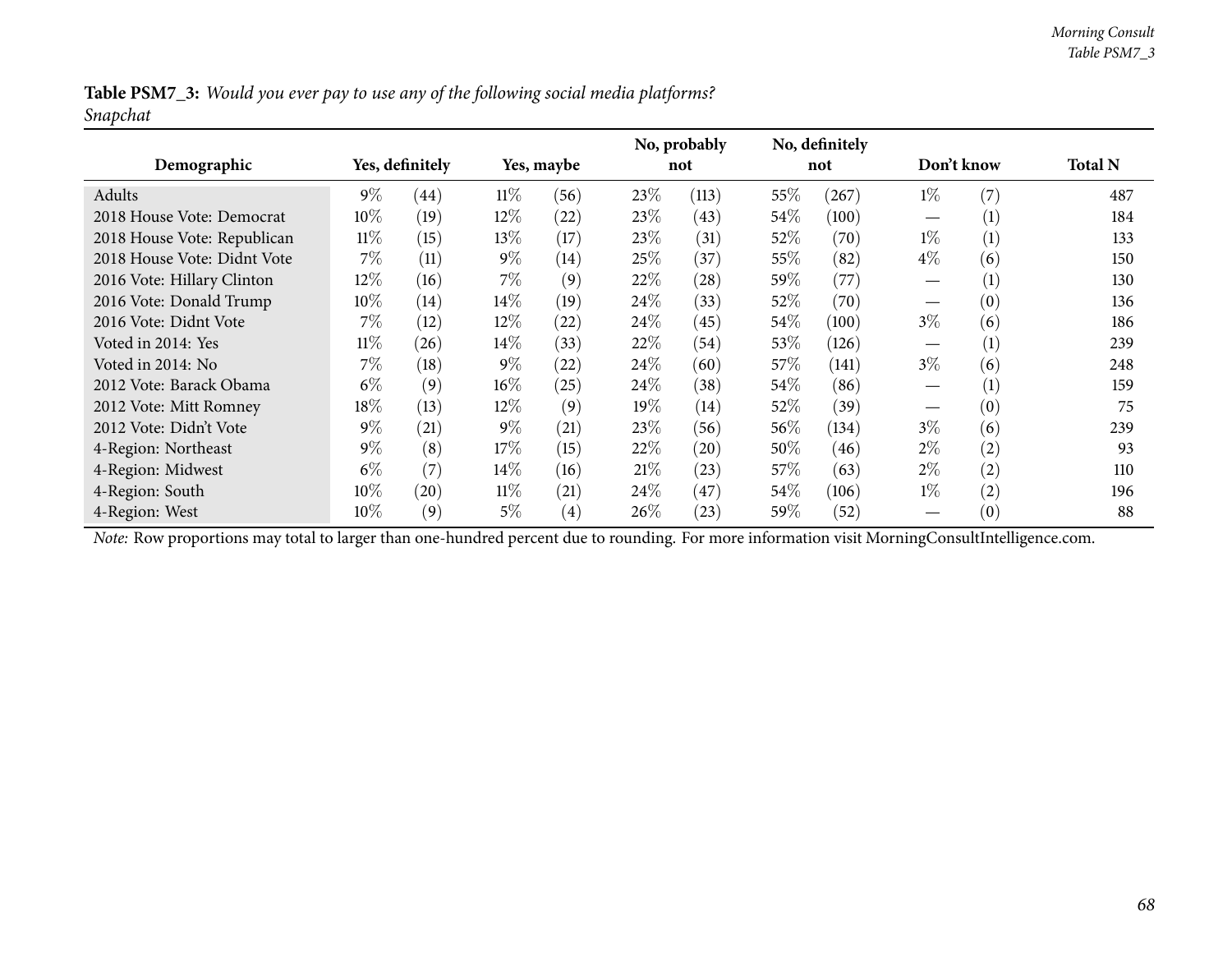| Table PSM7_4: Would you ever pay to use any of the following social media platforms? |  |  |  |
|--------------------------------------------------------------------------------------|--|--|--|
|                                                                                      |  |  |  |

*Instagram*

|                          |        |                    |            |       | No, probably |       |      | No, definitely |            |      |                |
|--------------------------|--------|--------------------|------------|-------|--------------|-------|------|----------------|------------|------|----------------|
| Demographic              |        | Yes, definitely    | Yes, maybe |       |              | not   | not  |                | Don't know |      | <b>Total N</b> |
| Adults                   | $8\%$  | (65)               | 14%        | (113) | 23%          | (189) | 55%  | (457)          | $2\%$      | (13) | 838            |
| Gender: Male             | $11\%$ | (40)               | 19%        | (65)  | 23%          | (80)  | 45%  | (158)          | $2\%$      | (6)  | 348            |
| Gender: Female           | $5\%$  | (25)               | 10%        | (48)  | 22%          | (109) | 61%  | (299)          | $2\%$      | (8)  | 489            |
| Age: 18-29               | $11\%$ | (28)               | 18%        | (46)  | 23%          | (59)  | 46%  | (119)          | $2\%$      | (5)  | 256            |
| Age: 30-44               | 12%    | (34)               | $13\%$     | (37)  | 21%          | (57)  | 53%  | (144)          | $1\%$      | (3)  | 275            |
| Age: 45-54               | $2\%$  | (3)                | 15%        | (21)  | 19%          | (26)  | 63\% | (88)           | $2\%$      | (3)  | 141            |
| Age: 55-64               |        | (0)                | $5\%$      | (5)   | 23%          | (23)  | 72%  | (72)           |            | (0)  | 99             |
| Age: 65+                 | $1\%$  | (1)                | $7\%$      | (5)   | 36%          | (24)  | 51%  | (34)           | $4\%$      | (3)  | 66             |
| Generation Z: 18-21      | $11\%$ | (11)               | 17%        | (17)  | 32%          | (33)  | 40%  | (42)           | $1\%$      | (1)  | 103            |
| Millennial: Age 22-37    | 13%    | (43)               | 17%        | (56)  | 20%          | (63)  | 48%  | (156)          | $2\%$      | (6)  | 323            |
| Generation X: Age 38-53  | $4\%$  | (10)               | $12\%$     | (28)  | 18%          | (41)  | 64%  | (146)          | $2\%$      | (4)  | 230            |
| Boomers: Age 54-72       |        | (1)                | $6\%$      | (10)  | 29%          | (50)  | 63%  | (107)          | $2\%$      | (3)  | 170            |
| PID: Dem (no lean)       | 7%     | (24)               | 14%        | (44)  | 25%          | (82)  | 53%  | (170)          | $1\%$      | (4)  | 323            |
| PID: Ind (no lean)       | $5\%$  | (13)               | 10%        | (26)  | 22%          | (58)  | 61\% | (160)          | $2\%$      | (5)  | 262            |
| PID: Rep (no lean)       | $11\%$ | $\left( 29\right)$ | 17%        | (44)  | 19%          | (49)  | 50%  | (128)          | $2\%$      | (4)  | 253            |
| PID/Gender: Dem Men      | 12%    | (15)               | 15%        | (19)  | 26%          | (32)  | 45%  | (56)           | $2\%$      | (2)  | 123            |
| PID/Gender: Dem Women    | $5\%$  | (9)                | 12%        | (25)  | 25%          | (50)  | 57%  | (114)          | $1\%$      | (2)  | 199            |
| PID/Gender: Ind Men      | $4\%$  | (4)                | 15%        | (15)  | 23%          | (23)  | 56\% | (56)           | $2\%$      | (2)  | 101            |
| PID/Gender: Ind Women    | $5\%$  | (9)                | $6\%$      | (10)  | 22%          | (35)  | 65%  | (104)          | $2\%$      | (3)  | 161            |
| PID/Gender: Rep Men      | 17%    | (21)               | 25%        | (31)  | 20%          | (25)  | 38%  | (47)           | $1\%$      | (1)  | 124            |
| PID/Gender: Rep Women    | $6\%$  | (7)                | 10%        | (13)  | 19%          | (24)  | 63%  | (81)           | $2\%$      | (3)  | 129            |
| Ideo: Liberal (1-3)      | $9\%$  | (29)               | 13%        | (44)  | 22%          | (71)  | 54%  | (175)          | $2\%$      | (6)  | 325            |
| Ideo: Moderate (4)       | $7\%$  | (12)               | $17\%$     | (30)  | 23%          | (42)  | 52%  | (94)           | $1\%$      | (2)  | 180            |
| Ideo: Conservative (5-7) | $8\%$  | (20)               | $13\%$     | (31)  | 24%          | (60)  | 56\% | (139)          |            | (1)  | 251            |
| Educ: < College          | $8\%$  | (39)               | 14%        | (70)  | 22%          | (105) | 54%  | (264)          | $2\%$      | (10) | 489            |
| Educ: Bachelors degree   | $6\%$  | (14)               | $13\%$     | (30)  | 23%          | (53)  | 57%  | (133)          | $1\%$      | (3)  | 233            |
| Educ: Post-grad          | 10%    | (12)               | $11\%$     | (13)  | 26%          | (30)  | 52%  | (60)           |            | (0)  | 115            |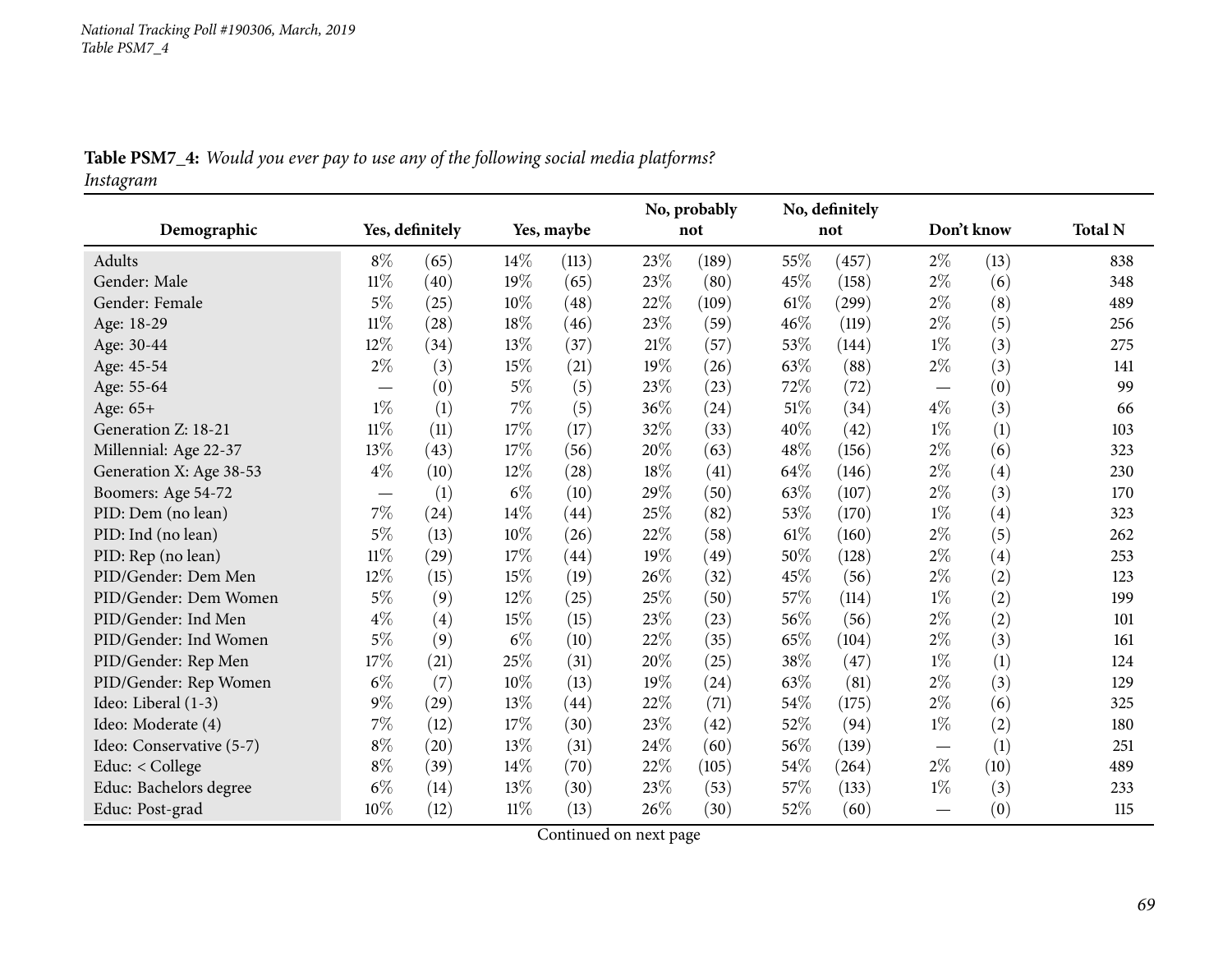Table PSM7\_4: Would you ever pay to use any of the following social media platforms? *Instagram*

|                               |        |                 |            |       | No, probably |       | No, definitely |       |                          |      |                |
|-------------------------------|--------|-----------------|------------|-------|--------------|-------|----------------|-------|--------------------------|------|----------------|
| Demographic                   |        | Yes, definitely | Yes, maybe |       |              | not   | not            |       | Don't know               |      | <b>Total N</b> |
| Adults                        | $8\%$  | (65)            | 14%        | (113) | 23%          | (189) | 55%            | (457) | $2\%$                    | (13) | 838            |
| Income: Under 50k             | $9\%$  | (38)            | 14%        | (56)  | 20%          | (82)  | 55%            | (226) | $3\%$                    | (11) | 414            |
| Income: 50k-100k              | $8\%$  | (22)            | 14\%       | (42)  | 26%          | (78)  | 52\%           | (155) | $\overline{\phantom{m}}$ | (1)  | 298            |
| Income: 100k+                 | $4\%$  | (5)             | 12%        | (15)  | 23%          | (28)  | 60%            | (76)  | $1\%$                    | (1)  | 126            |
| Ethnicity: White              | $6\%$  | (36)            | 12%        | (73)  | 22%          | (139) | 58%            | (361) | $2\%$                    | (10) | 620            |
| Ethnicity: Hispanic           | 13%    | (16)            | 28\%       | (36)  | 14%          | (19)  | 43\%           | (56)  | $3\%$                    | (4)  | 130            |
| Ethnicity: Afr. Am.           | 16%    | (22)            | $16\%$     | (21)  | 25%          | (33)  | 41\%           | (55)  | $2\%$                    | (2)  | 134            |
| Ethnicity: Other              | $9\%$  | (7)             | 23%        | (19)  | 19%          | (16)  | 48\%           | (40)  | $1\%$                    | (1)  | 84             |
| Relig: Protestant             | $6\%$  | (12)            | 17%        | (34)  | 27%          | (53)  | $51\%$         | (102) | $\overline{\phantom{m}}$ | (0)  | 201            |
| Relig: Roman Catholic         | 10%    | (18)            | $11\%$     | (20)  | 21%          | (36)  | 56%            | (97)  | $2\%$                    | (3)  | 174            |
| Relig: Something Else         | $3\%$  | (2)             | 18%        | (13)  | 22%          | (16)  | 56\%           | (41)  | $1\%$                    | (1)  | 73             |
| Relig: Evangelical            | $7\%$  | (22)            | 13%        | (40)  | 25%          | (78)  | 54%            | (168) | $1\%$                    | (2)  | 309            |
| Relig: Non-Evang. Catholics   | $7\%$  | (10)            | 20%        | (27)  | 20%          | (28)  | 51\%           | (71)  | $2\%$                    | (2)  | 139            |
| Relig: All Christian          | $7\%$  | (32)            | $15\%$     | (67)  | 24%          | (106) | 53%            | (240) | $1\%$                    | (4)  | 448            |
| Relig: All Non-Christian      | 12%    | (10)            | $11\%$     | (9)   | 24%          | (20)  | 49%            | (40)  | $3\%$                    | (3)  | 81             |
| Community: Urban              | 15%    | (34)            | 18%        | (39)  | 20%          | (44)  | 45\%           | (99)  | $1\%$                    | (2)  | 218            |
| Community: Suburban           | $5\%$  | (22)            | 12%        | (55)  | 25%          | (108) | 57%            | (248) | $1\%$                    | (6)  | 438            |
| Community: Rural              | $5\%$  | (10)            | $10\%$     | (19)  | 20%          | (37)  | 61\%           | (111) | $3\%$                    | (5)  | 182            |
| <b>Employ: Private Sector</b> | $11\%$ | (33)            | 14%        | (42)  | 21%          | (62)  | 53%            | (161) | $1\%$                    | (4)  | 302            |
| Employ: Government            | $4\%$  | (3)             | 23%        | (15)  | 27%          | (19)  | 46\%           | (32)  |                          | (0)  | 69             |
| Employ: Self-Employed         | $6\%$  | (6)             | $14\%$     | (14)  | 25%          | (24)  | 55%            | (53)  | $\overline{\phantom{m}}$ | (0)  | 96             |
| Employ: Homemaker             | $6\%$  | (5)             | $10\%$     | (7)   | 19%          | (14)  | 65%            | (47)  |                          | (0)  | 72             |
| Employ: Student               | $11\%$ | (7)             | 18%        | (12)  | 32%          | (22)  | 38%            | (26)  | $1\%$                    | (1)  | 69             |
| Employ: Retired               | $1\%$  | (1)             | $10\%$     | (9)   | 26%          | (23)  | 60%            | (53)  | $3\%$                    | (3)  | 89             |
| Employ: Unemployed            | 10%    | (9)             | $8\%$      | (7)   | 15%          | (14)  | 63\%           | (55)  | $4\%$                    | (4)  | 88             |
| Employ: Other                 | $4\%$  | (2)             | 13%        | (7)   | 21%          | (11)  | 58%            | (31)  | $4\%$                    | (2)  | 53             |
| Military HH: Yes              | $6\%$  | (7)             | 15%        | (17)  | 25%          | (27)  | 52%            | (59)  | $2\%$                    | (2)  | 112            |
| Military HH: No               | $8\%$  | (58)            | 13%        | (96)  | 22%          | (161) | 55%            | (398) | $2\%$                    | (11) | 726            |
| RD/WT: Right Direction        | 15%    | (44)            | 14%        | (41)  | 21%          | (63)  | 47%            | (139) | $2\%$                    | (7)  | 294            |
| RD/WT: Wrong Track            | $4\%$  | (22)            | 13%        | (72)  | 23%          | (126) | 58%            | (318) | $1\%$                    | (7)  | 544            |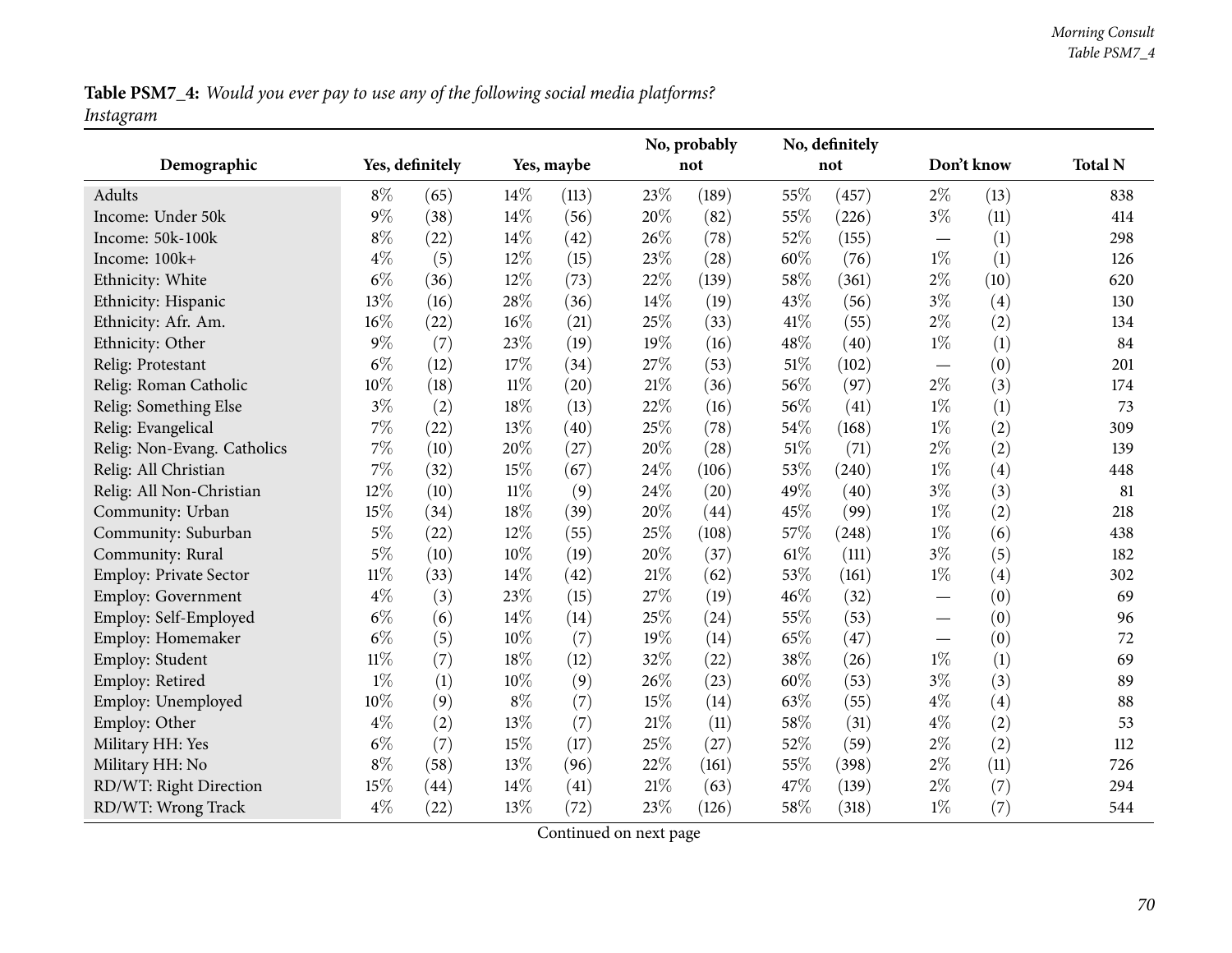### Table PSM7\_4: Would you ever pay to use any of the following social media platforms? *Instagram*

|                                      |        |                 |            |           |        | No, probably |        | No, definitely |                          |            |                |
|--------------------------------------|--------|-----------------|------------|-----------|--------|--------------|--------|----------------|--------------------------|------------|----------------|
| Demographic                          |        | Yes, definitely | Yes, maybe |           |        | not          |        | not            |                          | Don't know | <b>Total N</b> |
| Adults                               | $8\%$  | (65)            | $14\%$     | (113)     | 23%    | (189)        | 55%    | (457)          | $2\%$                    | (13)       | 838            |
| Trump Job Approve                    | $11\%$ | (33)            | 14\%       | (43)      | 23%    | (68)         | 50%    | (151)          | $2\%$                    | (5)        | 301            |
| Trump Job Disapprove                 | $6\%$  | (32)            | 13%        | (65)      | 22%    | (111)        | 57%    | (291)          | $1\%$                    | (7)        | 506            |
| Trump Job Strongly Approve           | 16%    | (26)            | 14%        | (22)      | 19%    | (31)         | 50%    | (80)           | $1\%$                    | (2)        | 161            |
| Trump Job Somewhat Approve           | $5\%$  | (7)             | 15%        | (21)      | 27%    | (38)         | $51\%$ | (71)           | $2\%$                    | (2)        | 140            |
| Trump Job Somewhat Disapprove        | $6\%$  | (7)             | 20%        | (21)      | 17%    | (19)         | 55%    | (60)           | $2\%$                    | (2)        | 110            |
| Trump Job Strongly Disapprove        | $6\%$  | (25)            | $11\%$     | (44)      | 23%    | (92)         | 58%    | (231)          | $1\%$                    | (5)        | 396            |
| #1 Issue: Economy                    | $8\%$  | (17)            | $16\%$     | (35)      | $21\%$ | (46)         | 54%    | (119)          | $1\%$                    | (2)        | 219            |
| #1 Issue: Security                   | 10%    | (15)            | 15%        | (22)      | 26%    | (38)         | 47%    | (70)           | $1\%$                    | (2)        | 147            |
| #1 Issue: Health Care                | 7%     | (11)            | 14%        | (21)      | 26%    | (40)         | 52%    | (81)           | $1\%$                    | (2)        | 156            |
| #1 Issue: Medicare / Social Security | $4\%$  | (3)             | 12%        | (9)       | 20%    | (15)         | 57%    | (43)           | $7\%$                    | (5)        | 75             |
| #1 Issue: Women's Issues             | 13%    | (7)             | 13%        | (7)       | 18%    | (10)         | 52%    | (29)           | $4\%$                    | (2)        | 56             |
| #1 Issue: Education                  | $11\%$ | (10)            | $8\%$      | (7)       | 22%    | (19)         | 59%    | (51)           | $\overline{\phantom{0}}$ | (0)        | 87             |
| #1 Issue: Energy                     | $2\%$  | (1)             | 10%        | (5)       | 18%    | (10)         | 70%    | (38)           |                          | (0)        | 55             |
| 2018 House Vote: Democrat            | $8\%$  | (26)            | 14%        | (45)      | 25%    | (84)         | 52%    | (174)          | $1\%$                    | (4)        | 333            |
| 2018 House Vote: Republican          | 10%    | (25)            | 15%        | (34)      | 22%    | (52)         | 52%    | (123)          | $1\%$                    | (3)        | 237            |
| 2018 House Vote: Didnt Vote          | $6\%$  | (14)            | 12%        | (28)      | 20%    | (46)         | 59%    | (135)          | $2\%$                    | (6)        | 230            |
| 2016 Vote: Hillary Clinton           | 7%     | (19)            | 12%        | (33)      | 26%    | (69)         | 54%    | (144)          | $1\%$                    | (2)        | 267            |
| 2016 Vote: Donald Trump              | 10%    | (25)            | $16\%$     | (39)      | 20%    | (50)         | 52%    | (129)          | $1\%$                    | (3)        | 246            |
| 2016 Vote: Someone else              | $6\%$  | (4)             | 10%        | (6)       | $21\%$ | (14)         | 60%    | (39)           | $3\%$                    | (2)        | 64             |
| 2016 Vote: Didnt Vote                | $7\%$  | (17)            | 14%        | (35)      | 22%    | (56)         | 56%    | (145)          | $3\%$                    | (7)        | 260            |
| Voted in 2014: Yes                   | $8\%$  | (40)            | 15%        | (72)      | 22%    | (109)        | 54%    | (265)          | $1\%$                    | (6)        | 493            |
| Voted in 2014: No                    | $7\%$  | (26)            | 12%        | (41)      | 23%    | (79)         | 56%    | (192)          | $2\%$                    | (7)        | 345            |
| 2012 Vote: Barack Obama              | $5\%$  | (16)            | 12%        | (39)      | 26%    | (81)         | 55%    | (175)          | $2\%$                    | (6)        | 317            |
| 2012 Vote: Mitt Romney               | 12%    | (20)            | 17%        | (29)      | 17%    | (30)         | 53%    | (91)           |                          | (1)        | 172            |
| 2012 Vote: Didn't Vote               | $9\%$  | (28)            | 14%        | (45)      | 22%    | (70)         | 54%    | (176)          | $2\%$                    | (7)        | 325            |
| 4-Region: Northeast                  | $9\%$  | (15)            | 15%        | (25)      | 22%    | (36)         | $51\%$ | (83)           | $2\%$                    | (4)        | 162            |
| 4-Region: Midwest                    | $4\%$  | (6)             | 14%        | (24)      | 26%    | (44)         | 54%    | (92)           | $2\%$                    | (3)        | 169            |
| 4-Region: South                      | 10%    | (31)            | $11\%$     | (35)      | 22%    | (72)         | 56%    | (181)          | $1\%$                    | (4)        | 324            |
| 4-Region: West                       | 7%     | (13)            | 16%        | $^{(29)}$ | 20%    | (37)         | 55%    | (101)          | $2\%$                    | (3)        | 183            |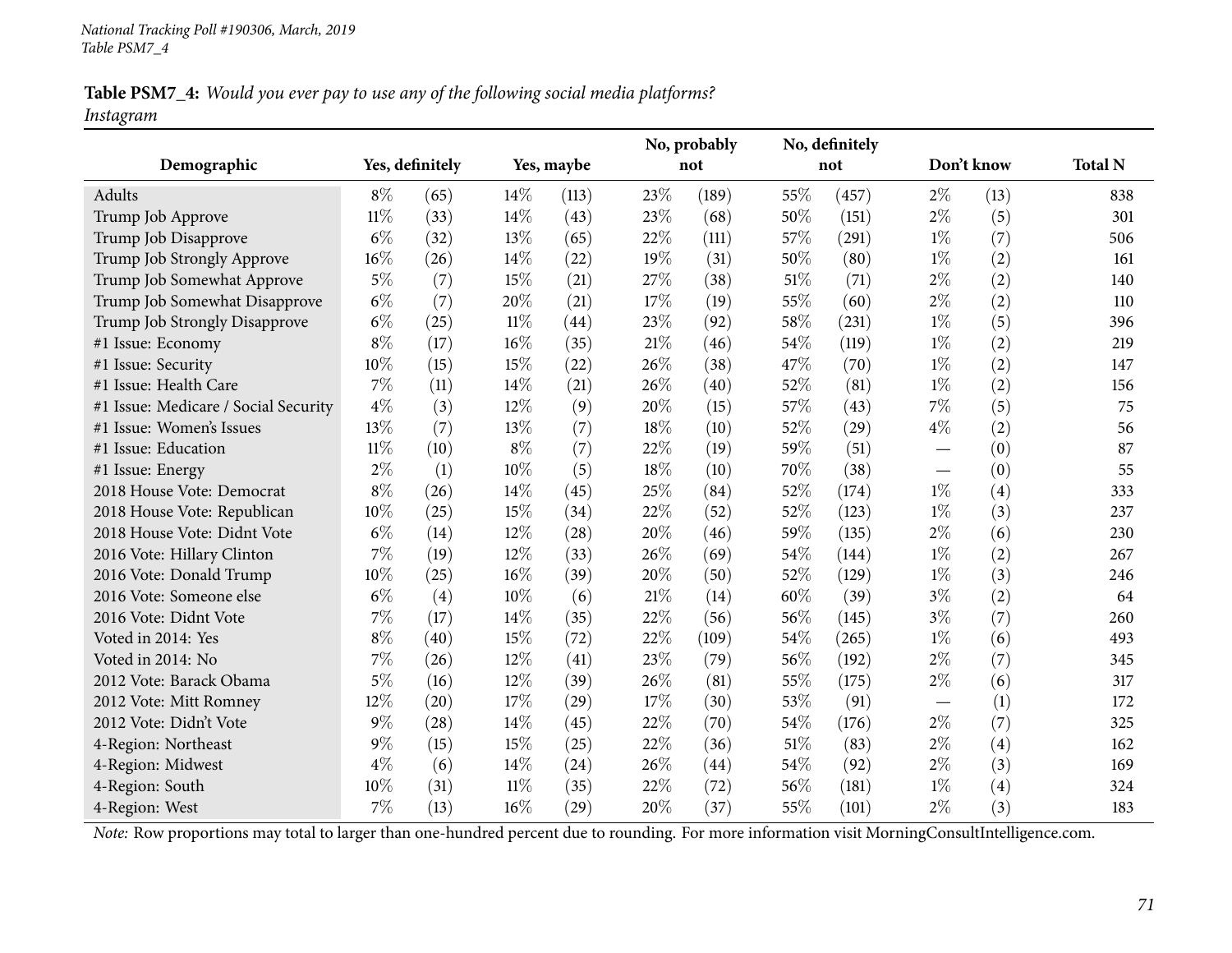|                          |        |                 |            |      | No, probably |       | No, definitely |       |                                 |      |                |
|--------------------------|--------|-----------------|------------|------|--------------|-------|----------------|-------|---------------------------------|------|----------------|
| Demographic              |        | Yes, definitely | Yes, maybe |      |              | not   | not            |       | Don't know                      |      | <b>Total N</b> |
| Adults                   | $6\%$  | (42)            | 10%        | (73) | 20%          | (149) | $61\%$         | (448) | $3\%$                           | (21) | 733            |
| Gender: Male             | $8\%$  | (30)            | 14\%       | (54) | 24%          | (92)  | 51%            | (197) | $3\%$                           | (13) | 385            |
| Gender: Female           | $4\%$  | (12)            | $5\%$      | (19) | 16%          | (57)  | 72%            | (251) | $2\%$                           | (8)  | 347            |
| Age: 18-29               | $9\%$  | (15)            | 12%        | (20) | 22%          | (34)  | 51%            | (80)  | $5\%$                           | (8)  | 157            |
| Age: 30-44               | 9%     | (20)            | 13%        | (30) | 18%          | (40)  | 58%            | (128) | $2\%$                           | (5)  | 222            |
| Age: 45-54               | $4\%$  | (5)             | $9\%$      | (12) | 16%          | (23)  | 68\%           | (96)  | $3\%$                           | (5)  | 141            |
| Age: 55-64               | $2\%$  | (2)             | $9\%$      | (10) | 23%          | (28)  | 66%            | (79)  | $1\%$                           | (2)  | 121            |
| Age: 65+                 | $1\%$  | (1)             | $1\%$      | (1)  | 27%          | (25)  | 70%            | (65)  | $1\%$                           | (1)  | 92             |
| Generation Z: 18-21      | $6\%$  | (4)             | 12%        | (7)  | 22%          | (14)  | 53%            | (34)  | $7\%$                           | (4)  | 63             |
| Millennial: Age 22-37    | 10%    | (23)            | $14\%$     | (32) | 22%          | (50)  | $51\%$         | (117) | $3\%$                           | (6)  | 229            |
| Generation X: Age 38-53  | $6\%$  | (13)            | $9\%$      | (19) | 14%          | (29)  | 68%            | (147) | $4\%$                           | (8)  | 216            |
| Boomers: Age 54-72       | $1\%$  | (3)             | $6\%$      | (14) | 24%          | (51)  | 67\%           | (140) | $1\%$                           | (3)  | 210            |
| PID: Dem (no lean)       | $6\%$  | (16)            | 10%        | (29) | 23%          | (66)  | 58%            | (166) | $3\%$                           | (10) | 287            |
| PID: Ind (no lean)       | $2\%$  | (4)             | $6\%$      | (13) | 16%          | (35)  | 71%            | (152) | $5\%$                           | (10) | 214            |
| PID: Rep (no lean)       | $9\%$  | (22)            | 13%        | (31) | 21%          | (48)  | 56%            | (130) | $\hspace{0.1mm}-\hspace{0.1mm}$ | (1)  | 232            |
| PID/Gender: Dem Men      | $7\%$  | (9)             | 15%        | (19) | 26%          | (34)  | 47\%           | (60)  | $5\%$                           | (6)  | 128            |
| PID/Gender: Dem Women    | 5%     | (8)             | $6\%$      | (10) | 20%          | (32)  | 66%            | (106) | $2\%$                           | (4)  | 159            |
| PID/Gender: Ind Men      | $4\%$  | (4)             | $8\%$      | (9)  | 21%          | (25)  | 62%            | (73)  | $5\%$                           | (6)  | 117            |
| PID/Gender: Ind Women    |        | (0)             | $4\%$      | (4)  | 10%          | (9)   | 82%            | (79)  | $5\%$                           | (4)  | 97             |
| PID/Gender: Rep Men      | $12\%$ | (17)            | 18%        | (26) | 24%          | (33)  | 45%            | (63)  | $1\%$                           | (1)  | 140            |
| PID/Gender: Rep Women    | 5%     | (5)             | $5\%$      | (5)  | 16%          | (15)  | 73%            | (67)  | $\hspace{0.1mm}-\hspace{0.1mm}$ | (0)  | 91             |
| Ideo: Liberal (1-3)      | 7%     | (19)            | $10\%$     | (27) | 20%          | (56)  | 60%            | (167) | $4\%$                           | (11) | 280            |
| Ideo: Moderate (4)       | 4%     | (6)             | 12%        | (20) | 24%          | (38)  | 58%            | (94)  | $2\%$                           | (4)  | 161            |
| Ideo: Conservative (5-7) | $6\%$  | (14)            | 10%        | (24) | 20%          | (50)  | 63%            | (155) | $1\%$                           | (3)  | 245            |
| Educ: < College          | 5%     | (20)            | $8\%$      | (34) | 22%          | (92)  | 62%            | (260) | $3\%$                           | (13) | 420            |
| Educ: Bachelors degree   | $8\%$  | (15)            | 15%        | (30) | 14%          | (28)  | 59%            | (117) | $4\%$                           | (8)  | 199            |
| Educ: Post-grad          | $6\%$  | (7)             | $7\%$      | (8)  | 25%          | (28)  | 62%            | (71)  | $\hspace{0.1mm}-\hspace{0.1mm}$ | (0)  | 115            |

Table PSM8: Would you pay a monthly fee to use Twitter if you could edit your tweets?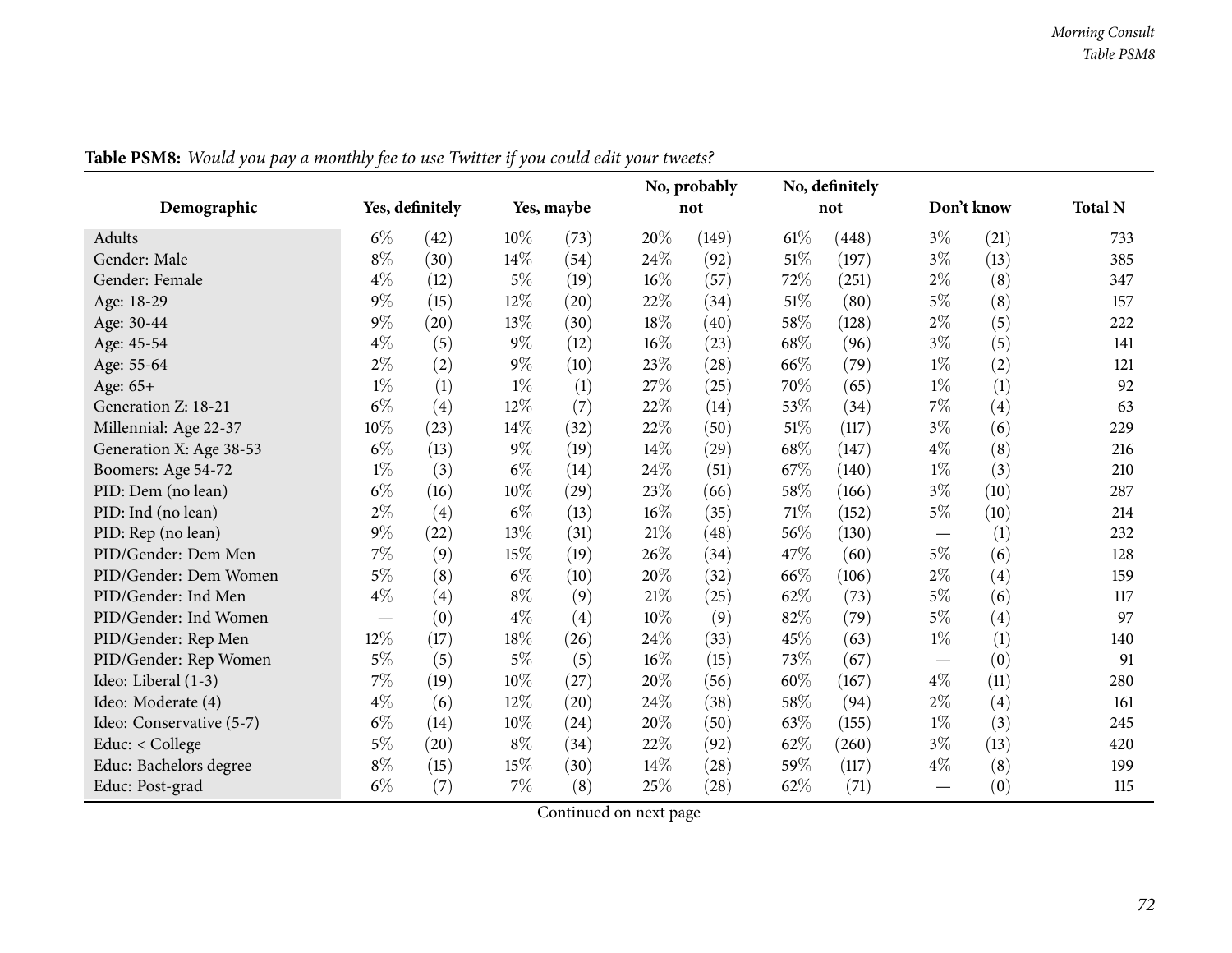|                             |       |                 |        |            |     | No, probably |        | No, definitely |       |            |                |
|-----------------------------|-------|-----------------|--------|------------|-----|--------------|--------|----------------|-------|------------|----------------|
| Demographic                 |       | Yes, definitely |        | Yes, maybe |     | not          |        | not            |       | Don't know | <b>Total N</b> |
| Adults                      | $6\%$ | (42)            | 10%    | (73)       | 20% | (149)        | $61\%$ | (448)          | $3\%$ | (21)       | 733            |
| Income: Under 50k           | $6\%$ | (20)            | $11\%$ | (38)       | 19% | (65)         | 62%    | (214)          | $3\%$ | (10)       | 347            |
| Income: 50k-100k            | $6\%$ | (16)            | $9\%$  | (24)       | 22% | (58)         | 60%    | (159)          | $2\%$ | (6)        | 263            |
| Income: 100k+               | $5\%$ | (6)             | $9\%$  | (11)       | 20% | (25)         | $61\%$ | (75)           | $4\%$ | (5)        | 123            |
| Ethnicity: White            | $4\%$ | (23)            | $8\%$  | (46)       | 19% | (106)        | 66%    | (364)          | $2\%$ | (11)       | 550            |
| Ethnicity: Hispanic         | $9\%$ | (9)             | 17%    | (17)       | 19% | (19)         | 47\%   | (47)           | $8\%$ | (8)        | 101            |
| Ethnicity: Afr. Am.         | 12%   | (14)            | 13%    | (16)       | 25% | (30)         | 44%    | (52)           | $6\%$ | (7)        | 119            |
| Ethnicity: Other            | 7%    | (5)             | 17%    | (11)       | 21% | (14)         | 50%    | (32)           | $4\%$ | (3)        | 64             |
| Relig: Protestant           | $5\%$ | (10)            | 10%    | (20)       | 17% | (33)         | 66%    | (128)          | $1\%$ | (2)        | 193            |
| Relig: Roman Catholic       | $9\%$ | (15)            | 12%    | (20)       | 18% | (29)         | 57%    | (93)           | $5\%$ | (8)        | 165            |
| Relig: Evangelical          | $5\%$ | (14)            | $9\%$  | (24)       | 17% | (43)         | 66%    | (171)          | $3\%$ | (7)        | 258            |
| Relig: Non-Evang. Catholics | $9\%$ | (13)            | $11\%$ | (16)       | 17% | (24)         | 60%    | (84)           | $3\%$ | (4)        | 140            |
| Relig: All Christian        | $7\%$ | (27)            | 10%    | (40)       | 17% | (67)         | 64\%   | (254)          | $3\%$ | (11)       | 399            |
| Relig: All Non-Christian    | $8\%$ | (6)             | $8\%$  | (5)        | 31% | (22)         | 48%    | (34)           | $5\%$ | (4)        | 71             |
| Community: Urban            | 10%   | (20)            | 14%    | (28)       | 21% | (42)         | 52%    | (103)          | $3\%$ | (5)        | 198            |
| Community: Suburban         | $5\%$ | (19)            | $9\%$  | (32)       | 19% | (70)         | 64\%   | (235)          | $3\%$ | (12)       | 367            |
| Community: Rural            | $2\%$ | (3)             | $8\%$  | (13)       | 22% | (37)         | 66%    | (110)          | $3\%$ | (5)        | 168            |
| Employ: Private Sector      | $9\%$ | (24)            | 12%    | (32)       | 22% | (59)         | 55%    | (149)          | $3\%$ | (8)        | 273            |
| <b>Employ: Government</b>   | $9\%$ | (6)             | 14%    | (8)        | 19% | (12)         | 57%    | (35)           | $2\%$ | (1)        | 62             |
| Employ: Self-Employed       | $6\%$ | (4)             | 12%    | (8)        | 19% | (14)         | 63%    | (45)           |       | (0)        | 71             |
| Employ: Homemaker           | $8\%$ | (5)             | $5\%$  | (3)        | 12% | (6)          | 72%    | (40)           | $3\%$ | (2)        | 55             |
| Employ: Retired             | $2\%$ | (3)             | $4\%$  | (5)        | 23% | (28)         | 70%    | (85)           | $1\%$ | (1)        | 121            |
| Employ: Unemployed          |       | (0)             | 14%    | (10)       | 15% | (11)         | 67%    | (51)           | $5\%$ | (3)        | 76             |
| Military HH: Yes            | $7\%$ | (8)             | $9\%$  | (10)       | 19% | (23)         | $61\%$ | (75)           | $5\%$ | (6)        | 123            |
| Military HH: No             | $6\%$ | (34)            | 10%    | (62)       | 21% | (126)        | $61\%$ | (373)          | $2\%$ | (15)       | 610            |
| RD/WT: Right Direction      | 10%   | (29)            | $11\%$ | (31)       | 20% | (56)         | 55%    | (154)          | $3\%$ | (9)        | 279            |
| RD/WT: Wrong Track          | $3\%$ | (14)            | $9\%$  | (41)       | 20% | (93)         | 65%    | (294)          | $3\%$ | (12)       | 454            |
| Trump Job Approve           | $8\%$ | (24)            | 12%    | (35)       | 20% | (58)         | 59%    | (174)          | $1\%$ | (3)        | 294            |
| Trump Job Disapprove        | $4\%$ | (18)            | $8\%$  | (35)       | 21% | (91)         | 63%    | (267)          | $3\%$ | (13)       | 424            |

Table PSM8: Would you pay a monthly fee to use Twitter if you could edit your tweets?

Continued on next page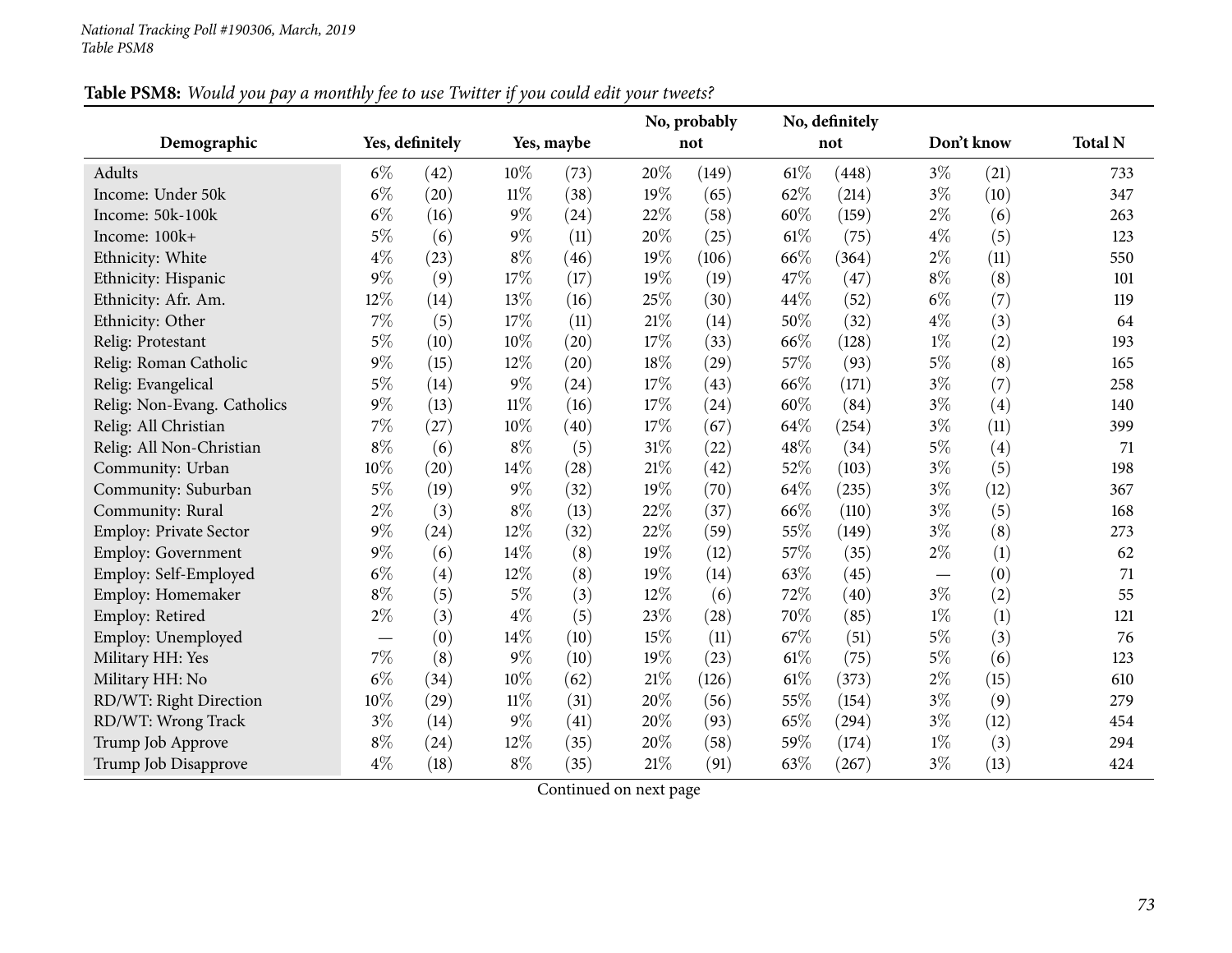|                                      |                               |                 |        |            |        | No, probably |        | No, definitely |            |      |                |
|--------------------------------------|-------------------------------|-----------------|--------|------------|--------|--------------|--------|----------------|------------|------|----------------|
| Demographic                          |                               | Yes, definitely |        | Yes, maybe |        | not          |        | not            | Don't know |      | <b>Total N</b> |
| Adults                               | $6\%$                         | (42)            | $10\%$ | (73)       | 20%    | (149)        | $61\%$ | (448)          | $3\%$      | (21) | 733            |
| Trump Job Strongly Approve           | 12%                           | (20)            | 10%    | (16)       | 19%    | (32)         | 58%    | (96)           | $1\%$      | (1)  | 166            |
| Trump Job Somewhat Approve           | $3\%$                         | (4)             | 15%    | (19)       | 20%    | (25)         | $61\%$ | (78)           | $1\%$      | (2)  | 127            |
| Trump Job Somewhat Disapprove        | $4\%$                         | (3)             | $10\%$ | (9)        | 28\%   | (24)         | 53%    | (45)           | $4\%$      | (4)  | 85             |
| Trump Job Strongly Disapprove        | $4\%$                         | (15)            | $8\%$  | (27)       | 20%    | (67)         | 65%    | (222)          | $3\%$      | (9)  | 340            |
| #1 Issue: Economy                    | $7\%$                         | (13)            | $10\%$ | (19)       | $21\%$ | (39)         | 60%    | (113)          | $3\%$      | (6)  | 191            |
| #1 Issue: Security                   | $6\%$                         | (9)             | 14%    | (20)       | $16\%$ | (24)         | 62%    | (90)           | 2%         | (3)  | 146            |
| #1 Issue: Health Care                | $4\%$                         | (6)             | $10\%$ | (15)       | $22\%$ | (33)         | $61\%$ | (89)           | $3\%$      | (4)  | 147            |
| #1 Issue: Medicare / Social Security | $6\%$                         | (6)             | $4\%$  | (4)        | 23%    | (20)         | 64\%   | (57)           | $2\%$      | (2)  | 89             |
| #1 Issue: Education                  | $8\%$                         | (4)             | $7\%$  | (4)        | $21\%$ | (12)         | 60%    | (33)           | $5\%$      | (2)  | 55             |
| 2018 House Vote: Democrat            | $6\%$                         | (21)            | $9\%$  | (29)       | 22\%   | (70)         | 60%    | (190)          | $3\%$      | (9)  | 318            |
| 2018 House Vote: Republican          | $8\%$                         | (20)            | $13\%$ | (32)       | 20%    | (50)         | 58\%   | (146)          | $1\%$      | (3)  | 251            |
| 2018 House Vote: Didnt Vote          | $\overbrace{\phantom{13333}}$ | (0)             | $8\%$  | (10)       | 19%    | (25)         | 66%    | (85)           | $6\%$      | (8)  | 128            |
| 2016 Vote: Hillary Clinton           | $7\%$                         | (19)            | $10\%$ | (26)       | 25%    | (65)         | 55%    | (143)          | $3\%$      | (7)  | 260            |
| 2016 Vote: Donald Trump              | $8\%$                         | (20)            | $14\%$ | (35)       | 20%    | (50)         | 57\%   | (142)          | $1\%$      | (3)  | 250            |
| 2016 Vote: Someone else              |                               | (0)             | $2\%$  | (2)        | 20%    | (14)         | 75%    | (52)           | $3\%$      | (2)  | 70             |
| 2016 Vote: Didnt Vote                | $2\%$                         | (4)             | $6\%$  | (9)        | $13\%$ | (20)         | 72%    | (110)          | $6\%$      | (9)  | 152            |
| Voted in 2014: Yes                   | $7\%$                         | (33)            | $10\%$ | (50)       | $21\%$ | (104)        | 60%    | (296)          | $2\%$      | (10) | 492            |
| Voted in 2014: No                    | $4\%$                         | (9)             | $9\%$  | (23)       | 19%    | (45)         | 63\%   | (153)          | $5\%$      | (11) | 241            |
| 2012 Vote: Barack Obama              | 5%                            | (16)            | $10\%$ | (32)       | 22%    | (71)         | 60%    | (192)          | $3\%$      | (11) | 322            |
| 2012 Vote: Mitt Romney               | $8\%$                         | (15)            | $10\%$ | (18)       | 20%    | (36)         | $61\%$ | (108)          | $1\%$      | (1)  | 178            |
| 2012 Vote: Didn't Vote               | $6\%$                         | (11)            | $10\%$ | (20)       | 18%    | (35)         | 62%    | (125)          | $5\%$      | (9)  | 201            |
| 4-Region: Northeast                  | $5\%$                         | (8)             | $16\%$ | (23)       | 24\%   | (34)         | 52\%   | (74)           | $3\%$      | (4)  | 143            |
| 4-Region: Midwest                    | $5\%$                         | (8)             | $5\%$  | (9)        | 22\%   | (38)         | 64%    | (109)          | $4\%$      | (8)  | 171            |
| 4-Region: South                      | 7%                            | (18)            | $10\%$ | (27)       | 19%    | (51)         | 62%    | (165)          | $2\%$      | (6)  | 267            |
| 4-Region: West                       | $6\%$                         | (8)             | $9\%$  | (13)       | 17%    | (26)         | 66%    | (101)          | $2\%$      | (3)  | 152            |

Table PSM8: Would you pay a monthly fee to use Twitter if you could edit your tweets?

*Note:* Row proportions may total to larger than one-hundred percen<sup>t</sup> due to rounding. For more information visit [MorningConsultIntelligence.com](https://morningconsultintelligence.com).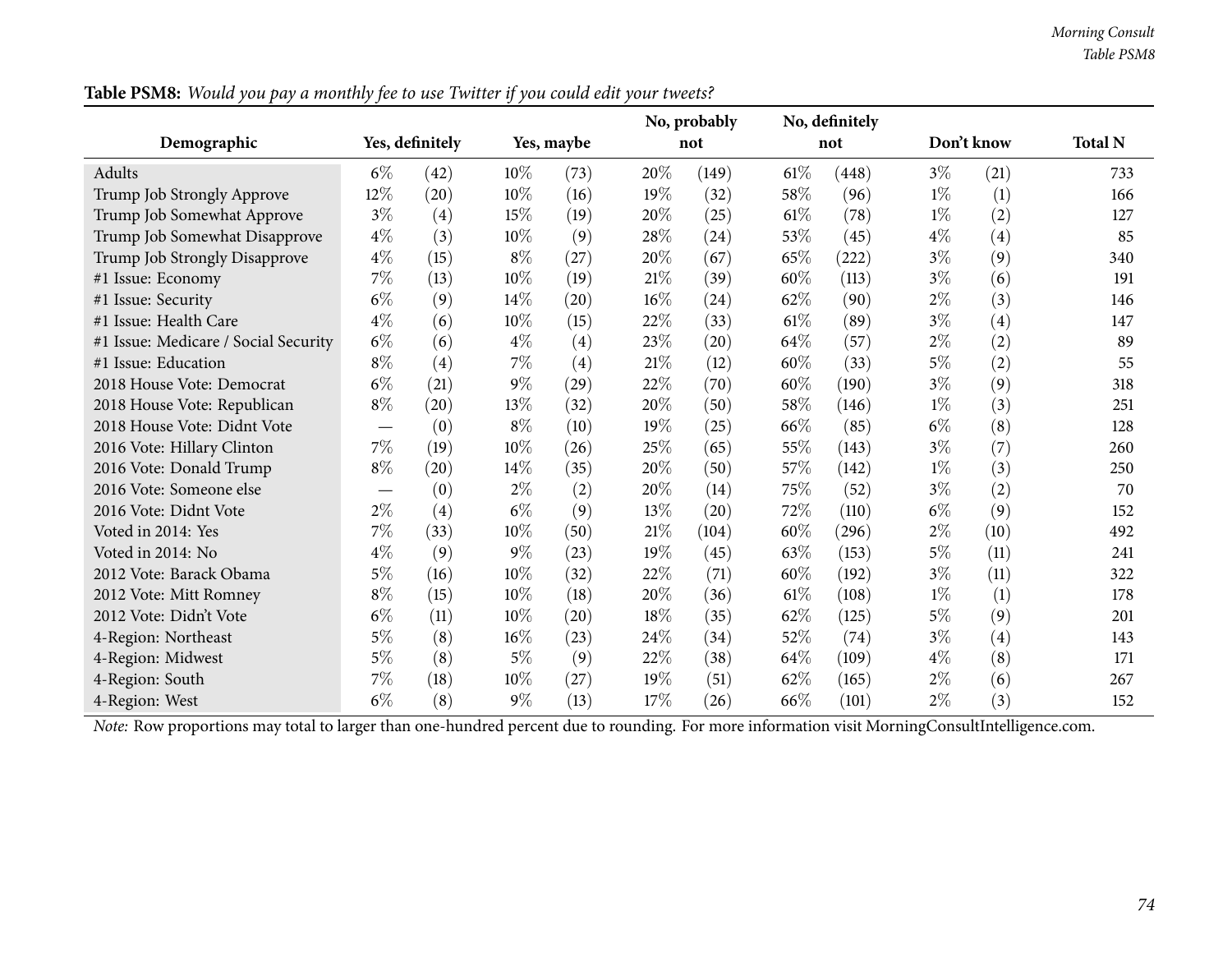# **Respondent Demographics Summary**

| Demographic      | Group                                                                                                                                             | Frequency                                      | Percentage                                      |
|------------------|---------------------------------------------------------------------------------------------------------------------------------------------------|------------------------------------------------|-------------------------------------------------|
| xdemAll          | Adults                                                                                                                                            | 2200                                           | 100%                                            |
| xdemGender       | Gender: Male<br>Gender: Female<br>$\boldsymbol{N}$                                                                                                | 1030<br>1170<br>2200                           | 47\%<br>53%                                     |
| age5             | Age: 18-29<br>Age: 30-44<br>Age: 45-54<br>Age: 55-64<br>Age: 65+<br>$\boldsymbol{N}$                                                              | 361<br>526<br>376<br>426<br>512<br>2200        | $16\%$<br>24%<br>17%<br>19%<br>23%              |
| demAgeGeneration | Generation Z: 18-21<br>Millennial: Age 22-37<br>Generation X: Age 38-53<br>Boomers: Age 54-72<br>$\boldsymbol{N}$                                 | 137<br>528<br>552<br>861<br>2078               | $6\%$<br>24\%<br>25%<br>39%                     |
| xpid3            | PID: Dem (no lean)<br>PID: Ind (no lean)<br>PID: Rep (no lean)<br>$\overline{N}$                                                                  | 783<br>702<br>715<br>2200                      | 36%<br>32%<br>32\%                              |
| xpidGender       | PID/Gender: Dem Men<br>PID/Gender: Dem Women<br>PID/Gender: Ind Men<br>PID/Gender: Ind Women<br>PID/Gender: Rep Men<br>PID/Gender: Rep Women<br>N | 338<br>446<br>342<br>360<br>350<br>365<br>2200 | 15%<br>20%<br>$16\%$<br>$16\%$<br>$16\%$<br>17% |
| xdemIdeo3        | Ideo: Liberal (1-3)<br>Ideo: Moderate (4)<br>Ideo: Conservative (5-7)<br>$\overline{N}$                                                           | 730<br>476<br>809<br>2015                      | 33%<br>22%<br>37%                               |
| xeduc3           | Educ: < College<br>Educ: Bachelors degree<br>Educ: Post-grad<br>$\boldsymbol{N}$                                                                  | 1384<br>520<br>296<br>2200                     | 63%<br>24\%<br>13%                              |

#### **Summary Statistics of Survey Respondent Demographics**

Continued on next page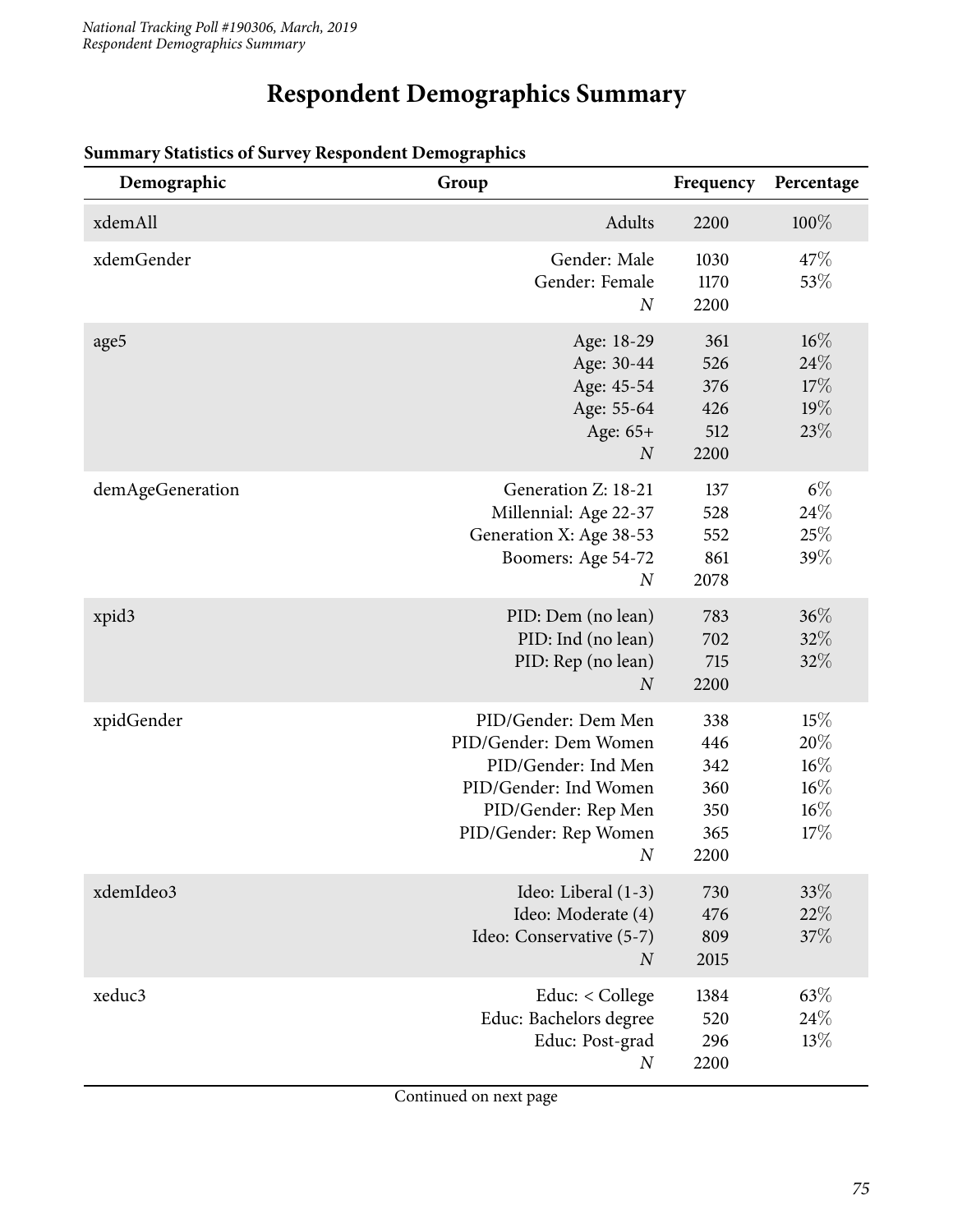| Demographic  | Group                                                                                                                                                                                                     | Frequency                                                   | Percentage                                                          |
|--------------|-----------------------------------------------------------------------------------------------------------------------------------------------------------------------------------------------------------|-------------------------------------------------------------|---------------------------------------------------------------------|
| xdemInc3     | Income: Under 50k<br>Income: 50k-100k<br>Income: 100k+<br>$\overline{N}$                                                                                                                                  | 1128<br>751<br>321<br>2200                                  | 51%<br>34%<br>15%                                                   |
| xdemWhite    | Ethnicity: White                                                                                                                                                                                          | 1779                                                        | 81%                                                                 |
| xdemHispBin  | Ethnicity: Hispanic                                                                                                                                                                                       | 213                                                         | $10\%$                                                              |
| demBlackBin  | Ethnicity: Afr. Am.                                                                                                                                                                                       | 279                                                         | 13%                                                                 |
| demRaceOther | Ethnicity: Other                                                                                                                                                                                          | 142                                                         | $6\%$                                                               |
| xrelNet      | Relig: Protestant<br>Relig: Roman Catholic<br>Relig: Something Else<br>$\boldsymbol{N}$                                                                                                                   | 639<br>431<br>152<br>1222                                   | 29%<br>20%<br>7%                                                    |
| xreligion1   | Relig: Jewish                                                                                                                                                                                             | 58                                                          | $3\%$                                                               |
| xreligion2   | Relig: Evangelical<br>Relig: Non-Evang. Catholics<br>$\overline{N}$                                                                                                                                       | 833<br>389<br>1222                                          | 38%<br>18%                                                          |
| xreligion3   | Relig: All Christian<br>Relig: All Non-Christian<br>$\boldsymbol{N}$                                                                                                                                      | 1222<br>214<br>1436                                         | 56%<br>10%                                                          |
| xdemUsr      | Community: Urban<br>Community: Suburban<br>Community: Rural<br>$\boldsymbol{N}$                                                                                                                           | 505<br>1102<br>593<br>2200                                  | 23%<br>50%<br>27%                                                   |
| xdemEmploy   | <b>Employ: Private Sector</b><br><b>Employ: Government</b><br>Employ: Self-Employed<br>Employ: Homemaker<br>Employ: Student<br>Employ: Retired<br>Employ: Unemployed<br>Employ: Other<br>$\boldsymbol{N}$ | 680<br>153<br>180<br>162<br>96<br>595<br>198<br>136<br>2200 | $31\%$<br>$7\%$<br>$8\%$<br>$7\%$<br>$4\%$<br>27%<br>$9\%$<br>$6\%$ |
| xdemMilHH1   | Military HH: Yes<br>Military HH: No<br>$\boldsymbol{N}$                                                                                                                                                   | 408<br>1792<br>2200                                         | 19%<br>81%                                                          |

## **Summary Statistics of Survey Respondent Demographics**

Continued on next page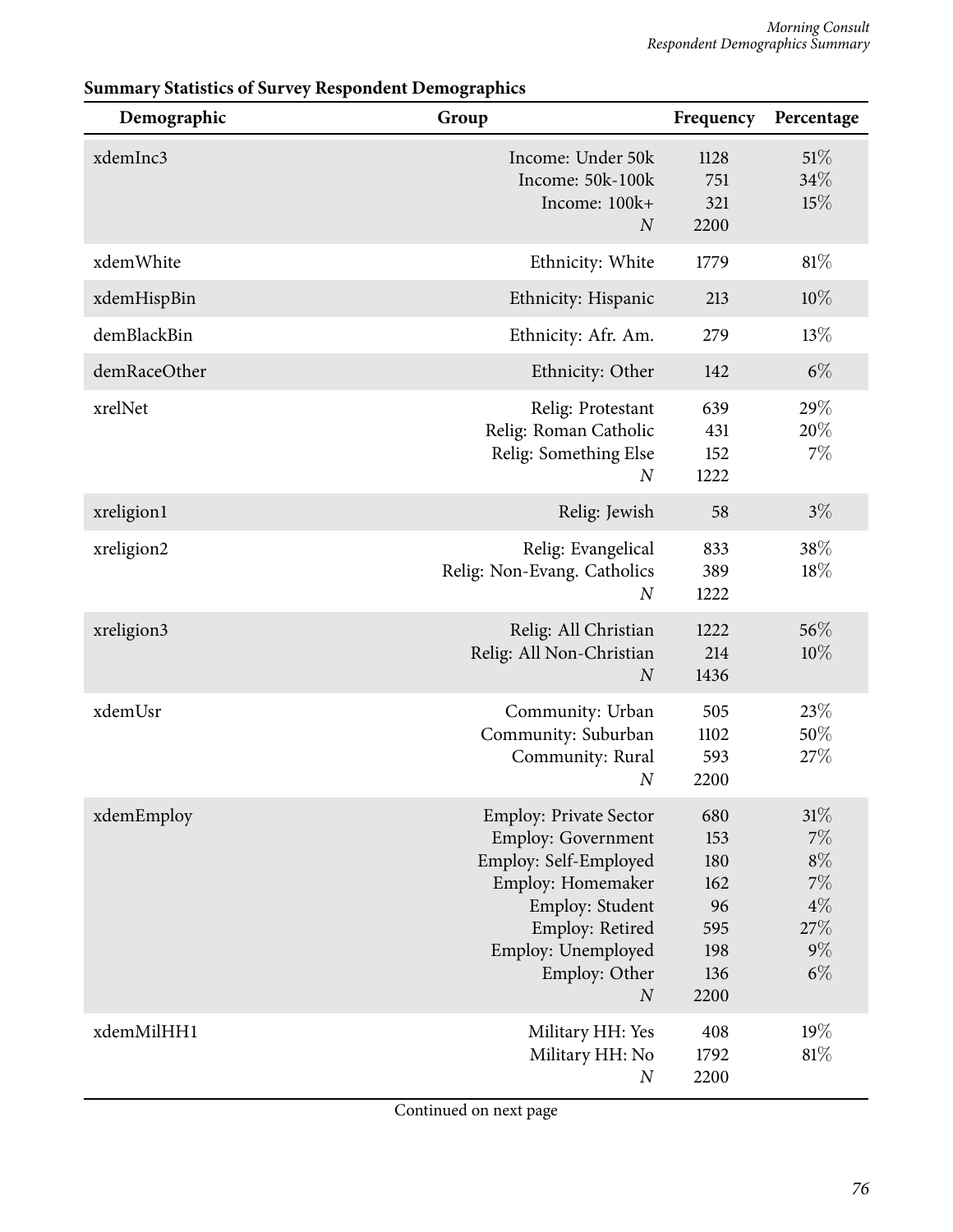| Demographic    | Group                                                                                                                                                                                                                  | Frequency                                                   | Percentage                                                       |
|----------------|------------------------------------------------------------------------------------------------------------------------------------------------------------------------------------------------------------------------|-------------------------------------------------------------|------------------------------------------------------------------|
| xnrl           | RD/WT: Right Direction<br>RD/WT: Wrong Track<br>$\boldsymbol{N}$                                                                                                                                                       | 844<br>1356<br>2200                                         | 38\%<br>62%                                                      |
| Trump_Approve  | Trump Job Approve<br>Trump Job Disapprove<br>$\boldsymbol{N}$                                                                                                                                                          | 912<br>1207<br>2119                                         | $41\%$<br>55%                                                    |
| Trump_Approve2 | Trump Job Strongly Approve<br>Trump Job Somewhat Approve<br>Trump Job Somewhat Disapprove<br>Trump Job Strongly Disapprove<br>$\overline{N}$                                                                           | 498<br>415<br>254<br>953<br>2119                            | 23%<br>19%<br>$12\%$<br>43%                                      |
| xnr3           | #1 Issue: Economy<br>#1 Issue: Security<br>#1 Issue: Health Care<br>#1 Issue: Medicare / Social Security<br>#1 Issue: Women's Issues<br>#1 Issue: Education<br>#1 Issue: Energy<br>#1 Issue: Other<br>$\boldsymbol{N}$ | 523<br>470<br>382<br>349<br>98<br>134<br>125<br>118<br>2200 | 24\%<br>$21\%$<br>17%<br>16%<br>$4\%$<br>$6\%$<br>$6\%$<br>$5\%$ |
| xsubVote18O    | 2018 House Vote: Democrat<br>2018 House Vote: Republican<br>2018 House Vote: Someone else<br>2018 House Vote: Didnt Vote<br>$\boldsymbol{N}$                                                                           | 838<br>739<br>87<br>530<br>2193                             | 38\%<br>34%<br>$4\%$<br>24%                                      |
| xsubVote16O    | 2016 Vote: Hillary Clinton<br>2016 Vote: Donald Trump<br>2016 Vote: Someone else<br>2016 Vote: Didnt Vote<br>$\boldsymbol{N}$                                                                                          | 719<br>749<br>186<br>544<br>2198                            | 33%<br>34%<br>$8\%$<br>25%                                       |
| xsubVote14O    | Voted in 2014: Yes<br>Voted in 2014: No<br>$\overline{N}$                                                                                                                                                              | 1462<br>738<br>2200                                         | 66\%<br>34%                                                      |
| xsubVote12O    | 2012 Vote: Barack Obama<br>2012 Vote: Mitt Romney<br>2012 Vote: Other<br>2012 Vote: Didn't Vote<br>$\boldsymbol{N}$                                                                                                    | 882<br>585<br>88<br>644<br>2198                             | 40%<br>$27\%$<br>$4\%$<br>29%                                    |

## **Summary Statistics of Survey Respondent Demographics**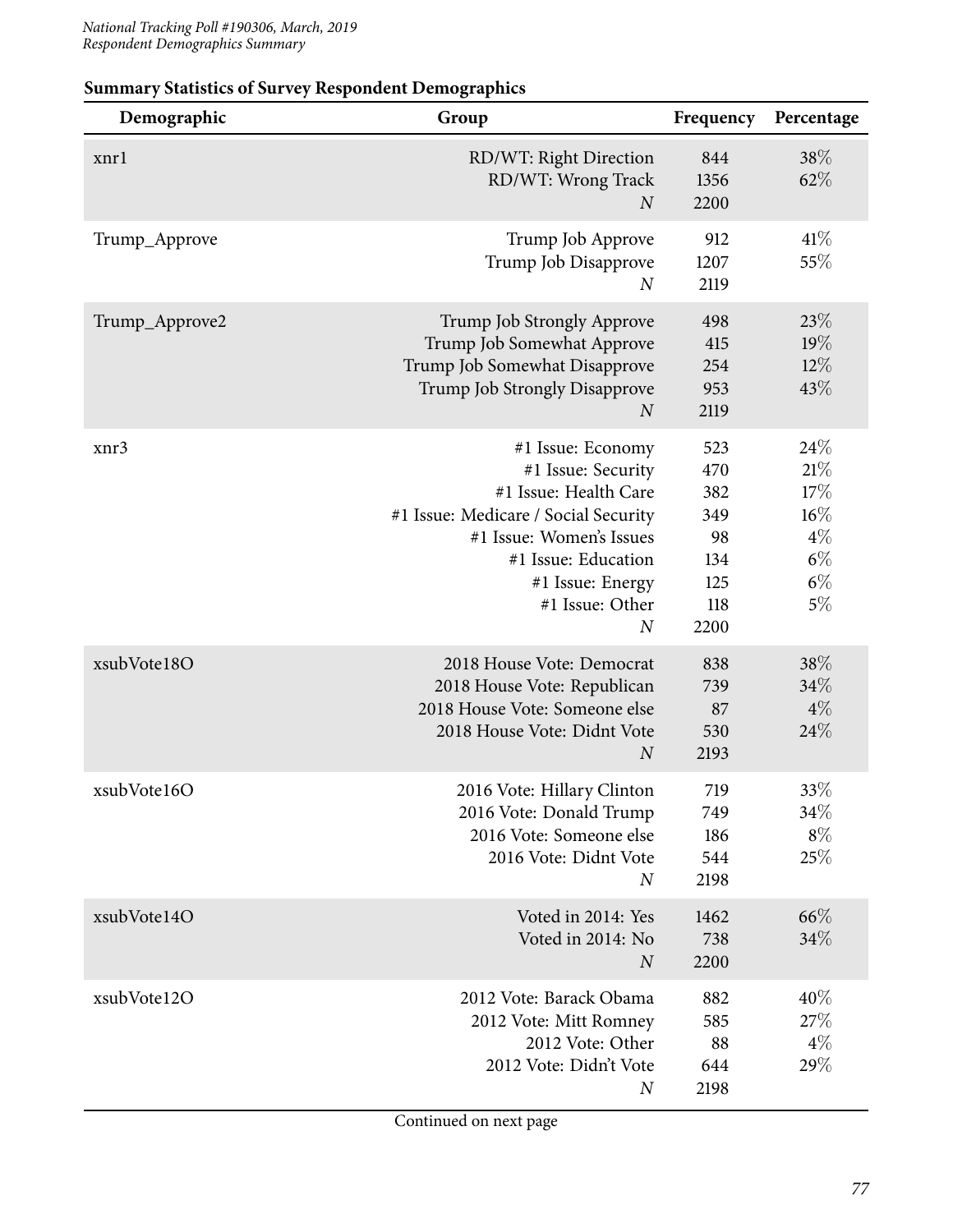| Demographic | Group               | Frequency | Percentage |
|-------------|---------------------|-----------|------------|
| xreg4       | 4-Region: Northeast | 393       | 18\%       |
|             | 4-Region: Midwest   | 505       | 23%        |
|             | 4-Region: South     | 821       | 37%        |
|             | 4-Region: West      | 481       | 22%        |
|             | $\overline{N}$      | 2200      |            |
|             |                     |           |            |

## **Summary Statistics of Survey Respondent Demographics**

*Note:* Group proportions may total to larger than one-hundred percent due to rounding. All statistics are calculated with demographic post-stratification weights applied.